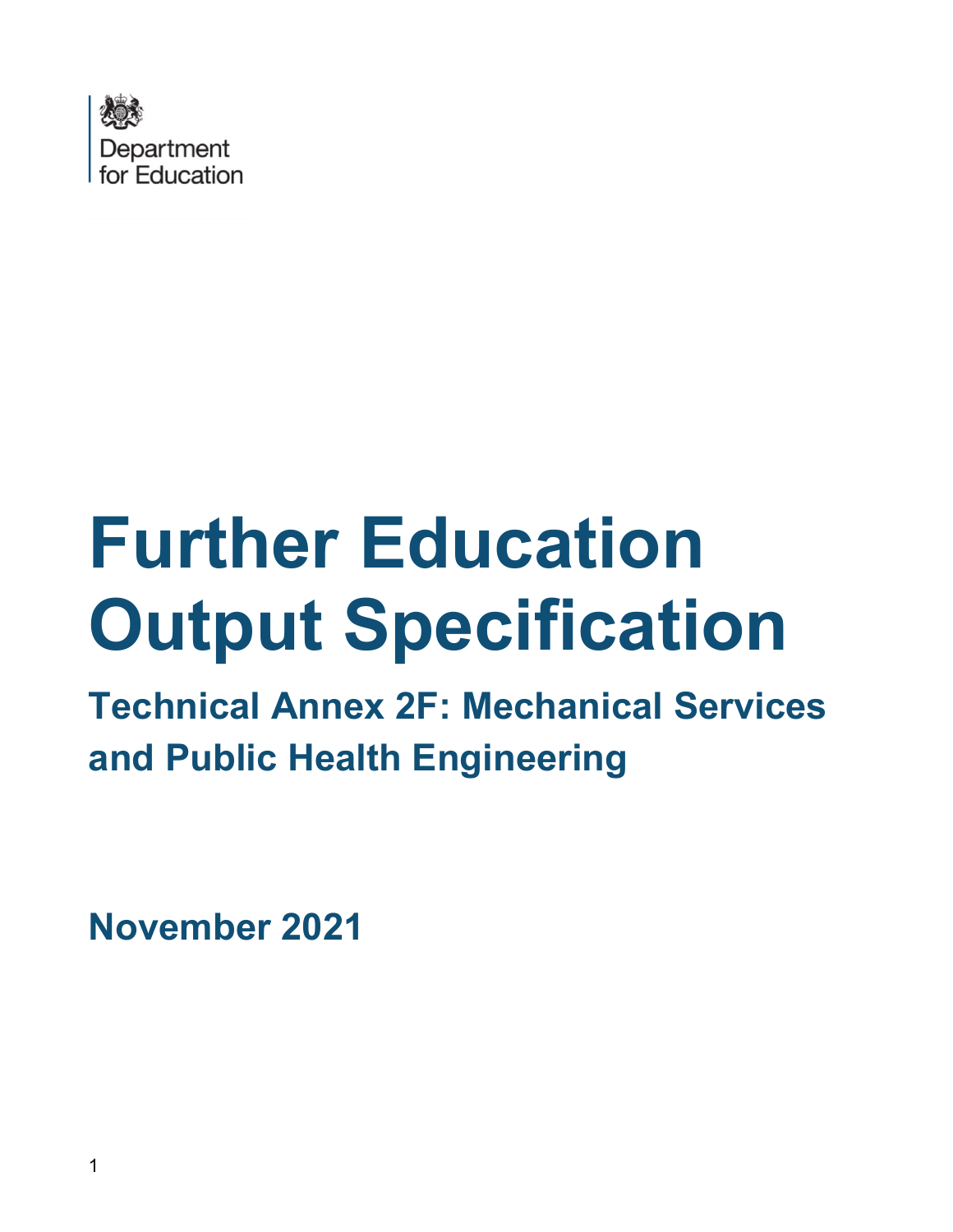# <span id="page-1-0"></span>**Document Control**

| <b>Revision</b> | <b>Status</b> | <b>Date</b> | <b>Author</b> | Amendment   |
|-----------------|---------------|-------------|---------------|-------------|
| C01             |               | 2021-11-09  | ARA / ASP     | First issue |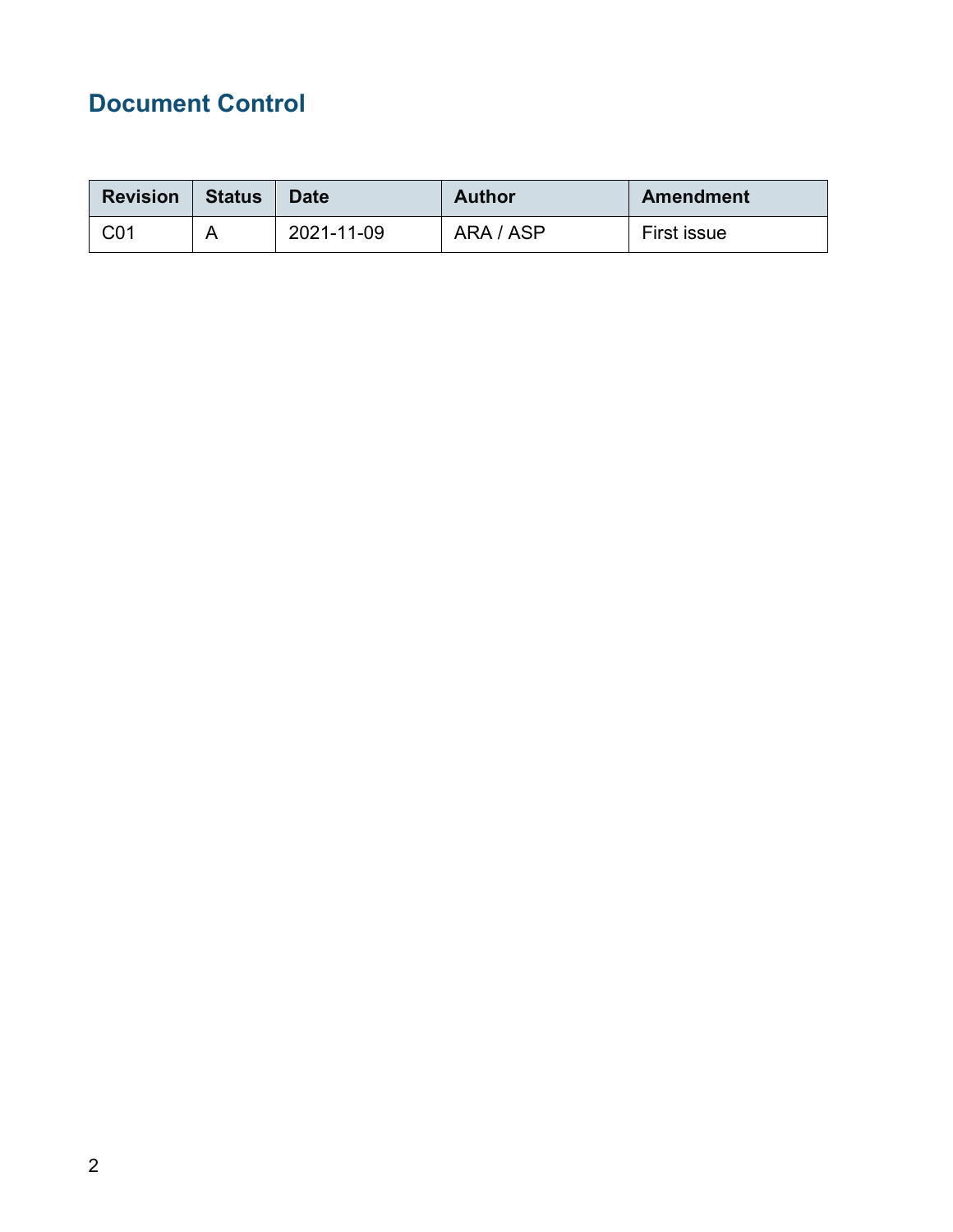# **Contents**

|    |                                                   |        |               | <b>Document Control</b>                                            | $\overline{2}$ |
|----|---------------------------------------------------|--------|---------------|--------------------------------------------------------------------|----------------|
| 1. |                                                   |        | Introduction  |                                                                    | 12             |
|    |                                                   |        | 1.1. Overview |                                                                    | 12             |
|    | 2.                                                |        |               | <b>Common Requirements</b>                                         | 13             |
|    |                                                   | 2.1.   | Overview      |                                                                    | 13             |
|    |                                                   |        |               | 2.2. Refurbishment                                                 | 13             |
| 3. |                                                   |        | Pipework      |                                                                    | 15             |
|    |                                                   |        |               | 3.1. General Requirements                                          | 15             |
|    |                                                   | 3.2.   |               | <b>LTHW Heating Pipework</b>                                       | 17             |
|    |                                                   | 3.3.   |               | Domestic Hot and Cold Water Systems                                | 18             |
|    |                                                   | 3.4.   |               | Domestic Hot and Cold Water Pipework                               | 18             |
|    |                                                   | 3.5.   |               | <b>Gas Pipework</b>                                                | 19             |
|    |                                                   | 3.6.   |               | <b>Refrigerant Pipework</b>                                        | 19             |
|    |                                                   |        |               | 3.7. Reference Standards for Pipework                              | 20             |
|    |                                                   |        | 3.7.1.        | <b>All Pipework</b>                                                | 20             |
|    |                                                   |        | 3.7.2.        | <b>LTHW Heating Pipework</b>                                       | 21             |
|    |                                                   |        | 3.7.3.        | Domestic Hot and Cold Water Pipework                               | 21             |
|    |                                                   |        | 3.7.4.        | <b>Gas Pipework</b>                                                | 21             |
|    |                                                   |        | 3.7.5.        | <b>Refrigeration Pipework</b>                                      | 21             |
|    |                                                   |        | 3.8. Pumps    |                                                                    | 22             |
|    |                                                   |        | 3.8.1.        | <b>LTHW Pumps and Pressurisation Units</b>                         | 22             |
|    |                                                   |        | 3.8.2.        | Domestic Hot and Cold Water Pumps                                  | 22             |
|    |                                                   |        | 3.8.3.        | <b>Reference Standards for Pumps</b>                               | 23             |
|    |                                                   |        |               | 3.9. Valves, Fittings and Components                               | 23             |
|    |                                                   | 3.9.1. |               | <b>LTHW Heating Valves, Fittings and Components</b>                | 23             |
|    |                                                   |        | 3.9.2.        | Domestic Hot and Cold Water System Valves, Fittings and Components | 24             |
|    |                                                   |        | 3.9.3.        | Reference Standards for Valves, Fittings and Components            | 26             |
| 4. |                                                   |        |               | <b>Mechanical Services</b>                                         | 28             |
|    | <b>Mechanical Services Overview</b><br>28<br>4.1. |        |               |                                                                    |                |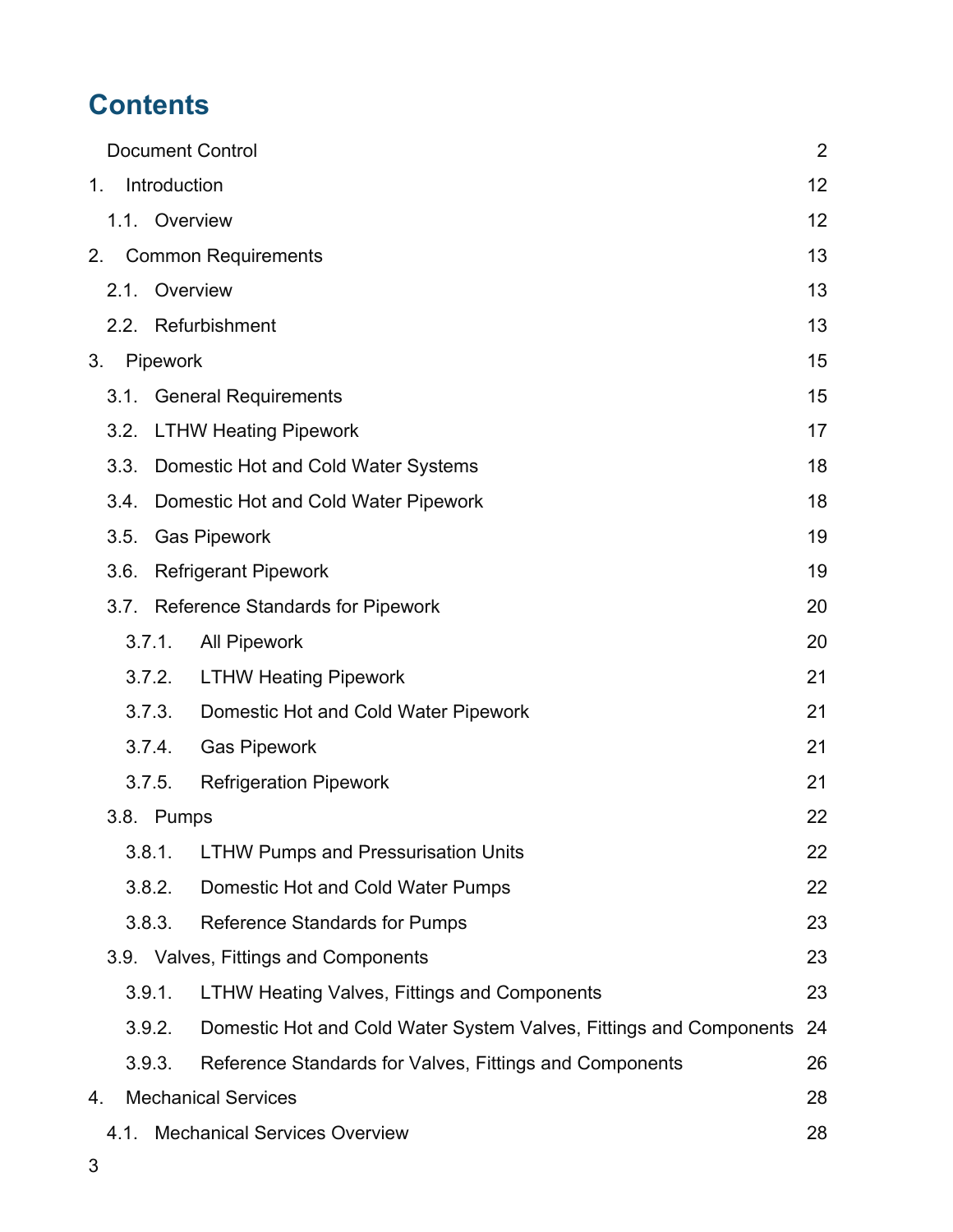|         | 4.2. Plant Room Requirements                         | 28 |
|---------|------------------------------------------------------|----|
|         | 4.3. Heating Systems                                 | 29 |
| 4.3.1.  | Overview                                             | 29 |
| 4.3.2.  | <b>Operative Temperatures</b>                        | 29 |
| 4.3.3.  | Heat Generating Systems and Main Plant               | 29 |
| 4.3.4.  | <b>Heat Sources</b>                                  | 30 |
| 4.3.5.  | <b>Energy Networks</b>                               | 31 |
| 4.3.6.  | <b>Heat Pumps</b>                                    | 31 |
| 4.3.7.  | <b>Ground Source Heat Pumps</b>                      | 32 |
| 4.3.8.  | Air Source Heat Pumps                                | 33 |
| 4.3.9.  | Alternative Low and Zero Carbon Heat Sources         | 33 |
| 4.3.10. | <b>Boilers</b>                                       | 34 |
| 4.3.11. | <b>Heating Distribution Systems</b>                  | 35 |
| 4.3.12. | <b>Heat Emitters</b>                                 | 37 |
| 4.3.13. | <b>Radiant Temperature Difference</b>                | 40 |
|         | 4.3.14. Underfloor Heating                           | 42 |
| 4.3.15. | <b>Commissioning and Handover of Heating Systems</b> | 43 |
| 4.3.16. | <b>Hand Dryers</b>                                   | 44 |
|         | 4.3.17. Reference Standards                          | 44 |
|         | 4.4. Ventilation Systems                             | 46 |
| 4.4.1.  | Overview                                             | 46 |
| 4.4.2.  | <b>Indoor Source Control</b>                         | 47 |
| 4.4.3.  | <b>Radon Remediation</b>                             | 48 |
| 4.4.4.  | <b>Natural Ventilation Systems</b>                   | 48 |
| 4.4.5.  | Mixed-mode Systems                                   | 49 |
| 4.4.6.  | <b>Mechanical Ventilation Systems</b>                | 49 |
| 4.4.7.  | <b>Local Extract Ventilation</b>                     | 49 |
| 4.4.8.  | <b>Ventilation Controls</b>                          | 50 |
| 4.4.9.  | <b>Distribution</b>                                  | 50 |
| 4.4.10. | <b>Ductwork</b>                                      | 50 |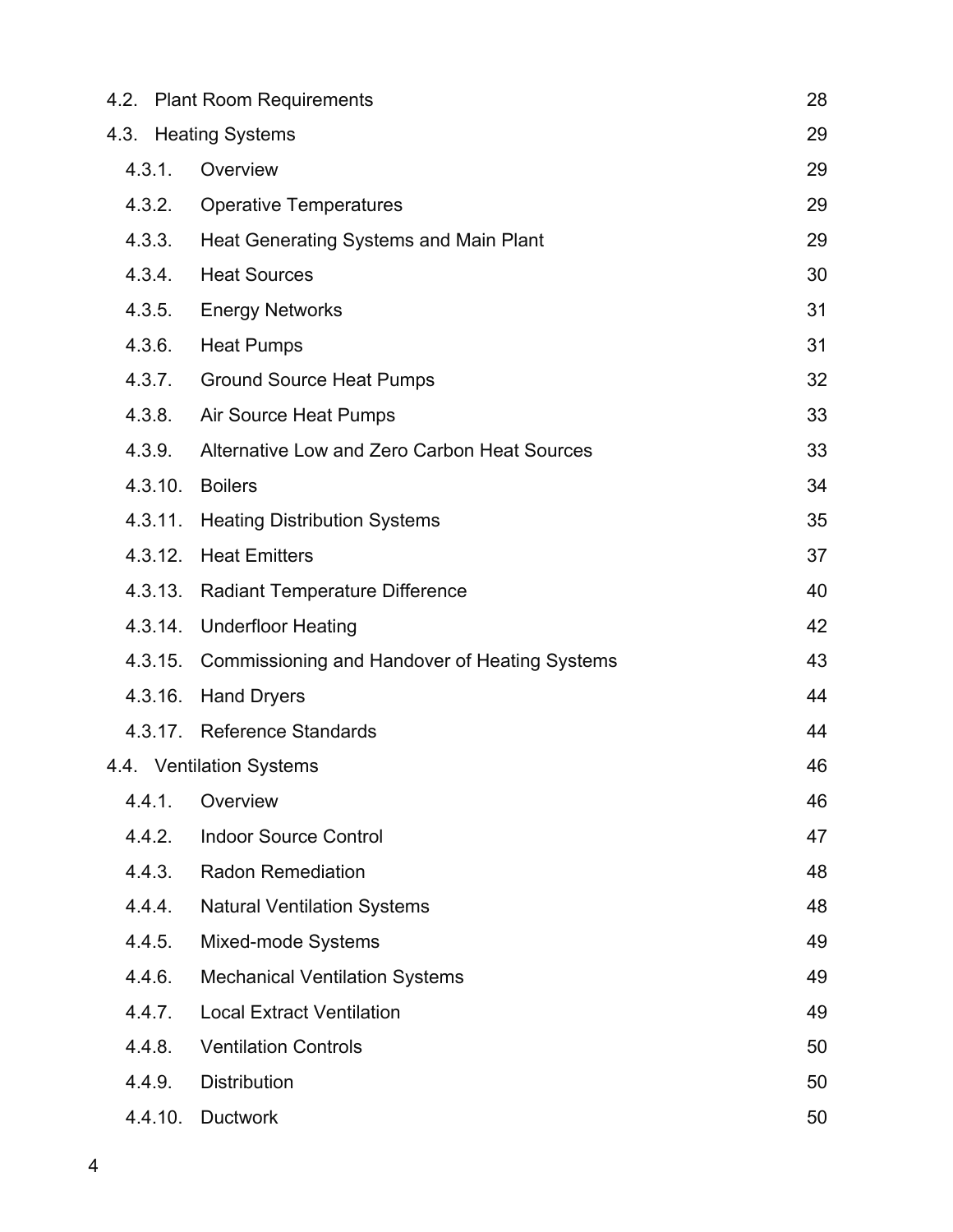|    | 4.4.11.         | Dampers                                                            | 51 |
|----|-----------------|--------------------------------------------------------------------|----|
|    |                 | 4.4.12. Ventilation of Plant Rooms                                 | 51 |
|    |                 | 4.4.13. Natural Ventilation Units                                  | 52 |
|    | 4.4.14. Fans    |                                                                    | 52 |
|    |                 | 4.4.15. Air Handling Units                                         | 53 |
|    | 4.4.16.         | Location of Ventilation Air Intakes and Exhausts                   | 54 |
|    |                 | 4.4.17. Air Terminal Devices                                       | 55 |
|    | 4.4.18.         | <b>Testing of Dampers and Weather Louvres</b>                      | 55 |
|    |                 | 4.4.19. Reference Standards                                        | 55 |
| 5. |                 | Ventilation of General Teaching Spaces and Learning Resource Areas | 57 |
|    | 5.1. Overview   |                                                                    | 57 |
|    |                 | 5.2. Reference Standards                                           | 58 |
| 6. |                 | <b>Ventilation for Particular Areas and Activities</b>             | 59 |
|    | General<br>6.1. |                                                                    | 59 |
|    | 6.2.            | <b>Office Accommodation</b>                                        | 59 |
|    |                 | 6.3. Local Extract Ventilation                                     | 59 |
|    | 6.3.1.          | <b>Reference Standards</b>                                         | 61 |
|    |                 | 6.4. Ventilation of Large and Circulation Spaces                   | 61 |
|    | 6.4.1.          | Large Spaces                                                       | 61 |
|    | 6.4.2.          | <b>Sports Halls and Assembly Halls</b>                             | 62 |
|    | 6.4.3.          | Circulation Spaces, including Atria and Corridors                  | 63 |
|    | 6.4.4.          | <b>Dining Areas</b>                                                | 64 |
| 7. |                 | <b>Specialist Ventilation Systems</b>                              | 65 |
|    | General<br>7.1. |                                                                    | 65 |
|    |                 | 7.2. Kitchen Ventilation                                           | 65 |
|    | 7.2.1.          | <b>General Requirements</b>                                        | 65 |
|    | 7.2.2.          | <b>Grease Filters and Odour Control</b>                            | 66 |
|    | 7.2.3.          | <b>Reference Standards</b>                                         | 66 |
|    |                 | 7.3. Food Room Ventilation                                         | 67 |
|    | 7.3.1.          | Design Criteria                                                    | 67 |
|    |                 |                                                                    |    |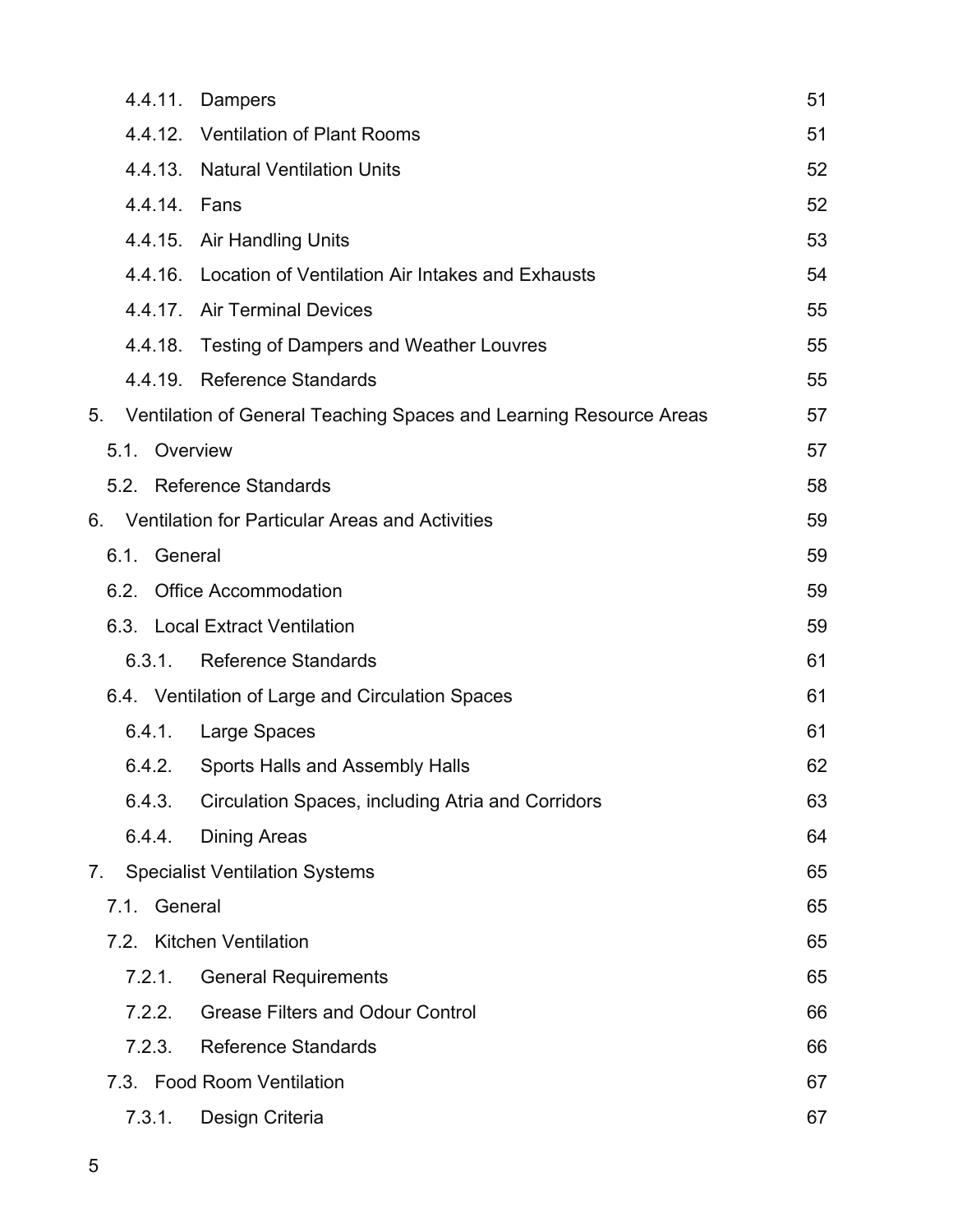| 7.3.2.  | <b>Gas Interlocks</b>                              | 69 |
|---------|----------------------------------------------------|----|
| 7.3.3.  | <b>Reference Standards</b>                         | 70 |
|         | 7.4. ICT Server Room Ventilation                   | 70 |
| 7.4.1.  | Overview                                           | 70 |
| 7.4.2.  | <b>General Requirements</b>                        | 70 |
| 7.4.3.  | Ventilation Systems, Air Flow Rates and Heat Loads | 70 |
|         | 7.5. Local Exhaust Ventilation in Specialist Areas | 71 |
| 7.5.1.  | Overview                                           | 71 |
| 7.5.2.  | Design Criteria                                    | 72 |
|         | 7.6. Local Exhaust Ventilation (LEV) Systems       | 73 |
| 7.6.1.  | <b>General Requirements</b>                        | 73 |
| 7.6.2.  | <b>Laser Cutters and 3D Printers</b>               | 74 |
| 7.6.3.  | <b>Wood Dust Extract Systems</b>                   | 75 |
| 7.6.4.  | <b>Centralised Wood Dust Extract Systems</b>       | 75 |
| 7.6.5.  | <b>Reference Standards</b>                         | 82 |
|         | 7.7. Science Fume Cupboard Ventilation             | 82 |
| 7.7.1.  | Overview                                           | 82 |
| 7.7.2.  | <b>General Requirements</b>                        | 82 |
| 7.7.3.  | Design Criteria                                    | 83 |
| 7.7.4.  | <b>Bunsen Burners</b>                              | 84 |
| 7.7.5.  | <b>Fume Cupboards</b>                              | 84 |
| 7.7.6.  | <b>Science Prep Rooms</b>                          | 86 |
| 7.7.7.  | <b>Chemical Stores</b>                             | 86 |
| 7.7.8.  | <b>Ventilation Controls</b>                        | 86 |
| 7.7.9.  | <b>Fume Cupboard Exhausts</b>                      | 86 |
| 7.7.10. | <b>Reference Standards</b>                         | 87 |
|         | 7.8. Ventilation for SEND                          | 87 |
| 7.8.1.  | <b>General Requirements</b>                        | 87 |
| 7.8.2.  | <b>Infection Control</b>                           | 89 |
| 7.8.3.  | <b>Reference Standards</b>                         | 90 |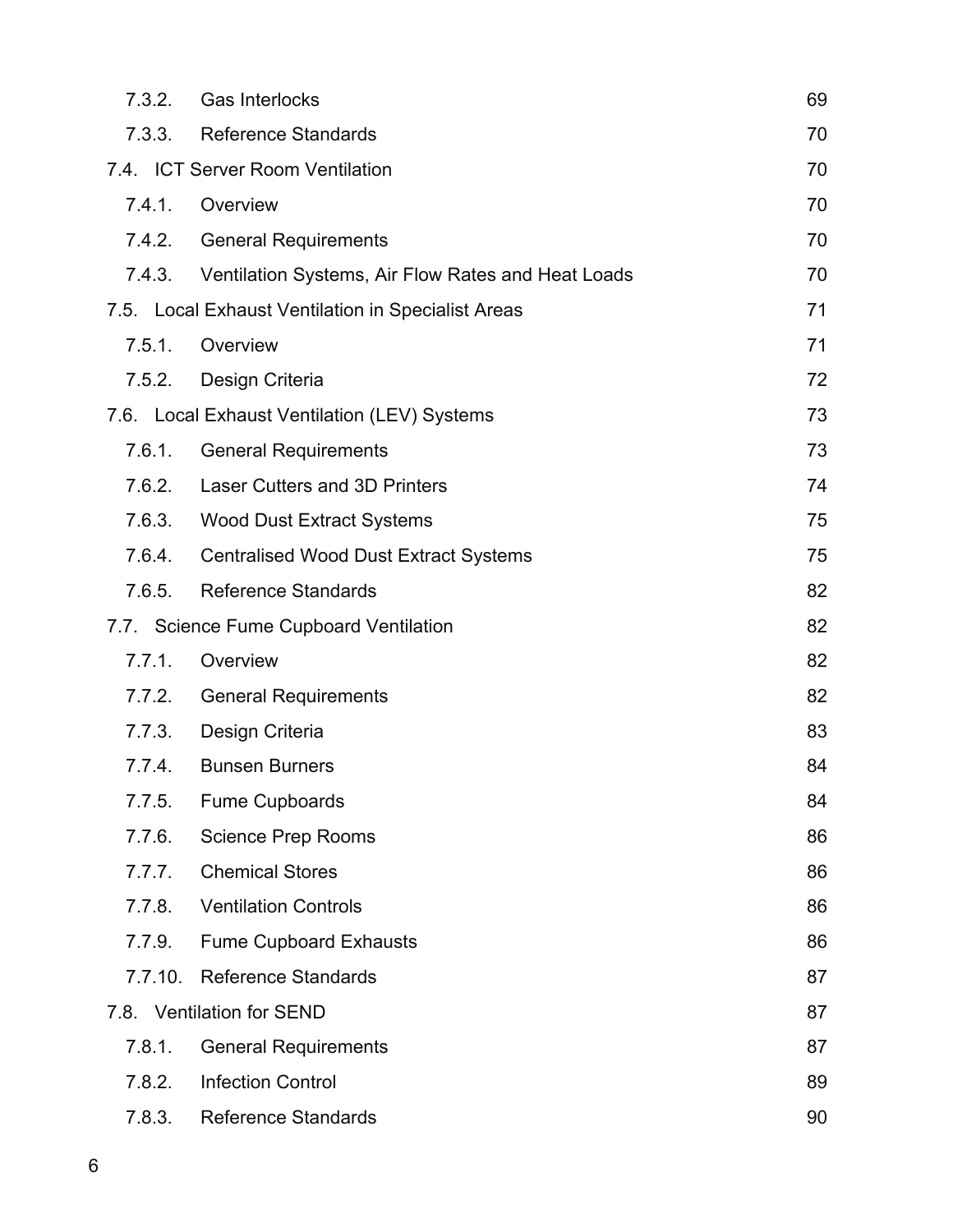| 8.                                |                                          | <b>Mechanical Air Conditioning Systems</b>             |                                                                       |     |  |
|-----------------------------------|------------------------------------------|--------------------------------------------------------|-----------------------------------------------------------------------|-----|--|
|                                   | 8.1.                                     | The Cooling Hierarchy                                  |                                                                       |     |  |
|                                   | 8.2.                                     | <b>Refrigerant Based Systems</b>                       |                                                                       |     |  |
|                                   |                                          | 8.3. Variable Refrigerant Flow (VRF) and Split Systems |                                                                       |     |  |
| 9.                                |                                          | <b>Gas Services</b>                                    |                                                                       | 94  |  |
|                                   | 9.1.                                     |                                                        | <b>General Requirements</b>                                           | 94  |  |
|                                   | 9.2.                                     |                                                        | <b>Gas Interlocks</b>                                                 | 95  |  |
|                                   | 9.3.                                     |                                                        | Gas Safety Interlocking by Environmental / CO <sub>2</sub> Monitoring | 97  |  |
|                                   |                                          |                                                        | 9.4. Carbon Monoxide, Carbon Dioxide and Flammable Gas Detectors      | 98  |  |
|                                   |                                          | 9.4.1.                                                 | Overview                                                              | 98  |  |
|                                   |                                          | 9.4.2.                                                 | <b>Carbon Monoxide Detectors</b>                                      | 98  |  |
|                                   |                                          | 9.4.3.                                                 | <b>Carbon Dioxide Detectors</b>                                       | 99  |  |
|                                   |                                          | 9.4.4.                                                 | <b>Flammable Gas Detectors</b>                                        | 99  |  |
|                                   | 9.5.                                     |                                                        | Gas Systems in Food Rooms                                             | 100 |  |
|                                   |                                          |                                                        | 9.6. Science Laboratory Gas Systems                                   | 100 |  |
|                                   |                                          | 9.6.1.                                                 | Overview                                                              | 100 |  |
| 9.6.2.                            |                                          |                                                        | <b>Reference Standards</b>                                            | 100 |  |
| 10. Thermal Comfort               |                                          | 102                                                    |                                                                       |     |  |
| 10.1. Overview                    |                                          | 102                                                    |                                                                       |     |  |
| 10.2. Thermal Comfort Criteria    |                                          | 102                                                    |                                                                       |     |  |
| 10.3. Operative Temperature Range |                                          | 103                                                    |                                                                       |     |  |
|                                   |                                          |                                                        | 10.4. Local Thermal Discomfort Caused by Draughts                     | 105 |  |
|                                   |                                          |                                                        | 10.4.1. General Requirement                                           | 105 |  |
|                                   |                                          | 10.4.2.                                                | <b>Natural Ventilation Systems</b>                                    | 106 |  |
|                                   |                                          |                                                        | 10.4.3. Forced Draught Systems                                        | 106 |  |
|                                   |                                          |                                                        | 10.5. Performance Standards for the Avoidance of Overheating          | 109 |  |
|                                   |                                          |                                                        | 10.6. Assessment of Performance in Use                                | 116 |  |
|                                   |                                          | 10.6.1.                                                | Overview                                                              | 116 |  |
|                                   |                                          |                                                        | 10.6.2. Performance in Use Standard for Overheating                   | 116 |  |
|                                   | 10.7. Thermal Comfort for SEND Provision |                                                        |                                                                       | 117 |  |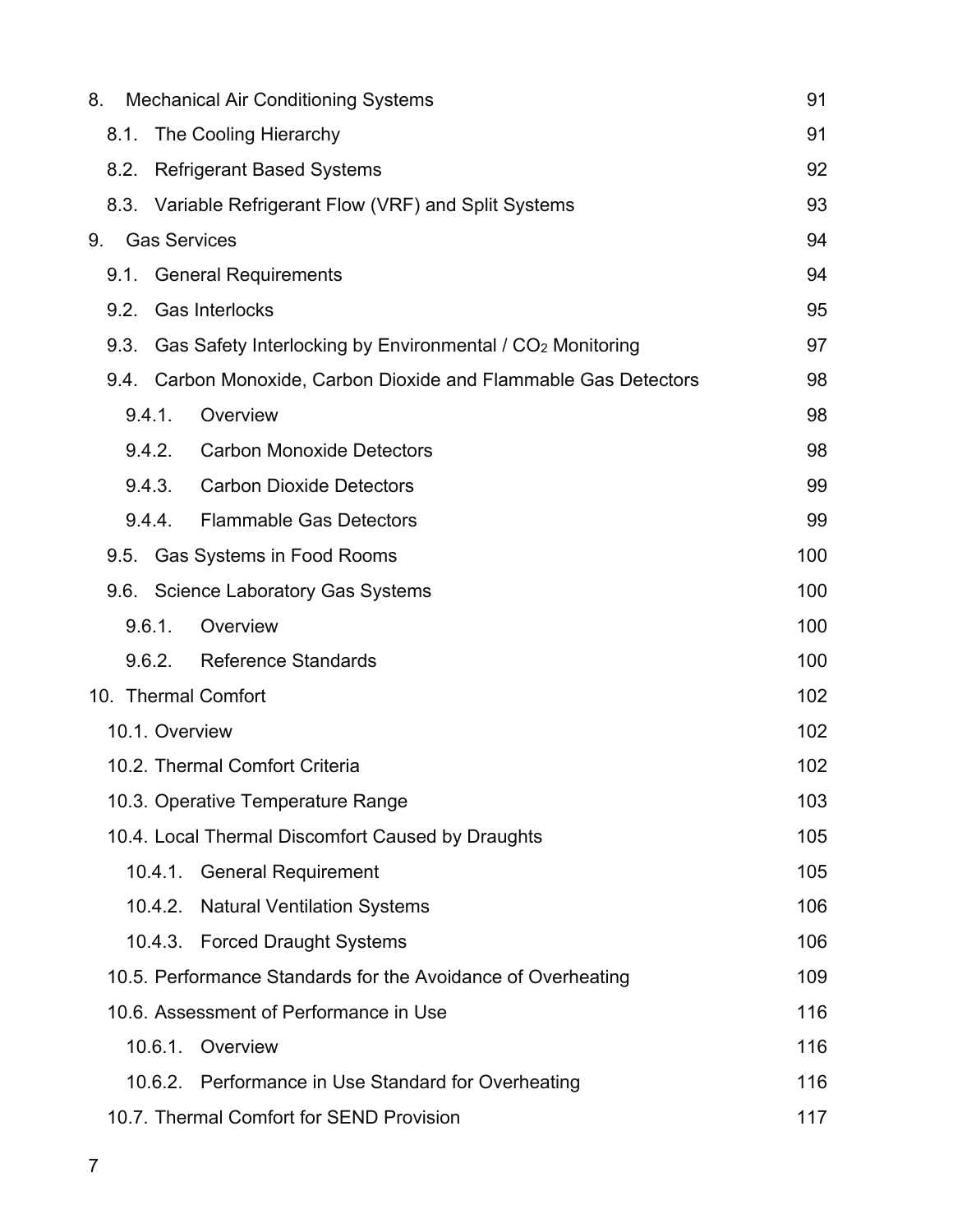| 10.8. Reference Standards                                       |     |  |
|-----------------------------------------------------------------|-----|--|
| 11. Design Calculations for Ventilation and Thermal Comfort     |     |  |
| 11.1. Overview                                                  |     |  |
| 11.2. Ventilation Calculations                                  |     |  |
| 11.3. Ventilation Opening Areas                                 | 120 |  |
| 11.4. Mechanical Ventilation                                    | 122 |  |
| 11.5. Thermal Comfort Calculations                              | 122 |  |
| Weather Files for Overheating Risk Assessment<br>11.5.1.        | 122 |  |
| 11.5.2.<br>Internal Gains for Overheating Risk Assessment       | 123 |  |
| 11.6. Reference Standards                                       | 124 |  |
| 12. Public Health Engineering Services                          | 126 |  |
| 12.1. Overview                                                  | 126 |  |
| 12.2. Drainage Systems                                          | 126 |  |
| 12.2.1. Foul Drainage Above-ground                              | 126 |  |
| 12.2.2. System Description                                      | 126 |  |
| 12.2.3. Performance Criteria                                    | 128 |  |
| 12.2.4. Routes                                                  | 128 |  |
| 12.2.5. Access Points                                           | 129 |  |
| 12.2.6. Rainwater Drainage                                      | 129 |  |
| 12.2.7.<br>Design Parameters                                    | 129 |  |
| <b>System Description</b><br>12.2.8.                            | 129 |  |
| 12.2.9.<br><b>Drainage Below Ground</b>                         | 130 |  |
| 12.2.10. Foul Water System                                      | 131 |  |
| 12.2.11. Surface Water System                                   | 131 |  |
| 12.3. Domestic Water Services                                   | 132 |  |
| <b>Cold Water Services</b><br>12.3.1.                           | 132 |  |
| 12.3.2.<br><b>System Description</b>                            | 132 |  |
| 12.3.3.<br>Drinking Water Outlets, Fountains and Bottle Fillers | 134 |  |
| 12.3.4.<br>Science Laboratories and Refuse Areas                | 135 |  |
| 12.3.5.<br><b>Hot Water Services</b>                            | 136 |  |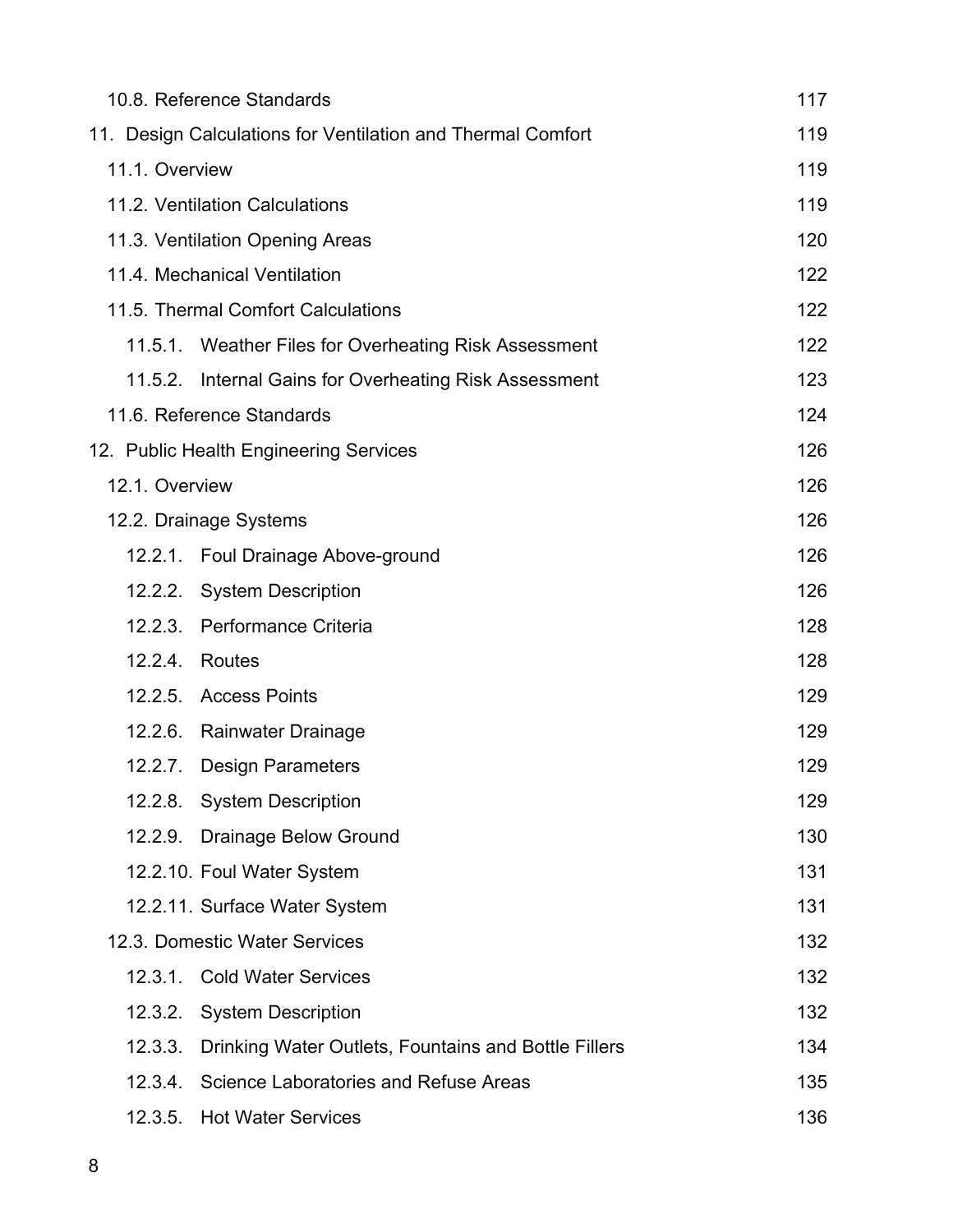| 12.3.6. Reference Standards                             | 138 |  |
|---------------------------------------------------------|-----|--|
| 12.4. Water Based Fire Suppression Systems              | 139 |  |
| 13. Handover Requirements                               |     |  |
| 13.1. Overview                                          | 142 |  |
| 13.2. Soak Testing                                      | 142 |  |
| 13.3. Documentation                                     | 143 |  |
| 13.4. Commissioning and Building Performance Evaluation | 144 |  |
| 13.5. Demonstration and Training                        | 144 |  |
| 13.6. Reference Standards                               | 145 |  |
| 14. Demonstrating Compliance                            | 146 |  |
| 14.1. Overview                                          | 146 |  |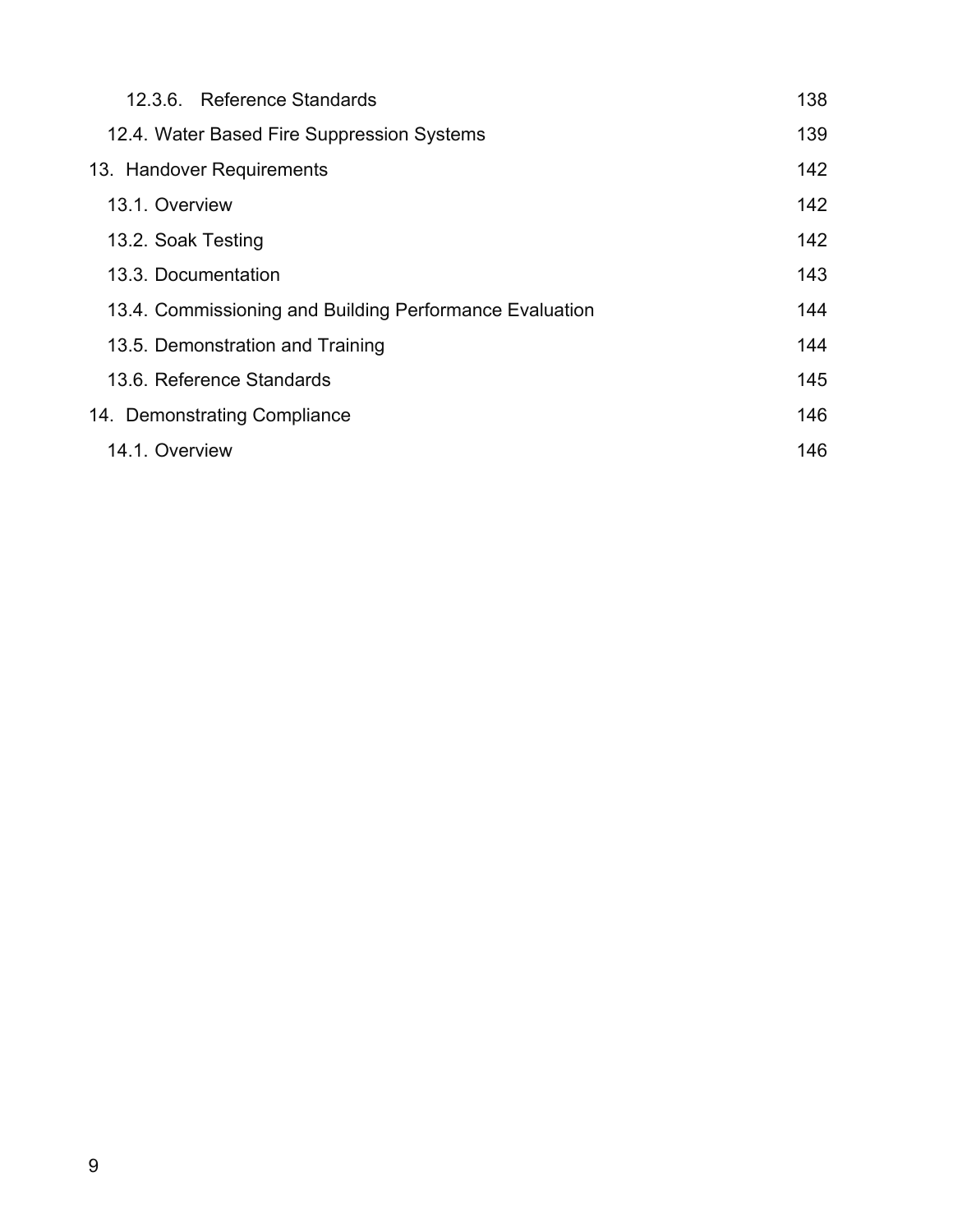# **Table of Figures**

| Table 1 Minimum panel height above finished floor level (m) / Radiant Temperature Asymmetry RTA     |  |
|-----------------------------------------------------------------------------------------------------|--|
| Table 2 Minimum panel height above finished floor level (m) / Radiant Temperature Asymmetry RTA     |  |
|                                                                                                     |  |
|                                                                                                     |  |
| Table 5 Design parameters for sports halls / Summary of environmental standards for sports halls 62 |  |
|                                                                                                     |  |
| Table 7 Types of dust extraction (table adapted from CLEAPSS publication L225) 81                   |  |
|                                                                                                     |  |
|                                                                                                     |  |
|                                                                                                     |  |
|                                                                                                     |  |
| Table 12 Operative temperatures to be achieved during the heating season measured at 1.4m from      |  |
|                                                                                                     |  |
| Table 14 Recommended draught criteria for mechanical ventilation systems to provide thermal         |  |
|                                                                                                     |  |
| Table 16 Suggested applicability of the categories and their associated acceptable temperature      |  |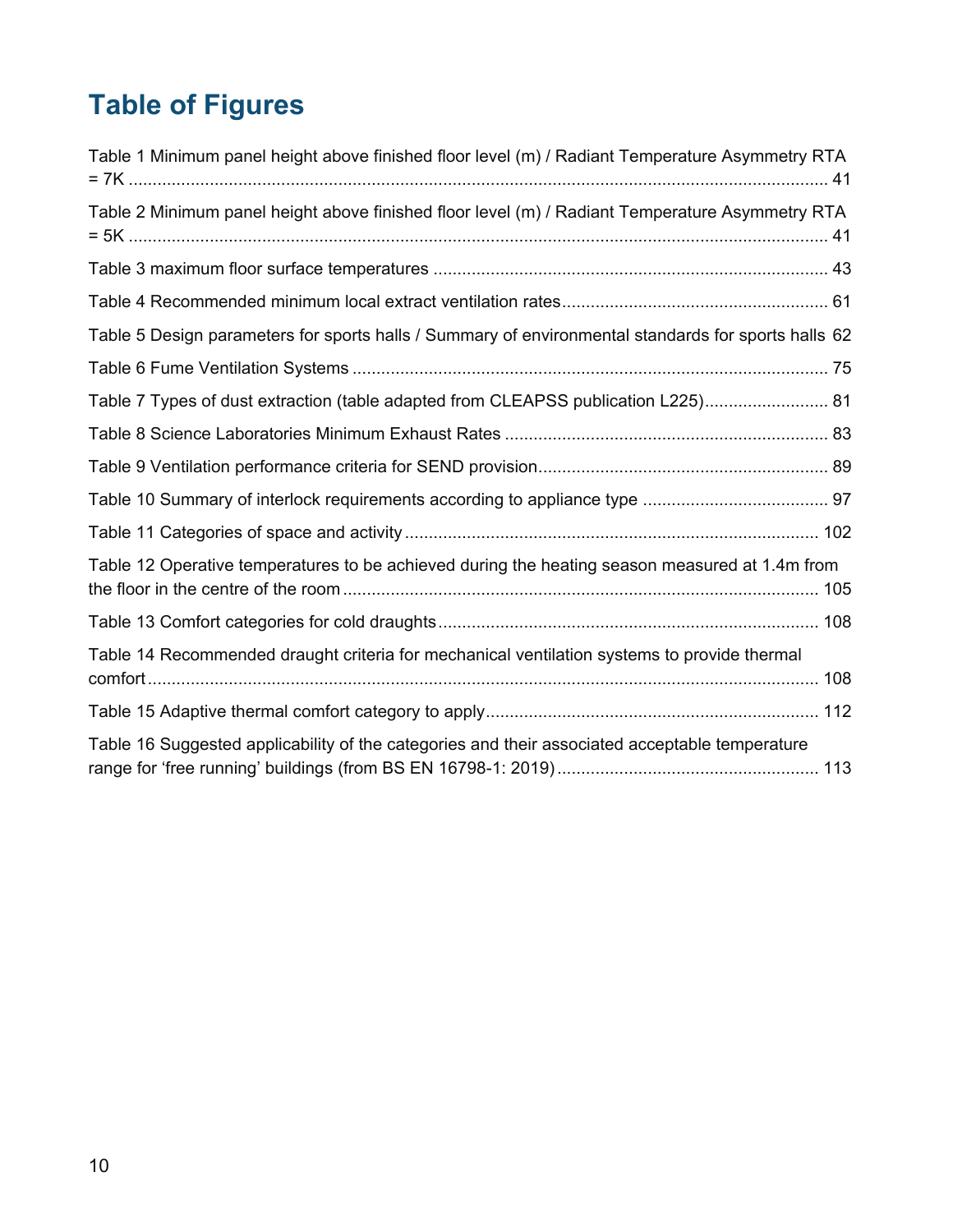## **Summary**

Technical Annex 2F provides the minimum requirements for mechanical services including public health engineering, pipework, heating and ventilation systems, thermal comfort and drainage. It is to be read in conjunction with the Generic Design Brief (GDB) and the College-specific Brief (CSB).

## **Review Date**

Review dates for this document shall be at 6-month intervals.

## **Who is this publication for?**

This document is for technical professionals involved in the design and construction of college premises, as part of the Employer's Requirements of the DfE Construction Frameworks (the DfE Construction Framework 2021 and the Offsite Schools Framework (incorporating Modular and MMC delivery) (MMC)). It may also be used as the basis of similar documentation for other procurement routes using the Further Education Output Specification.

## **Uniclass Codes**

This document captures Uniclass codes for the management of exchange of information. To access all codes and associated titles reference should be made to [Uniclass 2015 | NBS](https://www.thenbs.com/our-tools/uniclass-2015)  [\(thenbs.com\)](https://www.thenbs.com/our-tools/uniclass-2015)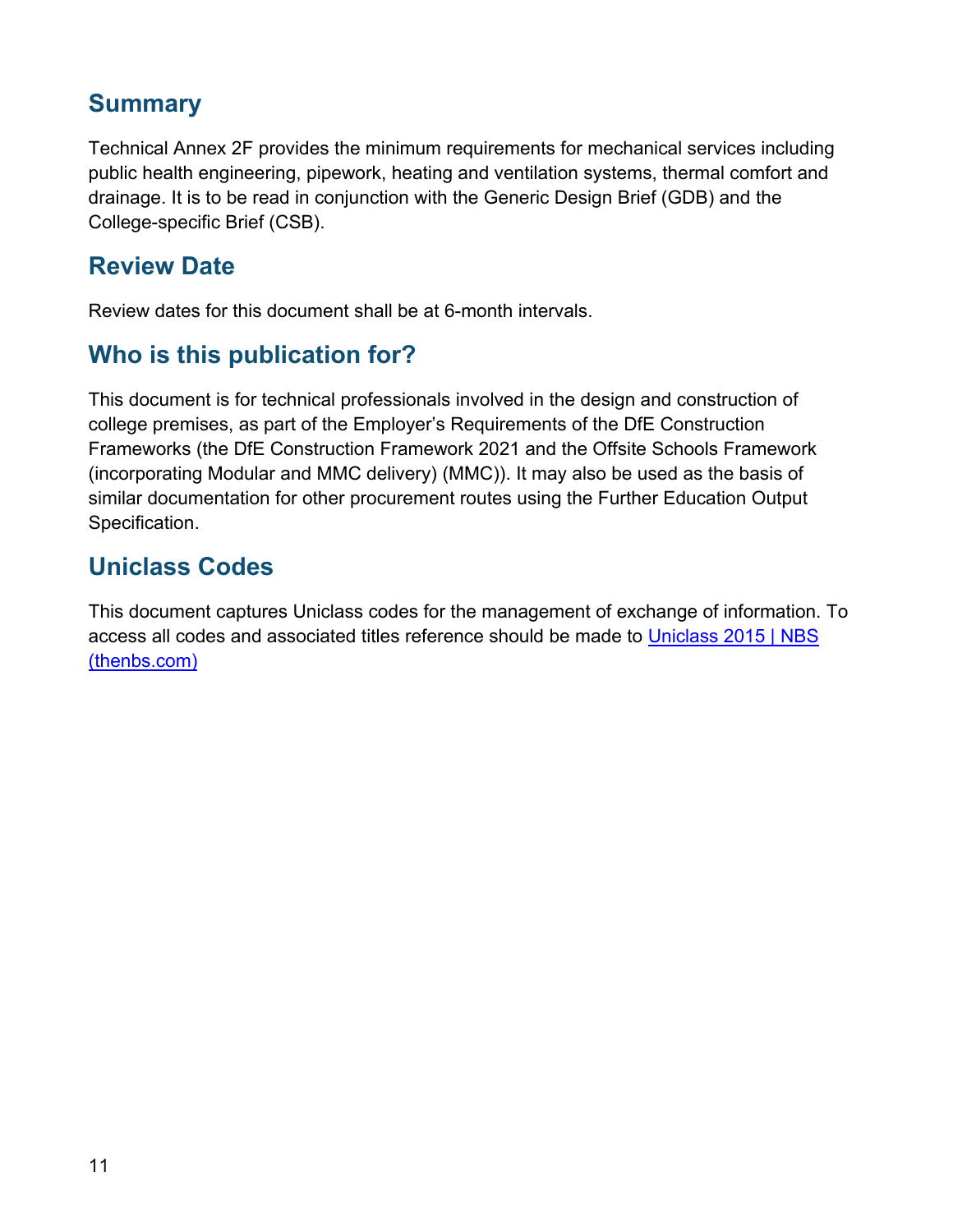# <span id="page-11-0"></span>**1. Introduction**

## <span id="page-11-1"></span>**1.1. Overview**

1.1.1 This document is one of the Further Education Output Specification (FE-OS) Technical Annexes that forms part of the Generic Design Brief (GDB). [PM\_10\_20]

1.1.2 The definitions listed in the GDB shall apply to this Technical Annex and all other parts of the FE-OS. [PM\_10\_20]

1.1.3 This document shall be read in conjunction with the GDB and all other Technical Annexes as well as the College-specific Brief (CSB), including the College-specific Annexes. [PM\_10\_20]

1.1.4 This document sets out the required technical standards and performance criteria for mechanical services and public health engineering. [PM\_10\_20]

1.1.5 The information exchange required at each stage of the design, build and completion process is detailed in the DfE's Exchange Information Requirements (EIR). [PM\_10\_20\_28]

1.1.6 The requirements in this Technical Annex shall apply to all parts of the works; New or Refurbished. [PM\_10\_20]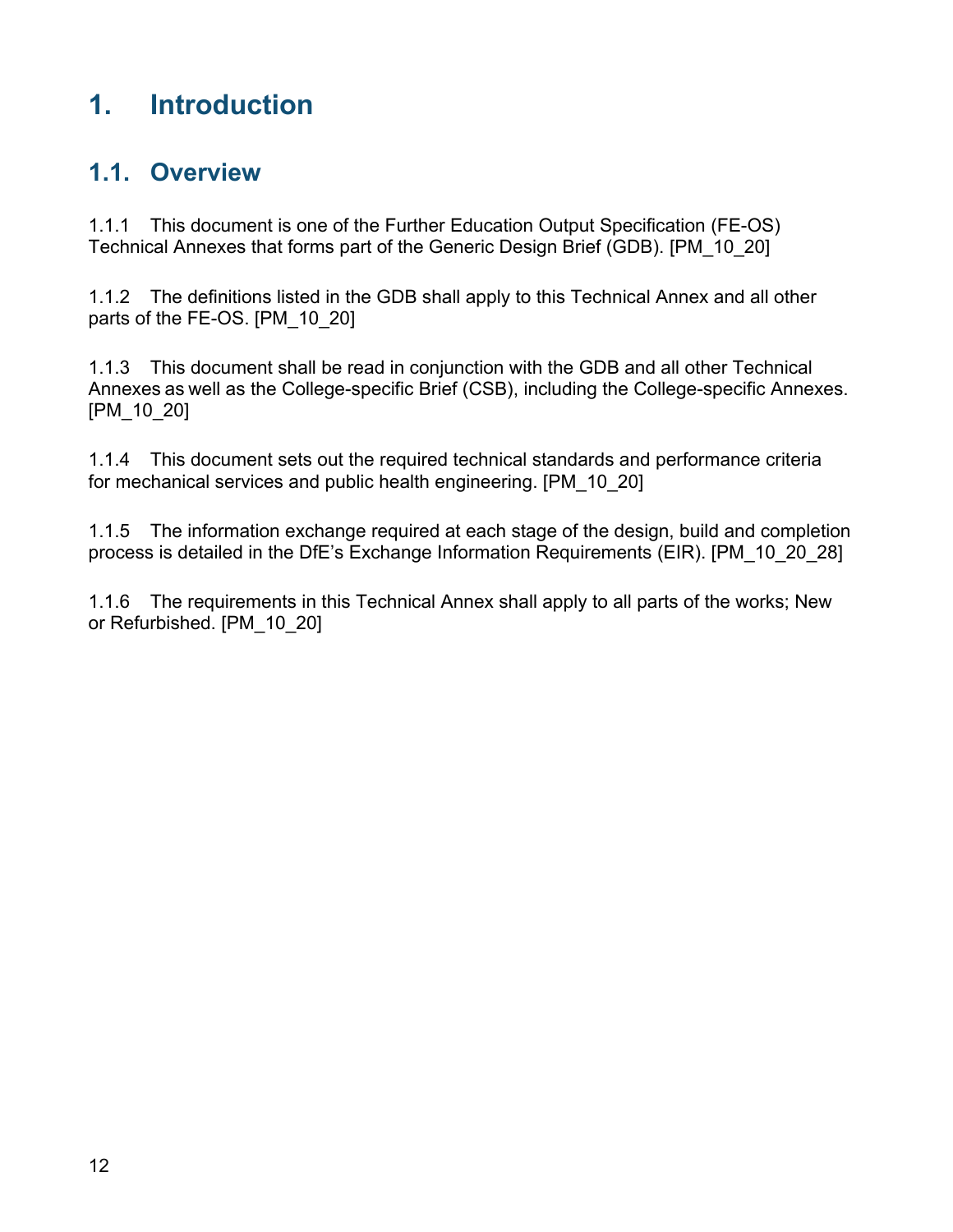# <span id="page-12-0"></span>**2. Common Requirements**

## <span id="page-12-1"></span>**2.1. Overview**

2.1.1 This section outlines the requirements which are common between mechanical, and public health engineering services, in particular requirements for pipework, pumps, valves, and other pipework fittings. [PM\_10\_20\_82]

## <span id="page-12-2"></span>**2.2. Refurbishment**

2.2.1 Work required to Refurbished Buildings shall be as defined in the Refurbishment Scope of Works (RSoW), under the headings of architectural elements (including FF&E) and M&E elements (including ICT Infrastructure). [Ac\_10\_70\_70]

2.2.2 The work shall be categorised as Renewed, Replaced, Repaired, Retained, or have 'No Work':

- a) Renewed mechanical services or public health engineering (PHE) shall be designed to satisfy the relevant outputs of the GDB, this Technical Annex (and by the code in the ADS where relevant). [Ac\_10\_70\_70]
- b) Replaced mechanical services or PHE shall be designed to satisfy the relevant outputs of the GDB, this Technical Annex (and by the code in the ADS where relevant), as far as possible within the constraints of the locations, adjacent elements and sub-structure. [Ac\_10\_70\_70]
- c) Repaired mechanical services or PHE shall comply with the specifications in any project-specific drawing issued as part of the CSB. The overall performance after repair shall be at least as good as that of the existing provision. Whole life costing shall be considered when undertaking repairs to maximise energy efficiency. [Ac\_10\_70\_70]
- d) Retained mechanical services or PHE shall be left as existing, with minimal work required unless needed to complete other Works that form part of the project, and the overall performance shall be no worse than the existing performance. [Ac\_10\_70\_70]
- e) Any element identified with 'No Work' shall be left as existing. [Ac\_10\_70\_70]

2.2.3 In respect of Refurbished Works, the required level of compliance with this Technical Annex is set out in the RSoW. [PM\_10\_20]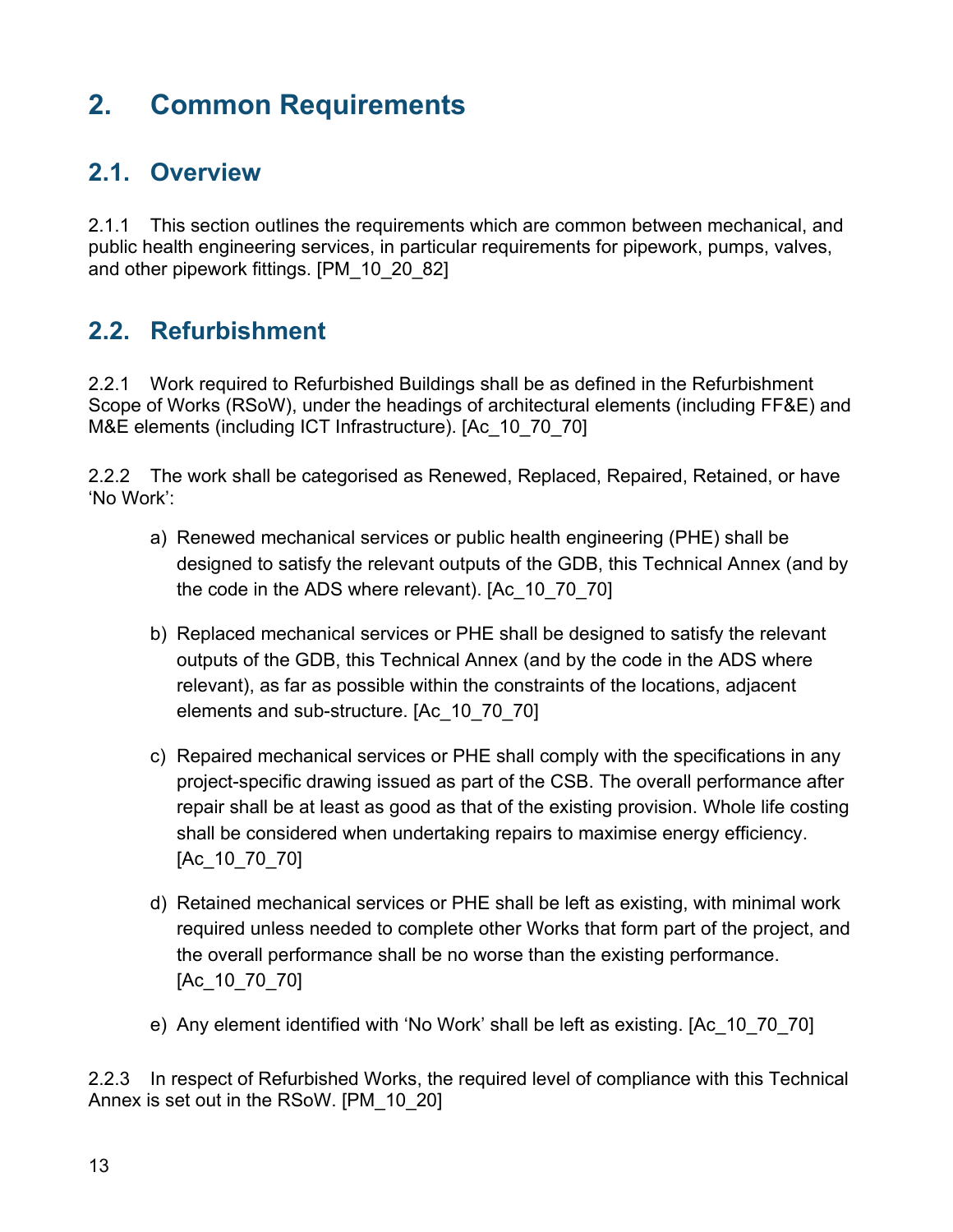2.2.4 The requirements in this Technical Annex refer to all parts of the Works except any mechanical services that are designated Repaired, Retained or No Work in the RSoW, or spaces designated 'Untouched' in the College-specific SoA. [PM\_10\_20\_82]

2.2.5 Repaired or Retained elements shall comply with any regulations, British and European standards, and policies that were relevant to the existing provision at the time of original installation, in accordance with the system type. [Ac\_10\_70\_70]

2.2.6 All refurbishment works shall be assessed to identify where retrospective legislation may apply and works shall be carried out to comply. [Ac\_10\_70\_70]

2.2.7 Where new boiler plant or other heat sources are installed, the primary heating circuit shall be hydraulically isolated from existing pipework via a plate heat exchanger. [PM\_10\_20\_82]

2.2.8 Services and items such as supply and extract terminals, heating ventilation and air conditioning units (for example Mechanical Ventilation Heat Recovery Units and Fan Coil Units) shall be fully coordinated with architectural and structural elements, FF&E, and ceiling layouts. [PM\_10\_20\_82]

2.2.9 Drawings showing the co-ordination of building services designs with architectural, structural, and FF&E designs shall be provided as detailed in the DfE's EIR. [PM\_10\_20\_28]

2.2.10 Services shall be integrated with existing site-wide systems as far as possible, for example foul water drainage, sprinklers, security, fire alarm, external lighting, ICT, HVAC and building energy management systems. [PM\_10\_20\_82]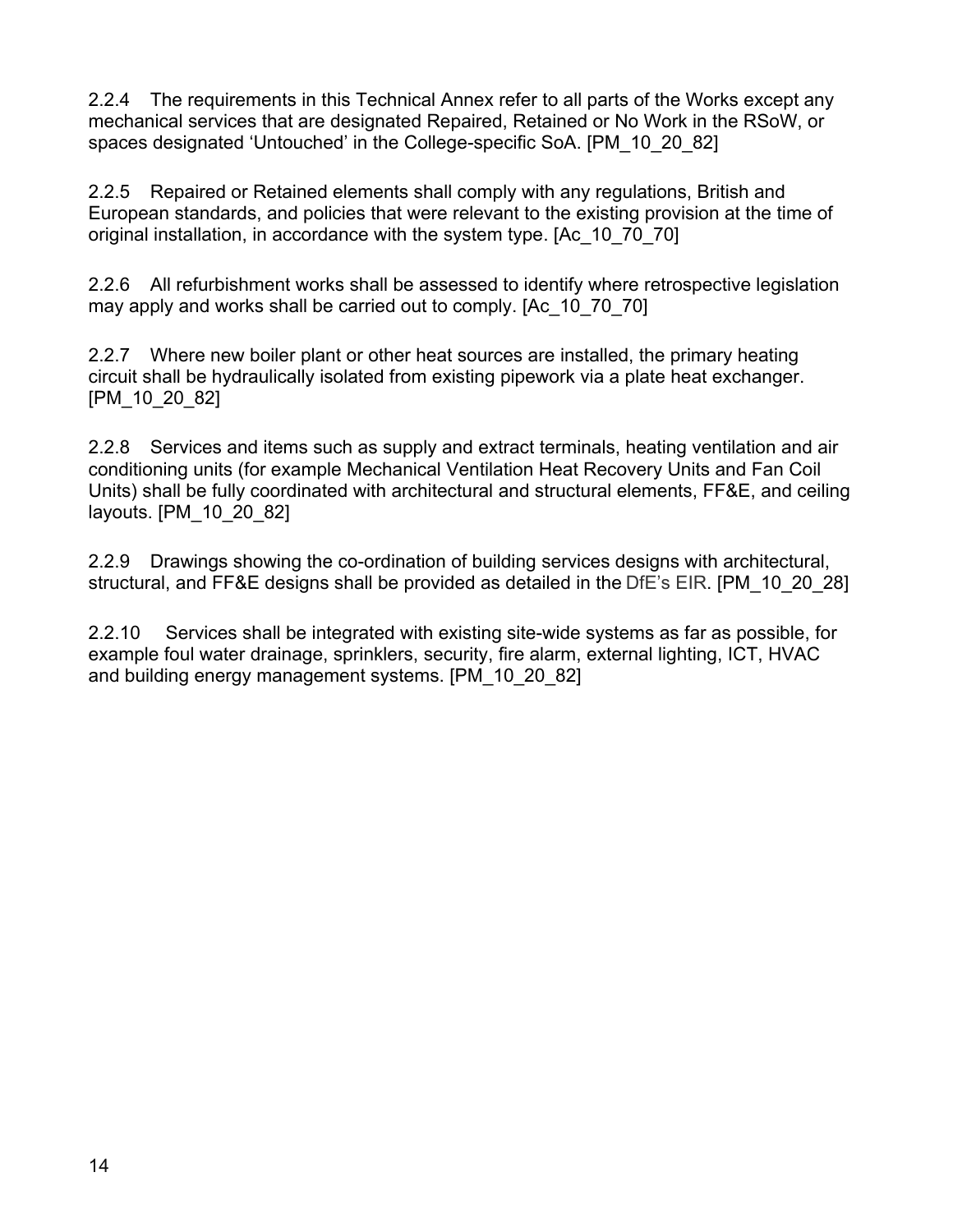# <span id="page-14-0"></span>**3. Pipework**

## <span id="page-14-1"></span>**3.1. General Requirements**

3.1.1 This section covers the common criteria for any pipework across low temperature hot water (LTHW), chilled water, domestic hot and cold-water systems and water-based fire suppression installations (see section 12.4). [PM\_10\_20\_82]

- 3.1.2 The following requirements shall be met.
	- a) All pipework, insulated or otherwise, shall be identified in accordance with BS 1710 using adhesive colour bands. All visible pipework shall be finished in gloss paint to match the interior decoration. [PM\_10\_20\_90]
	- b) Where required, all pipework shall be suitably insulated, using insulating materials that have a Global Warming Potential (GWP) of zero. Mineral wool pipe section insulation shall be installed in line with BS 3958-4 and BS 5422. Loadbearing pipeline supports shall be insulated. Insulation within plant rooms shall be protected with aluminium sheet. All external pipework shall be clad in metal or rigid UV resistant plastic to prevent damage e.g., by birds. [PM\_10\_20\_90]
	- c) New and existing pipework installations shall be flushed and cleaned in accordance with CIBSE Commissioning Code W and BSRIA 'BG 29/2021 Precommission cleaning of pipework systems (Amended 6th Edition)'. Where new pipework is being connected to existing, Section B of BG 29 applies. The water treatment programme for LTHW Heating and Chilled Water systems shall comply with BSRIA 'BG 50/2013 Water Treatment for Closed Heating and Cooling Systems' to avoid microbiological fouling, corrosion and scale. Full details of the water treatment chemicals and the water treatment regime shall be included inline with Government Soft Landings and in the O&M Manuals. [PM\_10\_20\_90]
	- d) LTHW and domestic services distribution pipework and drainage shall not be routed in comms rooms, server rooms and electrical plant rooms. [PM\_10\_20\_82]
	- e) Disinfection and water quality tests for hot and cold water systems shall comply with BS EN 806-4. Inspection and test records for water systems shall be in accordance with BSRIA BG 2/2010. [PM\_10\_20\_90]
	- f) Pipework shall be free from leaks and the audible effects of expansion, vibration and water hammer. [PM\_10\_20\_82]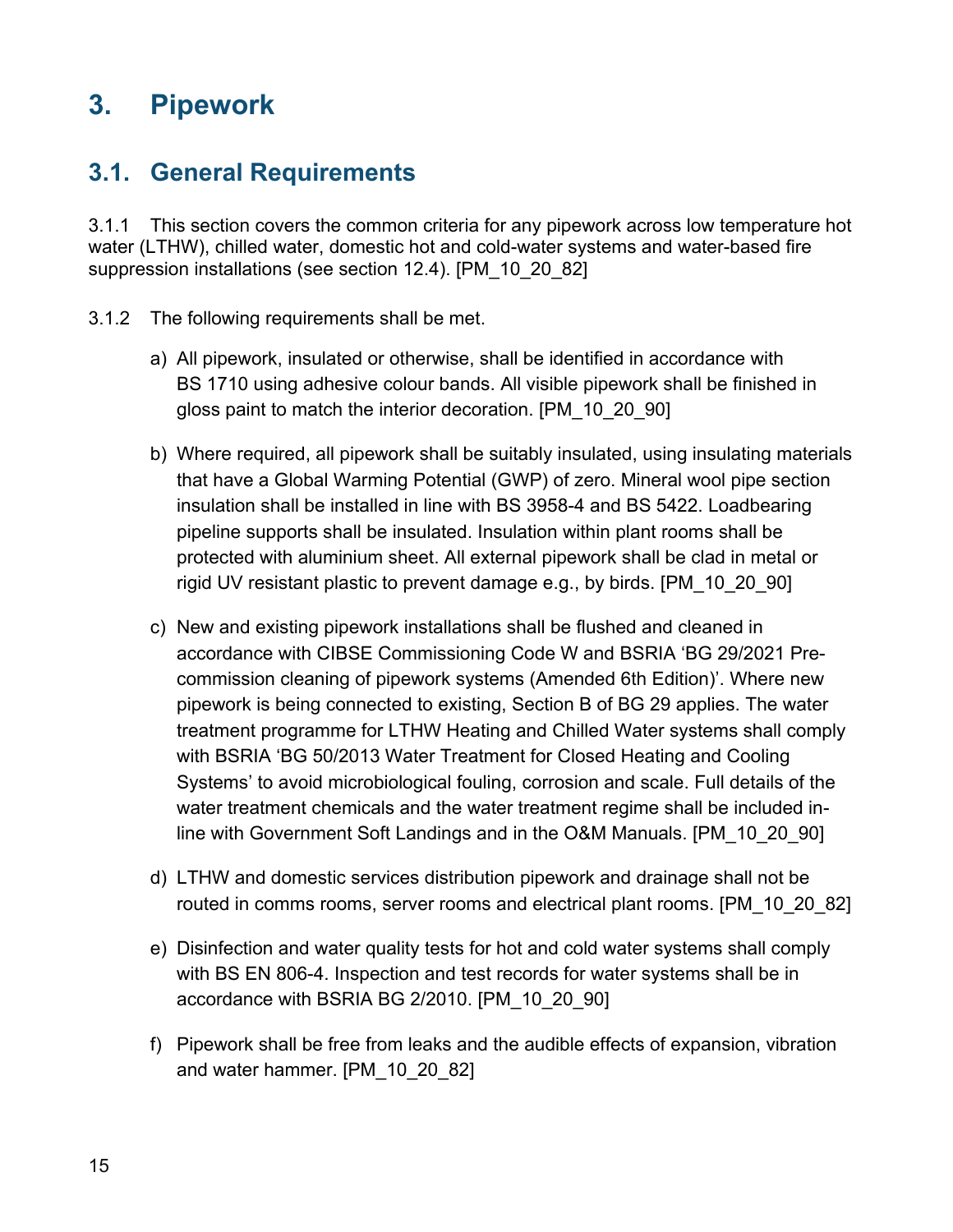- g) The pipework shall be installed to prevent electrolytic corrosion from the use of dissimilar metals. Pipeline fittings shall be regularly spaced along pipeline runs and at items of equipment. Anchors are to be installed to resist axial stress transmitted by flexure of horizontal and vertical pipe runs and loading on vertical pipes. Fixings shall be provided with associated backing plates, nuts, washers, and bolts for attachment to, or building into building structure. [PM\_10\_20\_82]
- h) Inspection and testing of pipelines shall be in accordance with HSE GS 4 and at 1.5 times normal working pressure. [PM\_10\_20\_90]
- i) All copper water pipelines shall be installed in line with BS EN 1057. Copper fittings, joining materials and supports are to be provided in line with British Standards. Copper pipework at low level shall be protected from damage (e.g., boxing). [PM\_10\_20\_90]
- j) Pre-soldered capillary fittings shall be lead free copper or copper alloy complying with BS EN 1254. [PM\_10\_20\_90]
- k) Any screwed joints to valves, gauges, or similar shall be to BS EN10226-1, BS EN 10226-2 and BS EN 10226-3 using PTFE tape to BS 7786. [PM\_10\_20\_90]
- l) Maintenance joints in copper pipework up to and including 54mm nominal size are to be copper alloy union couplings, bronze to bronze navy pattern. Flanged maintenance joints are to be used in pipework of nominal sizes greater than 54mm. Flanges are to be solid full-face copper alloy, slip-on type suitable for brazing, complying with BS EN 1092. [PM\_10\_20\_90]
- m) Flanges used for connections to flanged equipment valves or similar are to match flanges provided on the equipment. All flanged joints shall be made with full face rubber insertion jointing rings to BS 7874 or BS EN 681 and BS EN 682 as appropriate, brass nuts, bolts and washers, complying with the requirements of the same British Standard and pressure rating or table as the flanges being connected. [PM\_10\_20\_90]
- n) Flexible connections shall not be used on classroom ventilation units, wash-hand basins and sink taps. Basin taps shall be fitted with solid copper connections and double brass or copper backnuts to lock the taps in place. Plastic backnuts shall not be used on basins or sinks. [PM\_10\_20\_82]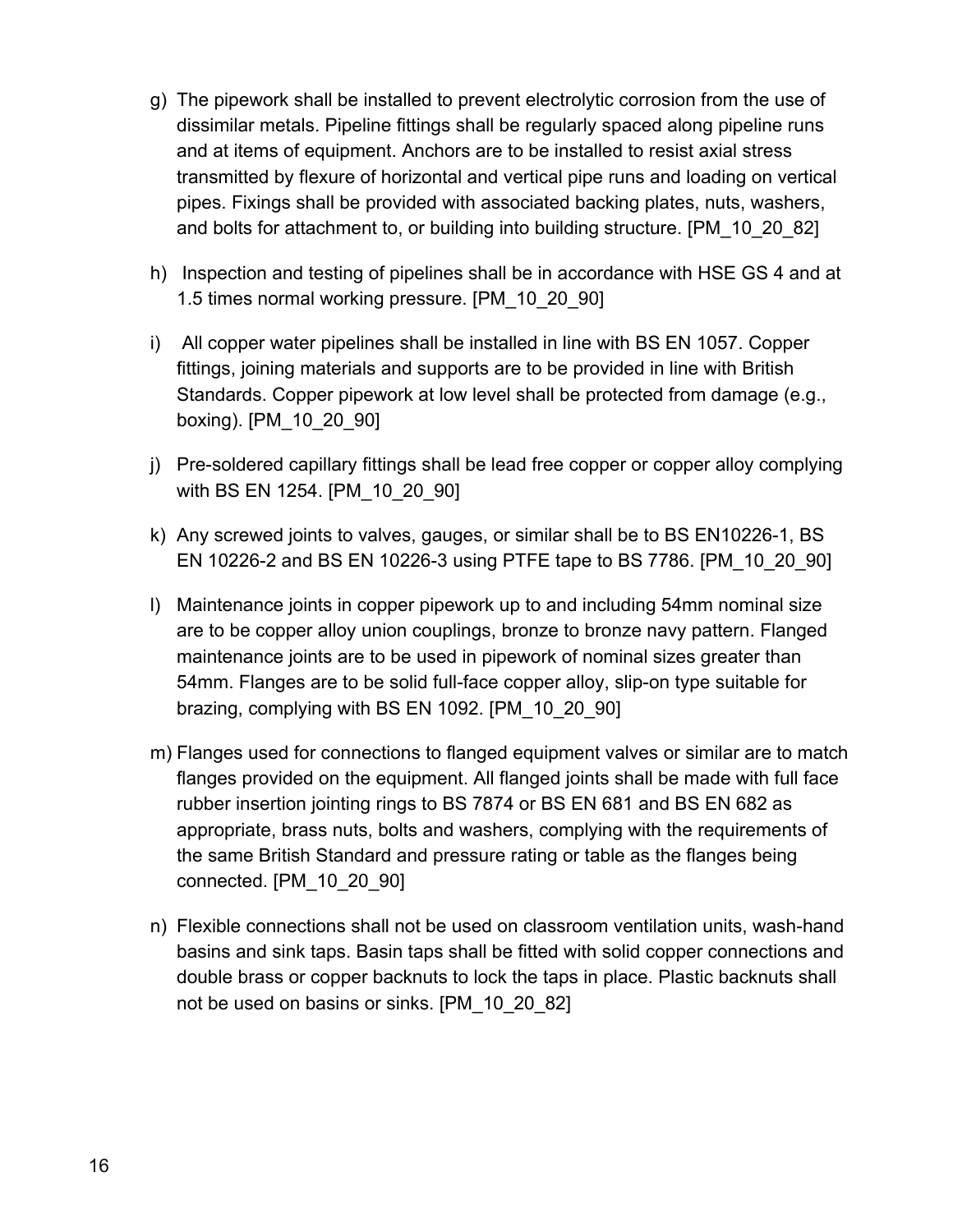## <span id="page-16-0"></span>**3.2. LTHW Heating Pipework**

3.2.1 All low temperature hot water (LTHW) systems provided shall meet the following requirements.

- a) Pipework, valves, and ancillaries shall be readily accessible for maintenance. [PM\_80\_10\_50]
- b) Pipework drops and horizontal runs at low level on Low Surface Temperature (LST) emitters shall be concealed. [Ss\_60\_40\_37\_48]
- c) Main heating pipework shall run in corridors at high level and branch off to serve individual rooms. [Ss\_60\_40\_37\_48]
- d) Wherever possible pipework shall run at high level and drop to low level to connect to heat emitters as required. This does not preclude emitters being served from below in the event that this is the optimum route. Where it is proposed that emitters are served from below this shall be subject to approval by the Employer and where pipework insulation can be applied, it is hidden within the ceiling void. [Ss 60 40 37 48]
- e) All distribution pipework shall be installed with drain down and isolating valves, such that the system can be drained in its entirety. [Ss\_60\_40\_37\_48]
- f) Deadlegs shall be avoided through design development and coordination. Automatic air vents shall be provided at the top of all risers and on all high points within the system. Pipework shall be laid to fall wherever possible to minimise the number of high points. [Ss\_60\_40\_37\_48]
- g) Pipework shall be installed to allow easy self-venting and commissioning. The flushing of hot and cold water systems shall comply with BS EN 806-4. [PM\_10\_20\_90]
- h) Any concealed underfloor heating system pipework shall be pressure tested and witnessed before any final floor covering is applied. [PM\_10\_20\_82]
- i) All indoor air conditioning units and cooling coils shall be fitted with a condensate drain. Condensate wastes shall be connected to the main drainage system via a mechanical/waterless trap. [Ss\_65\_80]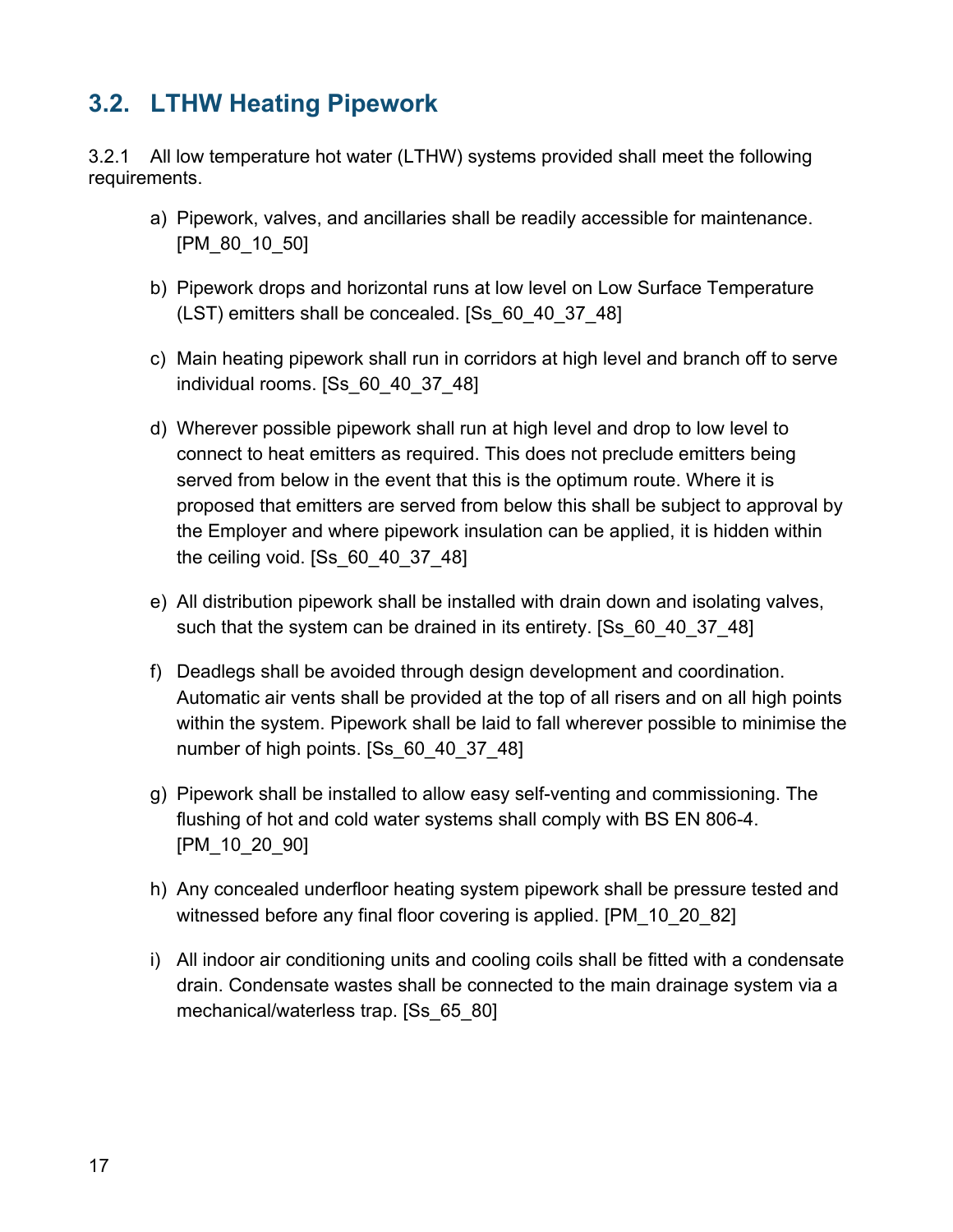## <span id="page-17-0"></span>**3.3. Domestic Hot and Cold Water Systems**

3.3.1 Domestic hot and cold water shall be provided to toilets, changing rooms and showers. [Ss\_55\_70\_38]

3.3.2 Domestic hot and cold water shall be provided to kitchens and food rooms and cleaners' stores that have sinks. [Ss\_55\_70\_38]

3.3.3 Hot water shall only be provided to sinks in Teaching Spaces where there is a clear need such as in art or food rooms. [PM\_10\_20\_82]

## <span id="page-17-1"></span>**3.4. Domestic Hot and Cold Water Pipework**

3.4.1 The following requirements shall be met for any domestic hot and cold-water pipework provided.

- a) All distribution pipework shall be installed with drain down valves to allow the system to be drained in its entirety. Automatic air vents shall be provided at the top of all risers and on high points within the system. Pipework shall be laid to falls wherever possible to minimise the number of high points and installed to allow easy self-venting and commissioning. [PM\_35\_70\_38]
- b) The design and detailing of hot and cold water systems shall comply with BS 8558 and BS EN 806-2 and in accordance with HSE publication 'The control of legionella bacteria in water systems approved code of practice and guidance', L8. [PM\_10\_20\_90]
- c) The domestic hot water supply system shall incorporate the facility to pasteurise the system during periods when there is little or no use to prevent the growth of legionella within the system. [PM\_35\_70\_38]
- d) Calorifiers shall have de-stratification pumps. [PM\_35\_70\_38]
- e) The cold water supply shall be in line with BS 8558, BS EN 806-2. [PM\_10\_20\_90]
- f) The pipeline sizes for hot and cold water systems shall be calculated to meet simultaneous demand for the Building in accordance with BS EN 806-3. [PM\_10\_20\_90]
- g) Pipe sleeves shall comply with BS EN 1057. [PM\_10\_20\_90]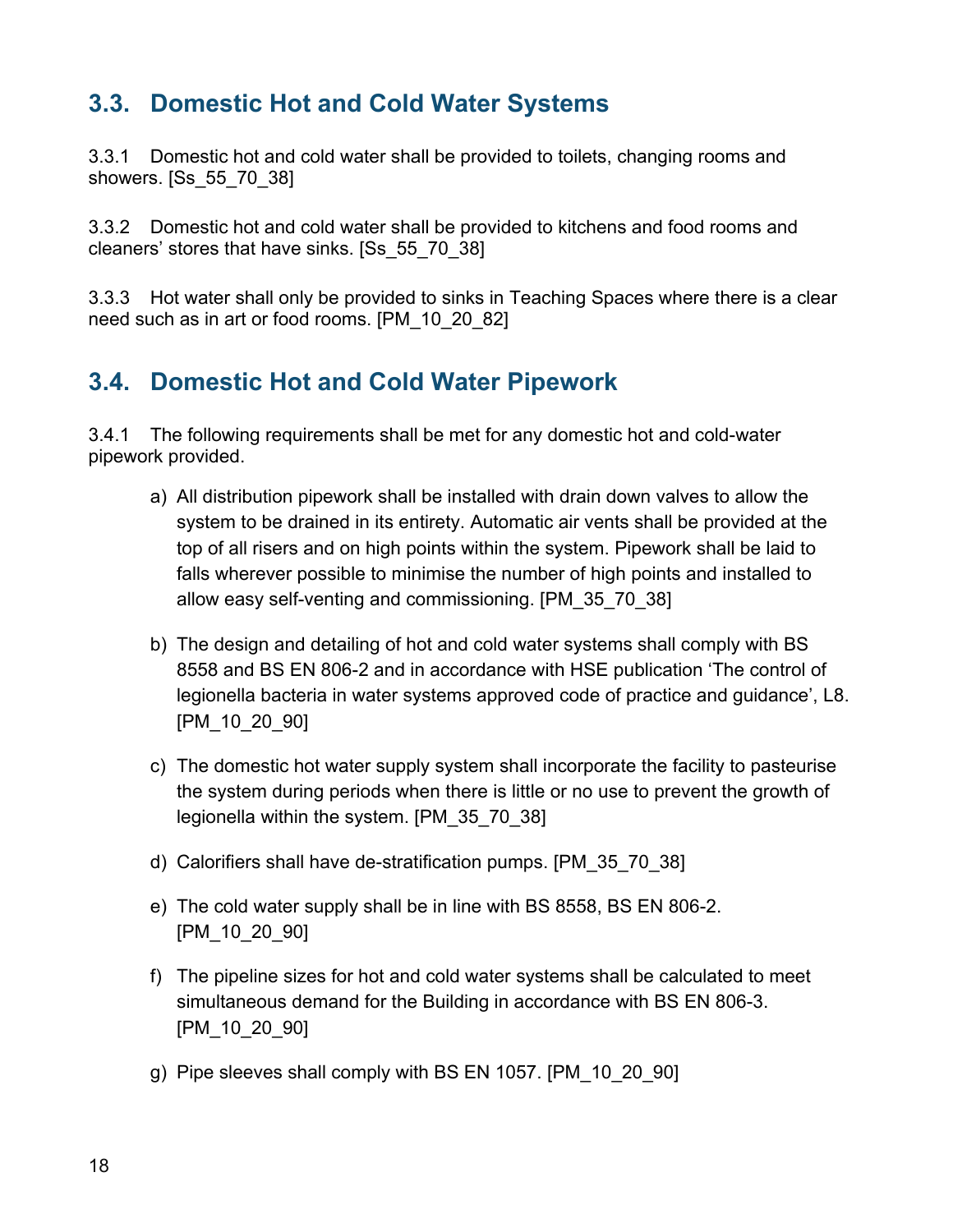h) Pressure-relief discharge pipework from electric water heaters shall be taken to drain. [PM\_35\_70\_38]

3.4.2 Installation, hydraulic pressure testing, flushing and commissioning shall be in accordance with BS 8558, BS EN 806-4, BSRIA BG 2/2010 and CIBSE Commissioning Code W. [PM\_70\_15\_96]

3.4.3 Sample points shall be provided at the main supply to CAT5 tanks, hot water storage cylinders, and cold-water storage tanks. [PM\_35\_70\_38]

- 3.4.4 The following shall be produced as detailed in the DfE's EIR:
	- a) A Legionella Risk Assessment and Log Book for controlling the risk of exposure to legionella bacteria (in accordance with HSE approved code of practice L8: 'Legionnaires' disease. The control of legionella bacteria in water systems') to be developed in conjunction with the College. [PM\_10\_20\_28]
	- b) A Water Quality Policy document setting out the guidance and strategy to protect staff, pupils, and visitors against the risk of legionella infection. It shall include the framework of the procedures designed to achieve this aim. It shall specify the management, operational and specialist responsibilities and lay down a clear management and communication structure to ensure that it is fail-safe. [PM\_10\_20\_28]

## <span id="page-18-0"></span>**3.5. Gas Pipework**

3.5.1 Gas pipework shall be installed in accordance with the Gas Safety (Installation and Use) Regulations 1998 and the requirements of BS 6891. [PM\_10\_20\_90]

3.5.2 Gas pipework shall be installed in accordance with IGEM standards including IGEM/UP/11 and IGEM/UP/2. [PM\_10\_20\_90]

## <span id="page-18-1"></span>**3.6. Refrigerant Pipework**

3.6.1 All refrigerant pipework shall be installed in accordance with the F-Gas Regulations 842/2008, which provides detailed requirements for refrigerant containment. The type of system and refrigerant shall be suitable for the application having regard to efficiency, Global Warming Potential and flammability. The type of refrigerant shall be approved by the Employer. [PM\_10\_20\_90]

3.6.2 All refrigerant pipework installation shall be undertaken in accordance with IoR 'Commercial System Installation Guide – 2009' – Part 4 System Installation. [PM\_10\_20\_90]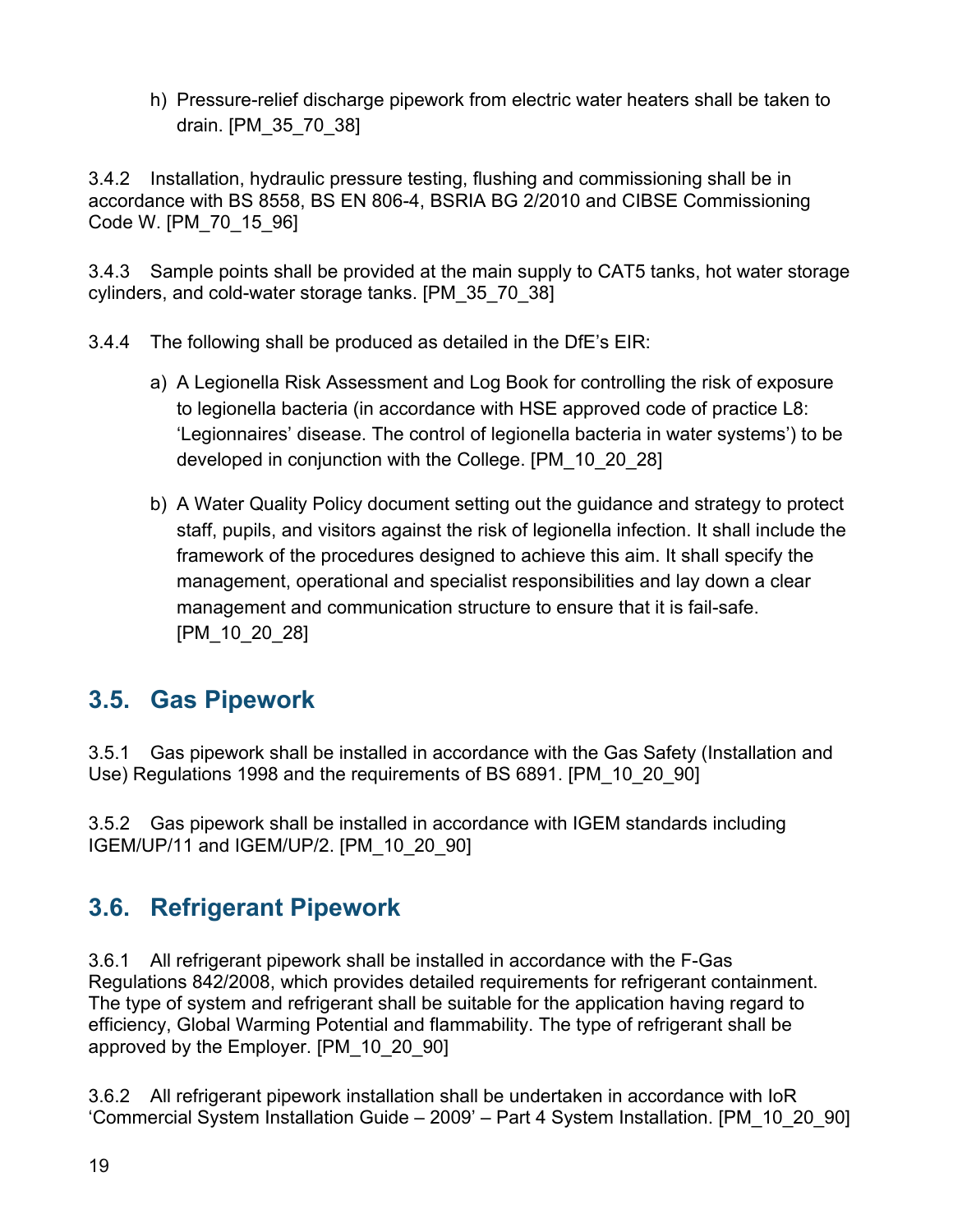3.6.3 Copper refrigeration pipework shall comply with BS EN 12735-1. [PM\_10\_20\_90]

3.6.4 Steel and stainless-steel refrigeration pipework shall comply with BS EN14276 – 2. [PM\_10\_20\_90]

3.6.5 Insulation on external refrigeration pipework shall be UV resistant. [PM\_10\_20\_82]

3.6.6 Insulation on external refrigeration pipework shall be clad in metal or rigid UV resistant plastic to prevent damage e.g., by birds. [PM\_35\_10\_25]

## <span id="page-19-0"></span>**3.7. Reference Standards for Pipework**

3.7.1 The design and installation of any pipework provided in LTHW, domestic hot and cold water systems, and sprinkler installations shall comply with relevant parts of the standards as listed below, and any updated versions of these standards. [PM\_10\_20\_90]

#### <span id="page-19-1"></span>**3.7.1. All Pipework**

- a) BS 1710 'Specification for identification of pipelines and services'. [FI\_70\_85]
- b) BS 3958-4 'Thermal insulating materials. Bonded preformed man-made mineral fibre pipe sections'. [FI\_70\_85]
- c) BS 5422 'Method for specifying thermal insulating materials for pipes, tanks, vessels, ductwork and equipment operating within the temperature range -40°C to  $+700^{\circ}$ C'. [FI\_70\_85]
- d) BS 8558 'Guide to the design, installation, testing and maintenance of services supplying water for domestic use within buildings and their curtilages'. Complementary guidance to BS EN 806. [FI\_70]
- e) BS EN 806 'Specifications for installations inside buildings conveying water for human consumption. Installation' IFI 70 851
- f) BSRIA BG 2/2010 'Commissioning water systems'. [FI\_70\_85]
- g) CIBSE Commissioning Code W 'Water distribution systems'. [FI\_70\_85]
- h) HSE GS 4 'Safety in pressure testing'. [FI\_70]
- i) BS EN 1057 'Copper and copper alloys seamless, round copper tubes for water and gas in sanitary and heating applications' (+A1:2010). [FI\_70\_85]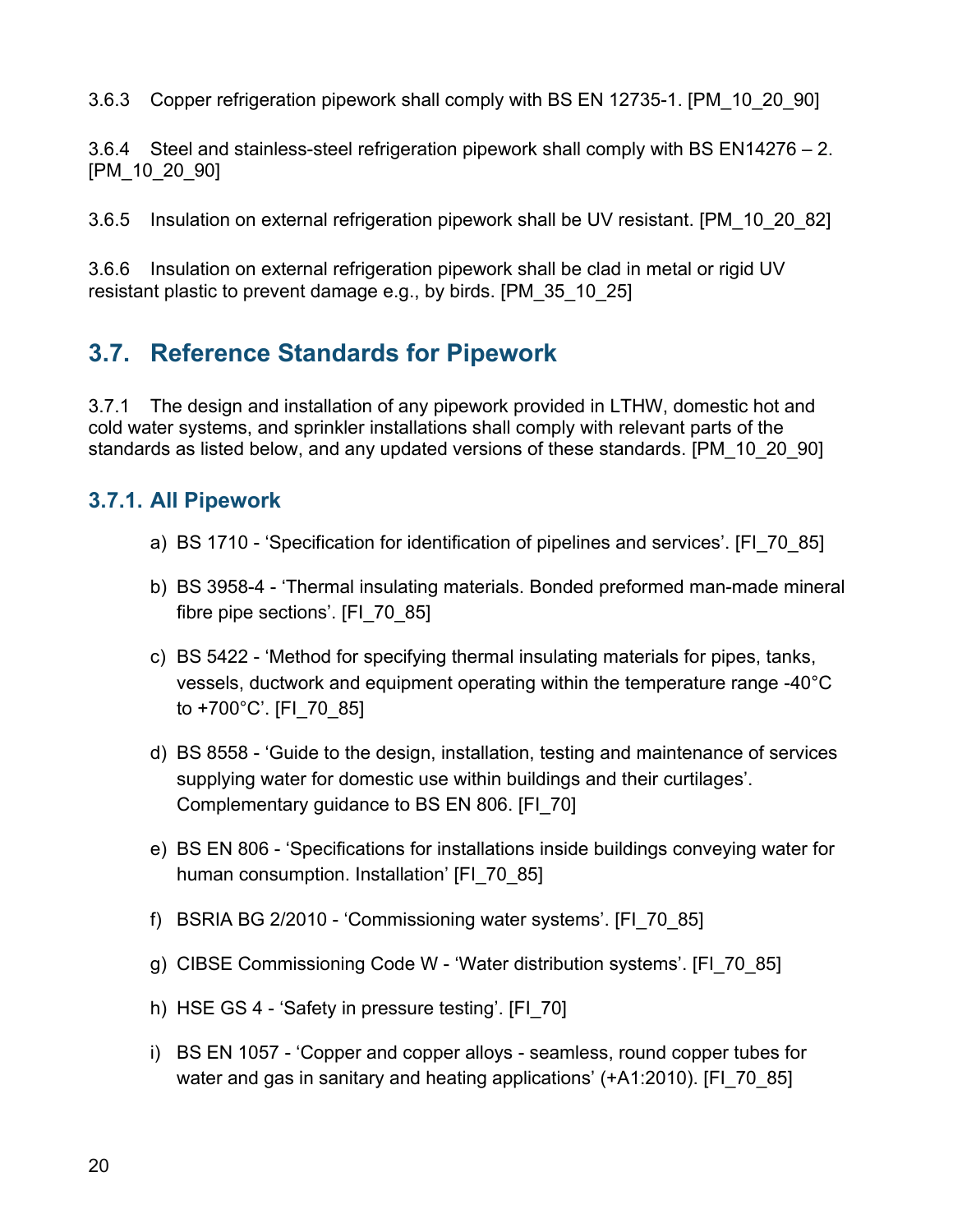#### <span id="page-20-0"></span>**3.7.2. LTHW Heating Pipework**

- a) BSRIA BG 50/2013 'Water treatment for closed heating and cooling systems'. [FI\_70\_85]
- b) BS 6880-3 'Code of practice for low temperature hot water heating systems of output greater than 45 kW: Part 3 Installation'. [FI\_70\_85]
- c) BS EN 14336 'Heating systems in buildings. Installation and commissioning of water-based heating systems'. [FI\_70\_85]

#### <span id="page-20-1"></span>**3.7.3. Domestic Hot and Cold Water Pipework**

- a) HSE publication, L8 'Legionnaires' disease, the control of legionella bacteria in water systems approved code of practice and guidance'. [FI\_70]
- b) BS EN 806-3 'Specifications for installations inside buildings conveying water for human consumption. Pipe sizing. Simplified method'. [FI\_70\_85]
- c) WRAS approved fittings from the WRAS Products and Materials Directory available online at WRAS https://www.wras.co.uk/search/products/ [FI\_70\_85]
- d) Water Supply (Water Quality) Regulations 2016. [FI\_70]

#### <span id="page-20-2"></span>**3.7.4. Gas Pipework**

- a) BS 6891 'Specification for the installation and maintenance of low-pressure gas installation pipework of up to 35mm (R11/4) on premises'. [FI\_70\_85]
- b) IGEM/UP/2 'Installation pipework on industrial and commercial premises'. [FI\_70\_85]

#### <span id="page-20-3"></span>**3.7.5. Refrigeration Pipework**

- a) BS EN 12735-1 'Copper and copper alloys Seamless, round copper tubes for air conditioning and refrigeration Part 1: Tubes for piping systems'. [FI\_70\_85]
- b) BS EN 14276-2 'Pressure equipment for refrigerating systems and heat pumps Part 2: Piping - General requirements'. [FI\_70\_85]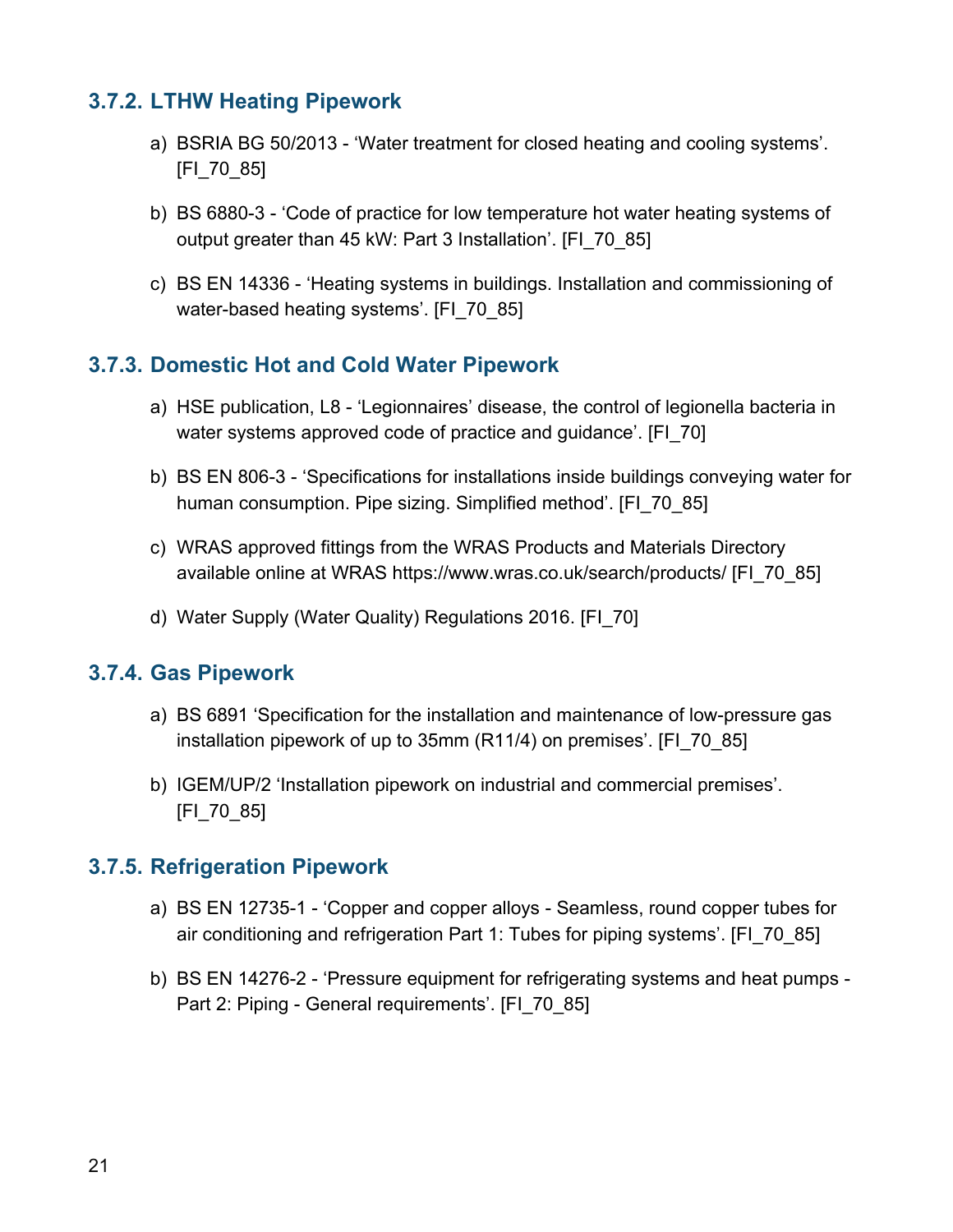## <span id="page-21-0"></span>**3.8. Pumps**

## <span id="page-21-1"></span>**3.8.1. LTHW Pumps and Pressurisation Units**

3.8.1.1 All LTHW pump sets provided shall be twin-head or in parallel configuration arranged for auto changeover and duty rotation. [PM\_10\_20\_82]

3.8.1.2 Each pump set shall have hand/auto/off local control. [PM\_10\_20\_82]

3.8.1.3 All pumps shall have Variable Speed Drives (frequency inverters) and associated controls that modulate the flow rate to meet demand. Radiators shall be fitted with Thermostatic Radiator Valves (TRV). Two-port motorised valves shall control the flow rate through other types of terminal unit. Heating circuits shall allow minimum flow rates in compliance with the plant manufacturers' recommendations (e.g., pumps, boilers and heat pumps). [PM\_10\_20\_82]

3.8.1.4 Hydraulic separation shall be provided between primary (heat source) and secondary circuits (heat emitters), for example through plate heat exchangers or low-loss headers (a maximum velocity of 0.15m/s is recommended for low-loss headers – CIBSE Guide B1 Section 1.8.6.1). [PM\_10\_20\_82]

3.8.1.5 Strainers shall be installed upstream of pumps and other principal items of plant to protect them from debris in the system. The strainers shall be line size and the baskets shall comply with the recommendations of the manufacturer of the pumps and equipment being protected. [PM\_10\_20\_82]

3.8.1.6 LTHW heating system shall be of the sealed type. The pressurisation unit shall be connected to the neutral point of the heating system. The selection of the pressurisation unit shall comply with the manufacturer's recommendations or BSRIA BG30/2007 (or subsequent editions), Section W7, having regard to operating temperature, system volume and other relevant criteria. [PM\_10\_20\_82]

#### <span id="page-21-2"></span>**3.8.2. Domestic Hot and Cold Water Pumps**

3.8.2.1 Where sufficient mains water pressure is available, a direct mains water supply can be used in accordance with appropriate and current Water Regulations Advisory Scheme (WRAS) regulations and guidance. [Ss\_55\_70\_38]

3.8.2.2 In case of insufficient water pressure and/ or supply rate, a boosted cold water supply shall be provided. [Ss 55 70 38]

3.8.2.3 Where required, the potable water supply shall be boosted from a tank to domestic water outlets via a WRAS approved domestic water booster set. [Ss 55 70 38]

3.8.2.4 The potable cold-water service shall be distributed via ceiling level/voids and dedicated service risers to serve sanitary appliances and equipment. [Ss\_55\_70\_38]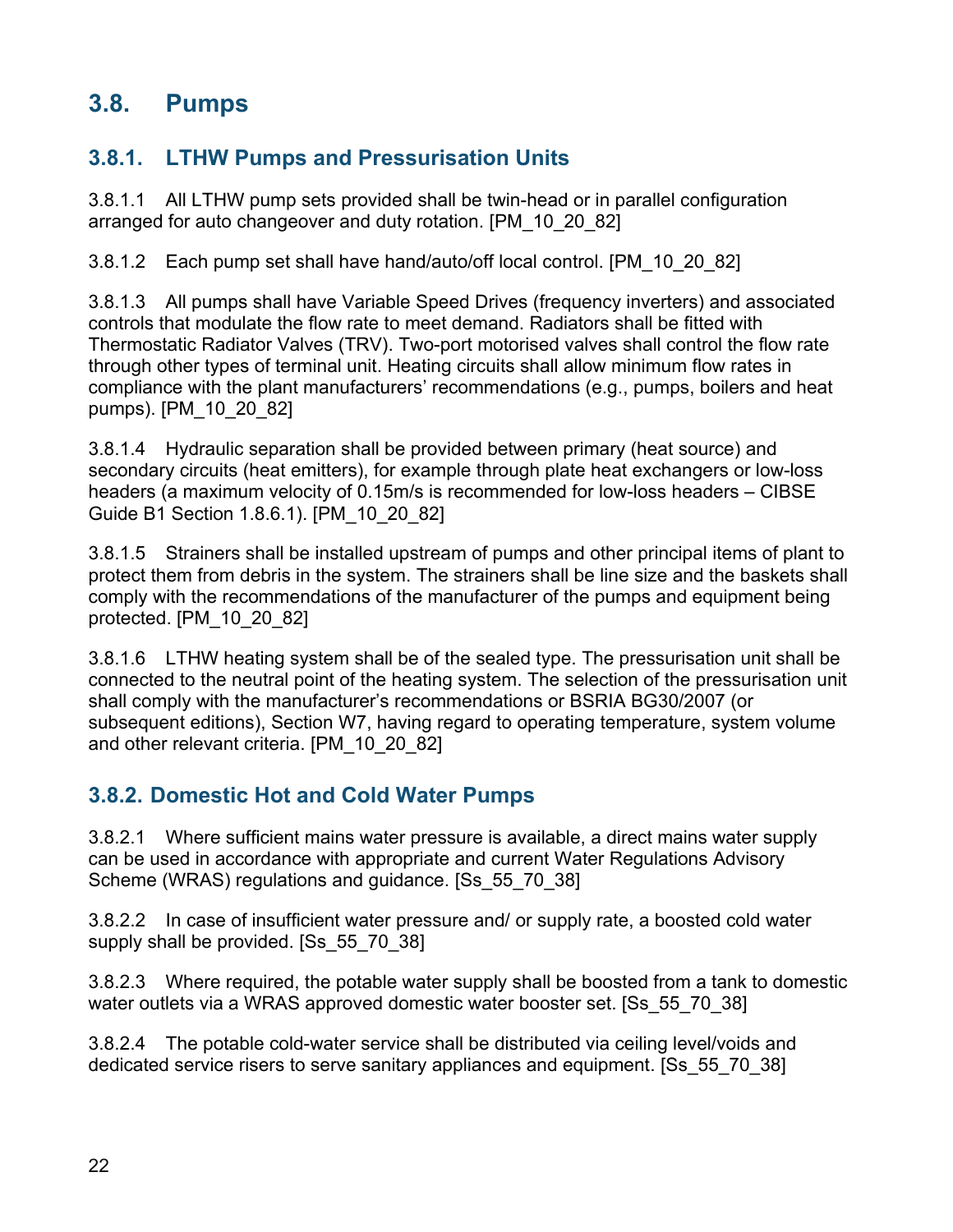#### <span id="page-22-0"></span>**3.8.3. Reference Standards for Pumps**

3.8.3.1 The design and installation of any pumps provided shall comply with the relevant parts of the following standards as listed below, and any updated versions of these standards. [PM\_10\_20\_90]

- a) ISO 21940- 'Mechanical vibration. Balancing machines. Description and evaluation'. [FI\_70\_85]
- b) BS EN ISO 9906 'Rotodynamic pumps. Hydraulic performance acceptance tests. Grades 1, 2 and 3'. [FI\_70\_85]
- c) BS EN ISO 5198 'Centrifugal, mixed flow and axial pumps. Code for hydraulic performance tests. Precision class'. [FI\_70\_85]
- d) BS EN 16297-1:2012 'Pumps. Rotodynamic pumps. Glandless circulators. General requirements and procedures for testing and calculation of energy efficiency index (EEI)'. [FI\_70\_85]
- e) BS EN 16297-2:2012 'Pumps. Rotodynamic pumps. Glandless circulators. Calculation of energy efficiency index (EEI) for standalone circulators'. [FI\_70\_85]
- f) BS EN 16644:2014 'Pumps. Rotodynamic pumps. Glandless circulators having a rated power input not exceeding 200W for heating installations and domestic hot water installations. Noise test code (vibro-acoustics) for measuring structure and fluid-borne noise'. [FI\_70\_85]

## <span id="page-22-1"></span>**3.9. Valves, Fittings and Components**

#### <span id="page-22-2"></span>**3.9.1. LTHW Heating Valves, Fittings and Components**

3.9.1.1 The following requirements shall be met for valves, fittings and components in LTHW heating systems:

- a) A micro-bubble deaerator, dirt separator and strainer shall be installed on the common heating return pipe of all heating systems. [PM\_10\_20\_82]
- b) Micro-bubble deaerators, dirt separators and strainers shall be installed on the primary and secondary heating return pipes where plate heat exchangers are installed. [PM\_10\_20\_82]
- c) Provision for expansion/contraction of water within the system and cold water feed shall be provided either by a packaged pressurisation unit with heating system quick fill facility or a feed and expansion tank. [PM\_10\_20\_82]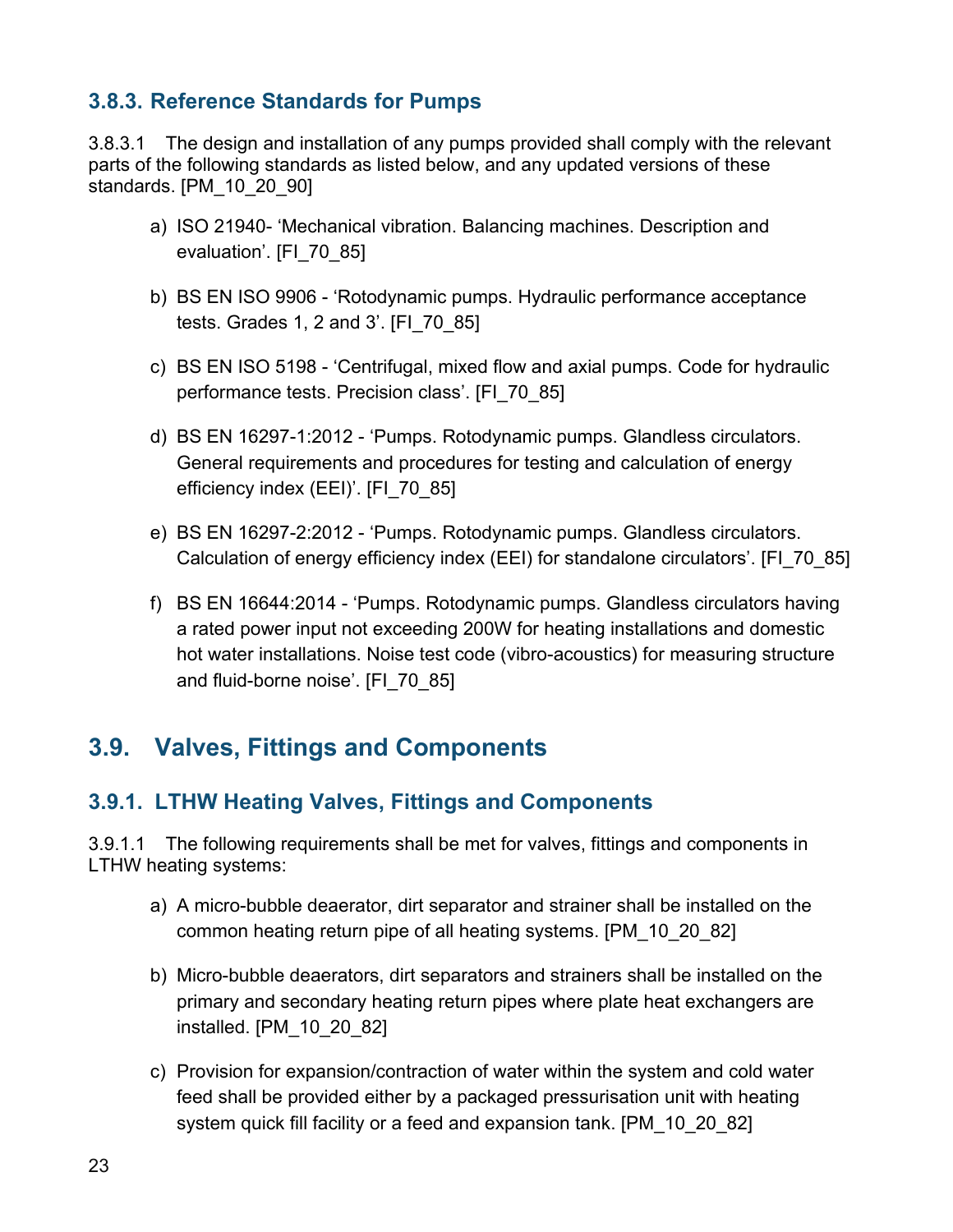- d) Quick fill units and expansion tanks shall be located and insulated so that they are protected from frost. [PM\_10\_20\_82]
- e) Expansion vessels shall be adequately sized for the full water content of the circuit. [PM\_10\_20\_82]
- f) Where a feed and expansion tank are installed, it shall be of sufficient capacity and in suitable condition for the proposed development. [PM\_10\_20\_82]
- g) The heating circuit design shall enable flow balancing under all load conditions. [PM\_10\_20\_82]
- h) The authority of all control valves shall be confirmed with the supplier of the control valves to ensure correct function of the hydraulic systems. [PM\_10\_20\_82]
- i) Differential pressure control valves shall be provided on the heating supplies to groups of radiators in order to provide system stability and flow control. [PM\_10\_20\_82]
- j) Isolating valves, check valves, expansion valves and double regulating valves shall be installed appropriately to aid commissioning, giving consideration for access and maintenance. [PM\_80\_10\_50]
- k) Test points, temperature and pressure relief valves, temperature and pressure gauges and draining devices shall be provided to aid commissioning and balancing. [PM\_10\_20\_82]
- l) Automatic air vents shall be provided to vent air from the system. [PM\_10\_20\_82]
- m) Pipework and supports shall take account of axial expansion. [PM\_10\_20\_82]
- n) Dosing pots shall be provided in the plant room for the addition of corrosion inhibitors, biocides and other water treatment chemicals. [PM\_10\_20\_82]
- o) Adjustable valves shall be provided in break tanks to allow the storage quantity to be adjusted. [PM\_10\_20\_82]

#### <span id="page-23-0"></span>**3.9.2. Domestic Hot and Cold Water System Valves, Fittings and Components**

3.9.2.1 The following requirements shall be met for any domestic hot and cold water system valves, fittings and components: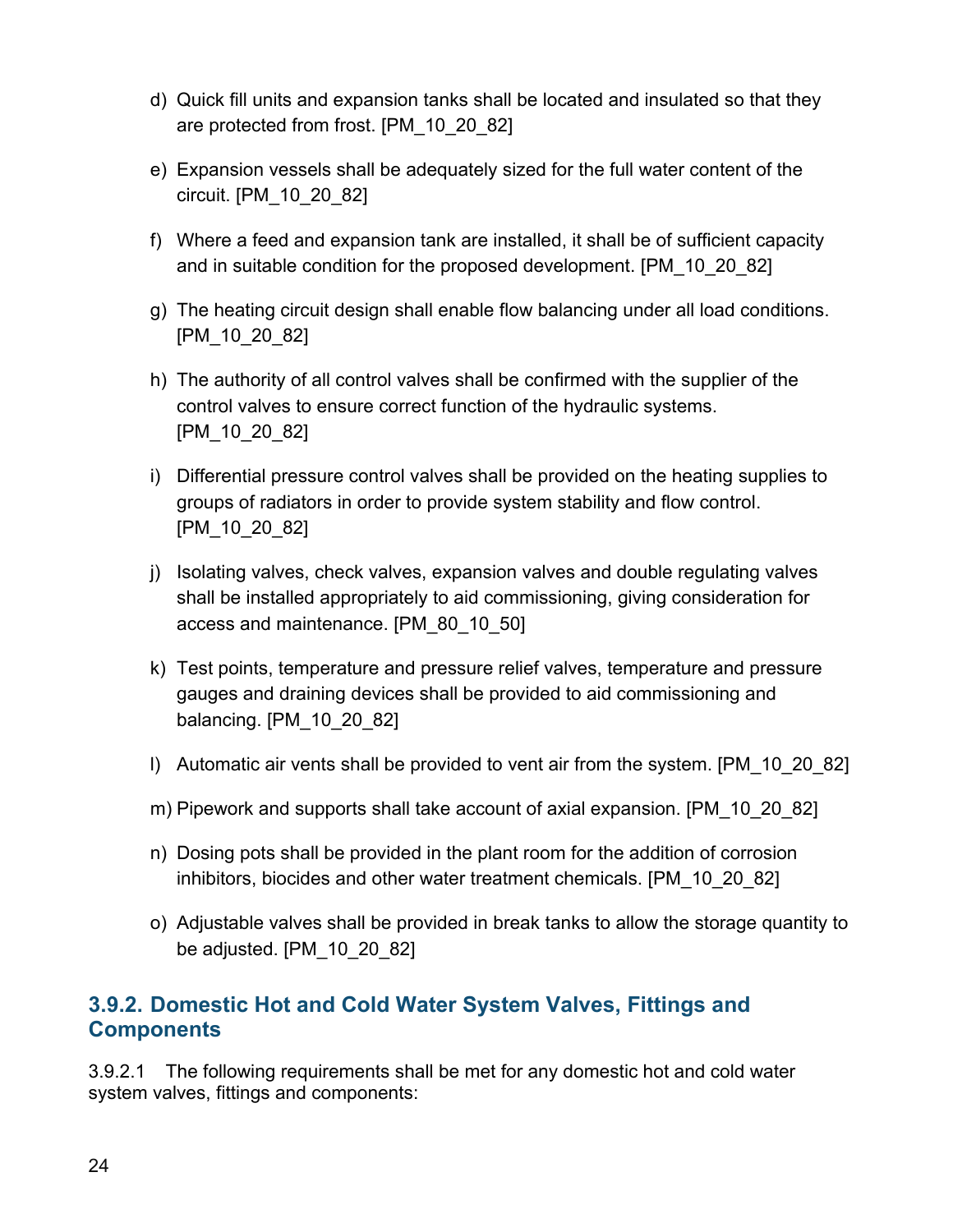- a) Pressure gauges shall be installed in line with BS EN 837-1 and temperature gauges installed in line with BS EN 13190. [PM\_10\_20\_90]
- b) WRAS approved pipeline strainers shall be installed. [PM\_10\_20\_90]
- c) Floats for ball valves shall comply with BS 1968 for copper and BS 2456 for plastic. Ball valves shall be brass copper alloy. [PM\_10\_20\_90]
- d) Lift type check valves (Non-Return Valves) shall be copper alloy and in line with BS 5154. [PM\_10\_20\_90]
- e) Thermostatic mixing valves shall be installed in line with BS EN 1111 TMV3. Thermostatic balancing valves (Type A) shall be installed in line with BS 7350. [PM\_10\_20\_90]
- f) Draining taps (Type A) shall be installed in line with BS 2879. [PM\_10\_20\_90]
- g) Direct hot water storage cylinders shall be installed in line with BS 1566-1 and shall be Kitemark certified. [PM\_10\_20\_90]
- h) Immersion heaters shall be installed in line with BS EN 60335-2-73 and be BEAB Approved. [PM\_10\_20\_90]
- i) Valve tests shall be conducted in line with BS EN 12266-1. [PM\_10\_20\_90]
- j) The domestic hot and cold water systems shall be provided with draw off taps and stop valves. [PM\_10\_20\_82]
- k) Both non-concussive press and sensor operated taps shall comply with the DEFRA Water Technology List (WTL) scheme in terms of flow performance (4lpm) and be Water Regulations Advisory Scheme (WRAS) approved. [Pr\_40\_20\_87\_98]
- l) Ball isolating valves and lift type check valves shall be provided. [PM\_10\_20\_82]
- m) Water meters in line with BS EN ISO 4064 and Energy and meter accessories shall be provided as outlined in Technical Annex 2H. [PM\_10\_20\_90]
- n) Backflow prevention devices shall be provided and comply with BS EN 13959. Antipollution check valves shall comply with BS EN 14454 and hose unions shall comply with BS EN 14451 for inline anti-vacuum valves. [PM\_10\_20\_90]
- o) Copper alloy body, diaphragm type float operated valves shall be installed that comply with BS 1212-2. [PM\_10\_20\_90]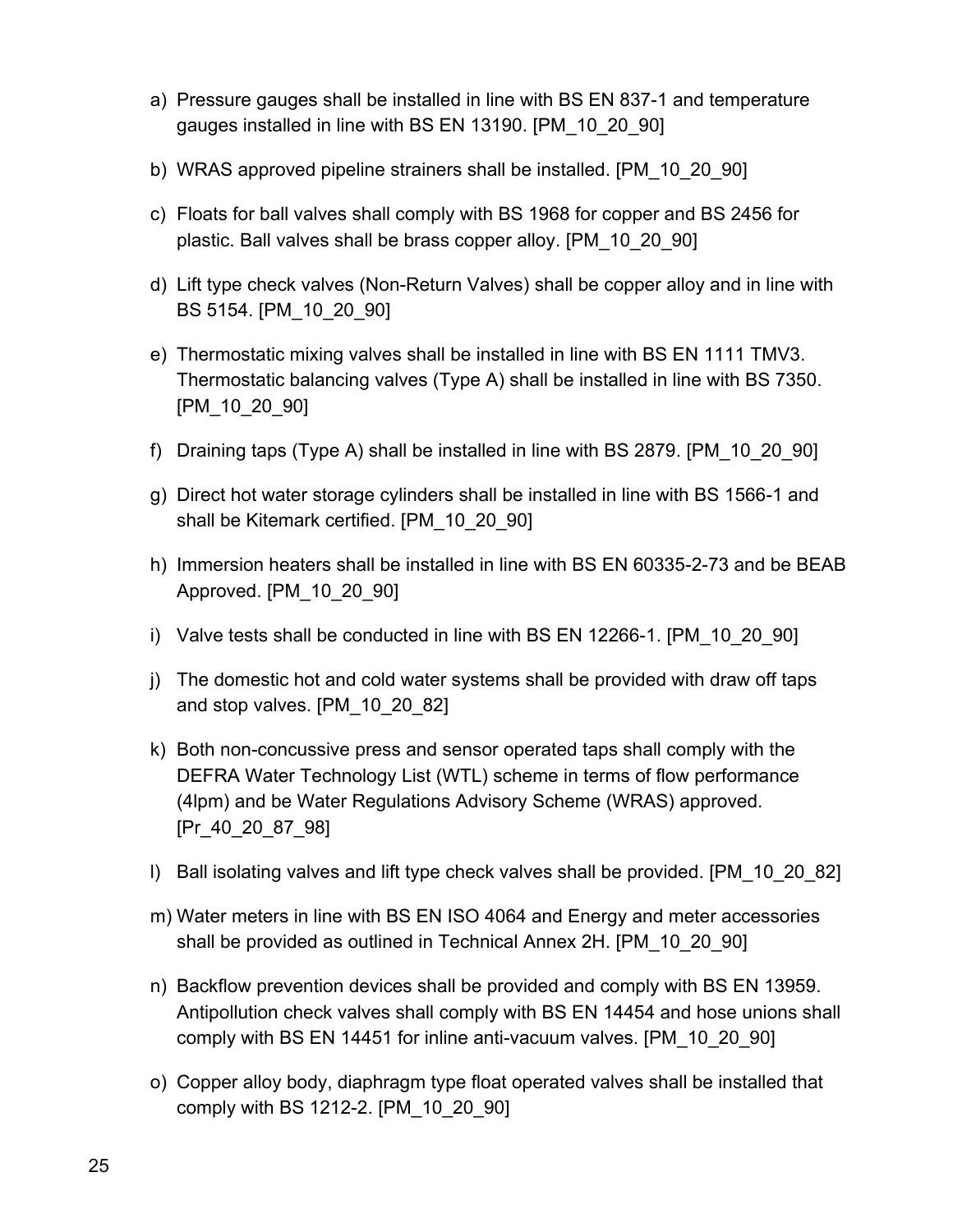- p) Glass fibre reinforced tanks and cisterns shall be designed and installed in line with BS EN 13280 and be designed to have a minimum of one cycle per day. [PM\_10\_20\_90]
- q) Magnetic water conditioners shall be provided where the calcium carbonate content of the incoming mains water supply is greater than 200mg/l or 14 on the Clark scale. [PM\_10\_20\_82]
- r) Valves of nominal sizes, 54mm and less shall have ends screwed and threaded to BS EN 10266 or have capillary ends to BS EN 1254. [PM\_10\_20\_90]
- s) Larger valves shall have flanged ends, complying with BS EN 1092 as appropriate and are similar to those selected for the pipework. [PM\_10\_20\_90]

#### <span id="page-25-0"></span>**3.9.3. Reference Standards for Valves, Fittings and Components**

3.9.3.1 The design and installation of any valves, fittings and components shall comply with relevant parts of the standards as listed below, and any updated versions of these standards: [PM\_10\_20\_90]

- a) BS EN 837-1 'Pressure gauges. Bourdon tube pressure gauges. Dimensions, metrology, requirements and testing'. [FI\_70\_85]
- b) BS EN 13190 'Dial thermometers'. [FI\_70\_85]
- c) BS 2456 'Specification for floats (plastics) for float operated valves for cold water services'. [FI\_70\_85]
- d) BS 5154 'Specification for copper alloy globe, globe stop and check, check and gate valves'. [FI\_70\_85]
- e) BS EN 1111 'Sanitary tapware. Thermostatic mixing valves (PN 10). General technical specification'. [FI\_70\_85]
- f) BS 2879 'Specification for draining taps (screw-down pattern)'. [FI\_70\_85]
- g) BS 1566-1 'Copper indirect cylinders for domestic purposes. Open vented copper cylinders. Requirements and test methods'. [FI\_70\_85]
- h) BS EN 4064 'Water meters for cold potable water and hot water'. [FI\_70\_85]
- i) BS EN 13959 'Anti-pollution check valves. DN 6 to DN 250 inclusive Family E, type A, B, C, and D'. [FI\_70\_85]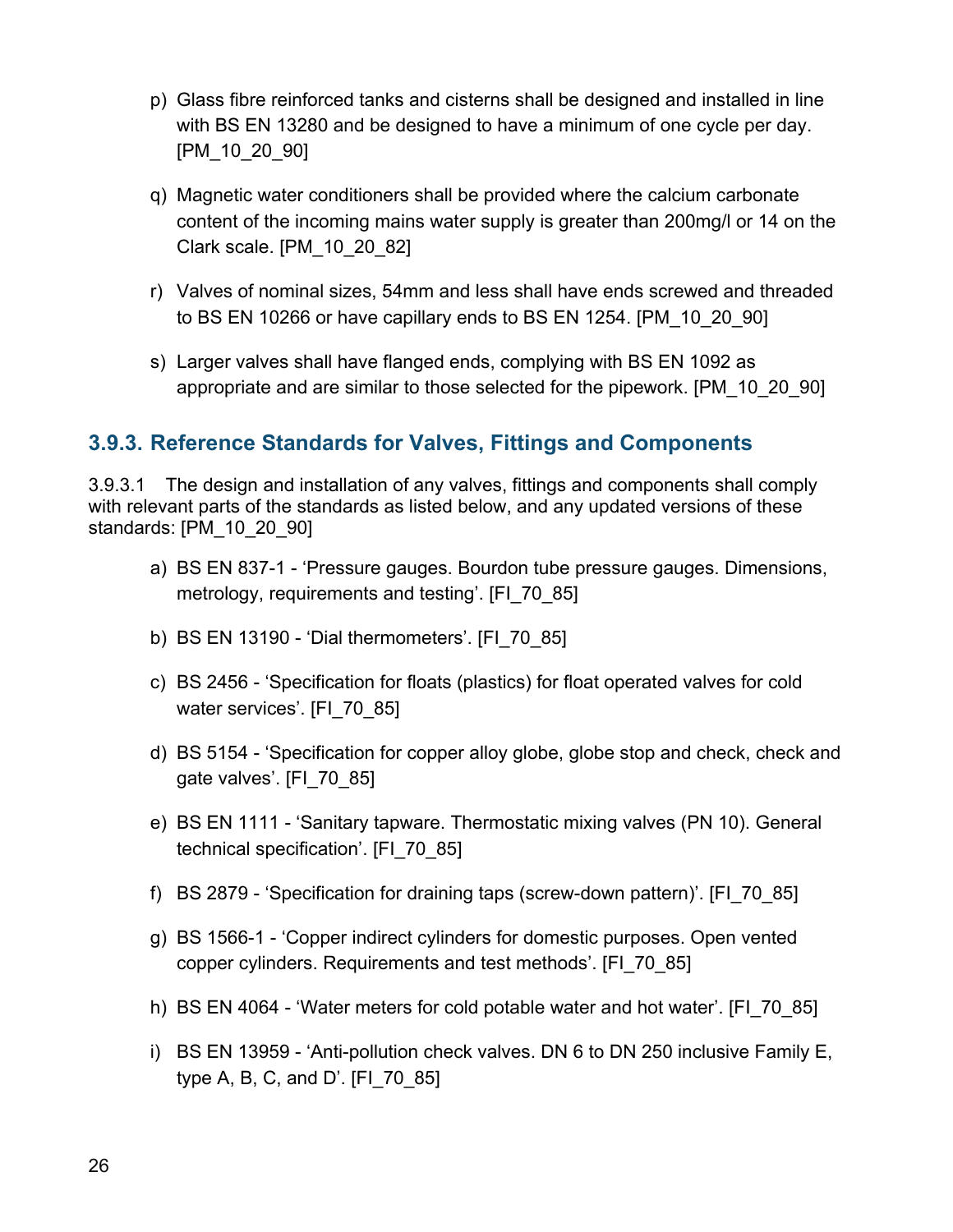- j) BS EN 14454 'Devices to prevent pollution by backflow of potable water. Hose union backflow preventer DN 15 to DN 32 inclusive. Family H, type A'. [FI\_70\_85]
- k) BS EN 10253-1 'Butt-welding pipe fittings. Wrought carbon steel for general use and without specific inspection requirements'. [FI\_70\_85]
- l) BS EN 10253-2 'Butt-welding pipe fittings. Non alloy and ferritic alloy steels with specific inspection requirements'. [FI\_70\_85]
- m) BS EN 10266-1 'Pipe threads where pressure tight joints are made on the threads. Taper external threads and parallel internal threads'. [FI\_70\_85]
- n) BS EN 10226-2 'Pipe threads where pressure tight joints are made on the threads. Taper external threads and taper internal threads'. [FI\_70\_85]
- o) BS EN 10226-3 'Pipes threads where pressure-tight joints are made on the threads. Verification by means of limit gauges'. [FI\_70\_85]
- p) BS EN 1092 'Circular flanges for pipes, valves and fittings'. [FI\_70\_85]
- q) BS EN 1092 'Flanges and their joints. Circular flanges for pipes, valves, fittings, and accessories'. [FI\_70\_85]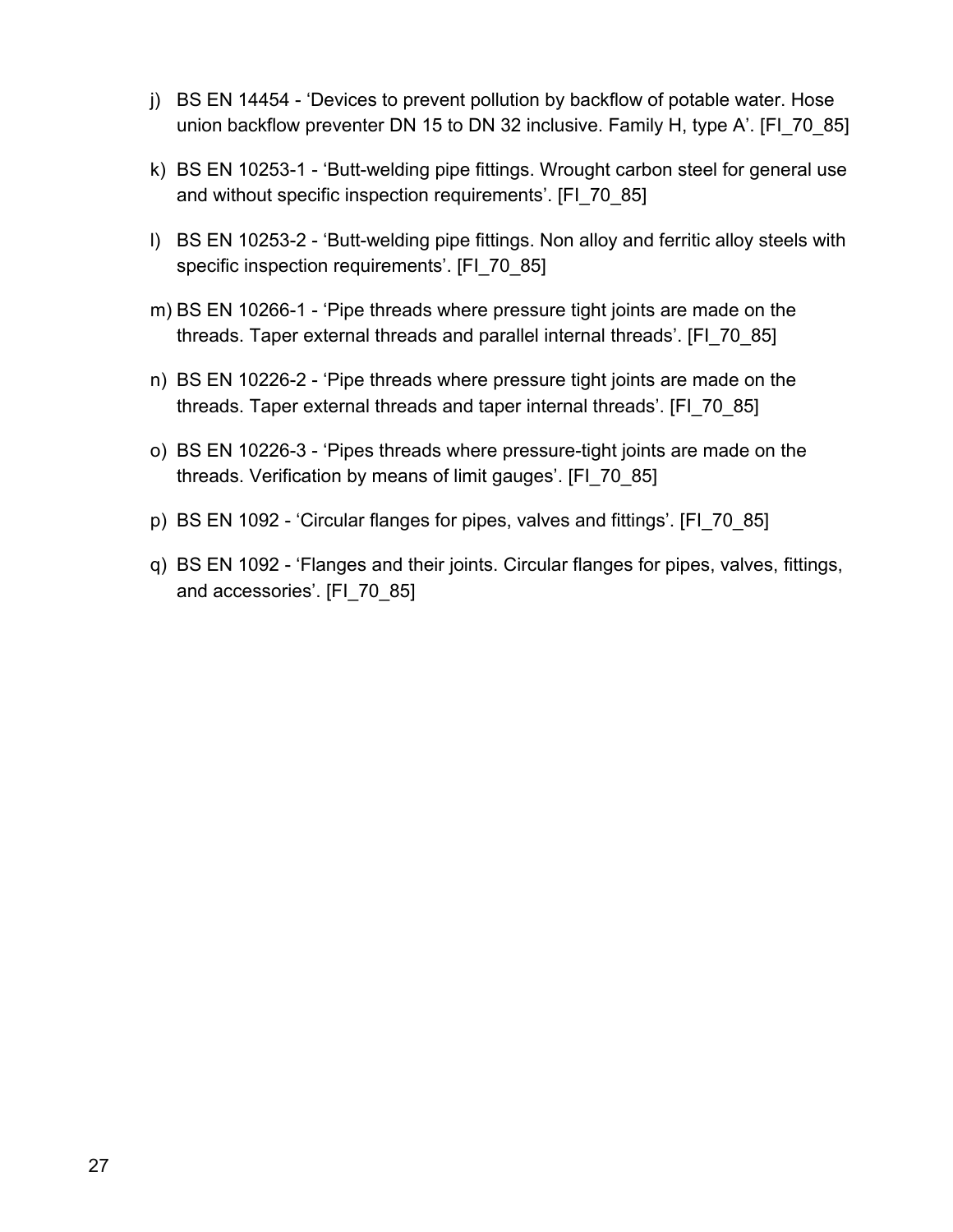# <span id="page-27-0"></span>**4. Mechanical Services**

## <span id="page-27-1"></span>**4.1. Mechanical Services Overview**

4.1.1 The following sections outline the performance requirements for the mechanical building services systems and how the Building and occupancy needs shall be met. They include requirements for the heating, cooling, and ventilation systems. [PM\_40\_30\_52]

4.1.2 Designs shall meet the criteria for the temperatures, thermal comfort and ventilation rates given in this Technical Annex. [PM\_40\_30\_52]

4.1.3 The plant room(s) and entrances/exits to the plant room shall be large enough for the equipment to be installed, maintained and removed safely and in line with regulations. [PM\_40\_30\_52]

4.1.4 The day-to-day management of the installation shall be fully discussed and agreed with the Employer and College. [PM\_35\_10]

## <span id="page-27-2"></span>**4.2. Plant Room Requirements**

- 4.2.1 Designs, as far as possible, shall ensure that plant rooms are:
	- a) manufactured off-site to fit within the standard structural grid dimensions used in the Building [SL\_90\_90\_64]
	- b) located to minimise service distribution lengths and increase system efficiency. [SL\_90\_90\_64]
- 4.2.2 Plant room design shall also ensure that:
	- a) a connection, if available, is provided to a community/district heat source [Ss\_60\_40\_37\_22]
	- b) where a community/district heating connection is not available, flow and return connections for future provision of a plate heat exchanger are provided. [Ss\_60\_40\_37\_22]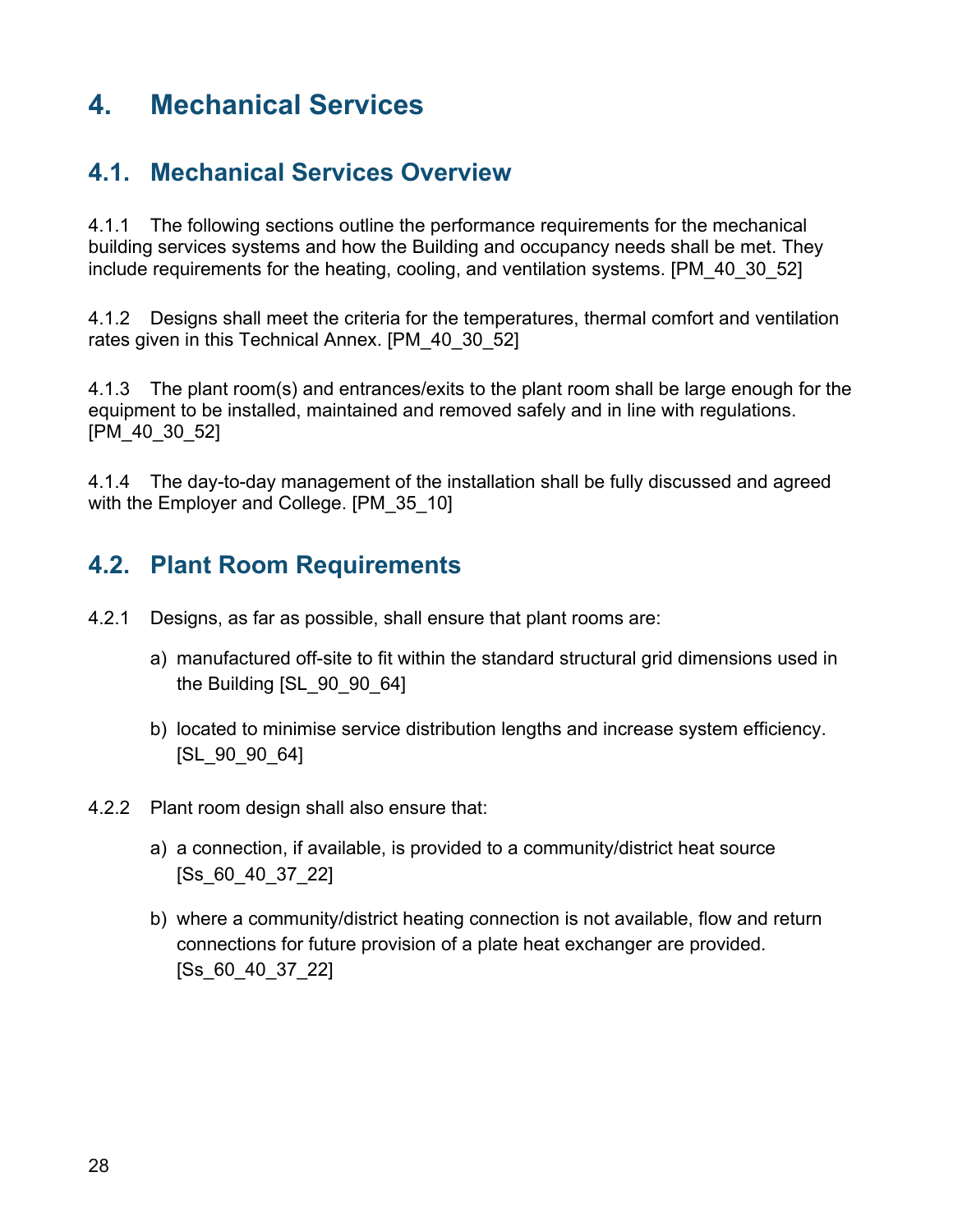## <span id="page-28-0"></span>**4.3. Heating Systems**

#### <span id="page-28-1"></span>**4.3.1. Overview**

4.3.1.1 The following section details the requirements for the design and installation of any heating systems, including associated plant, pumps, distribution systems and emitters. [PM\_35\_70\_36]

#### <span id="page-28-2"></span>**4.3.2. Operative Temperatures**

4.3.2.1 Any heating system provided shall be capable of meeting the normal and maximum operative temperatures during the heating season that are listed in Table 12. [PM\_10\_20\_90]

4.3.2.2 Heating systems shall be designed such that they are protected from frost by twostage frost protection system as detailed in FE-OS Technical Annex 2I. [PM\_35\_70\_36]

4.3.2.3 Trace heating shall be provided on systems at a higher risk frost protection (for example systems that run externally to the building fabric or in unconditioned areas). [PM\_35\_70\_36]

### <span id="page-28-3"></span>**4.3.3. Heat Generating Systems and Main Plant**

4.3.3.1 The DfE's preferred methods of heat generating systems are (in order of preference):

- a) Connection to an available existing or planned community/district heat distribution network. [Ss\_60\_40\_37\_22]
- b) Ground source heat pumps. [Ss\_60\_40\_36\_35]
- c) Air source heat pumps. [Ss\_60\_40\_36\_05]
- d) Other Low or Zero Carbon (LZC) technologies. [PM\_35\_70]
- e) Gas fired condensing boilers where all other options have been ruled out and only with the agreement of the Employer. [Pr\_60\_60\_08\_34]
- f) If the development uses fossil fuels, a net-zero emissions transition plan must be in place to ensure that the development achieves net-zero carbon emissions in operation by 2050. [PM\_40\_20\_26]

4.3.3.2 In addition, in accordance with GDB Clause 2.12.2.5 the Contractor shall ensure that the College's operational costs (energy and maintenance costs) are not increased by the selection of low carbon plant and equipment. [PM\_10\_20\_90]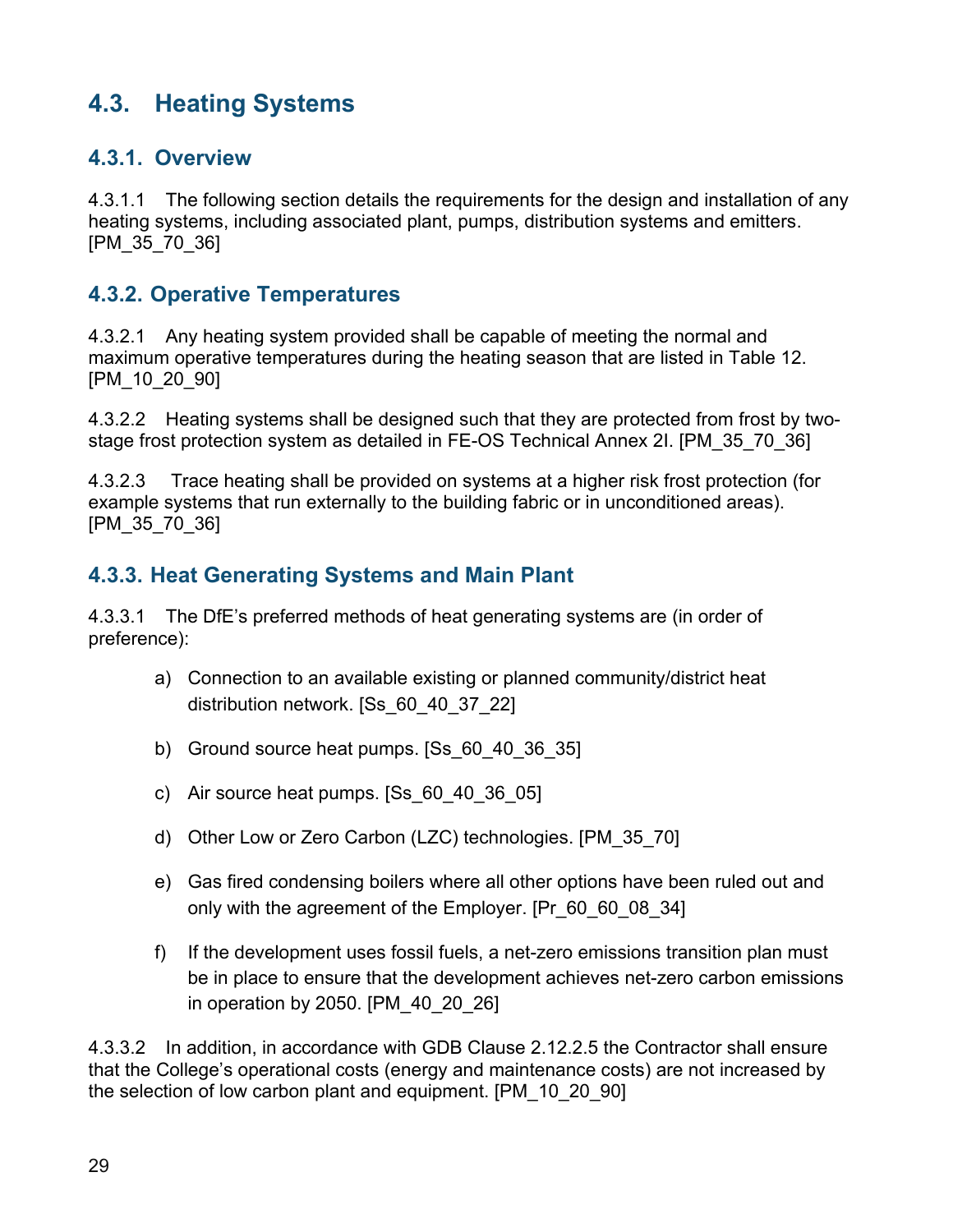4.3.3.3 The Contractor may propose an alternative form of heat generating plant. However, the appropriate energy analysis, capital and running cost analysis and justification for the proposed system(s) (e.g., oil, LPG etc.) shall be provided. This shall align with FE-OS Technical Annex 2J (clauses 3.6.1.4 and 3.6.3.6 for new and existing buildings respectively). [PM\_40\_20\_26]

4.3.3.4 Heating systems shall be designed and installed appropriately. This shall include:

- a) Heat loss calculations. [PM\_40\_30\_20]
- b) Main plant selection. [PM\_40\_30\_52]
- c) Emitter selection and sizing. [PM\_40\_30\_52]
- d) Pipework distribution design based on maximum velocities of 1.15m/s for pipework up to 50mm diameter and 2m/s for > 50mm diameter and minimum velocities in accordance with the CIBSE Guide, Section B1. [PM\_40\_30\_52]
- e) Heating system ancillaries and valve selections. [PM\_40\_30\_52]

#### <span id="page-29-0"></span>**4.3.4. Heat Sources**

4.3.4.1 Liaison with the local distribution network operator shall be undertaken to ensure there is adequate utility infrastructure and supply to support the proposed installation. [PM\_30\_10\_93]

4.3.4.2 All heat distribution systems shall operate at a maximum mean flow temperature of 43°C. [PM\_40\_30\_52]

4.3.4.3 Weather compensation control shall be provided for heating systems with reference to external weather conditions by varying flow temperature from the heat generator relative to the measured outside temperature ensuring:

- a) adjustable temperature and flow rate settings which allow reconfiguration of the weather compensation curves with only one curve for each zone regardless of zone temperature sensor quantities [PM\_40\_30\_52]
- b) external temperature sensors are correctly located for representative values [PM\_40\_30\_52]
- c) compensation control can be prevented during pre-heat periods and overridden to ensure any boost, night set back and/or boiler safety operations. [PM\_40\_30\_52]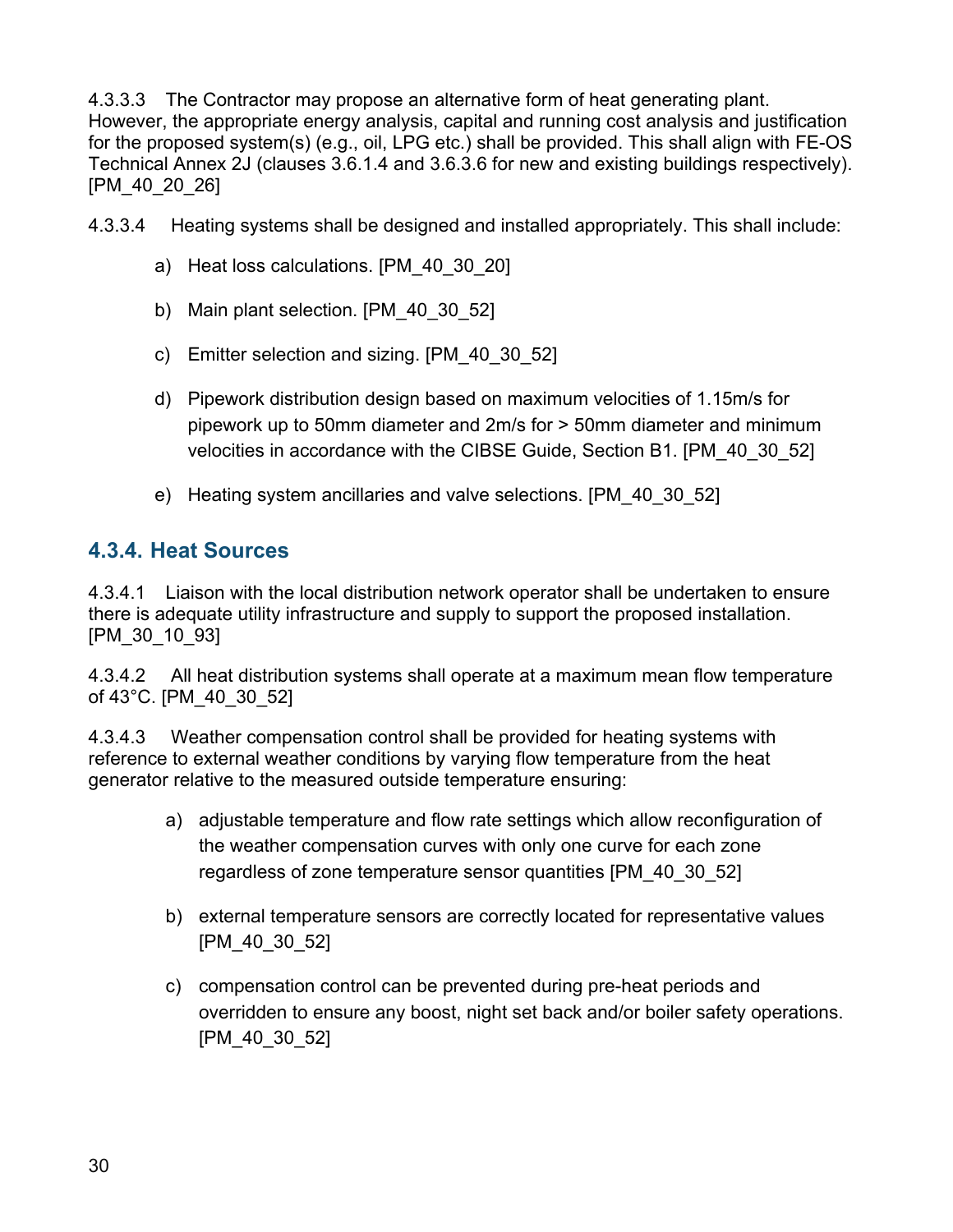#### <span id="page-30-0"></span>**4.3.5. Energy Networks**

4.3.5.1 Where a connection to a new or existing energy network or the use of an energy centre is to be used, the supply and design of the associated systems shall comply with all relevant current standards and regulations. [PM\_40\_20\_26]

4.3.5.2 The availability of a local heat network shall be checked as defined in Annex 2H. [Ss\_60\_40\_37\_22]

4.3.5.3 Where a community/district heating connection is not available, flow and return connections and space within the plant room for future provision of plate heat exchangers and ancillary controls shall be provided. [PM\_10\_20\_82]

#### <span id="page-30-1"></span>**4.3.6. Heat Pumps**

4.3.6.1 Any heat pumps provided shall meet the following requirements.

- a) Operating and maintenance guidance information and operator training shall be provided to ensure the user is prepared to accept the system. [Ss\_60\_40\_36]
- b) Heat pumps shall give a margin to allow for maintenance; to be sized as two heat pumps at 66% or three at 40% or modular units sized so that N units provide 100% capacity and  $N + 1$  are installed. Ground source fields shall be arranged to provide similar resilience. [Ss\_60\_40\_36]
- c) Separate heat pumps or a cascade type system shall be provided for domestic hot water and heating. [Ss 60 40 36]
- d) Heat distribution services shall be designed to ensure that the Seasonal Coefficient of Performance (SCOP) is maximised. [Ss\_60\_40\_36]
- e) Heat pumps shall be sited in accordance with the manufacturers' recommendations with due consideration of weather protection, noise and thermal efficiency aspects. The ground source heat pump plant room or housing shall be naturally ventilated via louvres and/or louvred doors. Where natural ventilation of ground source heat pump plant rooms is not feasible, alternative means of controlling the temperature in the plant room shall be agreed with the Employer. [Ss\_60\_40\_36]
- f) Heat pump systems shall be designed and controlled to avoid excessive start-up cycles (e.g., three start up cycles per hour). Heat pump systems shall incorporate invertor controllers of the compressor(s) to increase efficiency and reduce starting currents. [Ss\_60\_40\_36]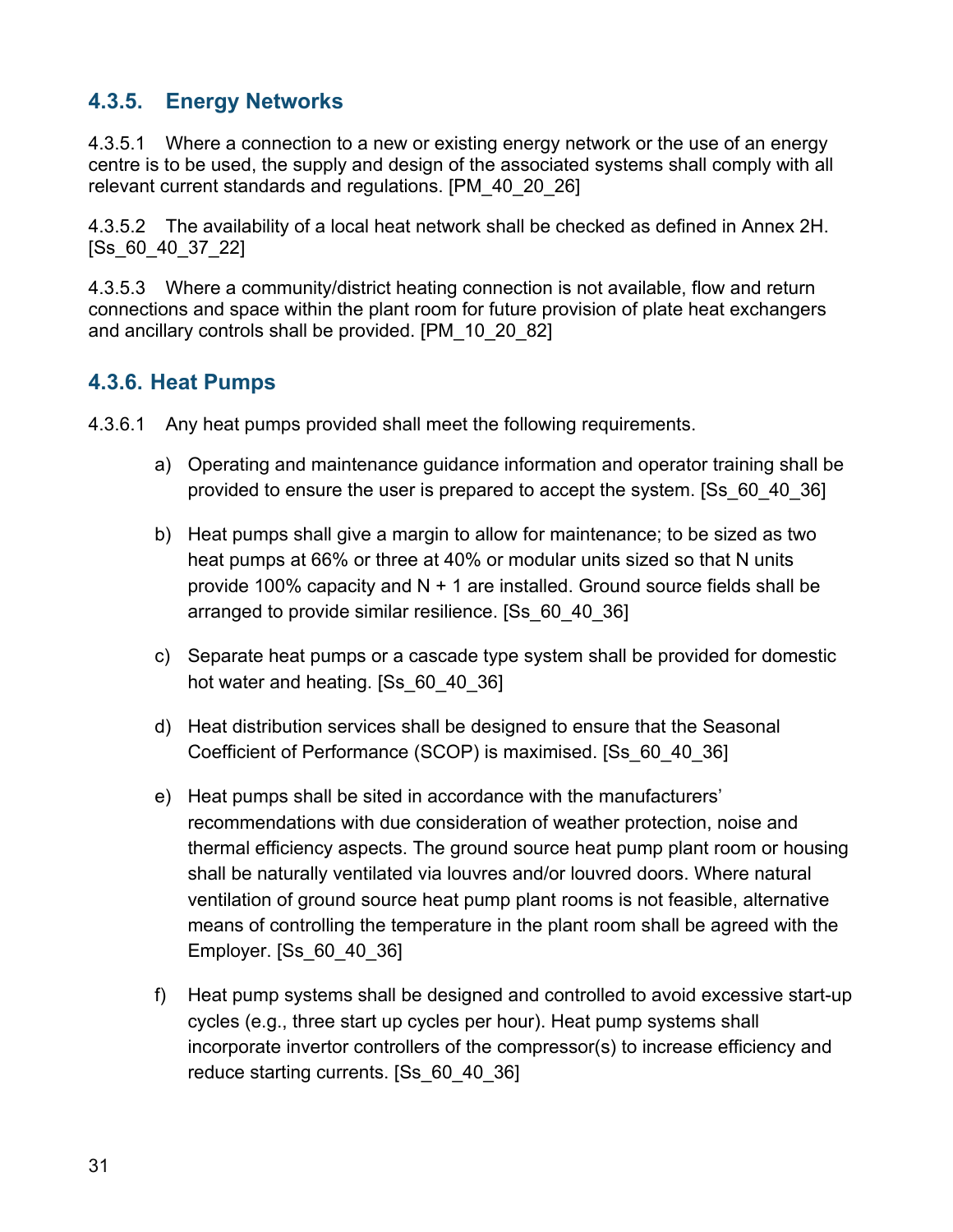- g) The installation shall comply with the F-gas Regulations. Any environmental impact as a result of refrigerant use in operation is to be minimised. The heat pump system refrigerant shall be selected to have an ozone depletion potential (ODP) of zero and the lowest global warming potential that is feasible. [PM\_10\_20\_90]
- h) Agreement shall be sought to use any refrigerant with a GWP >1500. [PM\_10\_20\_82]
- i) Heat pump selections shall be based on SCOPs for both full and partial loads in accordance with BS EN 14825:2018. [PM\_10\_20\_90]
- j) Heat pump selections shall be installed to TR/30 'Guide to Good Practice: Heat Pumps' BESA, 2013. [PM\_10\_20\_90]
- k) Ensure selections are based on maximising efficiency. [Ss\_60\_40\_36]

4.3.6.2 Where appropriate, all heat pump installations shall be Ground Source. Where evidence can be provided that the use of Ground Source is not practical then Air Source Heat Pumps shall be installed. [Ss\_60\_40\_36]

4.3.6.3 External noise levels from any heat pump system provided shall not exceed local planning requirements in accordance with the IoA/ANC 'School Design Guide'. [PM\_35\_60]

## <span id="page-31-0"></span>**4.3.7. Ground Source Heat Pumps**

4.3.7.1 Where Ground Source Heat Pumps are installed, the ecology and environmental factors shall be appropriate for the installation of such systems.

- a) Closed loop systems shall be used. Justification and approval is required to use an open loop system. [Ss\_60\_40\_36\_35]
- b) The circulating fluid shall be treated to protect from freezing and to prevent corrosion. [Ss\_60\_40\_36\_35]
- c) Vertical ground heat exchangers provide increased efficiency and lower land requirement than horizontal ground loops and should be considered ahead of horizontal configuration. [Ss\_60\_40\_36\_35]
- d) Careful consideration shall be given to the detailed design of the ground heat exchanger including issues of ground recharge requirements, annual heat extraction rates, field depletion and frost heave. [Ss\_60\_40\_36\_35]

4.3.7.2 Passive (free) cooling can be provided by circulating the low temperature fluid off the group loop via a bypass. [Ss\_60\_40\_36\_35]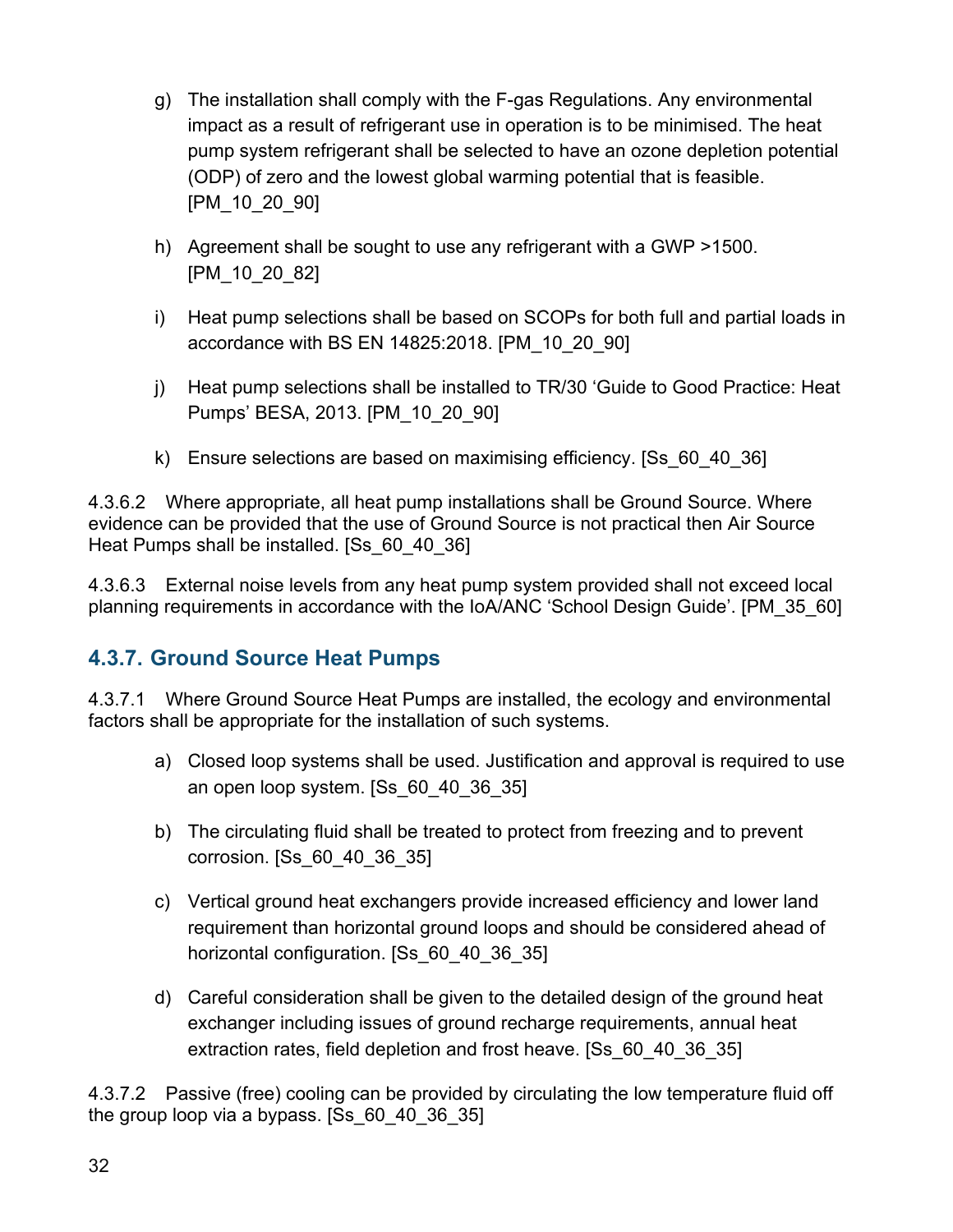#### <span id="page-32-0"></span>**4.3.8. Air Source Heat Pumps**

4.3.8.1 The kW output rating of the Air Source Heat Pump (ASHP) shall be clearly stated for the appropriate design conditions and shall include defrost capacity. [Ss 60 40 36 05]

4.3.8.2 Individual ASHP modules shall have the ability to be cascaded. [Ss\_60\_40\_36\_05]

4.3.8.3 Air source heat pumps are subject to potential ice formation on the evaporator and shall therefore incorporate an automatic defrost cycle and condensate drainage. The Contractor shall ensure the appropriate measures are in place to prevent ice formation on the evaporator (e.g., defrost buffer vessel). [Ss\_60\_40\_36\_05]

4.3.8.4 When multiple heat pumps are applied in a sequence, a control strategy to stop simultaneous defrost cycles shall be adopted where necessary. [Ss 60 40 36 05]

4.3.8.5 ASHP connections to the primary circuit shall be via the reverse return method. [Ss\_60\_40\_36\_05]

4.3.8.6 Trace heating and weather protection shall be included to all external elements of the system. [Ss\_60\_40\_36\_05]

4.3.8.7 Air flow rates through the condenser coil shall exceed manufacturers' minimum recommendations under all operating conditions. [Ss\_60\_40\_36\_05]

#### <span id="page-32-1"></span>**4.3.9. Alternative Low and Zero Carbon Heat Sources**

4.3.9.1 The following details the requirements for the preferred LZC technologies, as a primary or secondary heat source, within colleges in the event that LZC technologies are required as part of the proposed Energy Strategy.

- a) An Energy Strategy shall be established for the Site. Further details can be found in Technical Annex 2H. [PM\_40\_20\_26]
- b) LZC sources shall be provided with sub-meters for fuel input, power output and heat output. [PM\_35\_70]
- c) CHP Units shall be installed to TR/37 'Guide to good practice: installation of combined heat and power'. [PM\_10\_20\_90]
- d) The controls to CHP units shall be sequenced such that they operate as the primary heat source to ensure optimum usage and run time. [Ss\_75\_70\_52\_15]
- e) Where an LZC technology is being proposed to provide cooling, the cooling hierarchy in Section 8.1 still applies, and all passive and free cooling measures shall be exploited before deployment of active equipment, reference shall also be made to Technical Annex 2H. [PM\_10\_20\_90]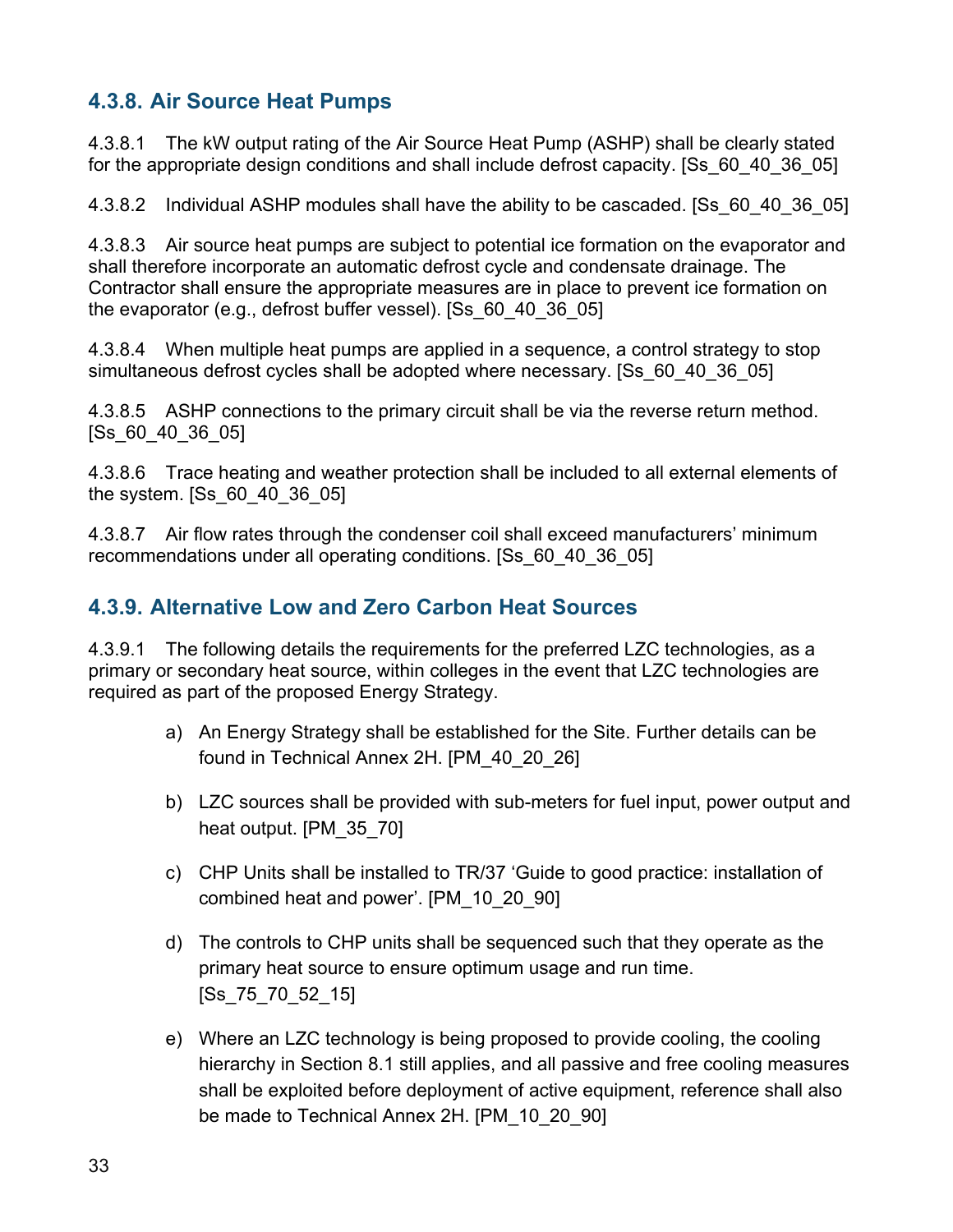- f) The design and installation of Biomass boiler systems shall be completed to all relevant current standards and regulations, including CIBSE AM15 - Biomass Heating Application Manual, 2014. [PM\_10\_20\_90]
- g) Biomass boiler units shall be installed in line with manufacturers' requirements. [Pr\_60\_60\_08\_08]
- h) Safe, suitable, and efficient fuel storage and delivery and ash handling shall be in place as an integral part of any biomass installation. [Pr\_60\_60\_83]
- i) Where LZC heat sources are provided they shall be sized as two heat sources at 66%; or three at 40%; or modular heat sources sized so that N heat sources provide 100% capacity and N+1 are installed. [PM\_35\_70]

#### <span id="page-33-0"></span>**4.3.10. Boilers**

- 4.3.10.1 For any boiler provided, the following requirements shall be met:
	- a) Where gas is proposed, there shall be an adequate gas supply available for the proposed installation. The Contractor shall be responsible for all aspects of liaising with the utility supply company to provide the necessary gas connection. The gas supply shall be without the use of gas boosters wherever possible. [PM\_30\_10\_93]
	- b) Boilers shall be provided to give a margin to allow for maintenance; to be sized as 2 boilers at 66%; or 3 at 40%; or modular boilers sized so that N boilers provide 100% capacity and N+1 are installed. [Pr\_60\_60\_08]
	- c) The burner control shall be of a modulating type in accordance with AD L, and the boilers shall be controlled to optimise the efficiency of the system. [Pr\_60\_60\_10]
	- d) 'Weather compensation' shall be used to vary the boiler flow rate according to the outdoor air temperature to maximise energy saving. [Pr\_60\_60\_08]
	- e) Heating services are designed to a maximum mean LTHW flow temperature of 43°C:
		- i) allow for connections to a low carbon heat source in the future [PM\_40\_20\_26]
		- ii) make full use of the condensing mode of the boilers during part load conditions. [PM\_40\_20\_26]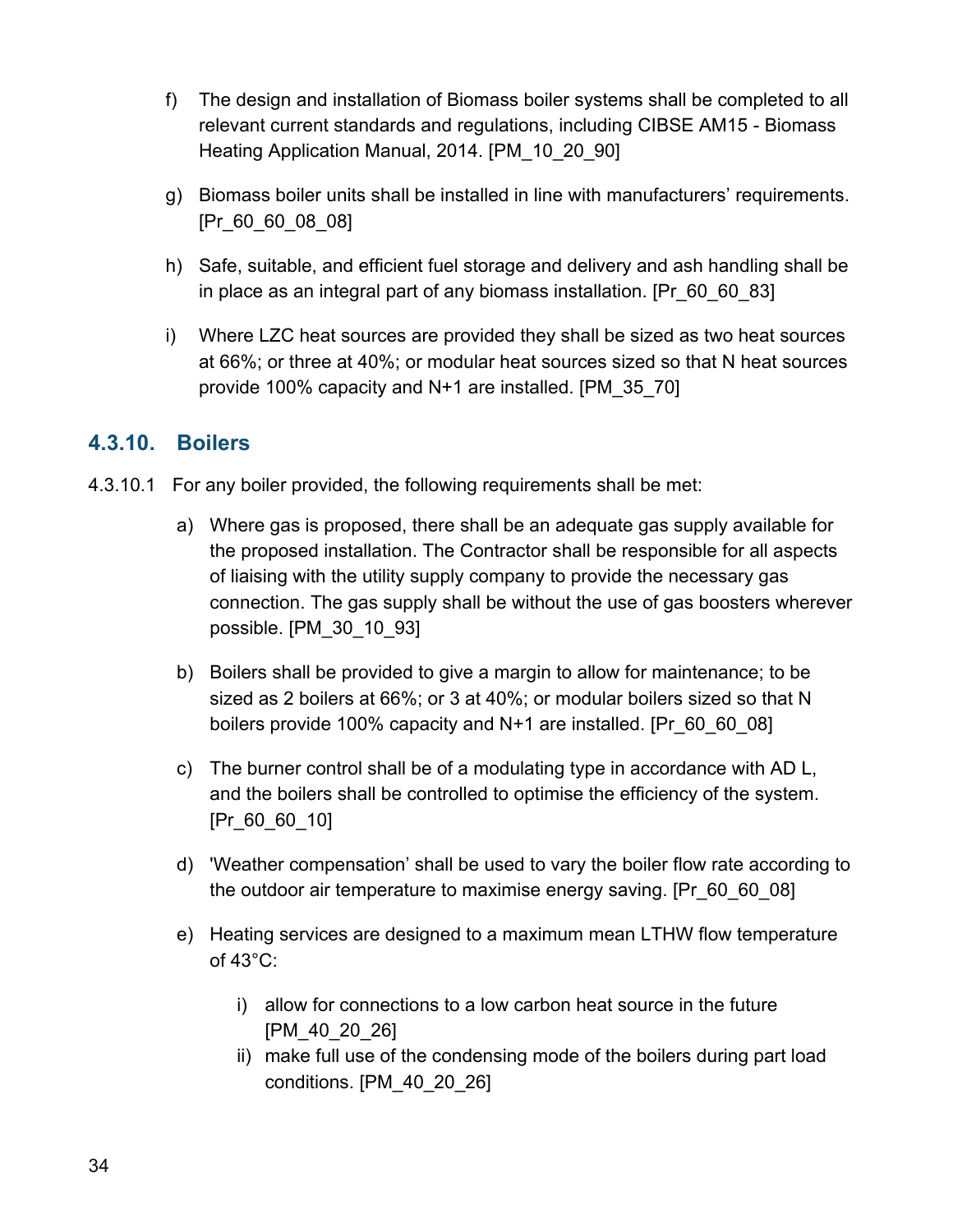- f) The boilers have maximum NOx emissions of 40 mg/kWh unless otherwise stated in the planning application or other relevant standards documents. [Pr\_60\_60\_08]
- g) Any boiler installation shall be provided with an appropriate flue provision which is manufactured by a Member of the British Flue and Chimney Manufacturers Association (BFCMA). [Pr\_70\_65\_30]
- h) The flue shall be twin walled and insulated. [Pr\_70\_65\_30]
- i) The flue system shall be designed to manufacturers' recommendations. [Pr\_70\_65\_30]
- j) The flue system shall comply with the requirements of The Clean Air Act and the local planning authority. [Pr\_70\_65\_30]
- k) Any boilers provided shall be located in a dedicated main plant room or purpose designed and constructed boiler room. [Pr\_60\_60\_08]
- l) The plant room shall be naturally ventilated, and adequate air required for combustion purpose shall be supplied via louvres/louvred doors. The ventilation shall comply with Building Regulations, IGEM standards, British Standards and UKLPG recommendations. [SL\_90\_90\_64]
- m) Permanent ventilation openings at high and low level shall be provided to the external wall of the boiler plant room as necessary and shall comply with IGEM/UP/10 and BS 6644. See Section 9 for requirements for gas services installations. [PM\_10\_20\_90]
- n) New heating system sources shall have a minimum Seasonal Coefficient of Performance (SCOP) no worse than the requirements set out in the Non-Domestic Building Services Compliance Guide (current edition). [PM\_10\_20\_90]

#### <span id="page-34-0"></span>**4.3.11. Heating Distribution Systems**

- 4.3.11.1 In any heating distribution system provided, the Contractor shall:
	- a) Provide a heating distribution system based on a low temperature hot water (LTHW) system. [Ss\_60\_40\_37\_48]
	- b) Design and install a flow and return header system to separate the primary heat and secondary circuits; and include in the header system design all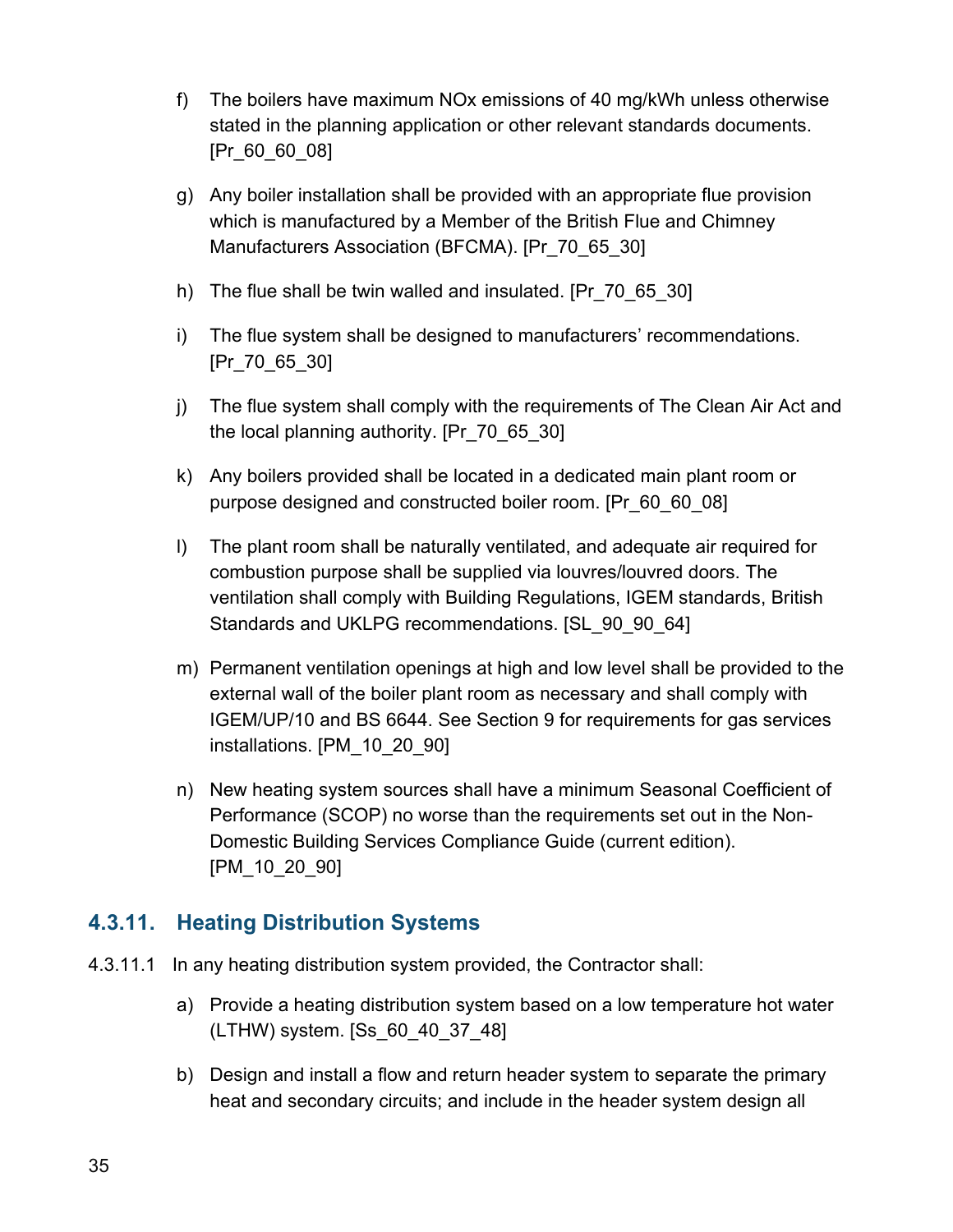necessary pumps, valves, and ancillaries to allow for efficient and appropriate delivery of heat throughout the College. [Ss\_60\_40\_37\_48]

- c) Ensure a Constant Temperature (CT) secondary circuit is provided to supply any installed Air Handling Units (AHUs), Fan Coil Units (FCUs) and radiant panels; and flow and return Variable Temperature (VT) secondary circuits are provided to serve any convectors, underfloor heating and radiators. [Ss\_60\_40\_37\_48]
- d) Ensure the heating system is zoned and adequately controllable to give good thermal comfort in accordance with Section 10 of this Technical Annex and Section 2.4 of Technical Annex 2I. The heating system shall be zoned based on zones of the Building and occupational periods. [PM\_10\_20\_90]
- e) Ensure the header arrangement is designed to achieve a constant return temperature, with the flow of the secondary circuit intentionally greater than the flow of the primary circuit to guarantee a low return temperature for condensing boilers. [Ss\_60\_40\_37\_48]
- f) Ensure that sequencing by flow temperature is achieved and boilers are brought on-line in sequence to maintain the flow temperature. [Ss\_60\_40\_37\_48]
- g) Ensure that temperature dilution when there are one or more off-line boilers/heat generators is avoided. [Ss\_60\_40\_37\_48]
- h) Ensure that where biomass, CHP or heat pumps are used in conjunction with gas boilers the renewable generator is the lead heat generator. [PM\_10\_20\_82]
- i) Ensure that, where a plate heat exchanger is installed in series with the return to a boiler house to allow a renewable source to be connected, the flow of the secondary circuit has a lower flow rate than the primary circuit to avoid temperature dilution. [PM\_10\_20\_82]
- j) Ensure that, where a plate heat exchanger is installed in series with the return to a boiler house to allow a renewable source to be connected, the temperature drop across the plate heat exchanger is taken account of and there is a margin of several degrees above the required temperature on the secondary circuit to account for the loss. [PM\_10\_20\_82]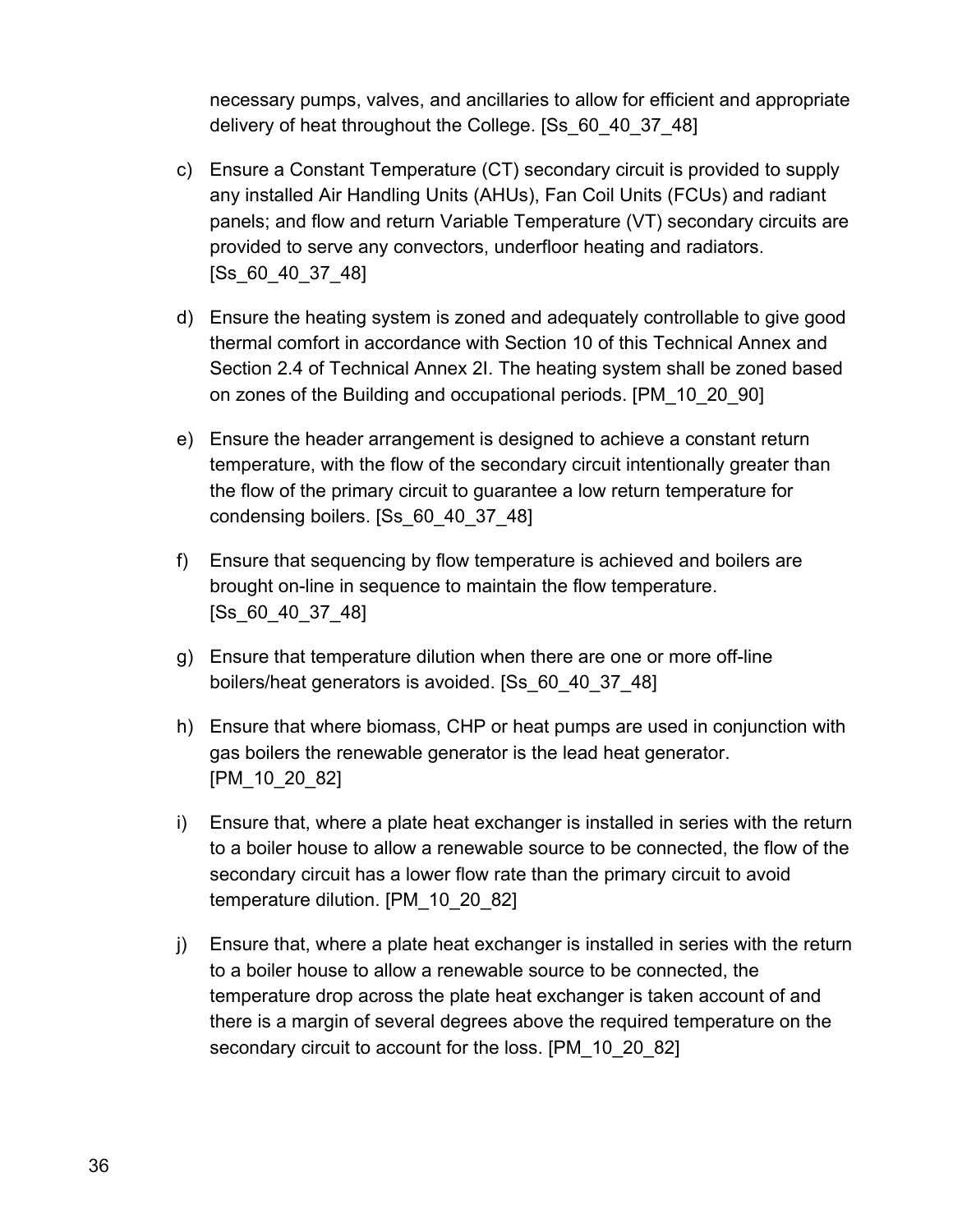k) Ensure that heat meters are correctly installed to be accurate to 0.1°C and 0.1kg/s and installed in accordance with manufacturers' instructions. [Pr 80 51 51 37]

4.3.11.2 Where additional heating is to be retrofitted, the following requirements shall be met:

- a) Where a load circuit is added, it has the same ΔT as the existing load circuit. [Ss\_60\_40\_37]
- b) Where boilers are Replaced, they are Replaced with those designed for the existing operating load circuit ΔT. [Pr\_60\_60\_08]
- c) The circulating header is sized for the existing load circuit  $\Delta T$ . [Ss 60 40 37]
- d) The pumps are selected to be large enough for the correct ΔT. [Ss\_60\_40\_37]
- e) Insulation is considered and its effects on the load circuit flow rates and circuit ΔTs. [Ss\_60\_40\_37]
- f) The existing load circuit flow rates are measured, and the existing and proposed circuit loads are calculated to determine the spare capacity of the existing boiler plant. [Ss\_60\_40\_37]
- g) The flow rates and temperatures on existing load circuits are reviewed to identify whether they are too high and could be reduced. [Ss\_60\_40\_37]

#### **4.3.12. Heat Emitters**

- 4.3.12.1 Any space or area can be heated by one or more of the following emitter types:
	- a) Natural convectors and radiators. [Pr\_70\_60\_36\_73]
	- b) Warm air. [Pr\_70\_60\_36\_02]
	- c) Radiant heating. [Pr\_70\_60\_36\_71]
	- d) Underfloor heating. [Pr\_70\_60\_36\_49]
	- e) Forced convection fans. [Pr\_70\_60\_36\_30]

4.3.12.2 Detailed reasons and justification shall be provided when proposing an alternative form of heat emitter. [PM\_10\_20\_82]

4.3.12.3 Heat emitters shall be selected based on the following requirements: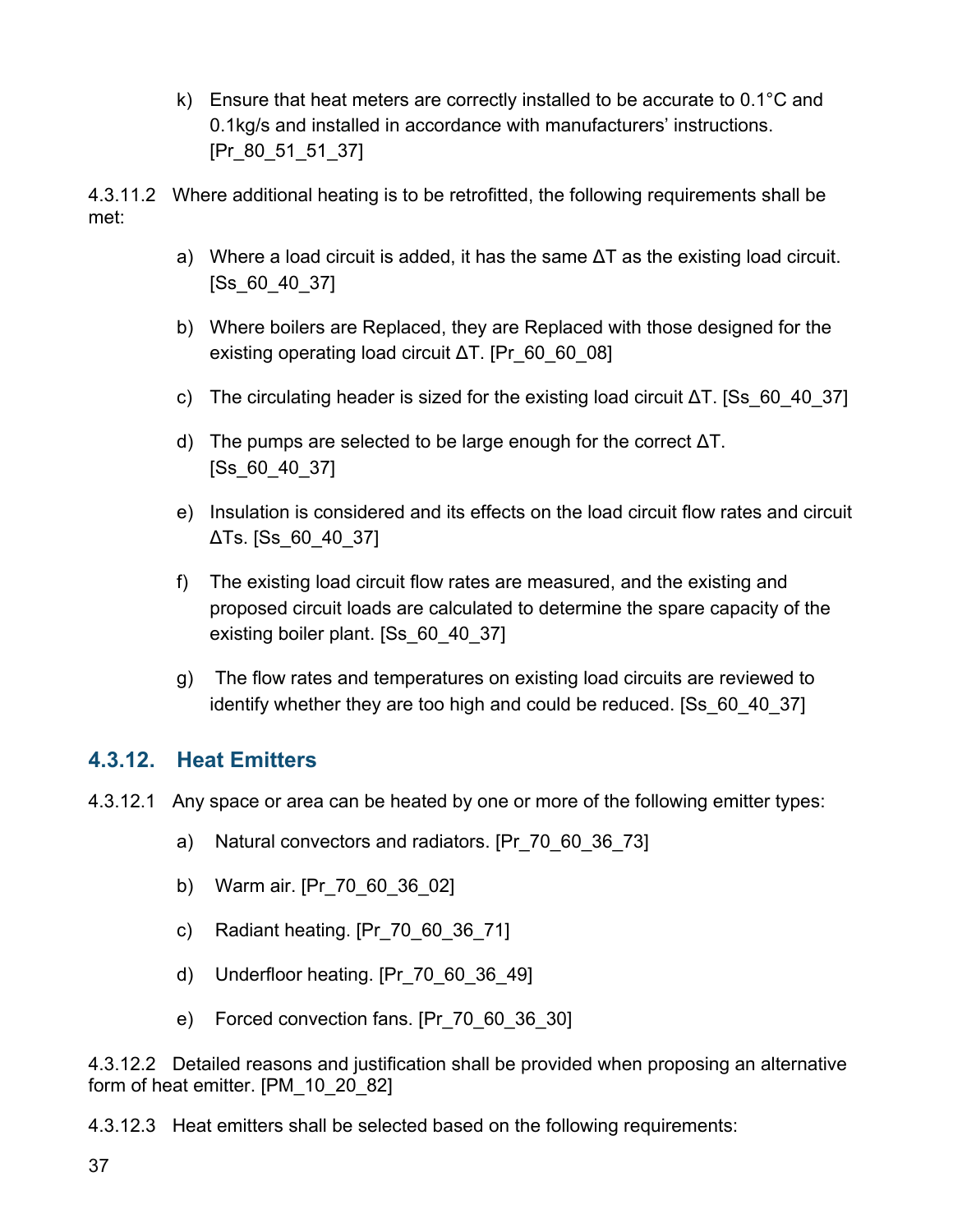- a) Heating capacity required. [Pr 70 60 36]
- b) The responsiveness required due to change of use in the space. [Pr\_70\_60\_36]
- c) Thermal comfort requirements, see Section 10. [Pr\_70\_60\_36]
- d) Space available (whether space is available on the floor, around the perimeter or at high level). [Pr\_70\_60\_36]
- e) Safety requirements (including low surface temperature). [Pr\_70\_60\_36]
- f) Robustness. [Pr\_70\_60\_36]
- g) Running cost. [Pr\_70\_60\_36]

4.3.12.4 The materials used in any heat emitters shall be appropriate for the pipework and boiler systems connected e.g., steel radiators, steel pipe, stainless steel heat exchangers. [PM\_10\_20\_82]

4.3.12.5 Appropriate water treatment corrosion inhibitors shall be used. [Pr\_60\_55\_96\_16]

4.3.12.6 The heat emitters and system shall be selected with the ventilation and cooling strategy in mind in order to reduce energy loss e.g., heating energy lost through open windows in mid-season and wintertime. [PM\_40\_20\_26]

4.3.12.7 An even temperature gradient shall be achieved in the room for thermal comfort and draughts shall be reduced or eliminated in the Teaching Spaces in line with the requirements set out in Section 10.3. [PM\_10\_20\_90]

4.3.12.8 All emitters shall be accessible for cleaning, especially those mounted at high level, and measures shall be taken to prevent dust build-up in/on the heat emitters. All trench heaters shall be provided with a removable grille for ease of maintenance. [PM\_80\_10\_50]

4.3.12.9 Heat emitters shall not create noise in the occupied space, so that the indoor ambient noise level given in BB93 for the type of space is exceeded. [PM\_35\_60]

4.3.12.10 Where radiators are provided in colleges with SEND provision, they shall be low surface temperature (LST). [Pr\_70\_60\_36\_73]

4.3.12.11 All radiators shall be provided with lockable thermostatic valves (TRVs) or other control device which shall not allow the room to be heated more than 2°C above the normal room temperature, but also afford frost protection if the valve is closed. [Pr\_65\_54\_95\_89]

4.3.12.12 Adequate wall space shall be available to allow radiators to be coordinated with fitted and fixed furniture, allowing unobstructed heat output. [Pr\_70\_60\_36\_73]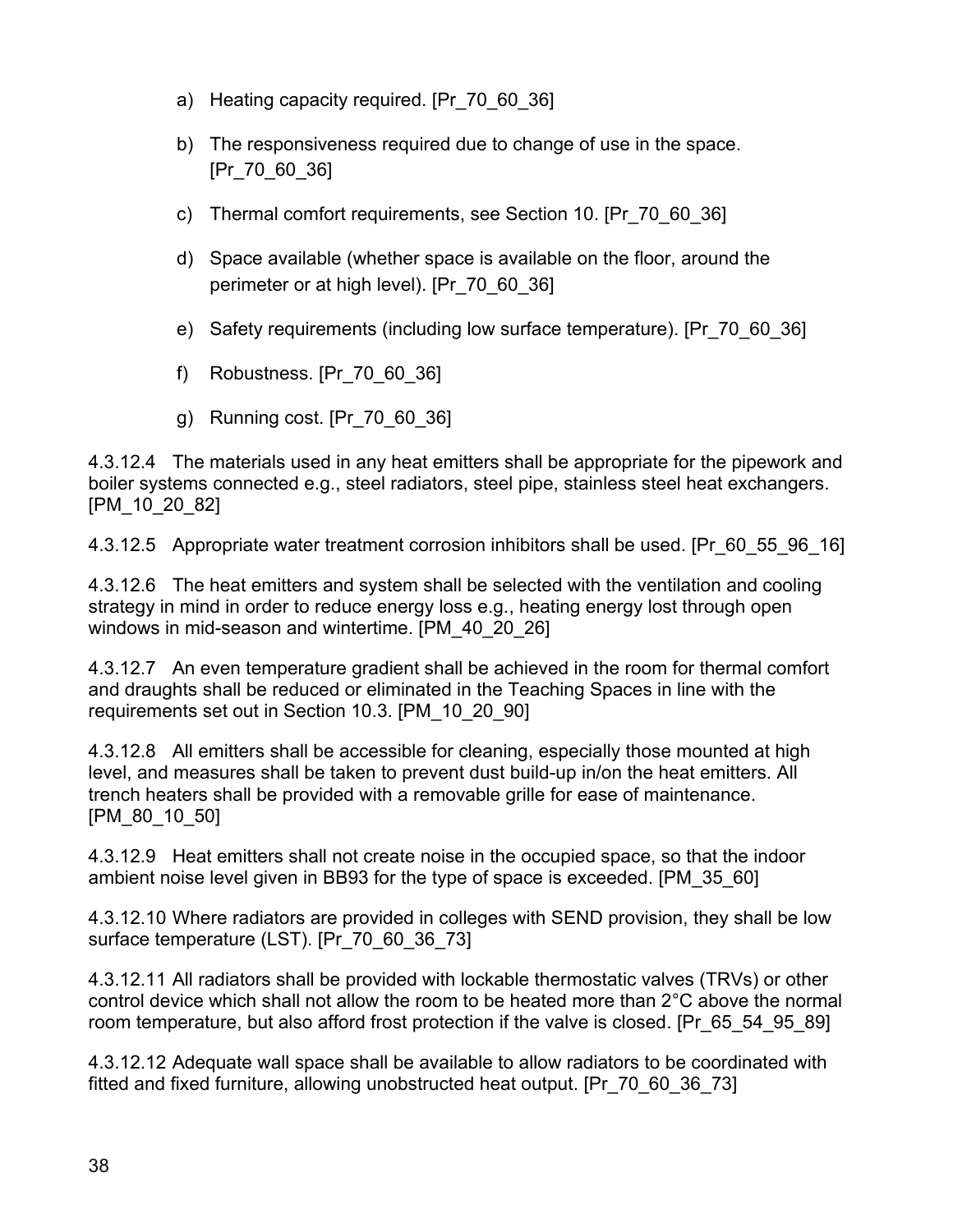4.3.12.13 Where trench heating is installed, it shall be of a robust nature to withstand furniture and changes of use in the space. [Pr\_70\_60\_36\_90]

4.3.12.14 Adequate protection from damage by sports equipment shall be provided where a sports hall is served by LTHW radiant heaters. [Pr\_70\_60\_36\_71]

4.3.12.15 Radiant panels shall be sized in accordance with Section 4.3.11 to demonstrate that radiant heating complies with the thermal comfort criteria for radiant temperatures. [Pr\_70\_60\_36\_71]

4.3.12.16 Any underfloor heating shall be based on a LTHW rather than an electric system to conserve energy. [Pr\_70\_60\_36\_49]

4.3.12.17 The following requirements shall be met where underfloor heating is provided.

- a) Maximum surface temperatures comply with Section 4.3.14. [PM\_10\_20\_90]
- b) The floor covering is appropriate for underfloor heating to allow effective heat transfer to the room. [PM\_10\_20\_82]
- c) The design and installation are fully coordinated with other underfloor services such as drainage and electrical cables, and any fixed FF&E. [PM\_10\_20\_82]
- d) Actuators and manifolds are located in a dedicated cupboard or robust boxing adjacent to the space being heated but inaccessible to students and the public. [PM\_10\_20\_82]
- e) Pipework, valves and connections are designed in order to avoid 'in-screed' or underfloor leaks. [Pr\_70\_60\_36\_49]
- f) If the screed depth is reduced to increase the response time, consideration is given to the static and dynamic loads placed on the floor. The construction method and materials proposed to provide a reduced screed depth shall be submitted to the Employer for approval. [PM\_10\_20\_82]
- 4.3.12.18 Underfloor heating shall not be installed where:
	- a) the room use and heating profile may change quickly since underfloor heating is a slow response system [PM\_10\_20\_82]
	- b) floors may be covered with mats [PM\_10\_20\_82]
	- c) regular spillages can occur, and cause hygiene and odour problems (e.g., in toilets, changing rooms or hygiene rooms) [PM\_10\_20\_82]
	- d) the positions of partition walls are likely to change [PM\_10\_20\_82]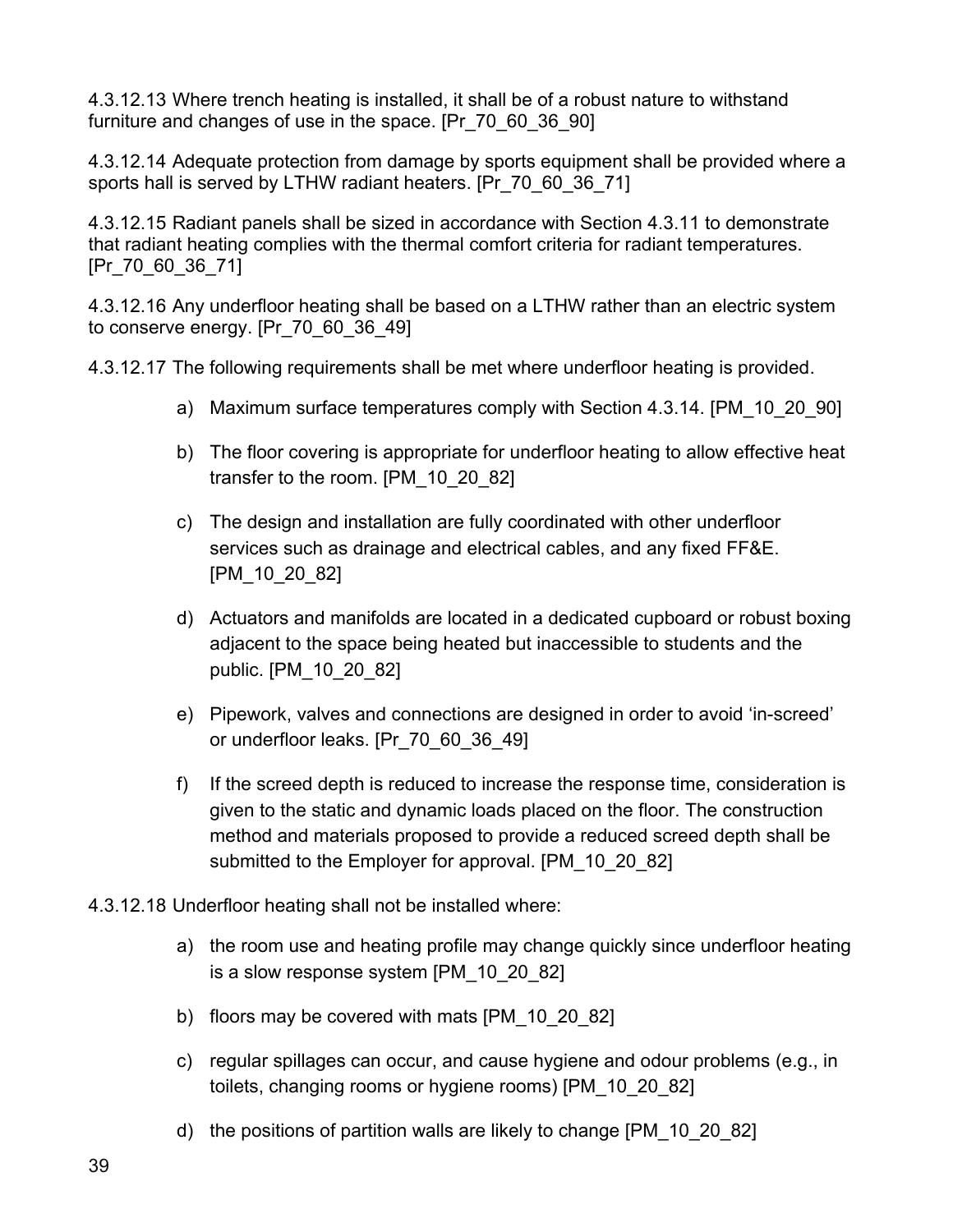- e) fixings into the screed are required for furniture (e.g., lab benches) or equipment (e.g., in design and technology) [PM\_10\_20\_82]
- f) there is bleacher seating. [PM\_10\_20\_82]

4.3.12.19 Fan convectors shall be designed to be robust and easily maintained to prevent dust build up. [Pr\_70\_60\_36\_30]

4.3.12.20 Where heating is provided via AHUs, LTHW shall be used in preference to electrical heater batteries. [PM\_10\_20\_82]

### **4.3.13. Radiant Temperature Difference**

4.3.13.1 Where the heating system incorporates overhead radiant panels, calculations shall be undertaken as described below to determine the Radiant Temperature Asymmetry (*RTA*) within each space. [Pr\_70\_60\_36\_71]

4.3.13.2 In calculating the *RTA*, *ΔTpr, upwards* can be assessed directly below a radiant panel or an array of panels using the formulae in BS 7726. [Pr\_70\_60\_36\_71]

4.3.13.3 For a seated person, the difference in plane radiant temperature between the upper and lower parts of the space shall be taken with respect to a small horizontal plane 0.6m above floor level in accordance with CIBSE Guide A Section 1.6.6.4 (2015 Edition). For a standing person, a small horizontal plane 1.1m above floor level shall be taken. [Pr\_70\_60\_36\_71]

4.3.13.4 The predicted *RTA* due to the presence of radiant panels overhead shall not exceed 7K. This is particularly important when there is a sedentary activity such as people sitting at a desk. [Pr\_70\_60\_36\_71]

4.3.13.5 Where there are vulnerable pupils e.g., those with low mobility or difficulty in thermoregulation, the *RTA* shall be reduced to 5K. [Pr\_70\_60\_36\_71]

4.3.13.6 Indicative minimum panel installation heights for a seated person are given in Table 1 and Table 2 below for an *RTA* of 7K and 5K. [Pr\_70\_60\_36\_71]

4.3.13.7 These tables are based on the seated person being positioned directly below the centre of a single overhead radiant panel in a typical classroom configuration. [Pr\_70\_60\_36\_71]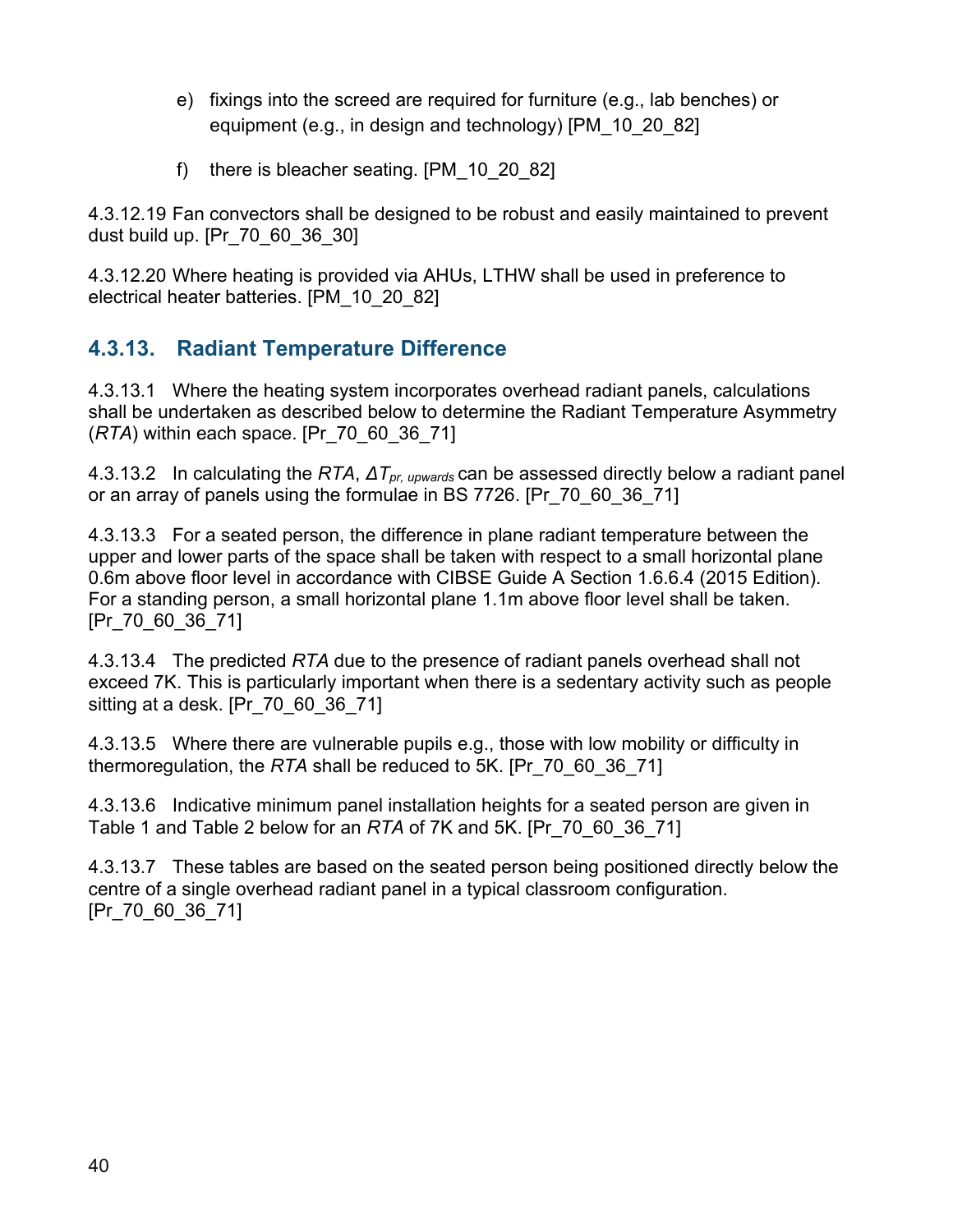| <b>Flow/Return</b><br><b>Temperature</b><br>$(^{\circ}C)$ | <b>Assumed</b><br><b>Emitter</b><br><b>Temperature</b><br>$(^{\circ}C)$ | <b>Panel</b><br>width<br>(mm)<br>300 | <b>Panel</b><br>width<br>(mm)<br>600 | <b>Panel</b><br>width<br>(mm)<br>750 | <b>Panel</b><br>width<br>(mm)<br>900 | <b>Panel</b><br>width<br>(mm)<br>1200 |
|-----------------------------------------------------------|-------------------------------------------------------------------------|--------------------------------------|--------------------------------------|--------------------------------------|--------------------------------------|---------------------------------------|
| 50/30                                                     | 40                                                                      | < 2.4                                | < 2.4                                | < 2.4                                | < 2.4                                | < 2.4                                 |
| 60/40                                                     | 50                                                                      | < 2.4                                | < 2.4                                | < 2.4                                | 2.55                                 | 3.05                                  |
| 70/40                                                     | 55                                                                      | < 2.4                                | < 2.4                                | 2.55                                 | 2.85                                 | 3.4                                   |
| 70/50                                                     | 60                                                                      | < 2.4                                | 2.45                                 | 2.85                                 | 3.2                                  | 3.75                                  |
| 80/60                                                     | 70                                                                      | < 2.4                                | 2.95                                 | 3.35                                 | 3.75                                 | 4.45                                  |
| 82/71                                                     | 76.5                                                                    | < 2.4                                | 3.25                                 | 3.7                                  | 4.1                                  | 4.85                                  |

**Table** 1 **Minimum panel height above finished floor level (m) / Radiant Temperature Asymmetry RTA = 7K**

| <b>Flow/Return</b><br><b>Temperature</b><br>$(^{\circ}C)$ | <b>Assumed</b><br><b>Emitter</b><br><b>Temperature</b><br>$(^{\circ}C)$ | <b>Panel</b><br>width<br>(mm)<br>300 | <b>Panel</b><br>width<br>(mm)<br>600 | <b>Panel</b><br>width<br>(mm)<br>750 | <b>Panel</b><br>width<br>(mm)<br>900 | <b>Panel</b><br>width<br>(mm)<br>1200 |
|-----------------------------------------------------------|-------------------------------------------------------------------------|--------------------------------------|--------------------------------------|--------------------------------------|--------------------------------------|---------------------------------------|
| 50/30                                                     | 40                                                                      | < 2.4                                | < 2.4                                | < 2.4                                | < 2.4                                | 2.85                                  |
| 60/40                                                     | 50                                                                      | < 2.4                                | 2.5                                  | 2.85                                 | 3.2                                  | 3.8                                   |
| 70/40                                                     | 55                                                                      | < 2.4                                | 2.8                                  | 3.2                                  | 3.55                                 | 4.2                                   |
| 70/50                                                     | 60                                                                      | < 2.4                                | 3.1                                  | 3.55                                 | 3.95                                 | 4.65                                  |
| 80/60                                                     | 70                                                                      | < 2.4                                | 3.65                                 | 4.15                                 | 4.6                                  | 5.4                                   |
| 82/71                                                     | 76.5                                                                    | 2.6                                  | $\overline{4}$                       | 4.55                                 | 5                                    | 5.85                                  |

Table 2 **Minimum panel height above finished floor level (m) / Radiant Temperature Asymmetry RTA = 5K**

4.3.13.8 For other panel dimensions, mounting heights, flow and return temperatures, the *RTA* calculator on the DfE website may be used to calculate the *RTA.* [Pr\_70\_60\_36\_71]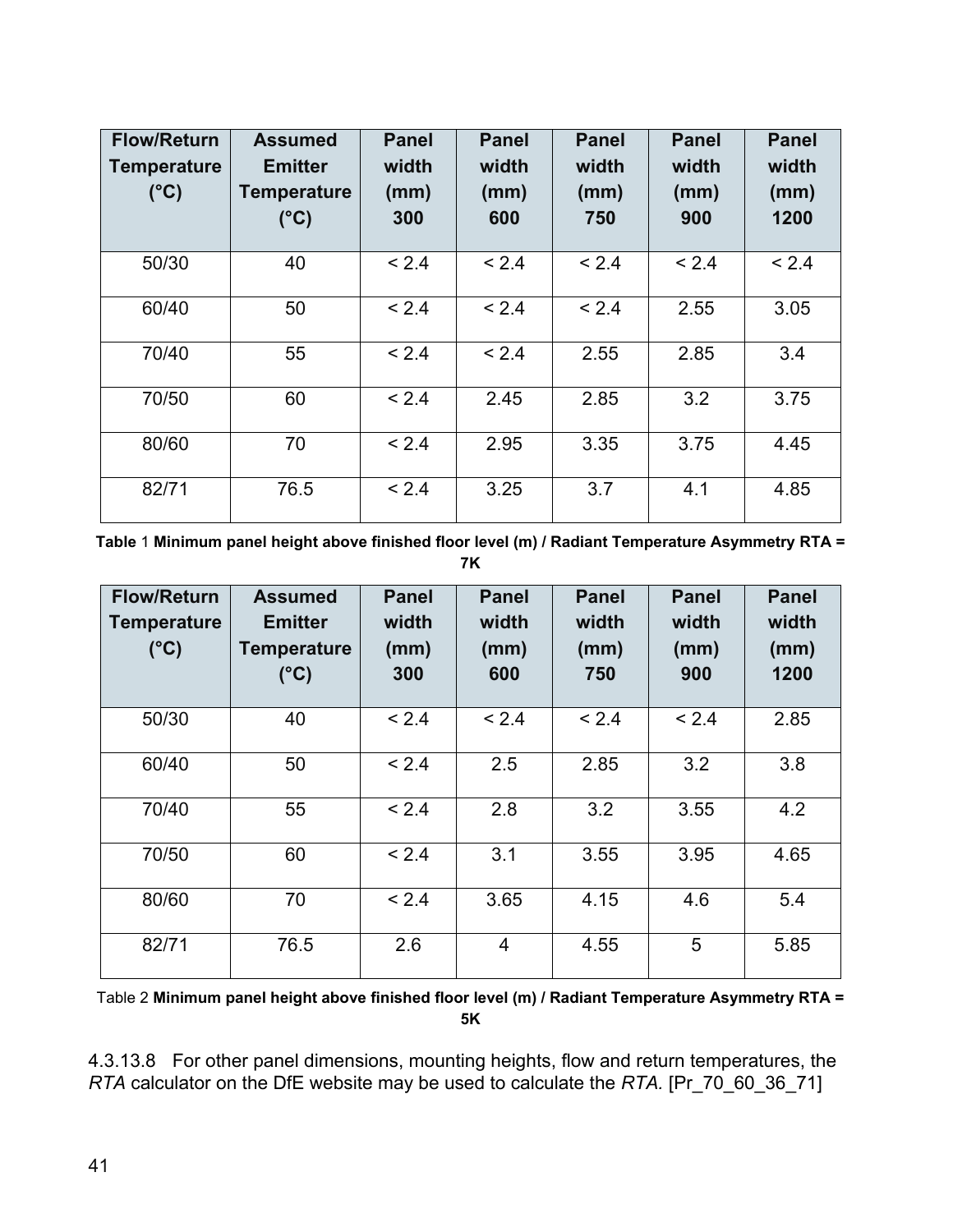4.3.13.9 The design shall take account of the mean water temperature, the size of radiant panels and available mounting height. Mounting too low can result in occupants complaining of excessive temperatures above their head, and if mounted too high, occupants may not feel the full heating benefit. [Pr\_70\_60\_36\_71]

4.3.13.10 Arrangement of radiant panels shall allow sufficient separation between the units to provide an even spread of heat throughout the space whilst preventing a crossover of the radiant flow of heat between panels resulting in zones of intense heat. [Pr\_70\_60\_36\_71]

4.3.13.11 Radiant panels shall not be located directly above teaching walls or other areas where a teacher or other occupant is likely to be standing for prolonged periods of time, unless *RTA* calculations can demonstrate that the installation is suitable and would not result in excess temperature differences. [Pr\_70\_60\_36\_71]

4.3.13.12 If the radiant panels are offset from the preferred layout as part of the services coordination, the impact on *RTA* shall be assessed. [Pr\_70\_60\_36\_71]

4.3.13.13 The options of integrating luminaires and acoustic absorbers within radiant panels shall be considered. [Pr\_70\_60\_36\_71]

4.3.13.14 The surface temperature of ceiling mounted radiant panels in classrooms or offices and in normal height Teaching Spaces shall be limited to meet BS EN 16798-1. [PM\_10\_20\_90]

4.3.13.15 BS EN 16798-1 requires that for a category III building the vertical air temperature difference in the space during the heating season shall be <2K/m in the occupied zone in order to avoid discomfort and to conserve energy. [PM\_10\_20\_90]

4.3.13.16 Where radiant panels are used in spaces over 4m in height, measures shall be taken where necessary to reduce stratification. [Pr\_70\_60\_36\_71]

### **4.3.14. Underfloor Heating**

4.3.14.1 Any underfloor heating provided shall be designed in accordance with the maximum floor surface temperatures given in Table 3. [Pr\_70\_60\_36\_49]

| Type of space or activity           | <b>New Build Comfort</b><br>category and<br><b>Maximum floor</b><br>surface Temperature | <b>Refurbishment</b><br><b>Comfort category</b><br>and maximum floor<br>surface temperature |
|-------------------------------------|-----------------------------------------------------------------------------------------|---------------------------------------------------------------------------------------------|
| <b>Teaching Spaces and learning</b> |                                                                                         |                                                                                             |
| resource areas                      |                                                                                         |                                                                                             |
| Sports halls (used for              | $II$ (<26°C)                                                                            | III $(<29^{\circ}C)$                                                                        |
| exams), Health, Public Services,    |                                                                                         |                                                                                             |
| People and Animal Care,             |                                                                                         |                                                                                             |
| Engineering, Manufacturing, ICT,    |                                                                                         |                                                                                             |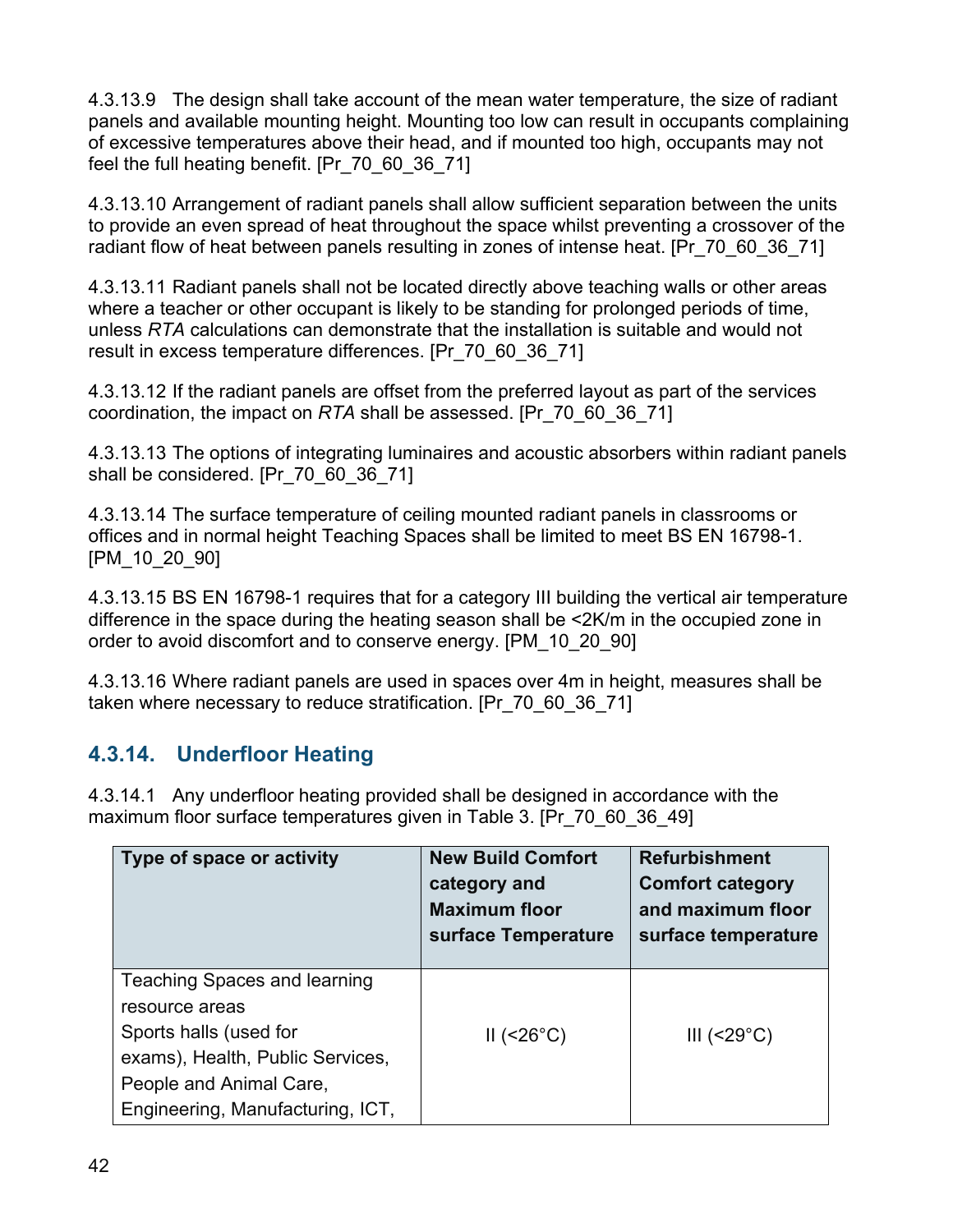| Type of space or activity                                                                                     | <b>New Build Comfort</b><br>category and<br><b>Maximum floor</b><br>surface Temperature | <b>Refurbishment</b><br><b>Comfort category</b><br>and maximum floor<br>surface temperature |
|---------------------------------------------------------------------------------------------------------------|-----------------------------------------------------------------------------------------|---------------------------------------------------------------------------------------------|
| Retail/Commercial Enterprise and<br><b>Construction, Tourism, Business</b><br>Administration, Finance and Law |                                                                                         |                                                                                             |
| Community sports halls (not used<br>for exams)                                                                | III $(<29^{\circ}C)$                                                                    | IV $(31°C)$                                                                                 |
| Working areas,<br>e.g., Kitchens, Construction and<br>Vehicle Workshops, Agriculture<br>and Horticulture      | IV $(31°C)$                                                                             | IV $(31°C)$                                                                                 |
| <b>Offices</b>                                                                                                | $II$ (<26°C)                                                                            | III $(<29^{\circ}C)$                                                                        |
| Atria, circulation, reception, and<br>corridors - not continuously<br>occupied                                | III $(<29^{\circ}C$ )                                                                   | IV $(31°C)$                                                                                 |
| Areas for students with<br>complex health needs <sup>a</sup>                                                  | $1$ (<23°C)                                                                             | $1$ (<23°C)                                                                                 |

#### **Table 3 maximum floor surface temperatures**

Note a: In the case of students with complex health needs, the temperature shall be adjustable to cater for the needs of the students. In these cases, an assessment of the individual needs must be made by the Contractor in consultation with the College and the Employer. This category applies only to Colleges with SEND provision non-ambulant students or those with medical conditions.

### **4.3.15. Commissioning and Handover of Heating Systems**

4.3.15.1 For any heating system provided, the following requirements shall be met.

- a) All heating systems installed shall be fully tested and commissioned in line with all appropriate and relevant current regulations and standards, including those detailed in the DfE's EIR. [PM\_10\_20\_28]
- b) Pre-commissioning, commissioning and seasonal commissioning shall be conducted on all aspects of the heating system and main plant in line with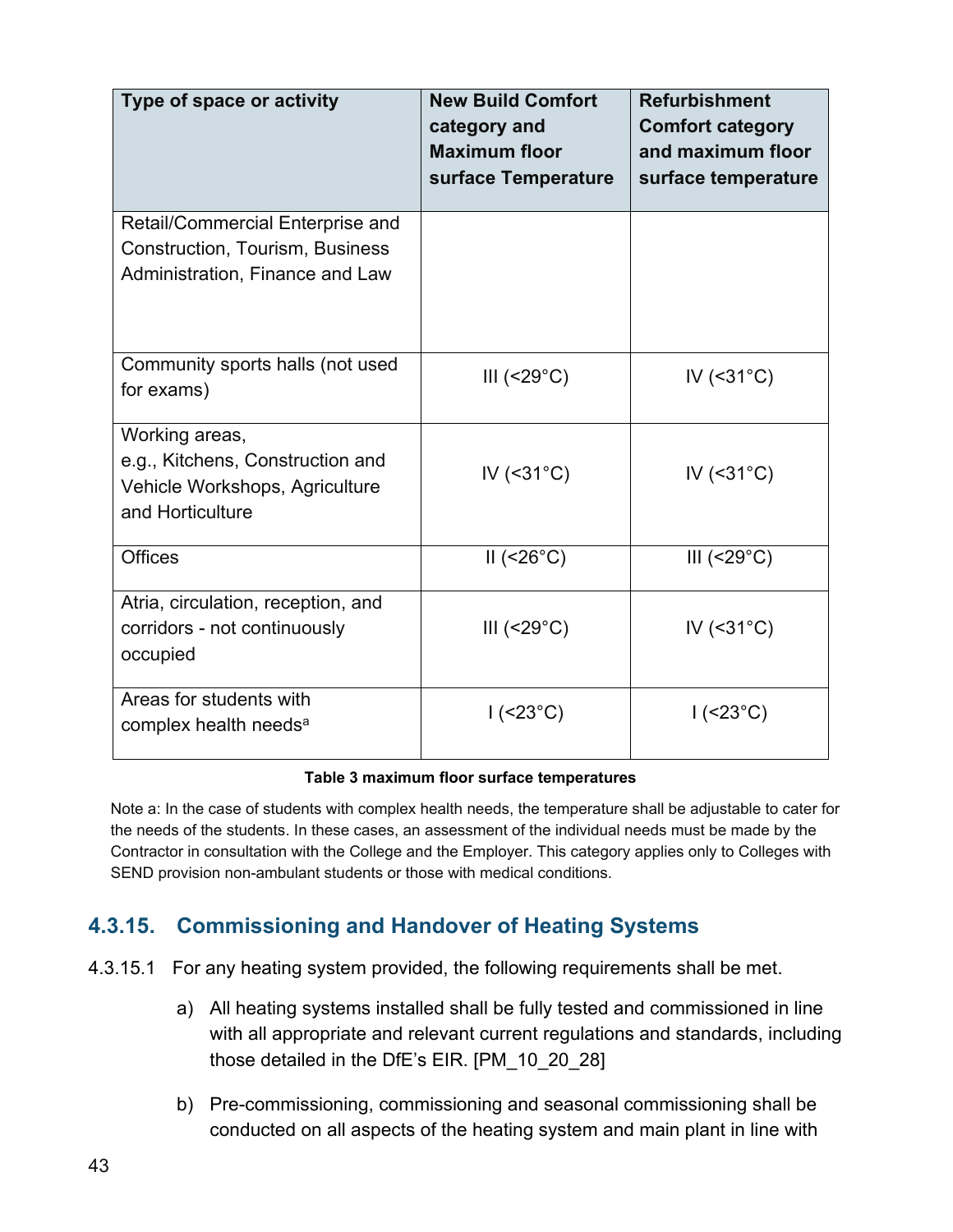BSRIA BG 2/2010, BSRIA BG 44/2013 and the CIBSE commissioning code, providing a minimum notice period of 1 week to the Employer's engineering representative for witnessing. [PM\_40\_20\_15]

c) Seasonal commissioning of the heating system shall be conducted during the defects period, and control settings shall be fine-tuned. [PM\_40\_20\_15]

4.3.15.2 The systems provided shall be run, monitored and maintained for a minimum period of one week before handover during the "soak test" that immediately follows the commissioning and testing of the heating system. [PM\_70\_15\_82]

4.3.15.3 During the "soak test" period, the required demonstration of the system and controls shall be undertaken. [PM\_10\_20\_82]

4.3.15.4 The results of the commissioning and performance testing shall be recorded in line with BSRIA Building Applications Guide BG2/2010 and shall be provided as part of the Operation and Maintenance (O&M) Manual documentation. [PM\_70]

4.3.15.5 Full requirements for commissioning and handover are detailed in the DfE's EIR. [PM\_10\_20\_28]

### **4.3.16. Hand Dryers**

4.3.16.1 Electric hand dryers shall be installed in all toilets and hygiene rooms, unless paper hand towels are required in the CSB. [Pr\_40\_70\_62\_37]

4.3.16.2 The hand dryers shall have a drying time of less than 30 seconds; infrared control for no contact start; auto-off; and a noise level less than 65 dBA at 1m, unless hand dryers are open to other occupied areas, then the noise level shall be less than 60 dBA at 1m. [Pr 40 70 62 37]

4.3.16.3 If paper towels are required in the CSB, a paper hand towel dispenser shall be installed along with a switched fuse spur and conduit for future connection of electric hand driers by the College, as described in Technical Annex 2G. [PM\_10\_20\_90]

### **4.3.17. Reference Standards**

4.3.17.1 The design and installation of any heating systems provided shall comply with the relevant parts of the following standards as listed below, and any updated versions of these standards: [PM\_10\_20\_90]

- a) HM Government 'Non-Domestic Building Services Compliance Guide'. [FI\_70]
- b) BS 5546:2010 'Specification for installation and maintenance of gas-fired water-heating appliances of rated input not exceeding 70 kW net'. [FI\_70\_85]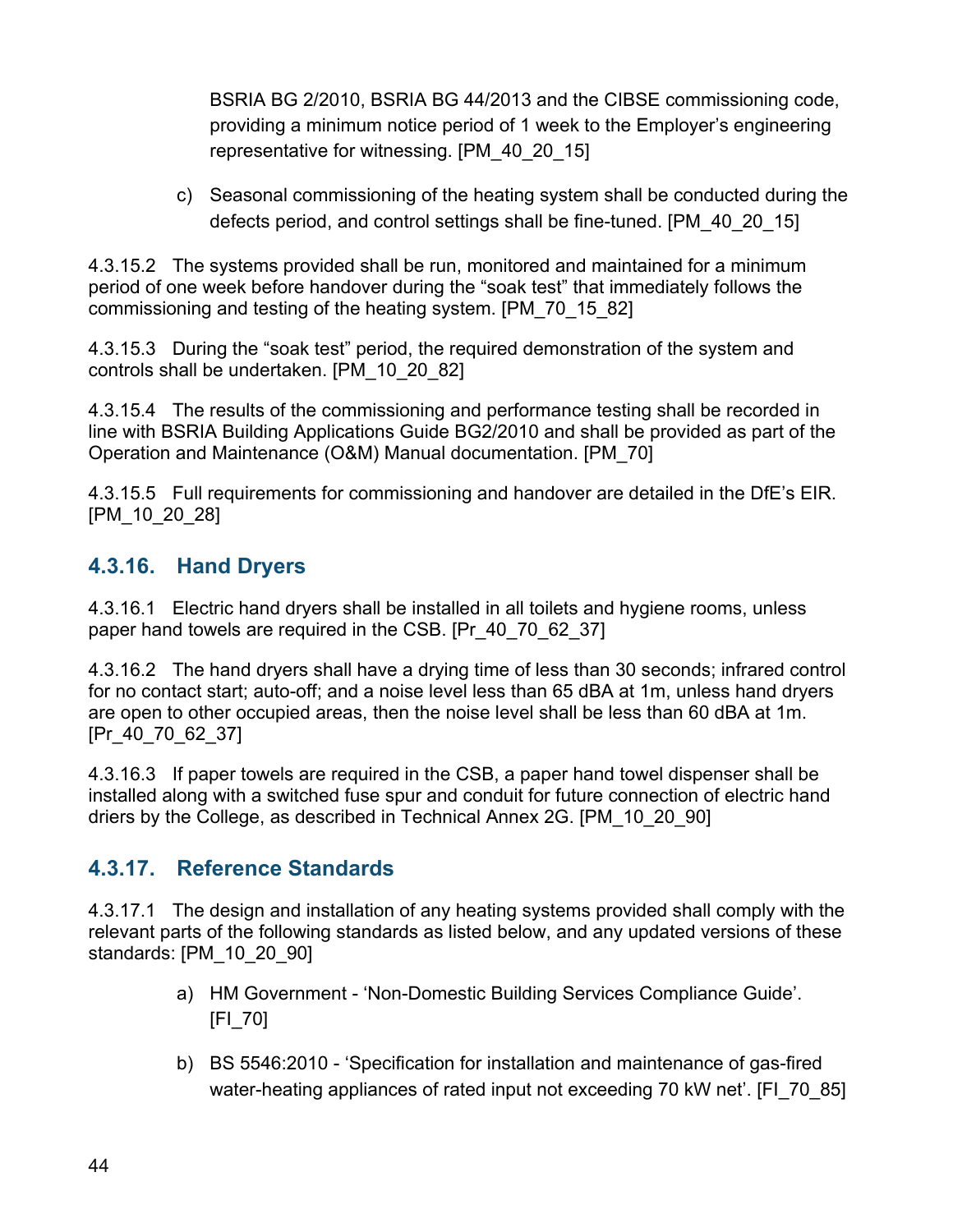- c) BS6644:2011 'Specification for the installation and maintenance of gas-fired hot water boilers of rated inputs between 70 kW (net) and 1.8 MW (net) (2nd and 3rd family gases)'. [FI\_70\_85]
- d) BS 845-1:1987 'Methods for assessing thermal performance of boilers for steam, hot water and high temperature heat transfer fluids'. [FI\_70\_85]
- e) BS 5986:1980 'Specification for electrical safety and performance of gas fired space heating appliances with inputs 60kW to 2MW'. [FI\_70\_85]
- f) BS EN 1856-1:2009 'Chimneys Requirements for metal chimneys. System chimney products'. [FI\_70\_85]
- g) BS EN 1993-3-2:2006 'Eurocode 3 Design of steel structures. Towers, masts, and chimneys - chimneys'. [FI\_70\_85]
- h) BS EN 442-1:2014 'Radiators and convectors. Technical specifications and requirements'. [FI\_70\_85]
- i) BS EN 442-2:2014 'Radiators and convectors. Test methods and rating' [FI\_70\_85]
- j) BS EN 14037-1:2003 'Ceiling mounted radiant panels supplied with water at temperature below 120°C. Technical specifications and requirements'. [FI\_70\_85]
- k) BS EN 14037-2:2003 'Ceiling mounted radiant panels supplied with water at temperature below 120°C. Test methods for thermal output'. [FI\_70\_85]
- l) BS EN 14037-3:2003 'Ceiling mounted radiant panels supplied with water at temperature below 120°C. Rating method and evaluation of radiant thermal output'. [FI\_70\_85]
- m) BS EN 16430-1:2014 'Fan assisted radiators, convectors and trench convectors. Technical specifications and requirements'. [FI\_70\_85]
- n) BS EN 16430-2:2014 'Fan assisted radiators, convectors and trench convectors. Test method and rating for thermal output'. [FI\_70\_85]
- o) BS 5141-2:1977 'Specification for air heating and cooling coils. Method of testing for rating of heating coils'. [FI\_70\_85]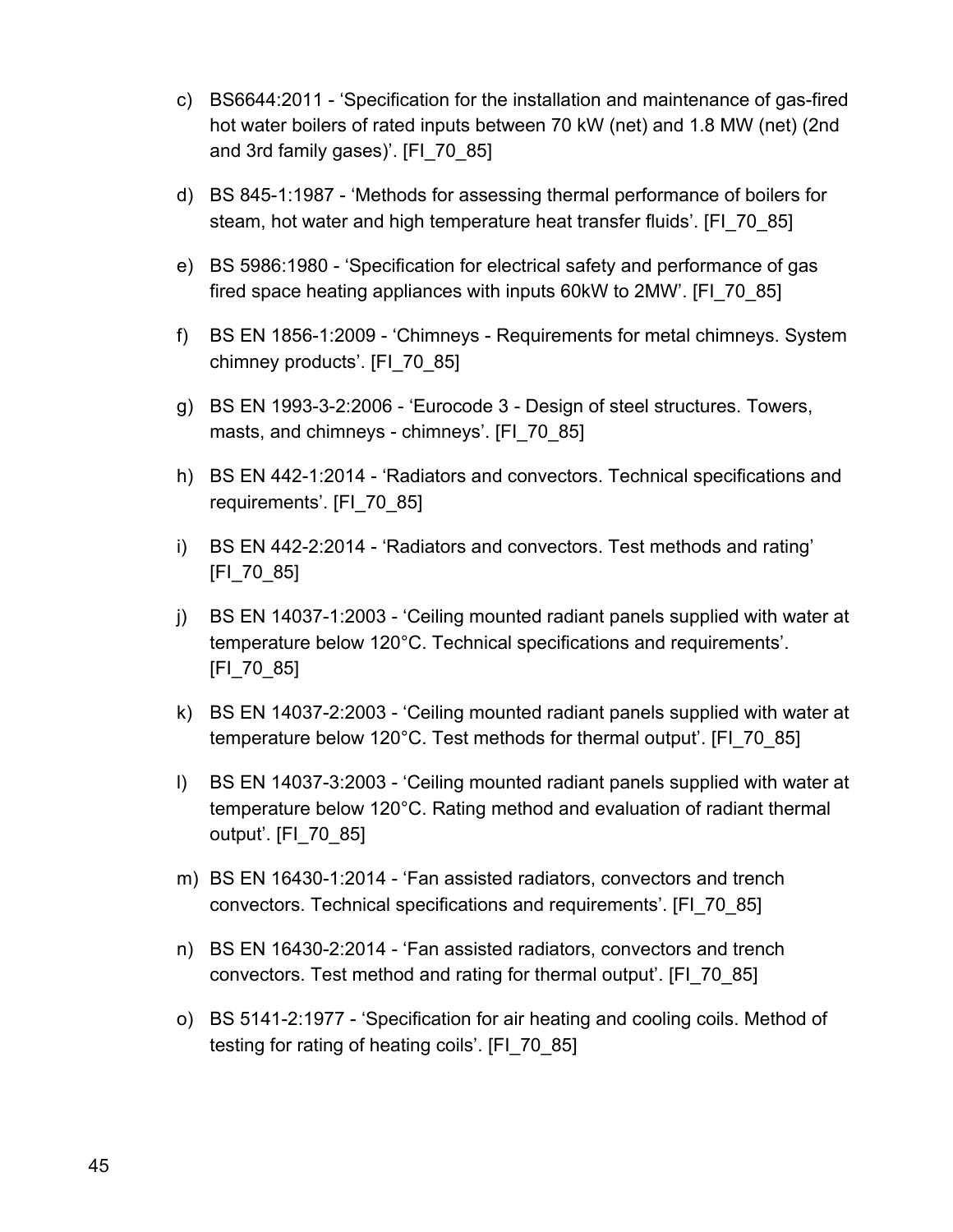- p) BS EN 1216:1999 'Heat exchangers. Forced circulation air-cooling and air heating coils. Test procedures for establishing the performance (+ AMD 14280)'. [FI\_70\_85]
- q) BAG BG 4/2011, BSRIA 'Underfloor heating and cooling'. [FI\_70]
- r) BS EN 1264-4:2009 'Water based surface embedded heating and cooling systems. Installation'. [FI\_70\_85]
- s) BS EN 14336:2004 'Heating systems in buildings Installation and commissioning of water-based heating systems' (incorporating corrigenda January 2009 and September 2013). [FI\_70\_85]
- t) BS EN 1264-1:2011 'Water based surface embedded heating and cooling systems. Definitions and symbols'. [FI\_70\_85]
- u) CIBSE AM15 'Biomass Heating Application Manual', 2014. [FI\_70]
- v) CIBSE TM51 'Ground Source Heat Pumps', 2013. [FI\_70]
- w) BESA TR/30 'Guide to Good Practice Heat Pumps', 2013. [FI] 70]
- x) BS EN 14825:2018 'Test Conditions Part Load and Seasonal Performance. [FI\_70\_85]

### **4.4. Ventilation Systems**

#### **4.4.1. Overview**

4.4.1.1 In any space, ventilation shall be provided by natural ventilation, by a mixed-mode or hybrid system, or by mechanical ventilation. The following hierarchy shall be in place for ventilation design:

- a) Natural ventilation [PM\_35\_70\_94]
- b) Natural ventilation with fan assistance (hybrid) [PM\_35\_70\_94]
- c) Mechanical ventilation with heat recovery (MVHR) in as many systems as possible, for example toilets [PM\_35\_70\_94]
- d) Mechanical ventilation with peak lopping cooling using LZC as a source; and [PM\_35\_70\_94]
- e) VRF or split systems with MVHR. [PM\_35\_70\_94]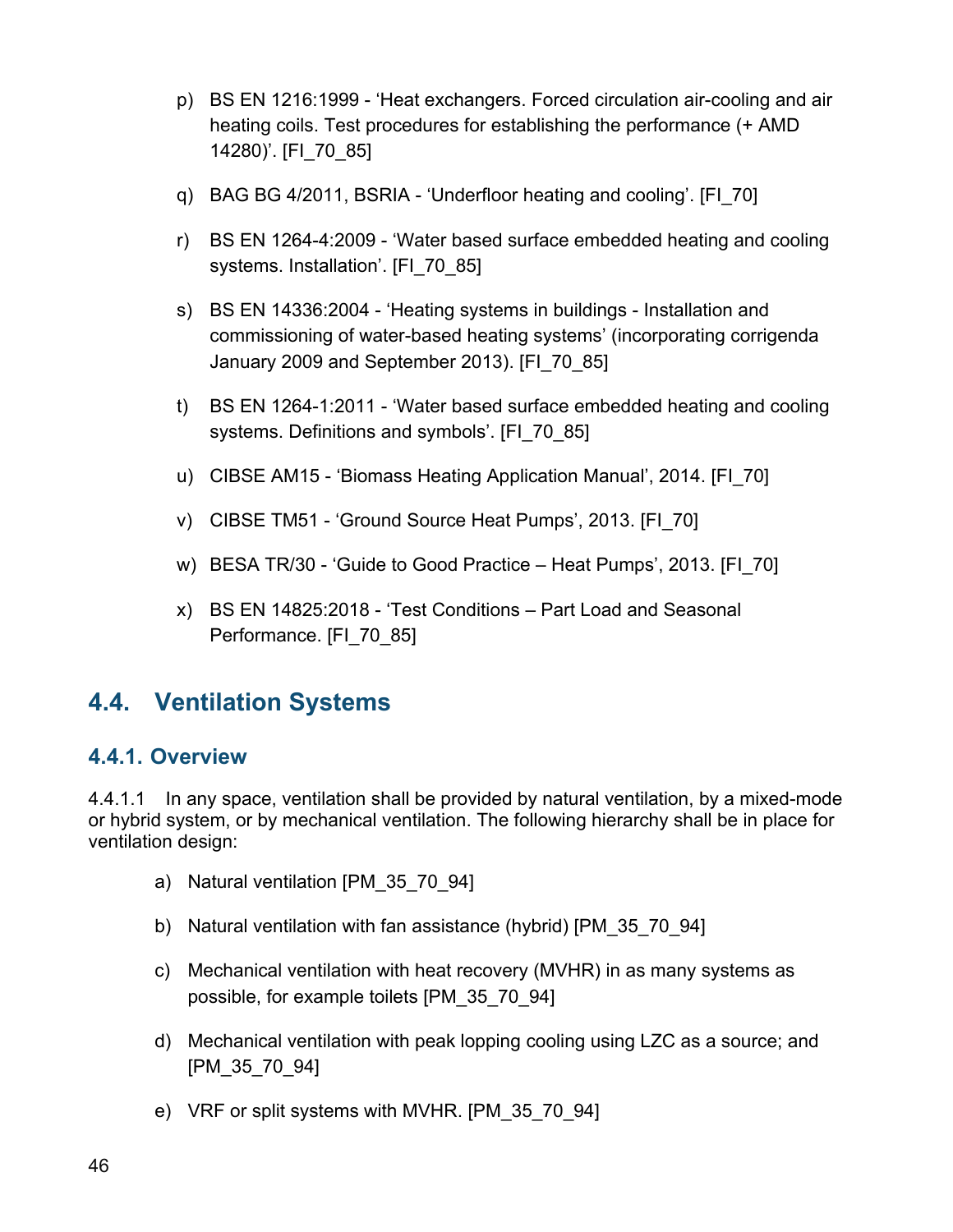4.4.1.2 The Building shall be designed to employ cross-ventilation or stack effect ventilation. The design of the ventilation system shall:

- a) prioritise natural ventilation over mechanical ventilation [PM\_35\_70\_94]
- b) be designed to use cross flow or double-sided natural ventilation in classrooms and large spaces; single sided natural ventilation should only be used for small single offices and server rooms. [PM\_35\_70\_94]

4.4.1.3 Peak lop cooling using mechanical systems shall not be used as the means to achieve required environmental conditions and avoid overheating. It should only be adopted in extreme circumstances, such as urban heat islands, and in accordance with the cooling hierarchy in Section 8.1. For spaces with high internal heat gains such as vehicle workshops, adequate ventilation and air movement shall be provided to combat overheating. [PM\_35\_70\_94]

4.4.1.4 Where zonal ventilation is used, to reduce the risk of cross infection contamination between spaces, recirculation shall not be provided. [PM\_35\_70\_94]

4.4.1.5 Any ventilation system provided shall be developed to provide fresh air for occupants and maintain/control the indoor air quality (pollutants,  $CO<sub>2</sub>$ , odours, VOCs) throughout the year. [PM\_35\_70\_94]

4.4.1.6 Ventilation shall be considered for purge and night-time cooling as part of the summertime cooling strategy. [PM\_35\_70\_94]

4.4.1.7 VOC sensors are not required as part of the system. [PM\_10\_20\_82]

4.4.1.8 The external noise levels from any ventilation and extract systems provided shall not exceed local planning requirements in accordance with the IoA/ANC 'School Design Guide'. [PM\_35\_60]

4.4.1.9 Mechanical ventilation shall not create excessive noise. [PM\_35\_60]

4.4.1.10 Indoor ambient noise levels shall comply with Building Bulletin 93: Acoustic design of schools: performance standards (BB93). The CSB shall specify indoor ambient noise levels for spaces not covered by BB93. [PM\_35\_60]

4.4.1.11 The design shall allow air movement to be increased during the summer through opening windows or vents, switching on fans, or increasing the rate of mechanical ventilation, in order to avoid overheating. [PM\_35\_70\_94]

### **4.4.2. Indoor Source Control**

4.4.2.1 There shall be no recirculation of air contaminated by things other than from normal human activity (CO<sub>2</sub>, moisture from exhalation etc.) such as from kitchens and fume cupboards. [PM\_35\_70\_94]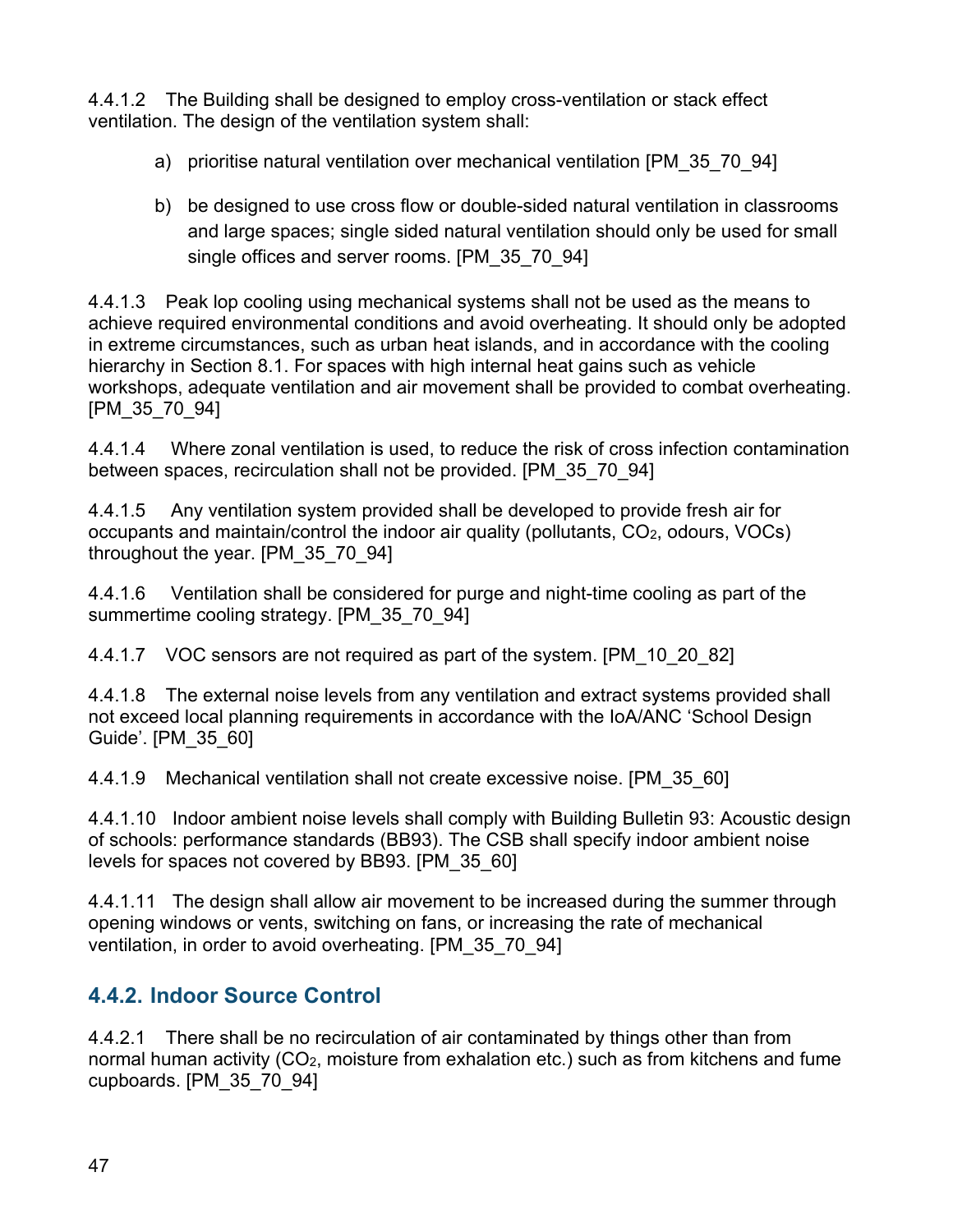4.4.2.2 The ventilation systems, including controls, shall be designed in accordance with the latest guidance from Public Health England and CIBSE on the prevention of airborne aerosol transmission of viruses. [PM\_35\_70\_94]

4.4.2.3 Extract outlets shall be designed to avoid risk of unintentional recirculation into a supply inlet or natural ventilation openings. [PM\_35\_70\_94]

4.4.2.4 Extraction systems or transfer arrangements shall be designed to ensure there is a minimum possibility of back draughts from one area to another. [PM\_35\_70\_94]

### **4.4.3. Radon Remediation**

4.4.3.1 A Radon Risk Assessment shall be carried out (including Radon measurements in appropriate ground floor rooms) where a Building in the Works is located in a Radon Affected Area, irrespective of the presence of protection measures included at the time of construction. [Ac\_15\_40\_70]

4.4.3.2 In Radon Affected Areas the requirements of the Ionising Radiations Regulations and AD C for Radon protection in New Buildings, extensions and refurbishments shall be met. [PM\_10\_20\_90]

4.4.3.3 Established remediation techniques, entailing building works, shall be used where necessary to reduce high Radon levels. [PM\_10\_20\_82]

4.4.3.4 Once a building has been remediated, the indoor Radon levels shall be measured before occupation to confirm the operation of the remediation system and the records retained. [Ac\_15\_40\_70]

4.4.3.5 Requirements for Radon remediation systems and for annual Radon measurements shall be included in O&M manuals, as required in the DfE's EIR. [PM\_10\_20\_28]

4.4.3.6 For buildings in high Radon areas without remediation systems, repeat Radon measurements are required before occupation after any substantial building work. [Ac 15 40 70]

#### **4.4.4. Natural Ventilation Systems**

4.4.4.1 Any natural ventilation provided shall be either:

- a) Central: whole building systems utilising the stack/buoyancy and/or wind effect: or [Ss\_65\_40\_33\_56]
- b) Local: individual room-based openable windows/louvres/vents. [Ss\_65\_40\_33\_56]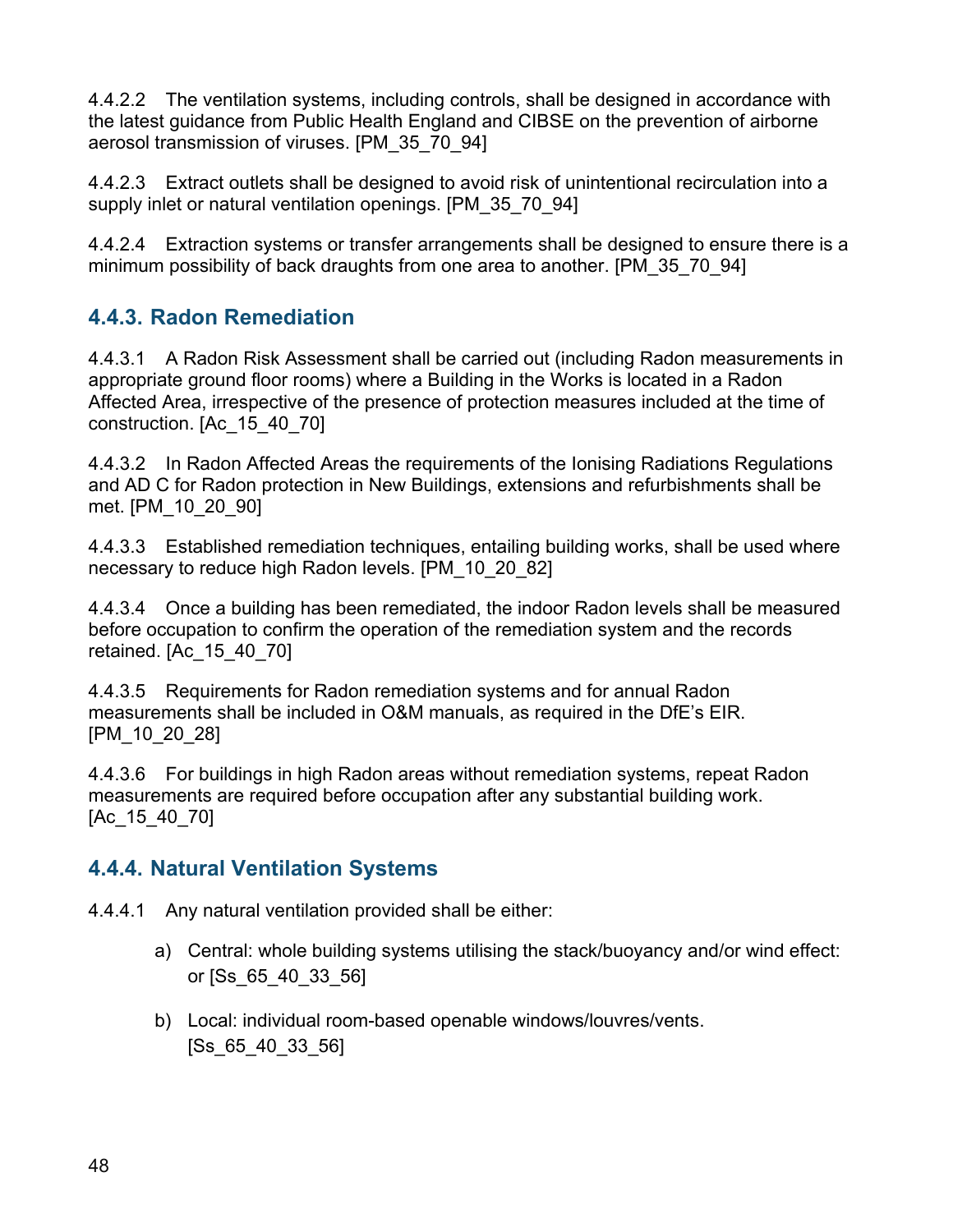### **4.4.5. Mixed-mode Systems**

4.4.5.1 In this Technical Annex, mixed-mode ventilation or hybrid ventilation typically means one space having both natural ventilation and mechanical ventilation installed. The two systems may work together or at different times of the year or under different conditions to provide improved thermal comfort and reduce energy use. [Ss\_65\_40]

#### **4.4.6. Mechanical Ventilation Systems**

4.4.6.1 Any mechanical ventilation systems provided shall be either centralised systems serving multiple rooms or local room-level systems. Centralised systems shall be Variable Air Volume (VAV) systems which vary airflow in response to the air quality (e.g., concentration of carbon dioxide) in the treated area or room. A minimum ventilation rate shall be provided for odour control. [Ss\_65\_40\_33\_52]

4.4.6.2 Mechanical ventilation shall be used to negatively pressurise any areas with unwanted odours, including dining areas, kitchens, food rooms, and toilets. [Ss\_65\_40\_33\_52]

4.4.6.3 Where required, ventilation systems shall be interlocked with the gas supply in accordance with IGEM/UP/19. See Section 9: Gas Services. [PM\_10\_20\_90]

4.4.6.4 All ductwork and plenums shall be fully accessible for cleaning. [PM\_80\_10\_50]

### **4.4.7. Local Extract Ventilation**

4.4.7.1 For any smaller toilet area (2 WCs or less), or where all toilet cubicles open directly off the corridor, an extract system shall be provided, with the make-up air taken from the surrounding corridors and internal spaces. [Ss 65 40 33 90]

4.4.7.2 Where a toilet area is greater than two WCs, there shall be a dedicated mechanical ventilation system with supply and extract; supply ventilation shall be at 85% of extract to ensure that air is entrained into the space to avoid odours emanating from the WCs. A similar arrangement shall be adopted for any student changing and shower areas. [Ss\_65\_40\_33\_52]

4.4.7.3 Toilet and changing room ventilation fans shall be locally controlled. [Ss\_75\_70\_52\_94]

4.4.7.4 The heat recovery system shall prevent extract air mixing with supply air. [PM\_35\_70\_94]

4.4.7.5 Where full height cubicle partitions are specified in toilets, make up air shall be provided either by a ventilation air path that preserves acoustic and visual privacy including from mobile phone cameras, or supply air shall be provided to the cubicle. See Technical Annex 2A. [PM\_10\_20\_90]

4.4.7.6 In any kitchen, the ventilation system (supply and extract fans) shall be fitted with an easily accessible Variable Speed Drive (frequency inverter) control with marked settings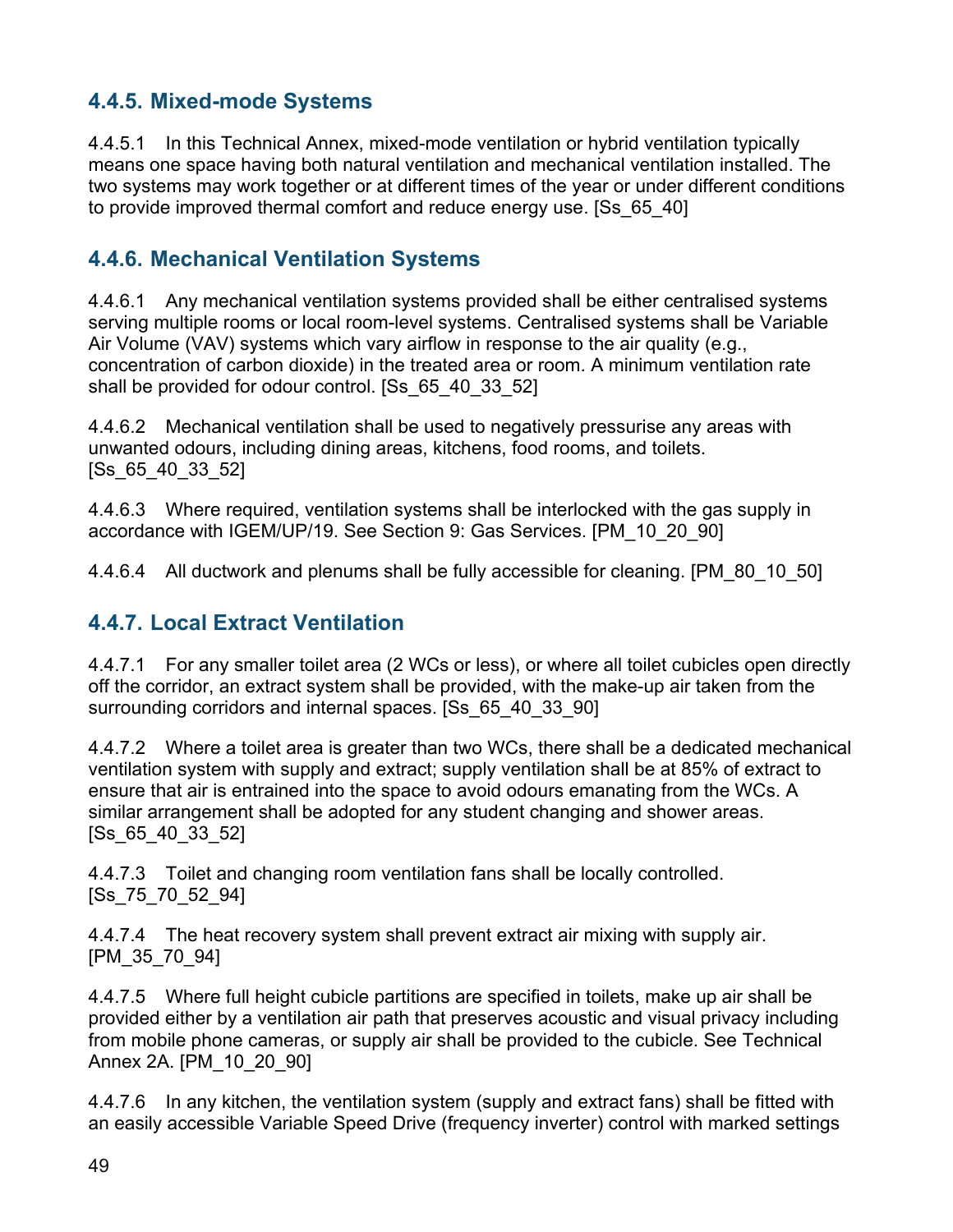for 'off, cold prep, hot prep and maximum', attenuation and grease and particle filtration. The kitchen extract system shall be interlinked with the gas supply. The maximum ventilation rate shall maintain the kitchen temperature below 28°C with all equipment operating for hot food preparation, full occupancy and maximum summer external conditions/temperatures. For further details see Technical Annex 2I and Section 7.2. [Ss\_65\_40\_33\_45]

4.4.7.7 The design and installation shall ensure that adequate make-up air is provided where extract ventilation is used. [PM\_35\_70\_94]

4.4.7.8 Further requirements relating to extract ventilation systems are given in Sections 6 and 7. [PM\_10\_20\_90]

### **4.4.8. Ventilation Controls**

4.4.8.1 Ventilation controls shall be in accordance with Technical Annex 2I. [PM\_10\_20\_90]

#### **4.4.9. Distribution**

4.4.9.1 The following section defines the requirements for ventilation distribution systems. It covers the requirements for air distribution systems connected to main and local plant. [Ss\_65\_40]

#### **4.4.10. Ductwork**

4.4.10.1 Ductwork velocities shall be in line with CIBSE Guide B. [PM\_10\_20\_90]

4.4.10.2 Ductwork shall be installed in line with BESA DW144. [PM\_10\_20\_90]

4.4.10.3 Where ductwork is installed in ceiling voids it shall be fully accessible for maintenance. [PM\_80\_10\_50]

4.4.10.4 Access points for cleaning of ductwork shall be provided. [PM\_80\_10\_50]

4.4.10.5 Where ductwork is exposed, any insulation shall be protected in a robust cleanable material e.g., aluminium or plastic. Self-finish aluminium foil that can be easily damaged is not robust enough, but rigid plastic or aluminium sheeting is acceptable. [PM\_35\_10\_25]

4.4.10.6 The ductwork installation shall be robust. [PM\_35\_10\_25]

4.4.10.7 All fire stopping, fire dampers and fire protection shall be installed, as required, in line with the Fire Strategy and shall be documented using photographic records and included in the H&S File. [PM\_35\_30]

4.4.10.8 All external ductwork shall be clad in metal or rigid UV resistant plastic to prevent damage e.g., by birds. [PM\_35\_10\_25]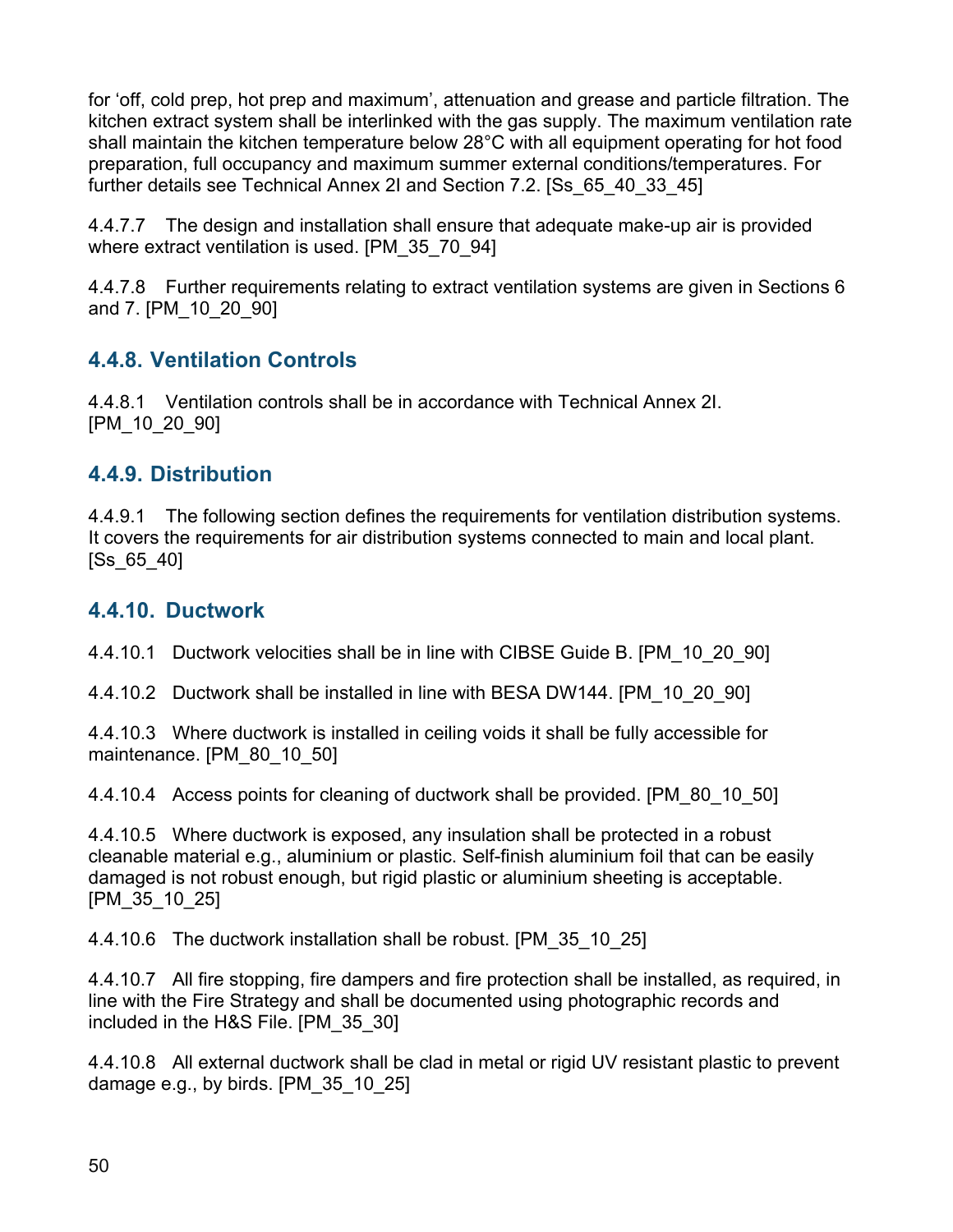4.4.10.9 Flexible ductwork shall be minimised to avoid high-pressure losses, noise and to facilitate cleaning of ductwork. [Pr\_65\_65\_25\_32]

4.4.10.10 Ductwork shall be identified and labelled in line with the relevant British Standards. [Pr\_40\_10\_57]

4.4.10.11 All external ductwork shall be adequately fixed or held in place using suitable ballast, so as to avoid movement of ductwork due to effects of wind pressure, whilst avoiding damage to the roof finish. [Pr\_65\_65\_25]

4.4.10.12 Ductwork including fresh air intake, supply air and extract air and external louvres shall be thermally insulated where necessary for energy efficiency and to avoid cold bridging. Where required, exhaust air from the air handling plant shall be exempt from thermal insulation but shall be insulated if required to achieve acoustic performance. [PM\_10\_20\_82]

### **4.4.11. Dampers**

4.4.11.1 The following requirements shall be met for any ductwork provided.

- a) Volume Control Dampers (VCDs) are installed to allow the ductwork to be balanced and commissioned. VCDs are installed such that they do not cause unnecessary noise break outs within the system. [Pr\_65\_65\_24\_95]
- b) Fire dampers are provided where the ductwork passes through a fire rated wall or floor. The design and type of fire damper is in line with that specified in the Fire Strategy and at a minimum, each fire damper is rated to match the fire rating of the wall or floor it penetrates. [Pr\_65\_65\_24\_30]
- c) Smoke dampers are provided in line with the Fire Strategy for the College. [Pr\_65\_65\_24\_80]
- d) Where VCDs and fire dampers are provided, they are mounted in a position that is identified and accessible for maintenance and inspection. [PM\_80\_10\_50]
- e) Maintenance, inspection and testing requirements for fire and smoke dampers are included in the draft Fire Safety Management Plan and Operation and Maintenance (O&M) Manuals. [PM\_10\_20\_82]

### **4.4.12. Ventilation of Plant Rooms**

4.4.12.1 Any plant rooms shall have adequate ventilation for all services and any occupants. This shall typically be provided through the use of natural ventilation louvres. [Ss\_65\_40\_33\_56]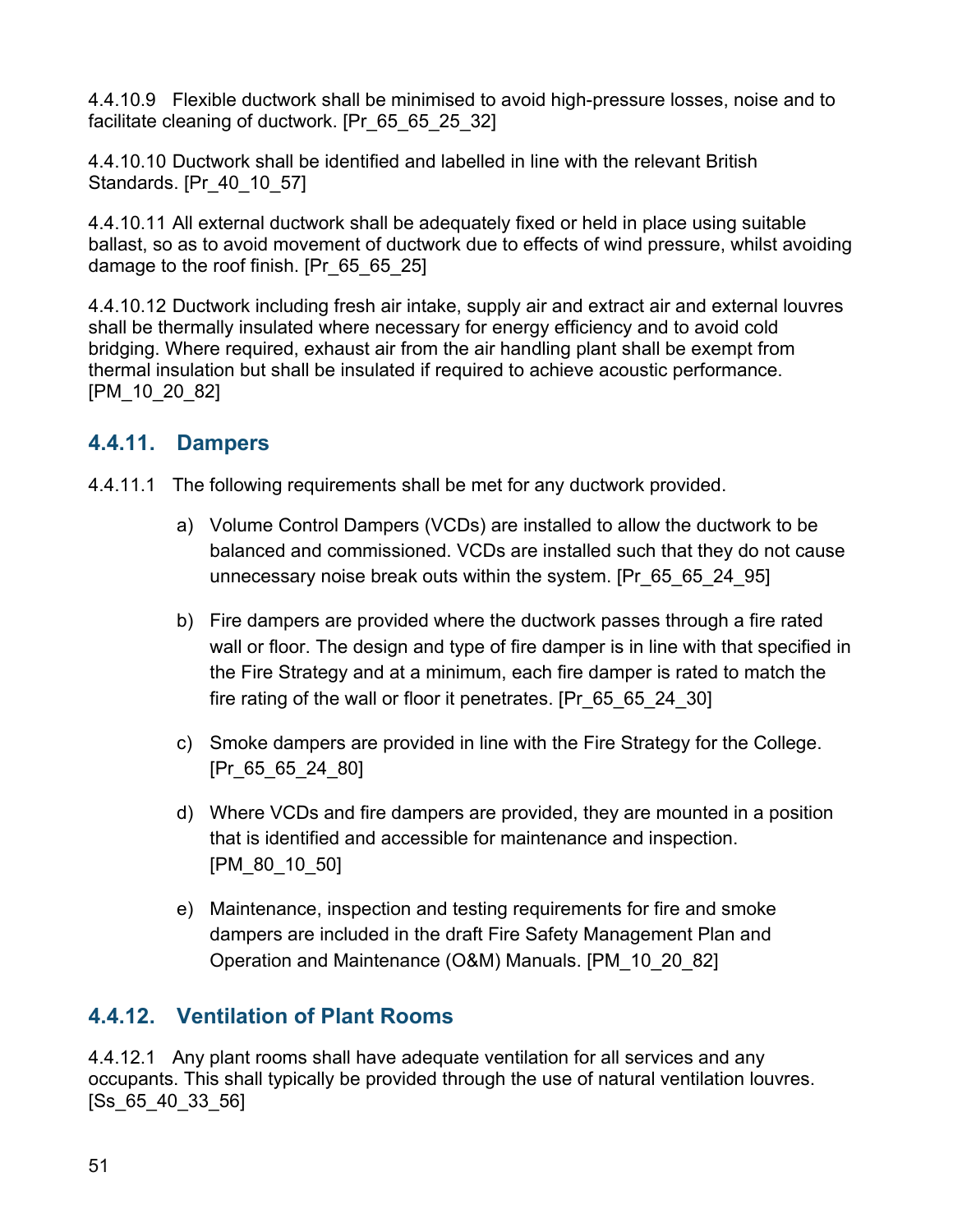4.4.12.2 Any electrical switch rooms shall be naturally ventilated and provided with background heating to maintain a minimum temperature in line with the switch panel manufacturer's requirements, in order to prevent condensation and to provide building fabric frost protection. [Ss\_65\_40\_33\_56]

4.4.12.3 Ventilation openings shall not be oversized and shall be provided with means to prevent entry of debris, birds and vermin. [Ss\_65\_40\_33\_56]

### **4.4.13. Natural Ventilation Units**

4.4.13.1 Natural ventilation may be provided by the following means or through an alternative as long as full justification is provided and agreed to by the Employer.

- a) Openable windows (actuated or manual). [Ss\_65\_40\_33\_56]
- b) Louvres with dampers (actuated or manual). [Ss\_65\_40\_33\_56]
- c) Roof mounted units that utilise the stack and wind effect (may be fan assisted). [Ss\_65\_40\_33\_60]

4.4.13.2 Any openable windows and vents provided shall be designed to avoid inhibiting the effective use of the blinds. [Ss\_65\_40\_33\_56]

4.4.13.3 The building geometry shall be designed to allow cross ventilation or stack effect ventilation. [Ss\_65\_40\_33\_56]

4.4.13.4 Attenuation of natural ventilation shall be provided where necessary to meet BB93 indoor ambient noise levels where external noise levels are high. [PM\_35\_60]

4.4.13.5 Restrictors shall be installed on all windows to prevent falls in line with Technical Annex 2C. [Pr\_30\_36\_59\_98]

4.4.13.6 Secure louvres or openings shall be provided for night cooling where an exposed soffit has been used as part of the thermal strategy. [PM\_35\_20\_90]

4.4.13.7 Any openable roof lights or roof vents shall be designed for ease of use by the College staff. [Ss\_30\_30\_73]

4.4.13.8 If openable roof lights or roof vents are automatically operated, they shall be provided with a rain sensor override, and/or provided with wall mounted, key operated override controls for use by College staff. The controls shall not be accessible by students. [Ss\_30\_30\_73]

#### **4.4.14. Fans**

4.4.14.1 Where a mechanical or mixed-mode system is installed, the options to provide ventilation through fans include: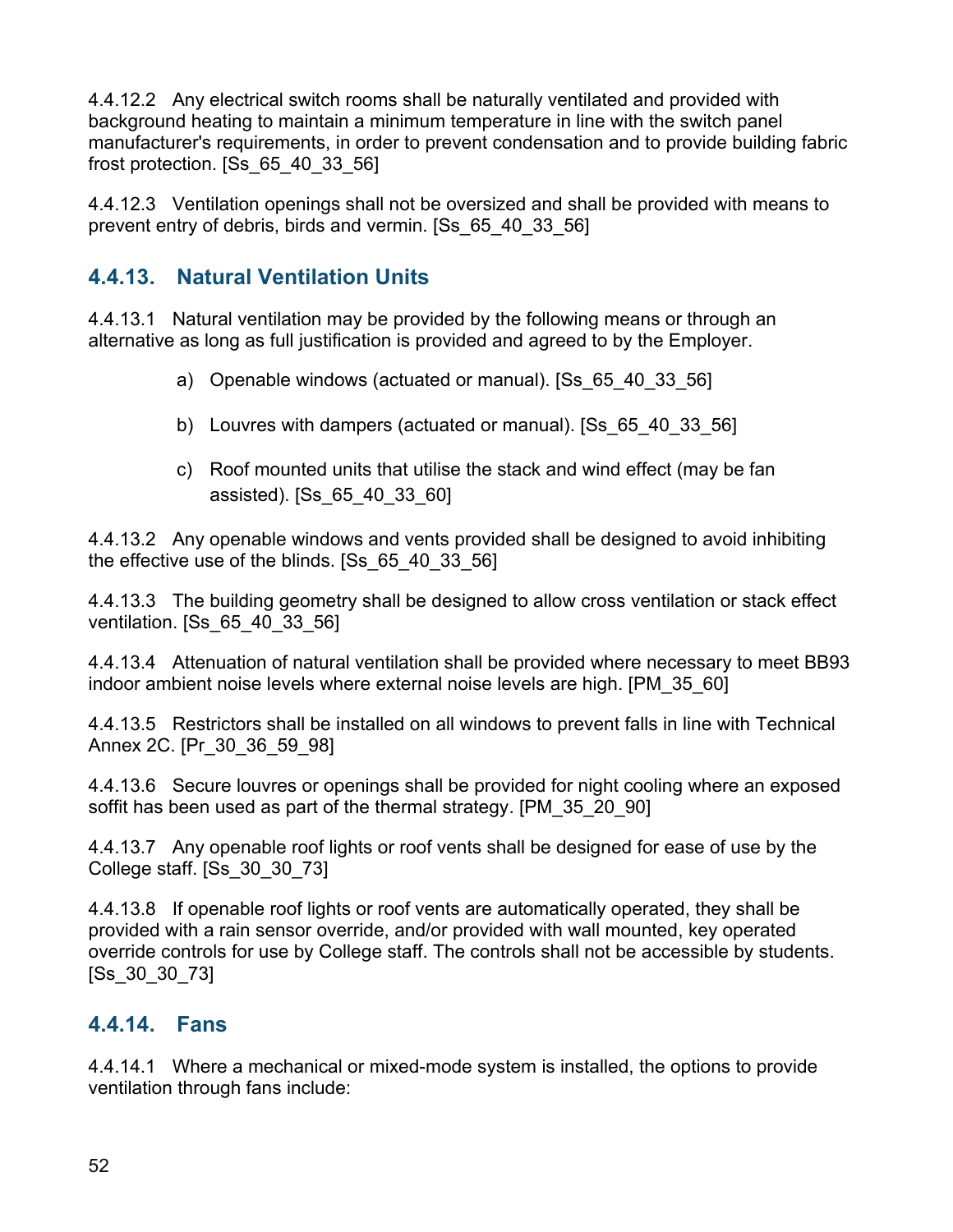- a) Fan assisted natural ventilation (either through a facade, atrium system or roof). [Ss\_65\_40\_33\_56]
- b) Local ventilation supply and/or extract fans. [Ss\_65\_40\_33\_48]
- c) Specialist Local Exhaust Ventilation. [Ss\_65\_40]
- d) Anti-stratification fans. [Ss\_65\_40]

4.4.14.2 Any fans provided shall be energy efficient and shall comply with AD L. [PM\_10\_20\_90]

4.4.14.3 Any fans mounted at high level shall be readily accessible for installation, maintenance, and removal. [PM\_80\_10\_50]

#### **4.4.15. Air Handling Units**

4.4.15.1 Centralised mechanical ventilation shall be provided through one or more Air Handling Units (AHUs). [Pr\_60\_65\_03]

4.4.15.2 AHUs shall include filters, fans with Variable Speed Drives (frequency inverters), acoustic insulation and attenuators as necessary to meet the noise levels in BB93 and the CSB. [PM\_35\_60]

4.4.15.3 The correct level of filtration shall be provided in line with Regulations including AD F, BS EN and ISO Standards and local planning requirements. [PM\_10\_20\_90]

4.4.15.4 The AHU shall include remote filter status indication. See Technical Annex 2I. [PM\_10\_20\_90]

4.4.15.5 Centralised AHUs that provide mechanical supply and extraction shall include heat recovery. The type of heat recovery shall prevent the recirculation of extract air in accordance with CIBSE guidance (e.g., [www.cibse.org/coronavirus-covid19\)](http://www.cibse.org/coronavirus-covid19). [Pr\_60\_65\_03]

4.4.15.6 Heat recovery can either be achieved through cross flow, plate heat exchanger or thermal wheel. [Pr\_60\_60\_36]

4.4.15.7 An appropriate AHU shall be selected based on energy efficiency and space requirements. [Pr\_60\_65\_03]

4.4.15.8 AHU requirements from BS EN 1886 shall be equal or better than:

- a) Leakage Class D1(M). [Pr\_60\_65\_03]
- b) Mechanical Strength L2. [Pr\_60\_65\_03]
- c) Thermal Transmittance Class T3. [Pr\_60\_65\_03]
- d) Thermal Bridging Class TB3. [Pr\_60\_65\_03]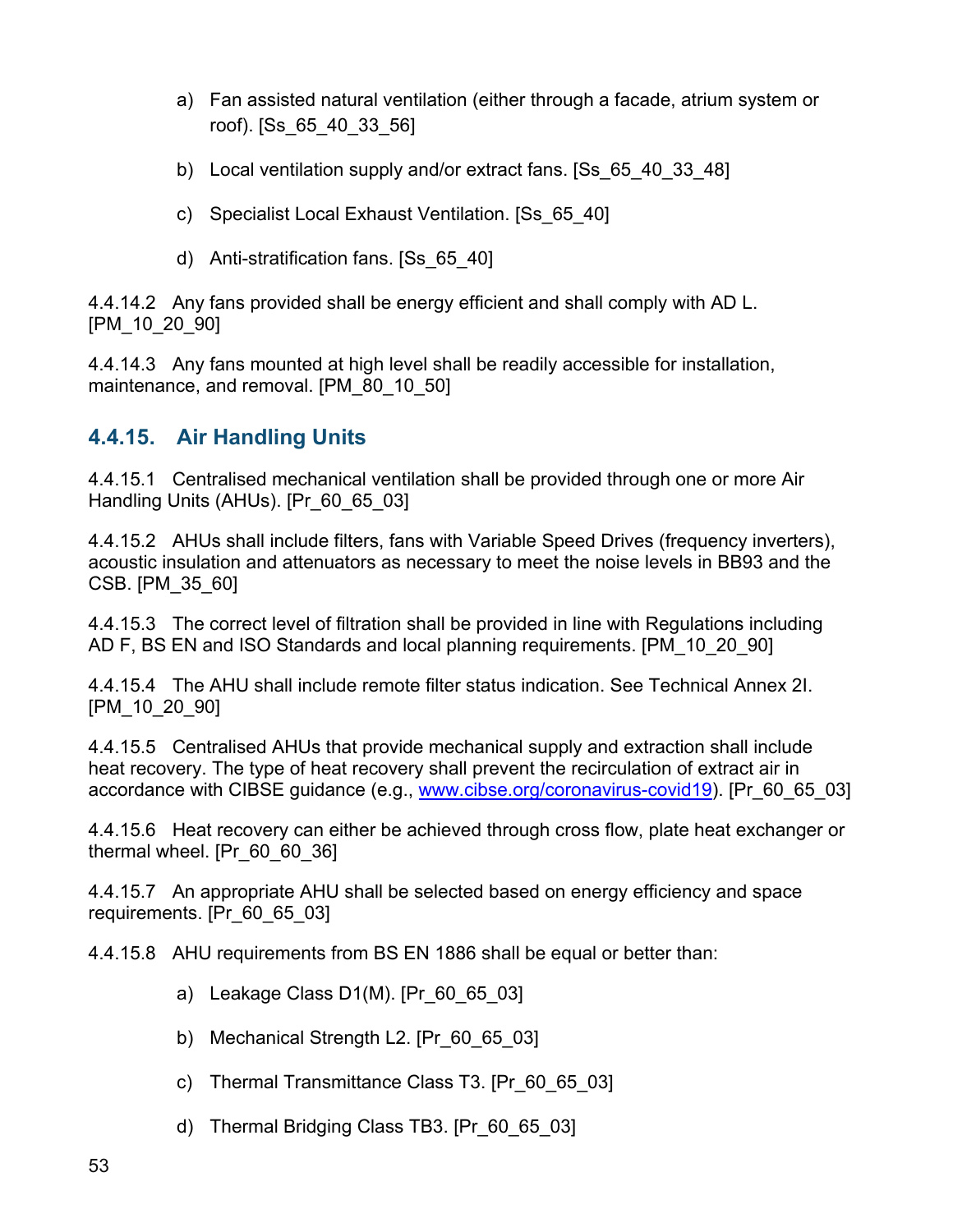4.4.15.9 Any Air Handling Units (AHU) used in centralised systems shall be located in plant rooms rather than externally mounted on roof areas, wherever possible. [Pr\_60\_65\_03]

4.4.15.10 Where externally mounted air handling units are used, they shall be fully weatherproof units, external grade, with:

- a) polyester coated galvanised steel construction [Pr\_60\_65\_03]
- b) a rigid weatherproof sloping roof [Pr\_60\_65\_03]
- c) a gutter profile allowing clear drainage [Pr\_60\_65\_03]
- d) all sections fully sealed to prevent the ingress of water through any panels [Pr\_60\_65\_03]
- e) air intake grilles with vertical labyrinth-shaped vanes that prevent snow and rain from entering the unit with the air [Pr\_60\_65\_03]
- f) outlet openings equipped with a cowl and a protective screen [Pr\_60\_65\_03]
- g) an integral plinth mounting [Pr\_60\_65\_03]
- h) a suitable fixing method appropriate to the roof structure employed and preventing water penetration of the roof. [Pr\_60\_65\_03]

4.4.15.11 Designated walkways across the roof for access and maintenance shall be provided with the provision of electric lighting to allow safe access. [PM\_80\_10\_50]

### **4.4.16. Location of Ventilation Air Intakes and Exhausts**

4.4.16.1 Any exhausts or intakes provided shall be adequately separated when exhaust air is contaminated or polluted e.g., exhausts from kitchens, toilets and fume cupboards. [Ss\_65\_40]

4.4.16.2 In accordance with DW/172, kitchen extract discharge points shall be positioned such that the extracted air cannot be entrained into a supply system. [Ss 65 40 33 45]

4.4.16.3 Kitchen extract ductwork shall discharge at least 1.0m above any openable window or any ventilation inlet or opening. [Ss 65 40 33 45]

4.4.16.4 Flues shall be high enough above any roof to ensure that the fumes are discharged clear of any roof recirculation zones and cannot re-enter the Building or adjoining buildings. See Building Bulletin 101: 'Guidelines on ventilation, thermal comfort and indoor air quality in schools' (BB101). [PM\_10\_20\_90]

4.4.16.5 For any hazardous fume exhaust systems provided, the methods described in Section 7.7.9: Fume Cupboard Exhausts shall be used to determine height and location of fume cupboard exhausts. [PM\_10\_20\_90]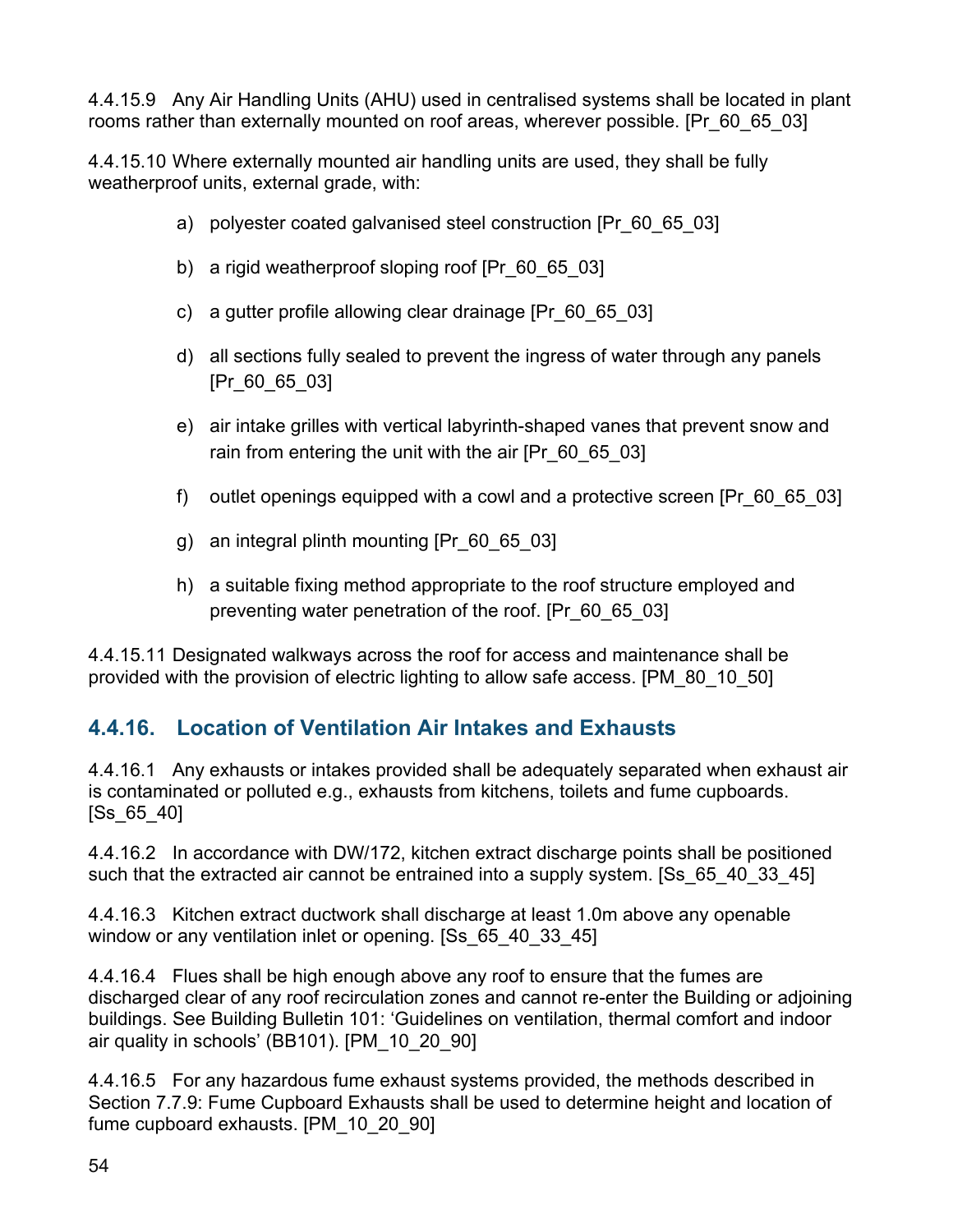4.4.16.6 Where stack heights are limited (e.g., by planning constraints), it may be necessary to increase the plume height by increasing the efflux velocity. [Ss\_65\_40]

4.4.16.7 Fire dampers shall not be installed in exhaust discharge ductwork from fume cupboards, other fume exhaust systems or kitchen exhaust systems. [PM\_10\_20\_82]

### **4.4.17. Air Terminal Devices**

4.4.17.1 Grilles and louvres shall comply with FE-OS Technical Annex 2C and FE-OS Technical Annex 2D. [PM\_10\_20\_90]

4.4.17.2 Supply air grilles and louvres shall be selected to provide even air distribution in the room and to avoid excessive temperature differences and air velocities, in accordance with Section 10.4: Local Thermal Discomfort Caused by Draughts. [Pr\_70\_65\_04\_03]

4.4.17.3 External louvres shall be coordinated with the details of external walls and windows to allow access for maintenance and adequate drainage of rainwater. [PM\_10\_20\_82]

### **4.4.18. Testing of Dampers and Weather Louvres**

4.4.18.1 Air leakage and thermal performance of any dampers provided shall be tested in accordance with BS EN 1751: 2014 or BS EN 1026: 2000. [PM\_10\_20\_90]

4.4.18.2 For practical reasons where large dampers are concerned, the requirement in BS EN 1751 for the face area of the test chamber to be 7 times that of the damper may be ignored. [PM\_10\_20\_90]

4.4.18.3 External grilles and weather louvres shall be provided to the appropriate weather and airflow ratings to prevent rain penetration as defined by BS 13030: 2001. [PM\_10\_20\_90]

### **4.4.19. Reference Standards**

4.4.19.1 The design and installation of any ventilation systems provided shall comply with the relevant parts of the following standards as listed below, and any updated versions of these standards. [PM\_10\_20\_90]

- a) CIBSE Guide B 'Heating, Ventilation, Air Conditioning and Refrigeration'. [FI\_70]
- b) ASHRAE 62.1:2013 'The Standards for Ventilation and Indoor Air Quality'. [FI\_70\_85]
- c) Non-Domestic Building Services Compliance Guide' from https://www.gov.uk/government/uploads/system/uploads/attachment\_data/fi le/453973/non\_domestic\_building\_services\_compliance\_guide.pdf. [FI\_70]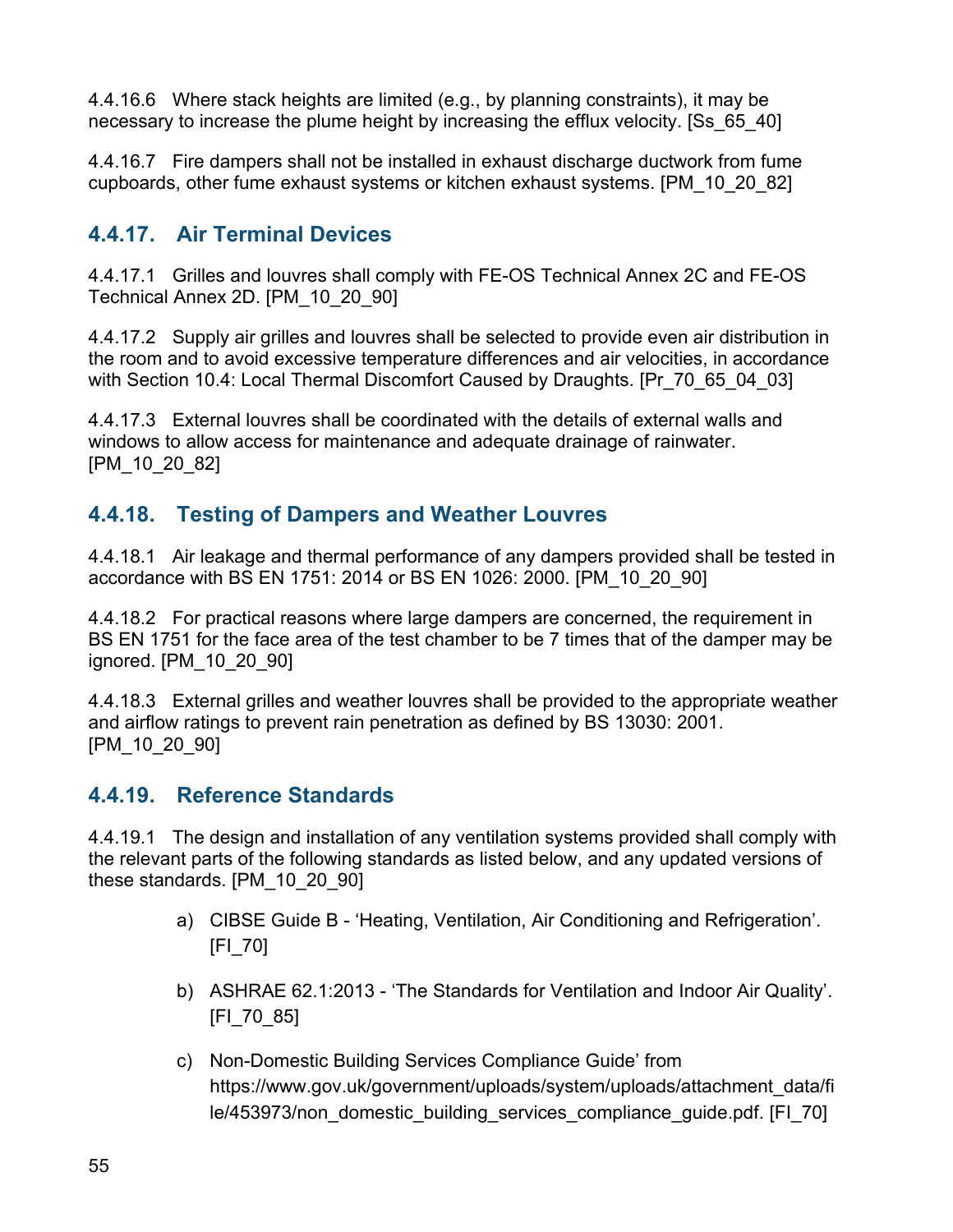- d) Building Bulletin: BB101: 'Guidelines on ventilation, thermal comfort and indoor air quality in schools'. Note: Technical Annex 2F includes all the requirements from Building Bulletin 101 - 'Guidelines on ventilation, thermal comfort and indoor air quality in schools'. Where there is a discrepancy between Technical Annex 2F and BB101, Technical Annex 2F shall take precedence. [FI\_70]
- e) BESA DW144 'Specification for Sheet Metal Ductwork DW/144' 2013. [FI\_70\_85]
- f) BESA TR/19 'Guide to good practice. Internal cleanliness of ventilation systems. 2nd edition'. [FI\_70]
- g) BS 6583:1985 'Methods for volumetric testing for rating of fan sections in central station air handling units (including guidance on rating)'. [FI\_70\_85]
- h) BS EN 1751:2014 Ventilation for buildings. Air terminal devices. Aerodynamic testing of damper and valves. BS EN 1026: 2000 Windows and Doors – Air permeability - Test method. [FI\_70\_85]
- i) BS EN 13030, 2001, Ventilation for buildings. Terminal. Performance testing of louvres subjected to simulated rain. [FI\_70\_85]
- j) [http://www.hse.gov.uk/radiation/ionising/Radon.htm#legalrequirements.](http://www.hse.gov.uk/radiation/ionising/Radon.htm#legalrequirements) [FI\_70\_72]
- k) See BRE report BR211, 'Radon: Guidance on protective measures for new buildings' and BRE report FB 41 'Radon in the workplace: A guide for building owners and managers: Second Edition'. [FI\_70]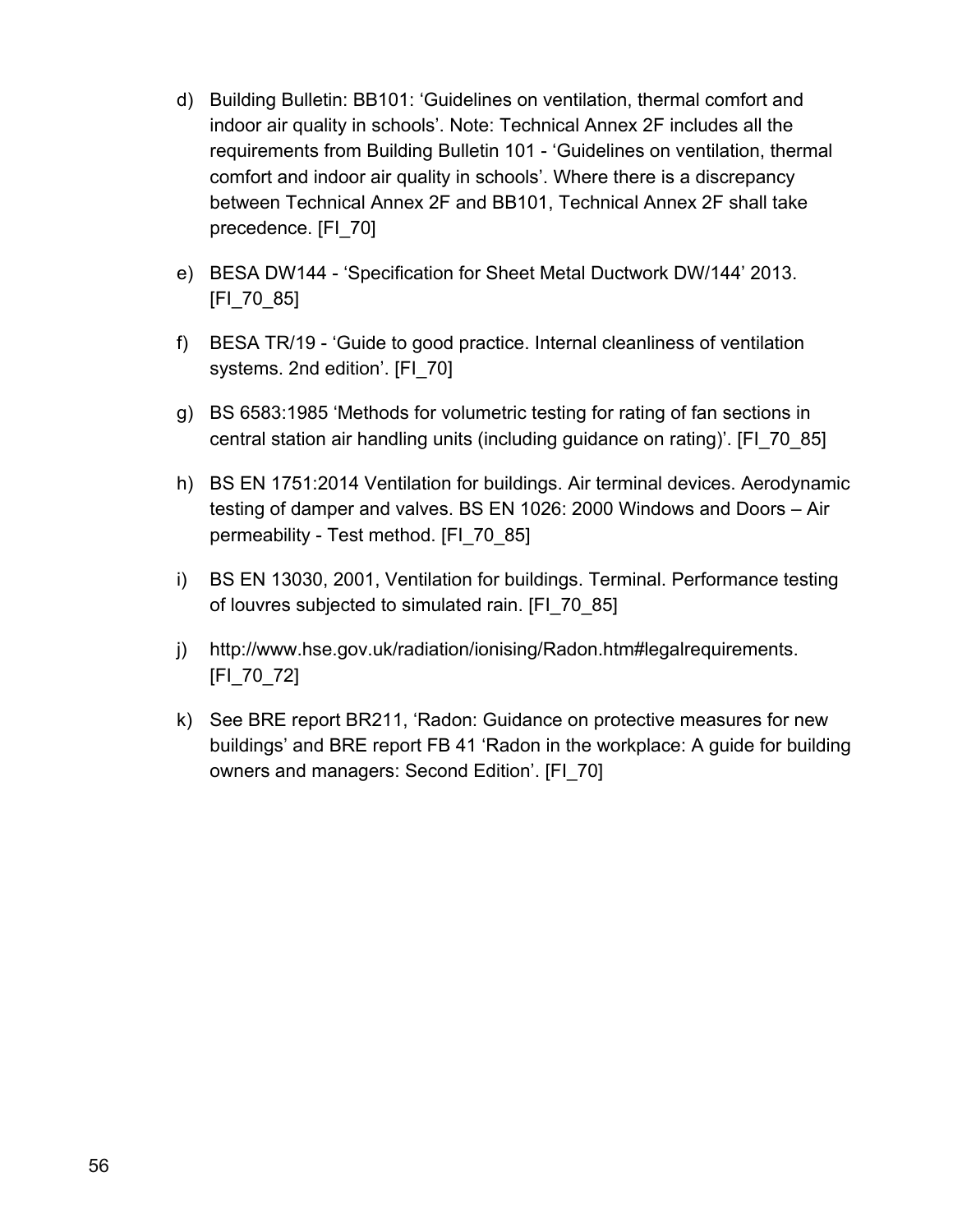# **5. Ventilation of General Teaching Spaces and Learning Resource Areas**

### **5.1. Overview**

5.1.1 The following performance standards for teaching and learning spaces shall apply to the ventilation of any spaces. [PM\_35\_70\_94]

5.1.2 In General Teaching Spaces and learning resource areas where mechanical ventilation is used or when hybrid systems are operating in mechanical mode, sufficient outdoor air shall be provided to achieve a daily average concentration of carbon dioxide during the occupied period of less than 1000 ppm and so that the maximum concentration does not exceed 1500 ppm for more than 20 consecutive minutes each day, when the number of room occupants is equal to, or less than the design occupancy. [PM\_35\_70\_94]

5.1.3 In General Teaching Spaces and learning resource areas where natural ventilation is used or when hybrid systems are operating in natural mode, sufficient outdoor air shall be provided to achieve a daily average concentration of carbon dioxide during the occupied period of less than 1500 ppm and so that the maximum concentration does not exceed 2000 ppm for more than 20 consecutive minutes each day, when the number of room occupants is equal to, or less than the design occupancy. In addition, in New Buildings, the system shall be designed to achieve a carbon dioxide level of less than 1200 ppm (800ppm above the outside carbon dioxide level, taken as 400ppm) for the majority of the occupied time during the year. This level can be increased to 1750ppm in the case of Refurbished Buildings. [PM\_35\_70\_94]

5.1.4 Except as described in Section 9: Gas Services, ventilation shall be provided to limit the concentration of carbon dioxide in all Teaching Spaces and learning resource areas to the levels in paragraphs 5.2 and 5.3 measured at seating height. [PM\_35\_70\_94]

5.1.5 The design of ventilation openings to deliver these carbon dioxide (CO2) levels shall be based on the maximum number of occupants the space is designed to accommodate. [PM\_35\_70\_94]

5.1.6 These performance standards are based on the need to control carbon dioxide resulting from the respiration of occupants. [PM\_35\_70\_94]

5.1.7 In General Teaching Spaces and learning resource areas, in the absence of any other major pollutants, carbon dioxide is taken to be the key indicator of ventilation performance for the control of indoor air quality. [PM\_35\_70\_94]

5.1.8 In Practical Spaces, such as science, Design and Technology and food, higher rates are required during Practical Teaching activities. [PM\_35\_70\_94]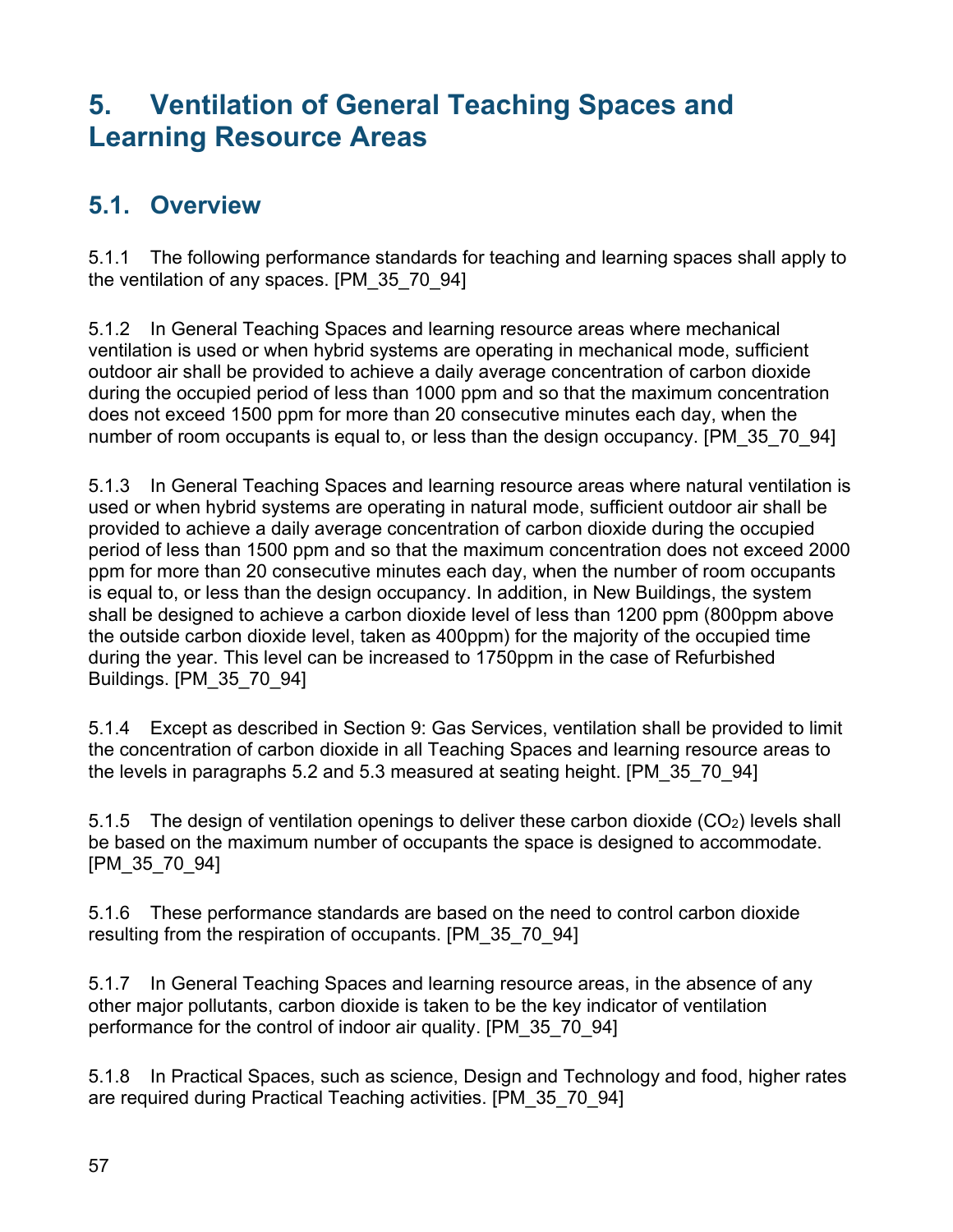5.1.9 In these Practical Spaces, higher levels of CO<sup>2</sup> are acceptable for the periods of time when Bunsen burners, cookers and other gas-fired appliances are in use.  $CO<sub>2</sub>$  levels in science spaces shall be in accordance with gas safety requirements given in Section 9. [PM\_35\_70\_94]

5.1.10 When Practical Spaces are used as conventional classrooms, they need to provide ventilation for teaching and learning activities as described in paragraphs 5.3 and 5.4. [PM\_35\_70\_94]

5.1.11 Additional ventilation shall also be provided in Practical Spaces for practical activities to prevent the build-up of unwanted pollutants, where identified in Section 6: Ventilation for Particular Areas and Activities. [PM\_35\_70\_94]

5.1.12 Local Exhaust Ventilation (LEV) shall be provided in science laboratories and science studios, design technology studios, workshops and prep rooms and in any art or other Practical Spaces where specific processes or pollutant sources are to be accommodated, such as dust or fumes which pose a risk to the health and safety of users or affect their comfort, subject to risk assessments carried out under the 'Control of Substances Hazardous to Health (COSHH) Regulations' 2002. [Ss\_65\_40\_33\_48]

5.1.13 In General Teaching Spaces and learning resource areas, in extreme hot weather conditions, it shall be possible to boost the fan speed of a ventilation unit for short periods, (under local teacher control), unless there is a means of cross ventilation of the space, not including the opening of doors. In addition to these measures, ceiling or wall-mounted fans which are under local teacher control may be supplied. [PM\_35\_70\_94]

5.1.14 The noise level from the boosted ventilation, ceiling or wall mounted fans should not exceed an IANL of 45 dBA, LAeq. [PM\_35\_60]

## **5.2. Reference Standards**

5.2.1 The ventilation of general teaching spaces and learning resource areas shall comply with the relevant parts of the standards as listed below, and any updated versions of these standards. [PM\_10\_20\_90]

- a) See CLEAPSS Model Risk Assessments and CLEAPSS Guide G225 Local Exhaust Ventilation in D&T. [FI\_70]
- b) Health and Safety Executive, Control of Substance Hazardous to Health (COSHH) Regulations 2002. [www.hse.gov.uk/coshh](http://www.hse.gov.uk/coshh) [FI\_70\_72]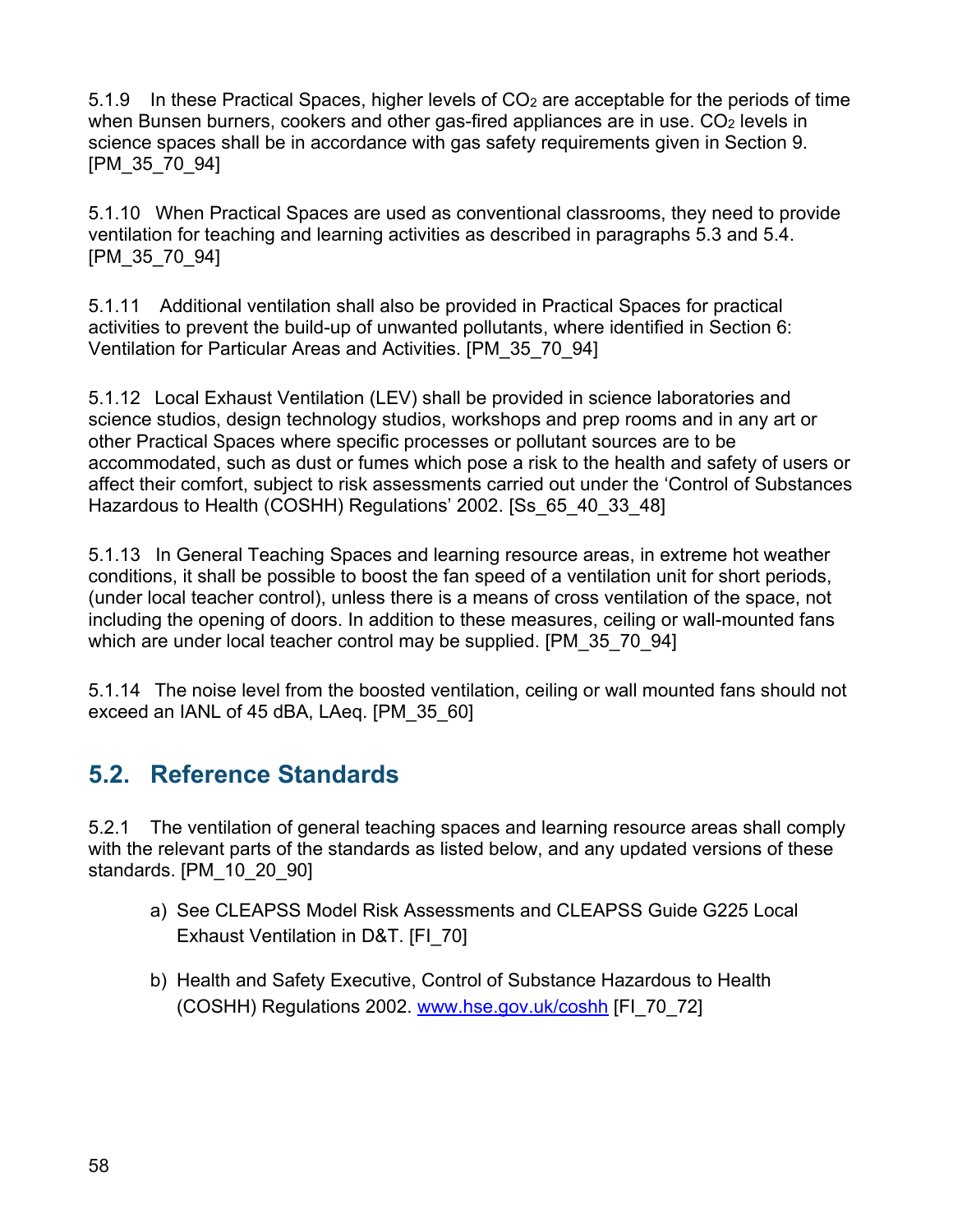# **6. Ventilation for Particular Areas and Activities**

### **6.1. General**

6.1.1 This section gives the design requirements for particular areas and activities additional to those described in Section 5: Ventilation of General Teaching Spaces and Learning Resource Areas. [PM\_35\_70\_94]

### **6.2. Office Accommodation**

6.2.1 The ventilation of any offices and staff workrooms shall be in accordance with AD F which in the absence of excessive pollutants, requires the total outdoor supply rate to be 10 l/s/person. [PM\_10\_20\_90]

6.2.2 The outdoor air-supply rate is based on controlling body odours and typical levels of other indoor-generated pollutants. [PM\_35\_70\_94]

6.2.3 Local extract may be required as described in Section 6.3: Local Extract Ventilation. [Ss\_65\_40\_33\_48]

### **6.3. Local Extract Ventilation**

6.3.1 This section gives the requirements for local extract ventilation systems e.g., from toilets, washrooms, reprographics and specialist areas. [Ss\_65\_40\_33\_48]

| <b>Room</b>                                                                                                | <b>Local extract</b>                                                                                                                                                                                                                                                                                          |
|------------------------------------------------------------------------------------------------------------|---------------------------------------------------------------------------------------------------------------------------------------------------------------------------------------------------------------------------------------------------------------------------------------------------------------|
| Rooms containing printers<br>and photocopiers in<br>substantial use (greater<br>than 30 minutes per hour). | Air extract rate of 20 I/s per machine during use is<br>required to eliminate pollutants. Air must be<br>exhausted outside the Building. If located in a<br>separate room the room must be ventilated at the<br>rate of 10 I/s/person when occupied as for an<br>office. These rates are those given in AD F. |
|                                                                                                            | Cooling is required to larger reprographics<br>machinery often found in colleges (e.g., with heat<br>loads of around 2kW in use) where its use is<br>intensive and located in a small room. This is due<br>to the high heat loads produced which cannot be                                                    |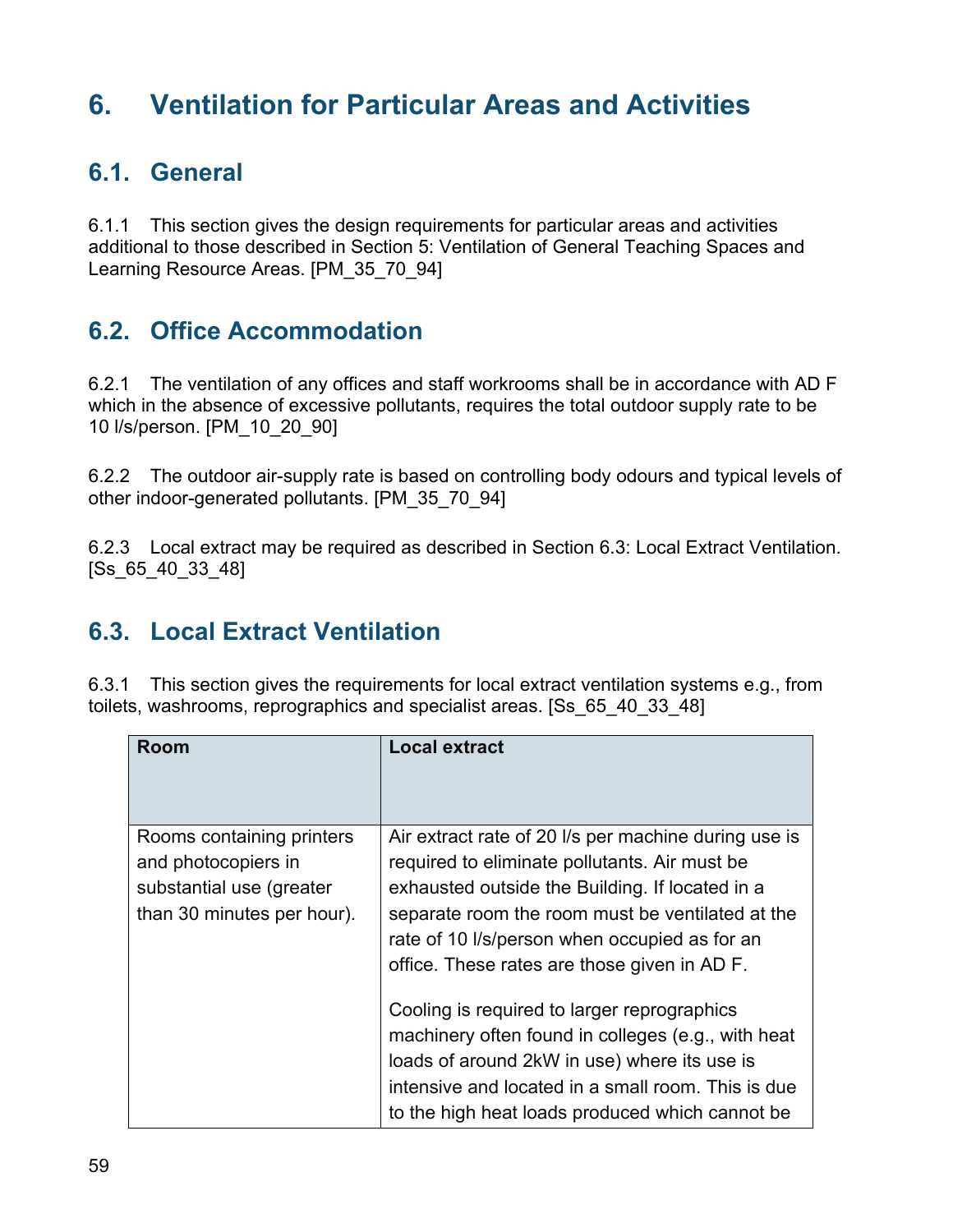| Room                                                                                                     | <b>Local extract</b>                                                                                                                                                                                                                                                                                                                                                                                        |  |  |
|----------------------------------------------------------------------------------------------------------|-------------------------------------------------------------------------------------------------------------------------------------------------------------------------------------------------------------------------------------------------------------------------------------------------------------------------------------------------------------------------------------------------------------|--|--|
|                                                                                                          |                                                                                                                                                                                                                                                                                                                                                                                                             |  |  |
|                                                                                                          | dealt with by extract ventilation.                                                                                                                                                                                                                                                                                                                                                                          |  |  |
|                                                                                                          |                                                                                                                                                                                                                                                                                                                                                                                                             |  |  |
|                                                                                                          | Photocopiers are often fitted with active carbon<br>filters which limit ozone emissions. Some of these<br>are sealed for life and others require<br>maintenance. Information about the maintenance<br>of photocopiers can be found in Local Authority<br>Circular: LAC 90/2.                                                                                                                                |  |  |
| Sanitary accommodation<br>including toilets, hygiene<br>rooms and changing rooms.                        | 6 I/s per shower head/bath; 6 I/s per WC/urinal.<br>These rates are those given in AD F.                                                                                                                                                                                                                                                                                                                    |  |  |
|                                                                                                          | Individual facilities can use intermittent air extract<br>but combined facilities opening off circulation<br>areas shall have continuous extract with a peak<br>rate of at least 6 I/s/appliance; a reduced<br>continuous background rate of 4 l/s/appliance can<br>be used where there is occupancy sensor control<br>for the higher peak rate.                                                            |  |  |
| Cleaners' stores.                                                                                        | Extract ventilation shall be provided to cleaners'<br>stores where there are sinks or where cleaning<br>chemicals are stored. This can be added onto<br>nearby toilet extract systems.                                                                                                                                                                                                                      |  |  |
| Food and beverage<br>preparation areas in<br>kitchenettes (not<br>commercial kitchens or food<br>rooms). | Intermittent air extract rate of 15 I/s when<br>microwave and beverage machines are operating<br>while food and beverage preparation is in<br>progress. This rate is given in AD F. This is only<br>required when located in individual rooms, not in<br>larger open plan office or circulation spaces.<br>IGEM/UP/11 guidance on gas safety should be<br>consulted in preference to AD F for extract rates |  |  |
|                                                                                                          | for gas cookers. IGEM/UP/11 requires a minimum<br>extract rate of 42 I/s (150cfm) per Type A Cooker.                                                                                                                                                                                                                                                                                                        |  |  |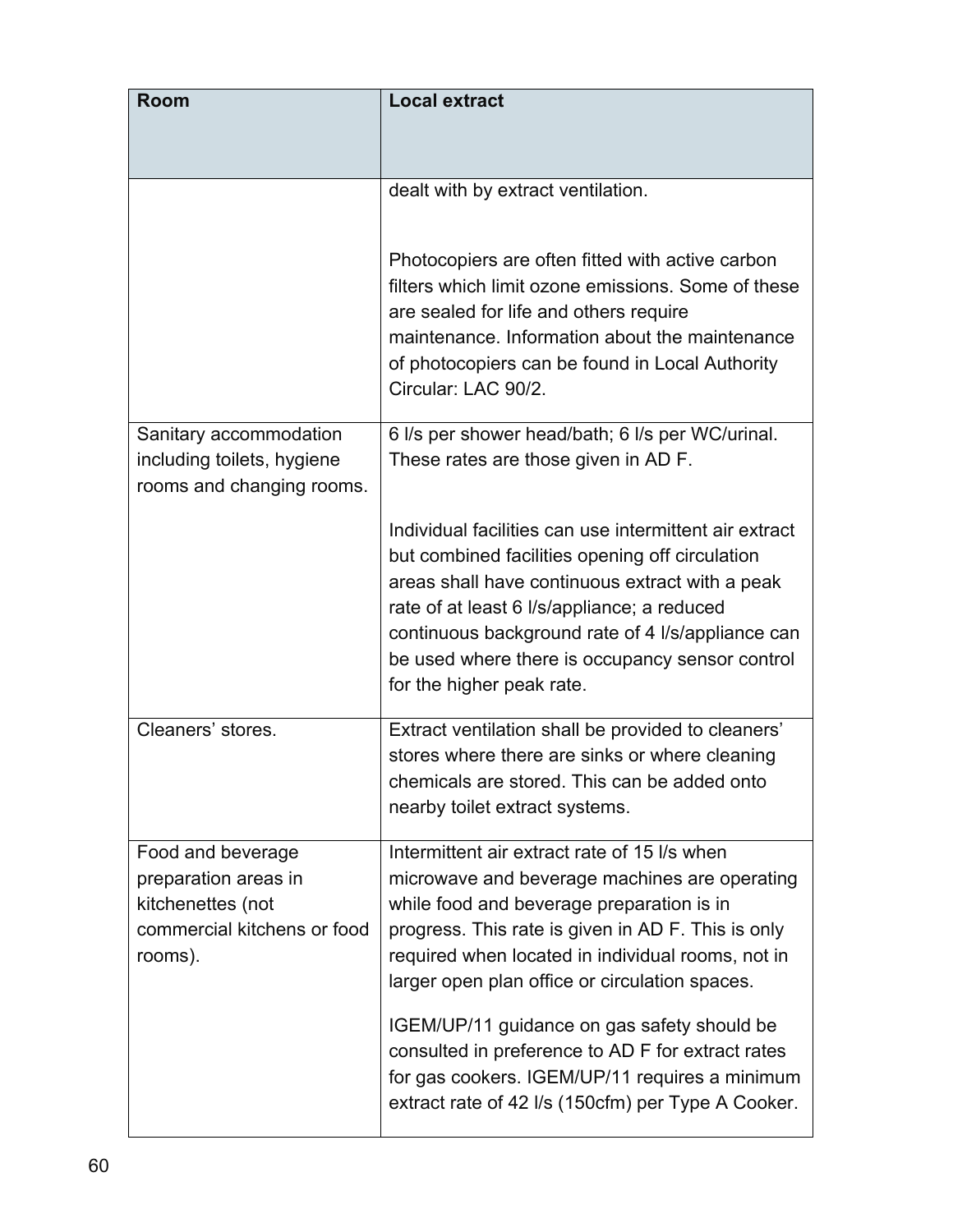| <b>Room</b>                            | <b>Local extract</b>                                                                                                                                                                                                                                                                                                                                                |
|----------------------------------------|---------------------------------------------------------------------------------------------------------------------------------------------------------------------------------------------------------------------------------------------------------------------------------------------------------------------------------------------------------------------|
|                                        | See Section 9 on gas services and gas safety<br>regulations.                                                                                                                                                                                                                                                                                                        |
| Practical Spaces,                      | See Section 7.6 on Practical Spaces for                                                                                                                                                                                                                                                                                                                             |
| workshops,                             | requirements for Local Exhaust Ventilation (LEV).                                                                                                                                                                                                                                                                                                                   |
| fitness rooms and specialist<br>areas. | Where specialist equipment is required (e.g.,<br>vehicle exhaust extract, welding, spray painting),<br>refer to CSB for requirements and comply with the<br>recommendations of the manufacturers of the<br>specialist equipment and ILEVE guidance.<br>LEV includes fume cupboards and local exhaust<br>hood type vent systems that remove pollutants at<br>source. |

**Table 4 Recommended minimum local extract ventilation rates**

6.3.2 Extract ventilation shall be taken outside and provided with appropriate time and occupancy controls. [PM\_35\_70\_94]

### **6.3.1. Reference Standards**

6.3.3 Local extract ventilation systems shall comply with the relevant parts of the standard as listed below, and any updated version of this standard. [PM\_10\_20\_90]

a) HSE (2000) Local Authority Circular 90/2 [FI\_70]

## **6.4. Ventilation of Large and Circulation Spaces**

### **6.4.1. Large Spaces**

6.4.1.1 This section is intended to supplement BB101 and provides a minimum specification for the design and installation of the ventilation and associated systems in large spaces. [PM\_10\_20\_90]

6.4.1.2 The general requirements for the ventilation of large spaces within colleges shall be to:

a) remove contamination from the air [PM\_35\_70\_94]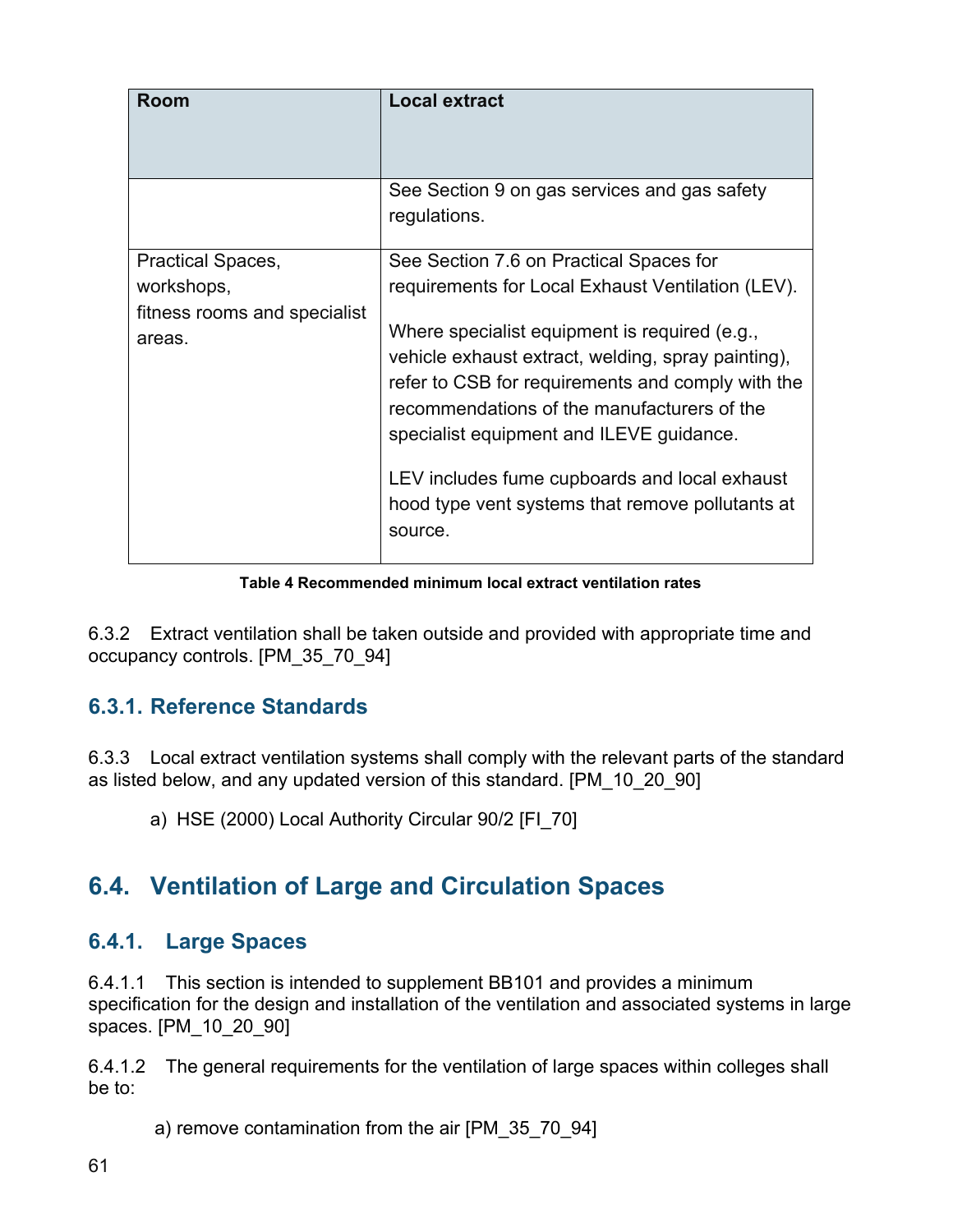- b) provide outdoor air for respiration [PM\_35\_70\_94]
- c) provide a method of limiting temperature increase. [PM\_35\_70\_94]
- 6.4.1.3 This section shall apply to:
	- a) Sports halls, activity studios and assembly halls [PM\_10]
	- b) Atria, circulation spaces and corridors [PM\_10]
	- c) Indoor dining rooms. [PM\_10]

### **6.4.2. Sports Halls and Assembly Halls**

6.4.2.1 Colleges use their sports halls for a range of sporting activities as well as exams. [PM\_10]

6.4.2.2 The environmental conditions shall allow for exam use. [PM\_35\_70\_94]

6.4.2.3 Table 5 provides a summary of the environmental criteria for the design of sports halls. [PM\_35\_70\_94]

| <b>Type of Hall</b>        | <b>Normal maintained</b><br>operative temperatures<br>in the heating season<br>$(^{\circ}C)$ | <b>Summertime temperatures</b>                                                                    |
|----------------------------|----------------------------------------------------------------------------------------------|---------------------------------------------------------------------------------------------------|
| <b>Sports</b><br>(General) | 17                                                                                           | <b>Overheating Risk Assessment</b><br>(ORA) (See Section 10.4) to<br>Category III for sports use. |
| Examination                | 20                                                                                           | ORA to category II for the<br>examination occupancy profile (See<br>Section 10.5).                |

#### **Table 5 Design parameters for sports halls / Summary of environmental standards for sports halls**

6.4.2.4 For the majority of the time, there may only be one or two class groups in many halls e.g., 30 to 60 students using the space where much less outdoor air is needed to minimise CO<sup>2</sup> levels. The CO<sup>2</sup> levels for General Teaching and learning spaces given in Section 5: Ventilation of Teaching and Learning Spaces also apply to sports halls. [PM\_35\_70\_94]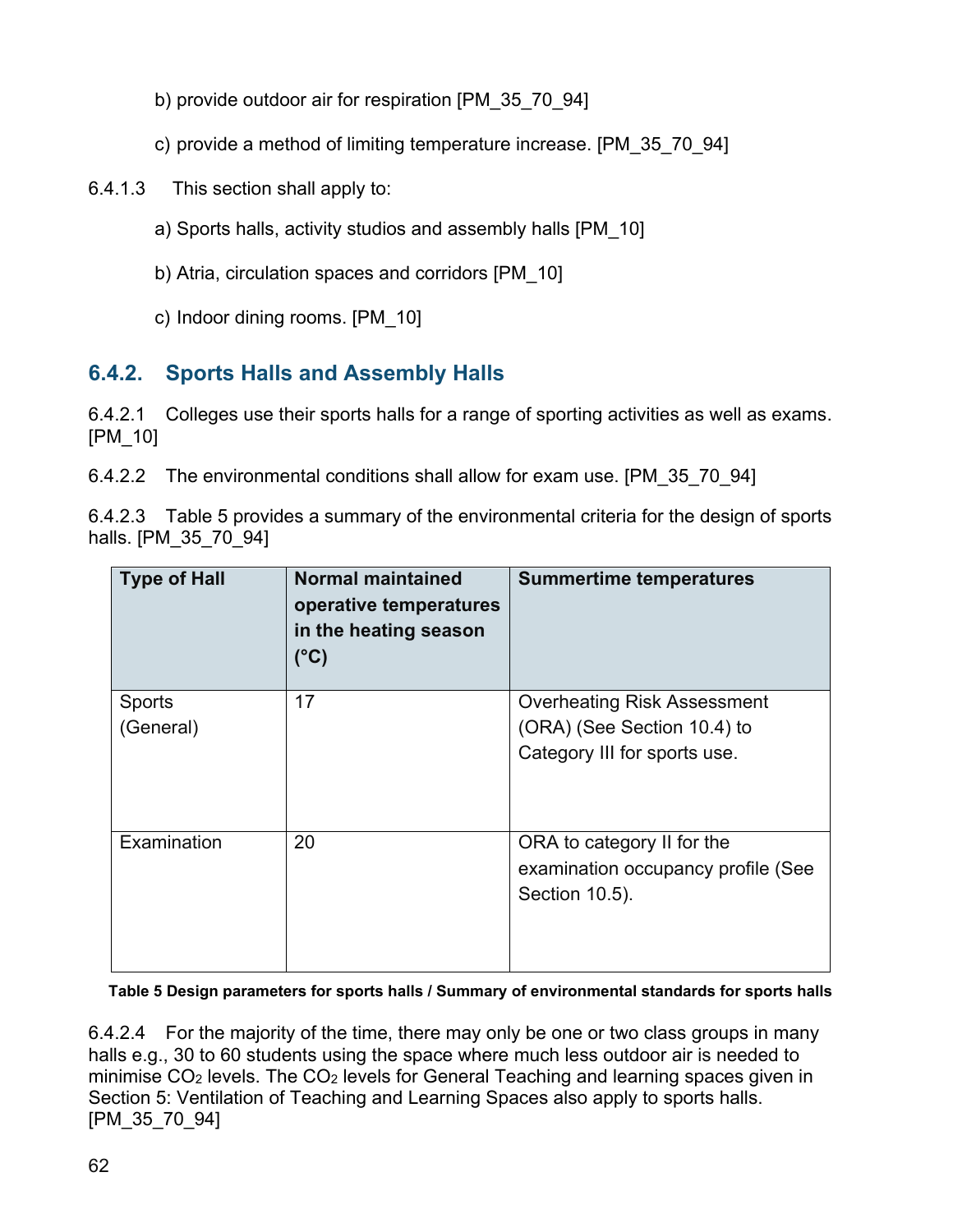6.4.2.5 The examination period, for the purpose of the Overheating Risk Assessment, for large spaces and sports halls in new college buildings (both used for exams) shall be taken as weekdays 09:00 to 16:00 from 1st May to 8th July, with a lunch break as described in Section 10.5. The overheating assessment and dynamic thermal modelling shall use a reasonable occupancy profile to ensure that ventilation systems are sized correctly. [PM\_35\_70\_94]

6.4.2.6 Noise levels are important during examinations and some heating and ventilation systems are too noisy e.g., gas fired radiant heating with the burner in the space. Radiant heating can be used effectively in sports halls, but radiant temperature asymmetry (RTA) shall be considered as part of the overall design strategy, in accordance with Section 4.3: Heating Systems. [PM 10 20 82]

### **6.4.3. Circulation Spaces, including Atria and Corridors**

6.4.3.1 If these spaces are insufficiently ventilated or overheat it can affect the whole ambience of the College and uncomfortable conditions can also spill into the other teaching areas. See further guidance on design of these spaces given in BB101. [PM\_10\_20\_90]

6.4.3.2 This section applies to circulation areas that are typically classified as unoccupied spaces. [PM\_10]

6.4.3.3 Where these spaces include break out and group spaces these should be ventilated for teaching and learning activities as described in paragraphs 5.1.2 and 5.1.3. [PM\_35\_70\_94]

6.4.3.4 Corridors shall be ventilated. This can be provided by opening windows or vents. [PM\_40\_20\_94]

6.4.3.5 The cold draught criteria in Section 10.4 'Local Thermal Discomfort Caused by Draughts' do not apply to corridor areas where the windows or vents are under local or manual control. [PM\_10\_20\_90]

6.4.3.6 Corridors shall not overheat in colleges. Overheating usually occurs because they are landlocked and have very low ventilation rates so either this should be avoided, or adequate ventilation should be provided. [PM\_40\_20\_94]

6.4.3.7 Overhead heating and hot water pipework shall be well insulated to avoid the overheating of corridor spaces. [PM\_10\_20\_82]

6.4.3.8 Adequate ventilation and/or solar shading shall be provided to prevent overheating due to solar gain from glazing. [PM\_40\_20\_94]

6.4.3.9 Heat gain into staircases shall be considered. Stair cores shall be ventilated where there are high heat gains. [PM\_40\_20\_94]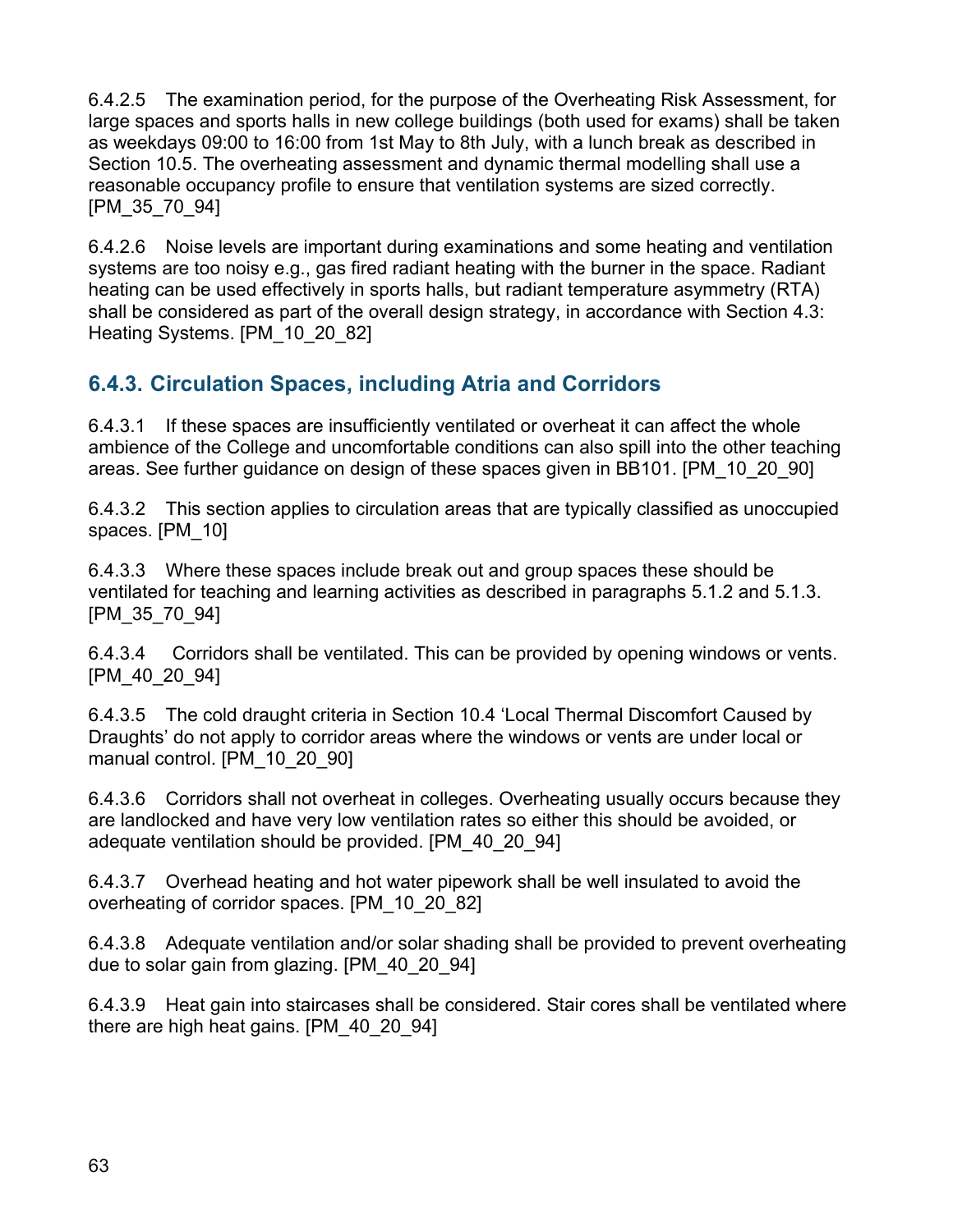#### **6.4.4. Dining Areas**

6.4.4.1 The smell of food from dining areas can be a nuisance. The transfer of air from dining areas to the other parts of the College shall be avoided. This can be a challenge when atria containing food areas are linked to large areas of the College. The main dining areas and the kitchen shall be under negative pressure. It is often possible to extract from dining areas through the kitchen. The requirements for acoustic separation between the kitchen and dining area when used for other activities during the day, for example, in a multipurpose hall shall be met. [PM\_35\_70\_94]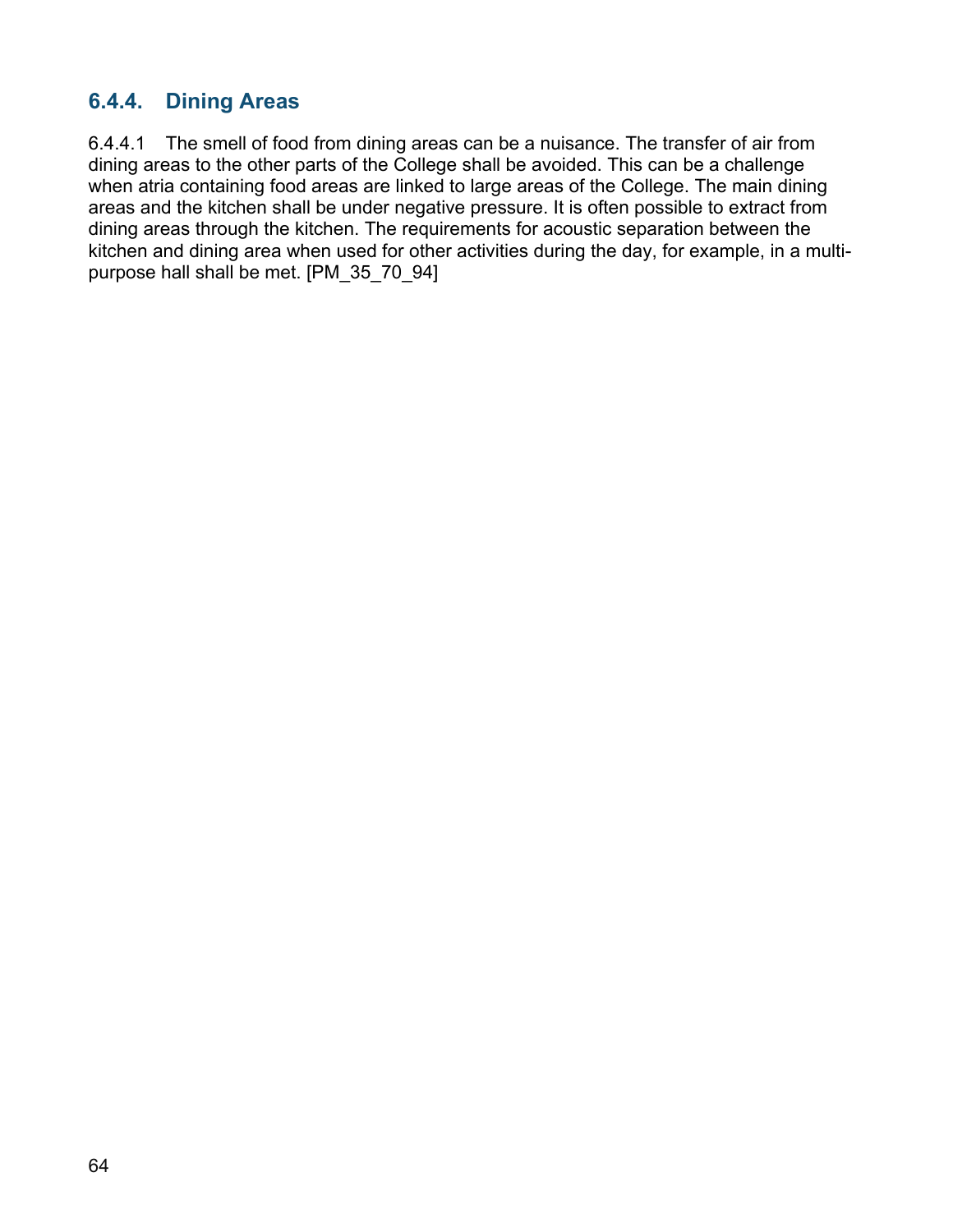# **7. Specialist Ventilation Systems**

### **7.1. General**

7.1.1 The following sections detail the technical requirements for a number of specialist ventilation systems within colleges, for both New Buildings and Refurbished Buildings. [PM\_35\_70\_94]

### **7.2. Kitchen Ventilation**

#### **7.2.1. General Requirements**

7.2.1.1 The kitchen ventilation system shall be designed in accordance with DW/172. [PM\_10\_20\_90]

7.2.1.2 Flue heights and efflux velocities and odour control shall be either in accordance with DW/172 or the local planning requirements for commercial kitchens. [PM\_10\_20\_90]

7.2.1.3 Maximum internal ambient noise levels shall be in accordance with BB93 50 dB *LAeq, 30 mins* for new build and 55 dB *LAeq, 30mins* for refurbishment or remodelling. [PM\_10\_20\_90]

7.2.1.4 The method set out in DW/172 shall be used for calculating the required extract airflow rate for the kitchen canopy or for a ventilated ceiling. [PM\_10\_20\_90]

7.2.1.5 Dedicated supply make-up air systems shall be designed at 85% of the extract flow rate and leakage paths need to be properly managed. [PM\_35\_70\_94]

7.2.1.6 The method set out in BS 6173 shall be used in order to calculate the required ventilation to support combustion for gas appliances. [PM\_10\_20\_90]

7.2.1.7 The following requirements shall be met.

- a) Sufficient ventilation shall be provided in order to safeguard against the possibility of incomplete combustion. [PM\_35\_70\_94]
- b) An interlock shall be provided between gas supply and mechanical ventilation to ensure that gas is not supplied when an inadequate airflow rate is provided. This is for safe operation of appliances and the safety of personnel. [PM\_10\_20\_82]
- c) The system shall be fully compliant with the requirements set out in in IGEM/UP/11 'Gas Installations for Educational Establishments', IGEM/UP/19 and the requirements for gas services set out in Section 9. [PM\_10\_20\_90]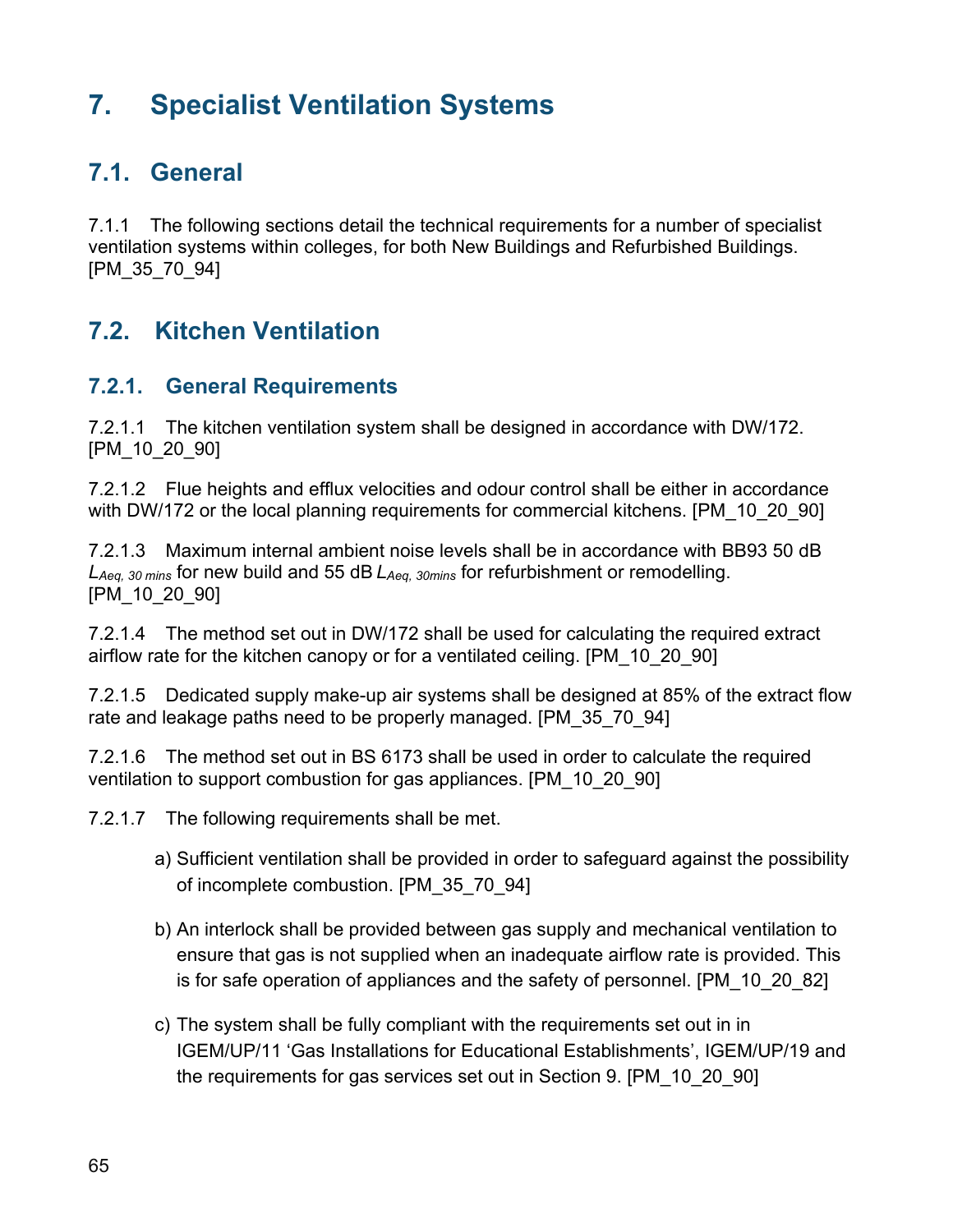- d) The system shall not cause discomfort to the occupants via draughts. The incoming supply air shall be pre-heated and distributed within the Kitchen area in accordance with DW/172. [PM\_10\_20\_90]
- e) The discharge from the exhaust of the system shall be appropriately positioned. [PM\_35\_70\_94]
- f) The discharge from the exhaust of the system shall not cause discoloration or damage to any part of the building structure or any noise or odour problem to neighbouring rooms or properties. [PM\_35\_70\_94]
- g) Maintenance and cleaning schedules shall be included in Operation and Maintenance (O&M) Manuals and a kitchen user guide shall be produced as part of the Building User Guide. The requirements for O&M Manual and a Building User Guide are set out in the DfE's EIR. [PM\_10\_20\_28]

7.2.1.8 HSE Catering Information Sheet 23 details the risk assessment process that shall be applied by the Contactor for refurbishment and upgrading of installations that do not meet the requirements for new installations. [PM\_10\_20\_90]

### **7.2.2. Grease Filters and Odour Control**

7.2.2.1 Grease extracted by the ventilation system shall be collected and removed so that it does not accumulate in either the canopy or the ductwork system. Removable baffle type grease filters shall be installed to be accessible for cleaning and maintenance. [Pr\_65\_57\_02\_11]

7.2.2.2 DW/172 and Defra guidance summarise the available odour control, filtration, and noise control technologies. [PM\_10\_20\_90]

7.2.2.3 The priority shall be to provide simple technologies that are easily maintained by the College and to provide adequate efflux velocity and flue height to provide good dispersal rather than to employ expensive odour control and filtration systems with a lower flue height and efflux velocity. [PM\_35\_70\_94]

7.2.2.4 The flue shall terminate at least 1m above the roof or any air inlet at an efflux velocity of at least 10m/s as recommended in DW/172. [PM\_10\_20\_90]

7.2.2.5 For requirements for gas services including interlocks and carbon dioxide detectors; See Section 9. [PM\_10\_20\_90]

### **7.2.3. Reference Standards**

7.2.3.1 Kitchen ventilation systems and associated systems shall comply with the relevant parts of the standards as listed below, and any updated versions of these standards. [PM\_10\_20\_90]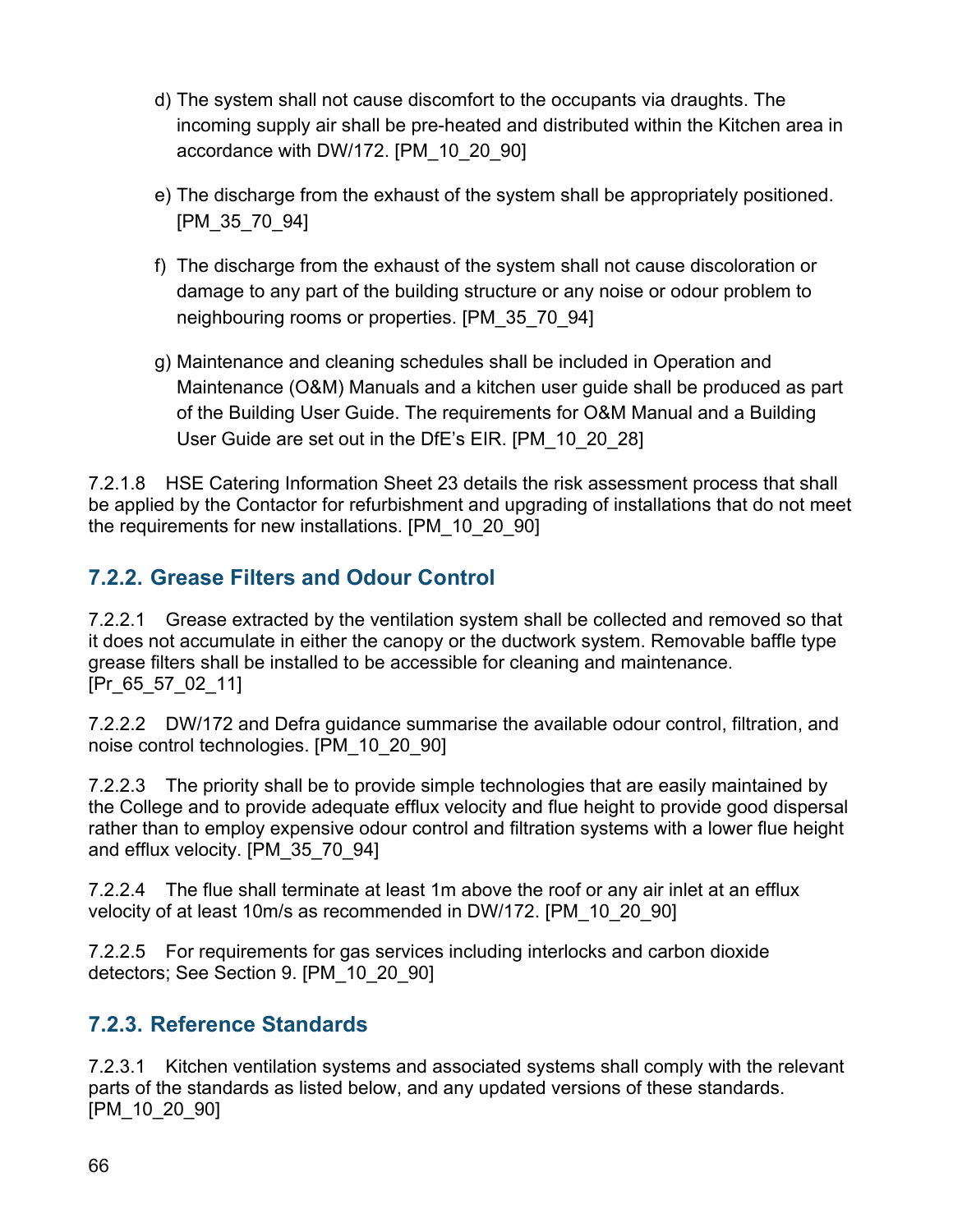- a) Building Bulletin 101 'Guidelines on ventilation, thermal comfort and indoor air quality in schools' (BB101). Note: where there is discrepancy between Technical Annex 2F and BB101, Technical Annex 2F shall take precedence. [FI\_70]
- b) DW/172 'Specification for Kitchen Ventilation Systems'. [FI\_70\_85]
- c) DW/144 'Specification for Sheet Metal Ductwork'. [FI\_70\_85]
- d) HSE Catering Information Sheet No 10 'Ventilation in catering kitchens'. [FI\_70]
- e) HSE Catering Information Sheet No 23 'Gas safety in catering and hospitality. [FI\_70]
- f) IGEM/UP/11 'Gas installations for educational establishments'. [FI\_70\_85]
- g) CIBSE TM 42 'Fan Application Guide'. [FI\_70]
- h) BS EN 16282-2 'Equipment for commercial kitchens Components for ventilation of commercial kitchens - Part 2: Kitchen ventilation hoods; design and safety requirements'. [FI\_70\_85]
- i) BS EN 16282-3 'Equipment for commercial kitchens Components for ventilation in commercial kitchens - Part 3: Kitchen ventilation ceilings; Design and safety requirements'. [FI\_70\_85]
- j) Guidance on the Control of Odour and Noise from Commercial Kitchen Exhaust Systems, DEFRA, 2005. [FI\_70]

### **7.3. Food Room Ventilation**

#### **7.3.1. Design Criteria**

7.3.1.1 The following section provides a minimum specification for the design and installation of the ventilation and associated systems in any food rooms for College students. [PM\_35\_70\_94]

7.3.1.2 There shall be a door between the food room and any linked space such as a food preparation room to prevent contamination from dust. [PM\_10\_20\_82]

7.3.1.3 Exhaust ventilation rates shall be calculated taking account of room size and usage. [PM\_35\_70\_94]

7.3.1.4 During normal cooking activities, noise generated by extraction systems shall not be loud enough to prevent the students from hearing the teacher and vice versa. [PM\_35\_70\_94]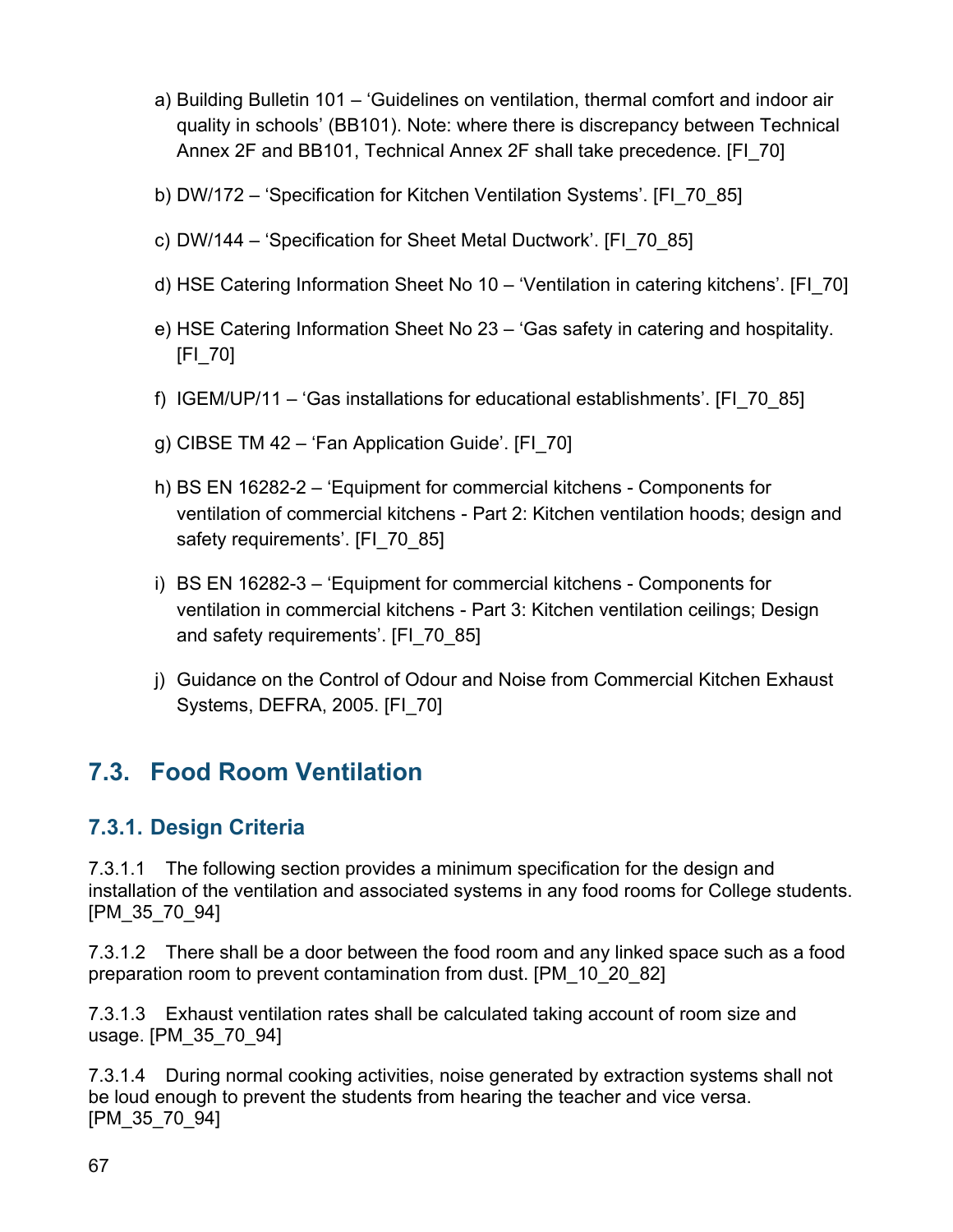7.3.1.5 Noise generated by extraction systems shall be kept below 50 dB or (10 dB above the maximum Indoor Ambient Noise Level of 40 dBA required by BB93) in accordance with Section 2.12.2 of the IoA/ANC 'Acoustics of Schools: a design guide', 2015. [PM\_10\_20\_90]

7.3.1.6 Where this is not possible, higher noise levels of up to 55 dBA shall only be acceptable where the teaching staff have control over the ventilation system and can switch it off locally as required for teaching. [PM\_35\_60]

7.3.1.7 Noise levels during normal teaching and practical activities shall comply with Section 1.1.3 of BB93. [PM\_10\_20\_90]

7.3.1.8 IoA/ANC 'Acoustics of Schools: a design guide', 2015 gives guidance on the higher noise levels allowed during process related Local Exhaust Ventilation, such as from cooker fume extract systems. [PM\_10\_20\_90]

7.3.1.9 The room shall be kept under a negative pressure during cooking activities. [PM\_35\_70\_94]

7.3.1.10 Displacement ventilation systems which extract the hot air from high level and supply cooler tempered air at low level help to remove heat gains from the occupied zone and limit the ventilation rates required during cooking activities. The ventilation rate in Section 7.3.1.11 may be reduced where displacement ventilation of high effectiveness is used, and a lower rate is shown to be adequate. [PM\_35\_70\_94]

7.3.1.11 For ventilation of domestic cookers in food rooms where there are up to 13 cookers in the space, there shall be minimum supply and extract of 42 I/s (150m<sup>3</sup>/hr) of air per appliance, in accordance with IGEM/UP/11. [PM\_10\_20\_90]

7.3.1.12 Exhaust ventilation may be in the form of individual extraction hoods. [Pr\_60\_65\_94\_46]

7.3.1.13 Individual extraction hoods should not obstruct student sightlines to the whiteboard. [PM\_10\_20\_82]

7.3.1.14 Where separate canopies are used above individual appliances, they shall be designed to have a flow rate exceeding 42  $\frac{1}{5}$  (150m<sup>3</sup>/hr). This figure is inclusive of the 8  $\frac{1}{5}$ required for  $CO<sub>2</sub>$  control. [Pr 60 65 94 45]

7.3.1.15 In these spaces the assumption is that gas hobs shall not be used at the same time at their full rate and shall only be used by pupils for periods of less than one and a half hours at a time. [PM\_10]

7.3.1.16 Mechanical ventilation systems shall be interlocked with the gas supply in accordance with IGEM/UP/11 and IGEM/UP/19. See Section 9: Gas Services. [PM\_10\_20\_90]

7.3.1.17 Opening windows shall be provided with fly guards to prevent insect contamination unless there is mechanical ventilation providing filtered supply air. Fly guards are required where a ventilation system relies on natural ventilation openings at all times. In this case, the resistance to airflow of the fly guards shall be taken into account in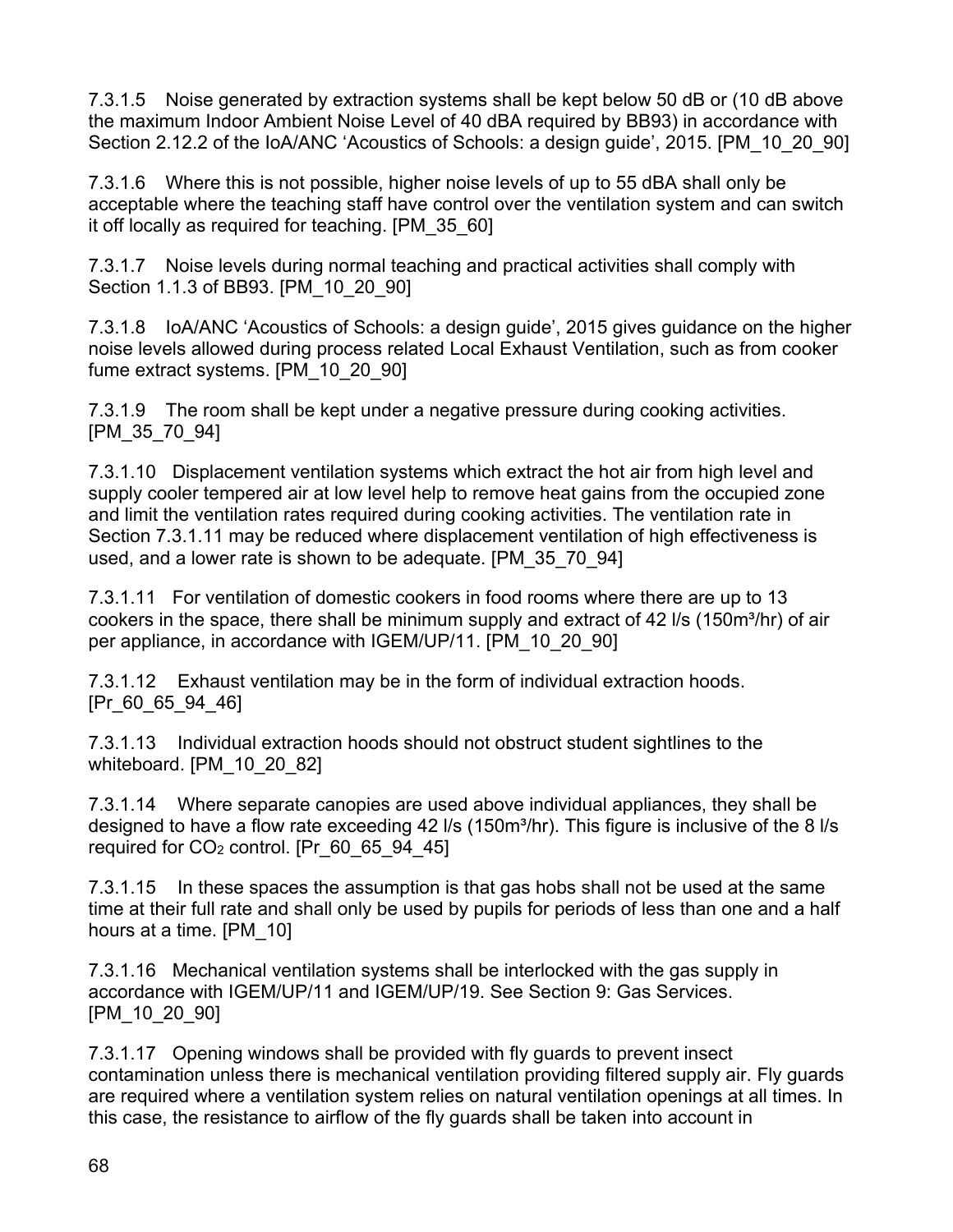calculations of effective areas of openings. See Section 11.3 on calculation of effective areas of ventilation openings. [PM\_40\_20\_94]

7.3.1.18 Where refrigerators or freezers are installed in confined spaces such as storerooms, ventilation shall be sufficient to maintain temperatures in accordance with manufacturers recommended ambient temperatures for the siting of the equipment. [PM\_35\_70\_94]

7.3.1.19 Heat recovery on supply and extract systems may be provided to minimise heat losses associated with high ventilation rates when cooker hoods are running. [PM\_40\_20\_94]

7.3.1.20 General room extract systems need to be positioned to avoid excessive build-up of grease with provision made for easy replacement/cleaning of filters. [PM\_40\_20\_94]

7.3.1.21 Whilst cookers/hobs are not in operation, the ventilation standards shall be the same as a General Teaching space; see Section 5. However, during cooking, the levels of CO<sup>2</sup> given in paragraph 9.3.3 shall be achieved. [PM\_35\_70\_94]

7.3.1.22 The ventilation system shall not cause discomfort to the occupants via draughts. [PM\_35\_70\_94]

7.3.1.23 The incoming supply air shall be pre-heated and distributed within the space as per the guidance set out in DW/172. [PM\_10\_20\_90]

7.3.1.24 The discharge from the exhaust shall not cause discoloration or damage to any part of the building fabric. [PM\_35\_70\_94]

### **7.3.2. Gas Interlocks**

7.3.2.1 An interlock is required between gas supply and mechanical ventilation to ensure that gas is not be supplied when there is an inadequate airflow. This is to ensure the safe operation of appliances and the safety of personnel. [PM\_10\_20\_82]

7.3.2.2 Where there are only Type A appliances i.e., there are no flued gas appliances such as deep fat fryers interlocking may be achieved by environmental monitoring of carbon dioxide as described in IGEM/UP/19, BS 6173, and Section 9.3. [PM\_10\_20\_90]

7.3.2.3 For requirements for gas services including interlocks and carbon dioxide detectors see Section 9. [PM\_10\_20\_90]

7.3.2.4 HSE Catering Information Sheet 23 details the risk assessment process that shall be applied for refurbishment and upgrading of installations that do not meet the requirements for new installations. [PM\_10\_20\_90]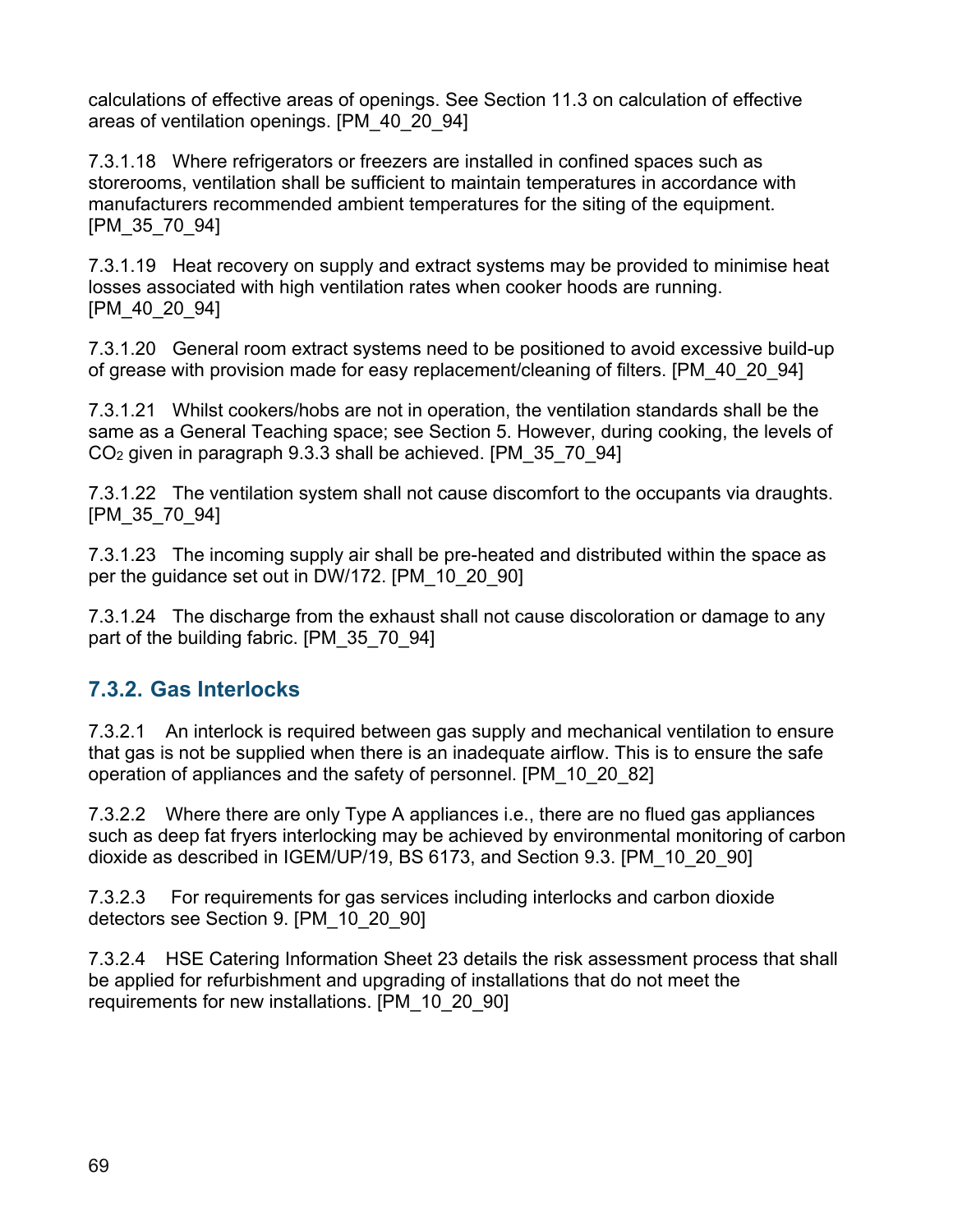### **7.3.3. Reference Standards**

7.3.3.1 The design and installation of the food technology room ventilation system and associated systems shall comply with the relevant parts of the standards as listed below, and any updated versions of these standards: [PM\_10\_20\_90]

- a) DW/172 'Specification for Kitchen Ventilation Systems'. [FI\_70\_85]
- b) DW/144 'Specification for Sheet Metal Ductwork'. [FI\_70\_85]
- c) BB101 'Ventilation, thermal comfort and indoor air quality in schools'. Note Technical Annex 2F includes all the requirements from Building Bulletin 101 'Guidelines on ventilation, thermal comfort and indoor air quality in schools'. Where there is a discrepancy between Technical Annex 2F and BB101, Technical Annex 2F shall take precedence. [FI\_70]
- d) HSE Catering Information Sheet 23 'Gas safety in catering and hospitality' [FI\_70]

### **7.4. ICT Server Room Ventilation**

#### **7.4.1. Overview**

7.4.1.1 The following section is a minimum specification for the design and installation of the ventilation and associated systems in any server room or hub room for Information and Communications Technology (ICT). [PM\_35\_70\_94]

7.4.1.2 See Section 4 of the GDB for ICT system requirements. See Technical Annex 2J for low energy and passive cooling approaches to be considered for new servers. [PM\_10\_20\_90]

#### **7.4.2. General Requirements**

7.4.2.1 Typical server rooms can produce high-density heat loads which can affect ICT equipment. The environmental conditions shall be maintained in line with the manufacturer's recommendations for the equipment to be housed within, or any respective warranty requirements. [PM\_35\_70\_94]

7.4.2.2 Security of ventilation openings in the façade shall comply with the GDB. [PM\_10\_20\_90]

#### **7.4.3. Ventilation Systems, Air Flow Rates and Heat Loads**

7.4.3.1 The type of ventilation system required and the strategy to cool the server room is dependent on the heat loads generated by the equipment. [PM\_40\_20\_94]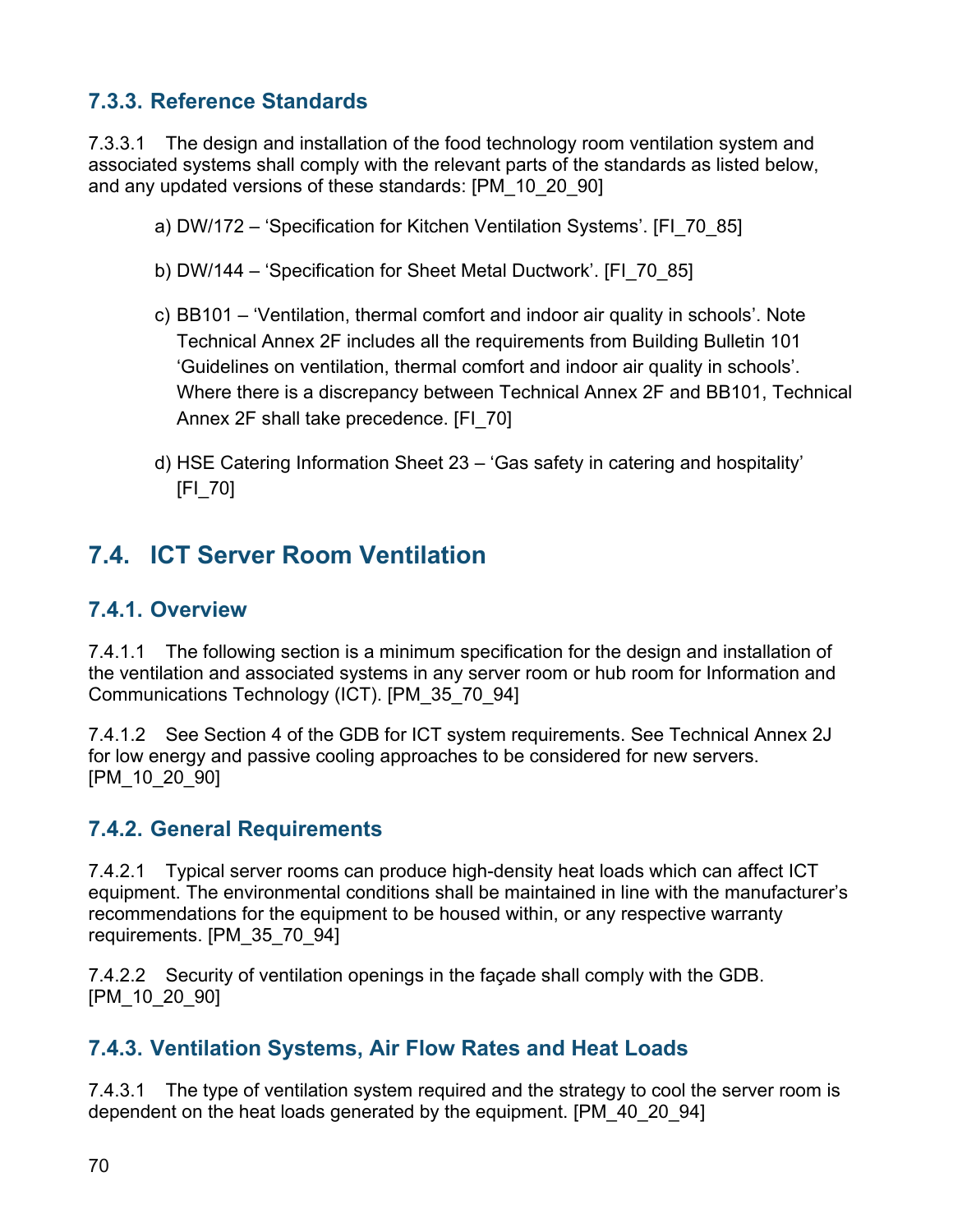7.4.3.2 Server and Hub Rooms shall be provided with filtration to prevent dust ingress. [PM\_35\_70\_94]

7.4.3.3 Server room cooling units shall be sized on the sensible heat loads provided by the manufacturers of the equipment to be installed allowing for diversity or the actual measured power consumption of the equipment. An additional load of 10% should be included for future expansion. [PM\_35\_70\_05]

7.4.3.4 DX or VRF cooling shall be provided to meet the temperatures specified in equipment warranties in peak summertime periods. [PM\_35\_70\_05]

7.4.3.5 The normal operating range (set point) shall be designed to meet manufacturers' recommended requirements. Temperatures may not exceed this range for more than 200 hours a year. The maximum temperature of the room measured at high level above the server racks shall not exceed 28°C. The minimum temperature of the supply air shall be 15°C. [PM\_35\_70\_05]

7.4.3.6 The ventilation and cooling requirements shall be minimised. A ventilation opening to the outside or locally controlled ventilation shall be provided to allow for occupancy and battery failure. [PM 40 20 94]

7.4.3.7 Air conditioning units shall be positioned for easy maintenance and units and their pipework shall not be located above equipment cabinets in case of leakage. [PM\_35\_70\_05]

7.4.3.8 The condensate from air conditioning units shall be taken by gravity to the nearest drain outside the room. [PM\_35\_70\_05]

7.4.3.9 The design shall demonstrate how the position of the environmental control systems supports the cooling strategy of the server cabinets. [PM\_40\_20\_38]

7.4.3.10 Server room power supplies shall be provided with sub-meters. See Technical Annex 2H. [PM\_10\_20\_90]

## **7.5. Local Exhaust Ventilation in Specialist Areas**

### **7.5.1. Overview**

7.5.1.1 This section includes the requirements for the design and installation of the ventilation and associated systems in specialist areas. [PM\_35\_70\_94]

7.5.1.2 Ventilation for studios, workshops, prep rooms and other specialist areas shall provide controllable systems designed for dust, fumes and other pollutants that may be produced by the specialist equipment or processes, in accordance with ILEVE guidance. [PM\_35\_70\_94]

7.5.1.3 This section includes requirements for varying needs depending on the equipment present. Where specialist equipment is to be installed (e.g., vehicle exhaust extract, welding/brazing, wood working/dust, spray paints/solvents, laser cutting and 3D printing),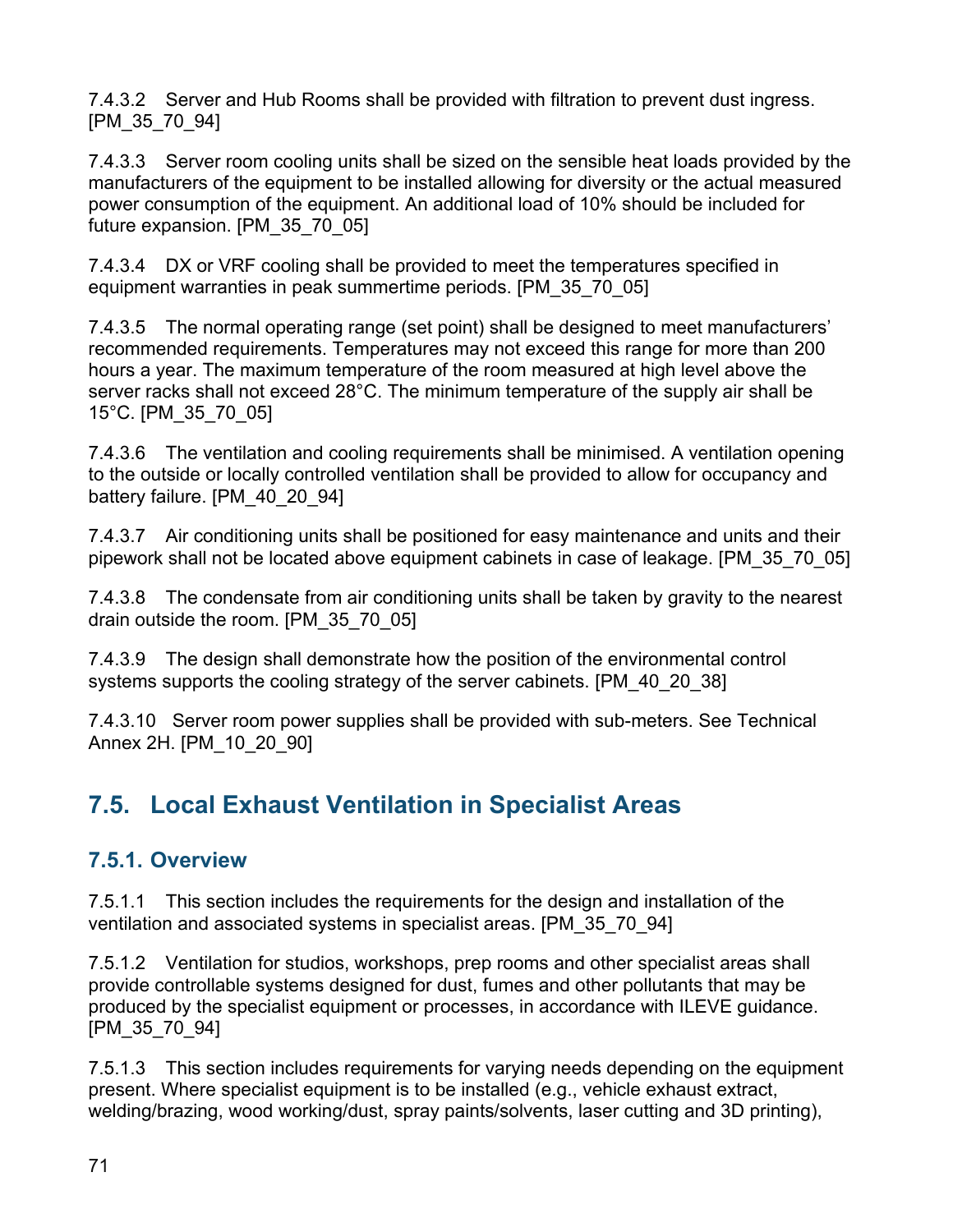refer to the CSB for requirements and comply with the recommendations from the manufacturers of the specialist equipment.

### **7.5.2. Design Criteria**

7.5.2.1 The major concerns for studios, workshops, prep rooms and other specialist areas are dust, fume, and heat extraction. These pollutants can be present simultaneously. [PM\_10]

7.5.2.2 Design, installation and maintenance requirements for shall comply with BS 4163: Health and safety for Design and Technology in educational and similar establishments. [PM\_10\_20\_90]

7.5.2.3 A requirement for studios, workshops and prep rooms is to have a centralised airflow rate or the sum of the local extract flow rates of 2.5  $\frac{1}{s}$  when practical activities occur. This rate may be made up from the room's ventilation unit, the LEV or both. The LEV ventilation shall be locally controllable by staff. This area-based ventilation rate in l/s/m<sup>2</sup> applies to spaces of 2.7m in height or higher. The equivalent air change rate per hour (ach) can be calculated from ach = (I/s/m<sup>2</sup> rate) x 3.6/(Room height (m)). For spaces below 2.7m in height, the equivalent air change rate to a 2.7m high space shall be used. [PM\_35\_70\_94]

7.5.2.4 Noise generated by extraction systems should not prevent the normal male or female voice from being heard by students or staff. [PM\_35\_60]

7.5.2.5 It shall be kept below 50 dB or (10 dB above the maximum Indoor Ambient Noise Level of 40 dBA) in accordance with Section 2.21.2 of the IoA/ANC 'Acoustics of Schools: a design guide', 2015. [PM\_10\_20\_90]

7.5.2.6 Higher noise levels of up to 55 dBA shall only be acceptable for LEV systems where the College staff have control over the ventilation system, and it can be switched off locally as required for teaching, except where an acoustician advises against this, justified by the anticipated hearing needs of the students. [PM\_35\_60]

7.5.2.7 Noise levels during normal teaching and practical activities shall comply with Section 1.1.3 of BB93 and the CSB. [PM\_10\_20\_90]

7.5.2.8 It is a requirement to achieve the minimum exhaust rates given in Section 7.5.2.3 within the noise levels given in BB93. [PM\_10\_20\_90]

7.5.2.9 In accordance with Section 5.1.14, the noise level from boosted ventilation, ceiling or wall mounted fans, provided for the hottest 200 hours of the year, shall not exceed an IANL of 45 dBA, LAeq. [PM\_35\_60]

7.5.2.10 Section 1.1.3. IoA/ANC 'Acoustics of Schools: a design guide', 2015 gives guidance on assessing and limiting the higher noise levels allowed during process related Local Exhaust Ventilation such as use of fume or dust extract. [PM\_10\_20\_90]

7.5.2.11 Fume extraction is required for, but not limited to, the following:

a) Hot metal work and heat treatment processes. [Ss\_65\_40\_32]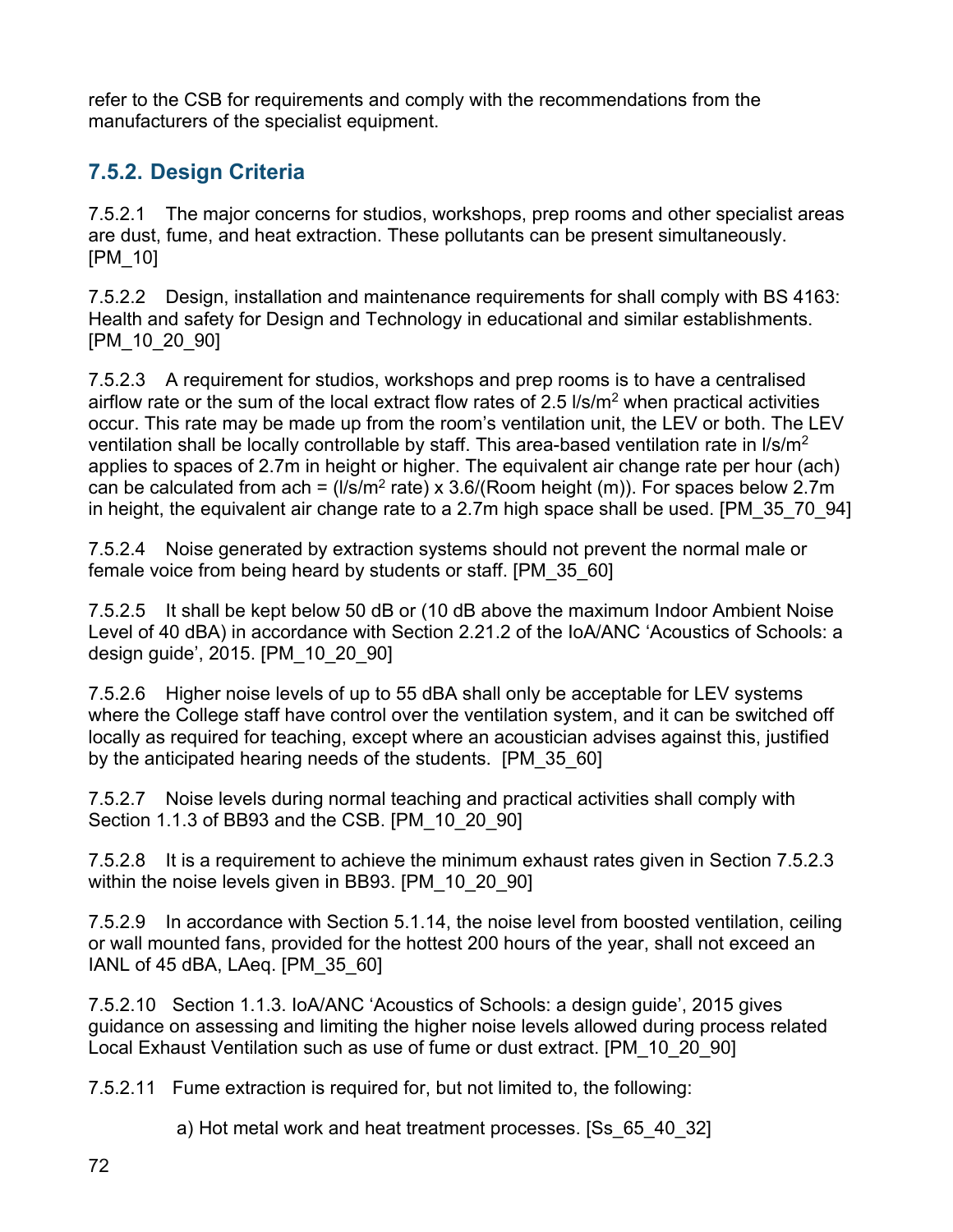- b) Laser cutters. [Ss\_65\_40\_32]
- c) 3D printers. [Ss\_65\_40\_32]
- d) Cadcam machines. [Ss\_65\_40\_32]
- e) Surface cleaning and finishing and printed circuit board manufacturing (etching). [Ss\_65\_40\_32]
- f) Soldering of circuit boards. [Ss\_65\_40\_32]
- g) For some paints and adhesives, including spray fix as used in art rooms. [Ss\_65\_40\_32]
- h) Vehicle Exhaust Extract. [Ss\_65\_40\_32]

7.5.2.12 Dust extraction shall be provided to all fixed machines provided in all workshops, prep rooms or DT studios that produce dust. [Ss\_65\_40\_42\_25]

## **7.6. Local Exhaust Ventilation (LEV) Systems**

#### **7.6.1. General Requirements**

7.6.1.1 LEV systems local to individual machines shall either be interlocked with the machine so that they shall not start without the LEV running or provided with a local switch adjacent to the machine. [Ss\_65\_40\_33\_48]

7.6.1.2 The effectiveness of Legacy LEV systems shall be assessed as required by COSHH and if they do not meet current standards new LEV systems shall be provided. See HSE 258. [PM\_10\_20\_90]

7.6.1.3 LEV risk assessments and specifications should identify the processes, contaminants, hazards, sources to be controlled and exposure benchmarks. [PM\_35\_40\_35]

7.6.1.4 Exposure benchmarks should be based on EH40 and on CLEAPSS guidance on risk assessments for science and specialist areas. [PM\_10\_20\_90]

7.6.1.5 Make up air shall not create draughts or disturb the airflow into LEV hoods and fume cupboards. Ventilation openings shall be designed to minimise such effects and they shall be sited away from LEV hoods and fume cupboards. [PM\_35\_70\_94]

7.6.1.6 Wherever dust is produced, a risk assessment shall be undertaken, a control measure shall be put in place, including for the emptying and disposal of dust from LEV systems. [PM\_35\_40\_35]

7.6.1.7 Machine-based extract equipment shall meet HSE requirements as a minimum. [PM\_10\_20\_90]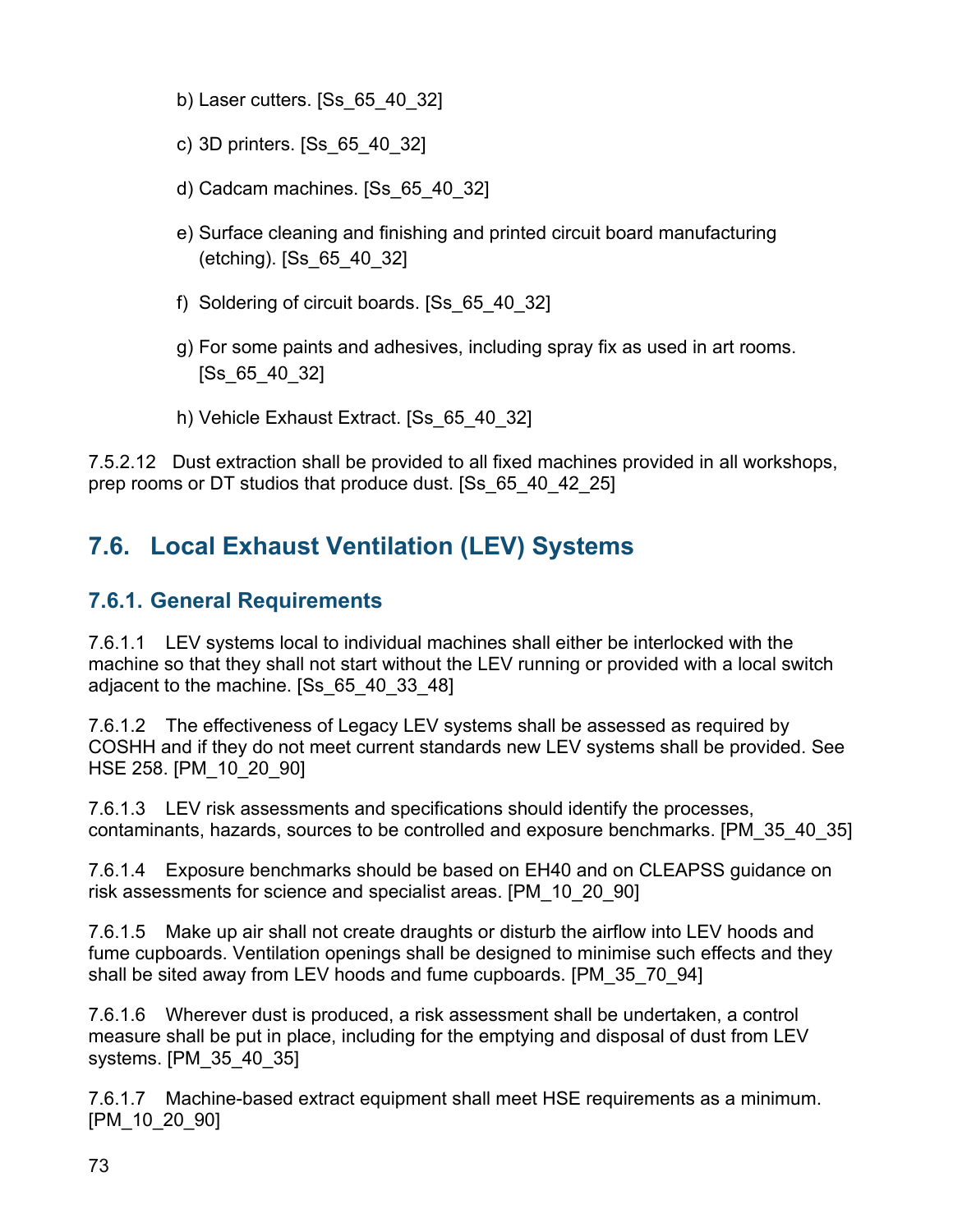7.6.1.8 Clear management systems and proper, safe work routines including the use of PPE shall be included in the Operation and Maintenance (O&M) Manual and Health and Safety File, as required in the DfE's EIR. [PM\_10\_20\_28]

7.6.1.9 The following requirements shall be met:

- a) LEV systems shall be designed by qualified professional suppliers. [Ss\_65\_40\_33\_48]
- b) LEV systems shall be supplied with performance data on installation including filter efficiencies. This is necessary so that subsequent testing can be compared with the performance on installation. [Ss 65 40 33 48]
- c) Details of the statutory 14 monthly LEV equipment 'Thorough Examination and Test' (TExT) shall be included in the O&M Manuals and the Building User Guide. [PM\_10\_20\_82]
- d) All LEV systems across the D&T and science departments shall have a TExT every 14 months. This shall be carried out by a competent person. The checking of the extractor units on laser cutters, fume cupboards and other equipment shall be included in the TExTs. [PM\_10\_20\_82]
- e) A logbook shall be provided to record the results of the commissioning, the 14 monthly performance TExTs and included in the H&S File. [PM\_70\_85\_60]
- f) Workplace Exposure Limits (WEL) for wood dust and other pollutants shall be recorded in O&M Manuals and the H&S File and procedures defined to keep levels as low as reasonably practicable. [PM\_35\_40\_35]
- g) The O&M Manuals and H&S File shall contain manufacturers and designers' maintenance schedules to ensure the systems perform as designed. [PM\_70\_85\_50]

### **7.6.2. Laser Cutters and 3D Printers**

7.6.2.1 The use of laser cutters and 3D printers can cause potential health and safety risks. Harmful fumes containing nanoparticles and Volatile Organic Compounds (VOCs) can be produced. [PM\_10]

7.6.2.2 Laser cutters and 3D printers shall be housed in well-ventilated rooms and provided with efficient fume ventilation systems. [PM\_10\_20\_82]

7.6.2.3 There are two types of systems that can be used as shown in Table 6. [Ss\_65\_40]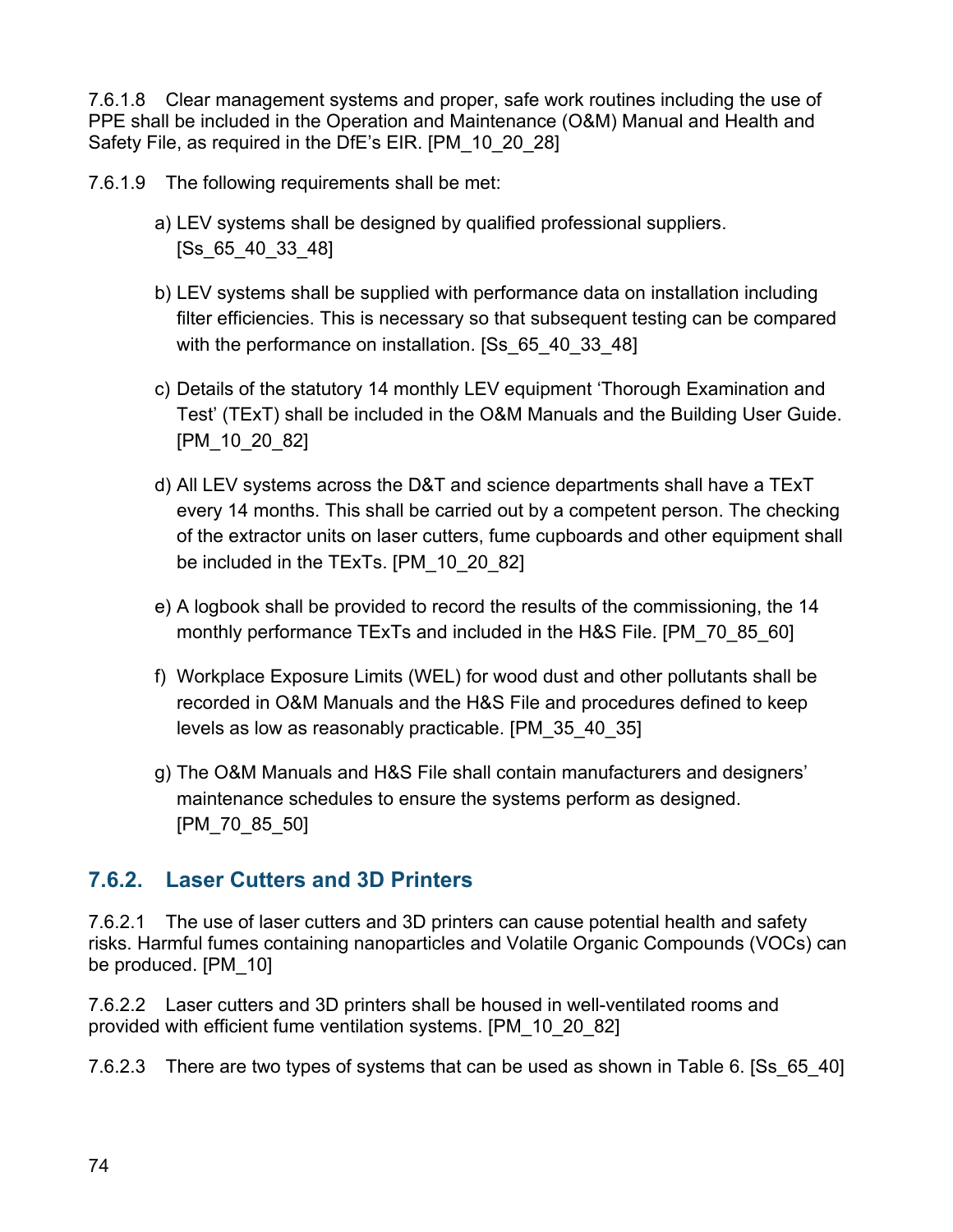| <b>Ventilation system</b>   | <b>Description</b>                                                                                                                                                                                                                  |
|-----------------------------|-------------------------------------------------------------------------------------------------------------------------------------------------------------------------------------------------------------------------------------|
| Extract to Atmosphere (ETA) | Fumes are removed by negative pressure<br>and discharged through an external flue<br>above roof level.                                                                                                                              |
| Filtration                  | Particulates are trapped in a HEPA filter<br>and VOCs in a molecular gas filter. The<br>clean air is returned into the room. These<br>systems require regular maintenance and<br>filter changes as recirculatory fume<br>cupboards. |

#### **Table 6 Fume Ventilation Systems**

7.6.2.4 Filter systems are required to be changed on average once or twice per college year, dependent on the filter size and frequency of use. This should form part of the general maintenance programme. The filter system shall be capable of removing both nanoparticles and VOCs. [PM\_35\_70\_94]

7.6.2.5 Both types of system require LEV tests, which measure filter effectiveness, at no more than 14-month intervals. Further guidance can be obtained from CLEAPSS and HSE. [PM\_10\_20\_90]

7.6.2.6 The requirements to change filters and carry out LEV tests shall be included in O&M Manuals and the Building User Guide, see paragraph 7.6.1.9. [PM\_10\_20\_90]

### **7.6.3. Wood Dust Extract Systems**

7.6.3.1 Wood dust extract systems vary, and different colleges may require differing solutions. Wood dust can be hazardous and particulate matter is required to be cleared and filtered from the air. [PM\_10]

7.6.3.2 Extract systems can be of centralised dust extraction type or smaller LEV units. [PM\_10]

7.6.3.3 In some cases, a mixture of systems may be appropriate depending on the types of machinery and the way the spaces are used. See Table 7. [PM\_10]

### **7.6.4. Centralised Wood Dust Extract Systems**

7.6.4.1 Centralised Low Volume, High Velocity (LVHV) systems as wood dust extract systems shall be provided for the equipment in DT prep rooms and any adjoining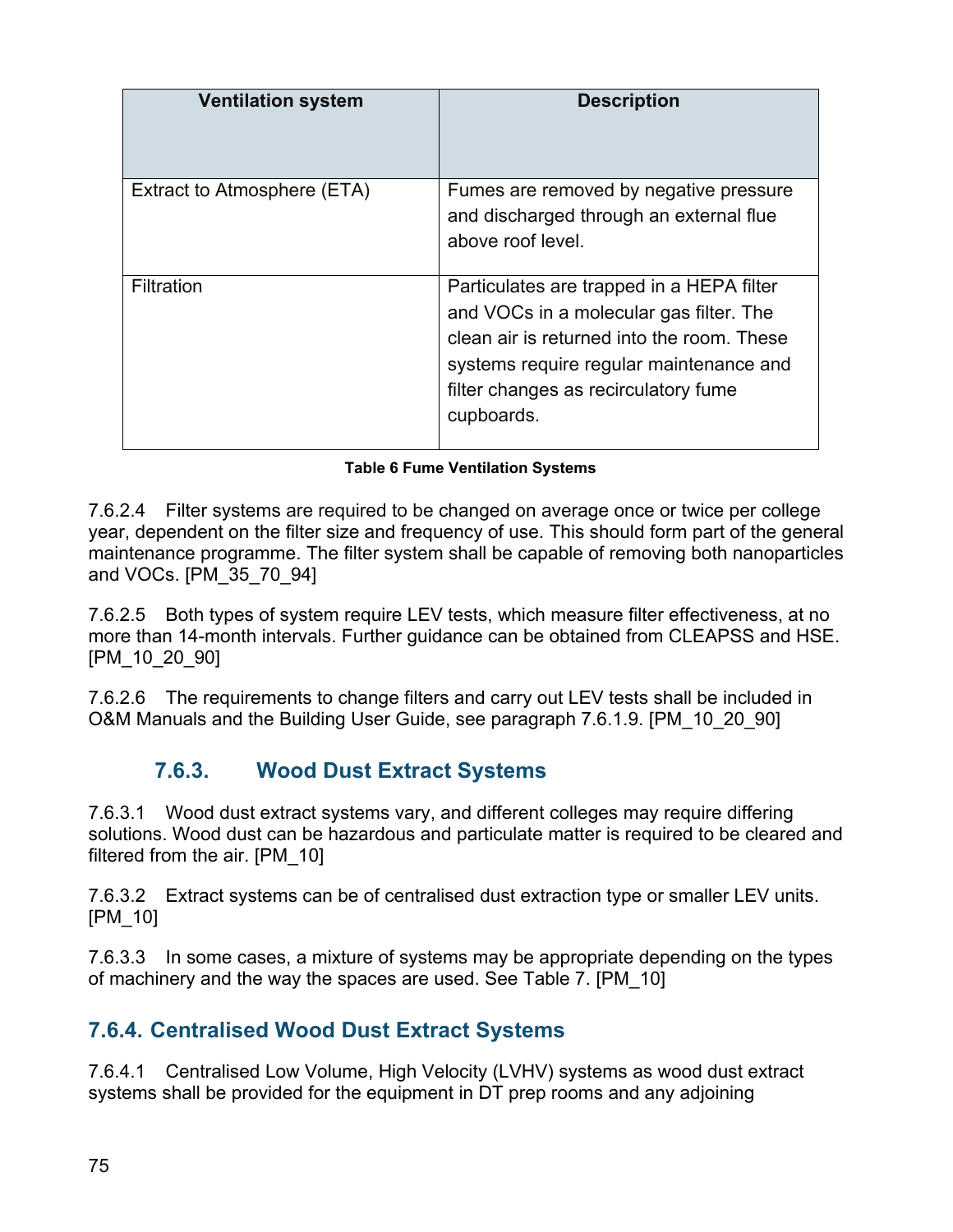workshops, unless individual machine-based extract systems are identified in the CSB. Type selection shall be considered alongside risk assessment criteria. [PM\_35\_40\_35]

7.6.4.2 Centralised extract systems to machinery shall be designed and installed to meet the following requirements.

- a) The collection unit and extract fan are located so that the unit can be used quietly and be easily emptied without disturbance of class activities. [PM\_35\_70\_94]
- b) The extract unit is located in a separate room to the teaching space, to contain the noise and dust. The shaker, fan and main branch ducts are also located in this space so that noise into Teaching Spaces is minimised. [PM\_35\_70\_94]
- c) The air inlet to the room containing the dust extract unit is acoustically attenuated to prevent noise causing disturbance to teaching areas, neighbouring properties and outside areas. [PM\_35\_60]
- d) Vacuum hose connections are provided, and inertia type reels for vacuum hoses are provided in the prep room and the students' work area instead of 'sweeping up' arrangement. [Ss\_65\_40\_42\_25]
- e) Automatic fire dampers are provided in the extract system and the associated plant room. [Pr\_65\_65\_24\_30]
- f) The system is fitted with a variable speed fan and machinery dampers and interlocks so that the system changes the flow rate when machines are switched on and off and allows hand tools to be connected. The interlocks shall provide automatic shut off to the extract system when the waste bag is full and a warning to the prep room when the bag is nearly full. [Ss\_65\_40\_42\_25]
- g) A variable air flow system is provided in new installations to limit energy use and noise. Air flow depends on the number of machines in use. [Ss\_65\_40\_42\_25]
- h) All branch ducts are designed for low resistance to limit noise as described in HSG 258. [PM\_10\_20\_90]

7.6.4.3 See Section 2.21 of IoA/ANC 'Acoustics of Schools: a design guide', 2015 for guidance on operational noise. [PM\_10\_20\_90]

7.6.4.4 Issues to consider when designing LEV systems are shown below in Table 7. [Ss\_65\_40\_33\_48]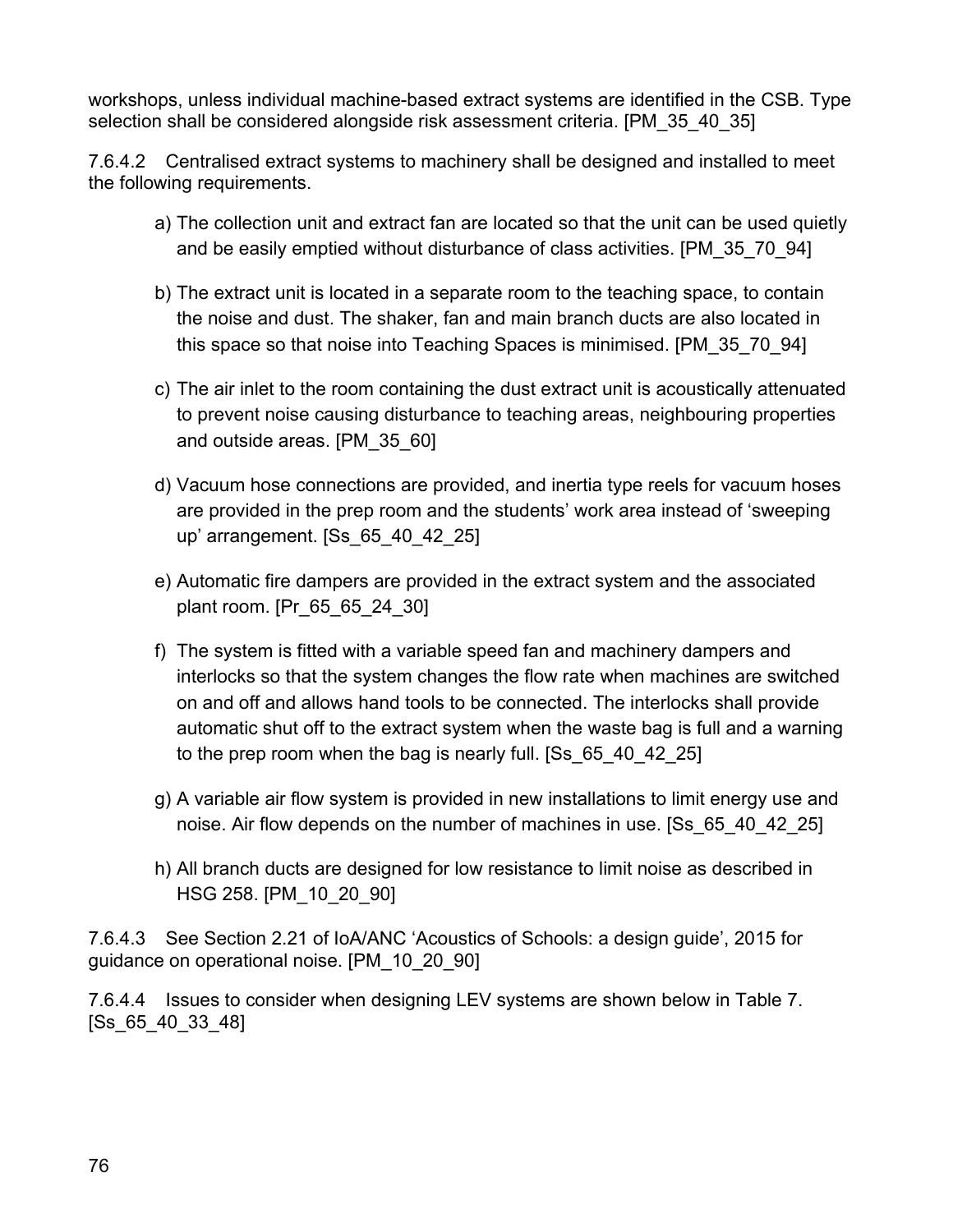| <b>Type</b>                                                                | <b>Characteristics</b>                                                                                                                                                                                                                                                                                                                                                                                                                                                                                                                                                                                                     | <b>Noise</b>                                                                                                                                                                                                                                                                                                                                                                                                                                                                                                  | <b>Advantages</b>                                                                                                                                                                                                                                                                                                                                          | <b>Disadvantages</b>                                                                                                                                                                                                                                                                                                                                                                                                                                                                                                                                                                                                                                      |
|----------------------------------------------------------------------------|----------------------------------------------------------------------------------------------------------------------------------------------------------------------------------------------------------------------------------------------------------------------------------------------------------------------------------------------------------------------------------------------------------------------------------------------------------------------------------------------------------------------------------------------------------------------------------------------------------------------------|---------------------------------------------------------------------------------------------------------------------------------------------------------------------------------------------------------------------------------------------------------------------------------------------------------------------------------------------------------------------------------------------------------------------------------------------------------------------------------------------------------------|------------------------------------------------------------------------------------------------------------------------------------------------------------------------------------------------------------------------------------------------------------------------------------------------------------------------------------------------------------|-----------------------------------------------------------------------------------------------------------------------------------------------------------------------------------------------------------------------------------------------------------------------------------------------------------------------------------------------------------------------------------------------------------------------------------------------------------------------------------------------------------------------------------------------------------------------------------------------------------------------------------------------------------|
| Fixed<br>installations<br>for whole<br>area serving<br>several<br>machines | a. Inlets at each<br>machine or dust<br>source, preferably with<br>dampers that can be<br>closed when the inlet is<br>not in use.<br>b. Fixed ducting.<br>c. A fixed filter or dust-<br>collection system.<br>d. A single fan unit.<br>e. An outlet that might<br>return air to the<br>workplace or vent it to<br>the outside.<br>f. Dust collection unit<br>and fans may be in the<br>room, or in a separate<br>room or in an external<br>enclosure with ducting<br>to the equipment.<br>g. Unit may serve more<br>than one room.<br>h. Warning system<br>required to tell user<br>when dust collector<br>needs emptying. | Depends on design.<br>Sound levels greater<br>than 80 $dB(A)$<br>caused by fixed flow<br>rate make verbal<br>communication<br>difficult.<br>Where the noise<br>exceeds 80 dB (A)<br>ear defenders are<br>required. New<br>installations should<br>not have noise levels<br>requiring ear<br>defenders.<br>Noise can cause<br>distractions to the<br>teaching environment<br>and to neighbouring<br>buildings, depending<br>on location.<br>Noise can be limited<br>if unit is variable<br>speed and housed in | Single point of dust<br>collection makes dust<br>handling and<br>maintenance easier<br>and safer - only one<br>filter to clean or<br>replace.<br>The noise is low if the<br>fan is outside the<br>workplace and the duct<br>does not carry sound.<br>Low running costs due<br>to single point of<br>maintenance.<br>Low energy costs if<br>variable speed. | Fan and filter units are large<br>and need to be in a<br>soundproof enclosure.<br>High noise levels if the system<br>is in the workplace and/or if<br>the duct velocity is too high or<br>ductwork poorly designed so<br>that it transmits sound. This<br>may lead to ambient noise<br>problems in rooms where<br>quiet is needed.<br>Extra electrical controls are<br>required to ensure that the<br>system starts up when any<br>machine is in use and to vary<br>the air flow according to the<br>number of machines in use.<br>Users shall be trained to<br>operate dampers and<br>controls.<br>If the extraction unit fails,<br>none of the machines |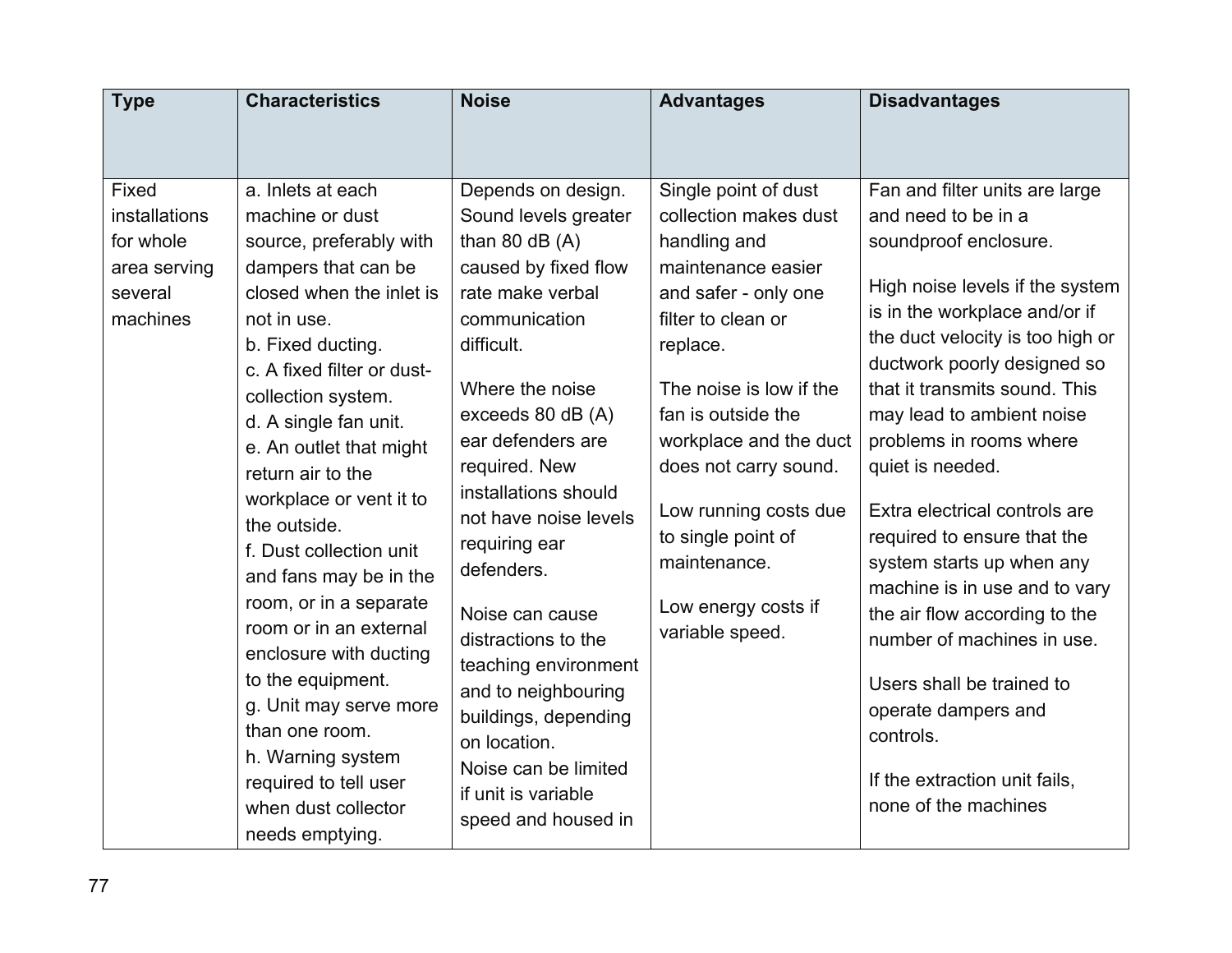| <b>Type</b>                                               | <b>Characteristics</b>                                                                                                                                                                                                                                                                                                                                          | <b>Noise</b>                                                               | <b>Advantages</b>                                                                                                                                                                                                                                          | <b>Disadvantages</b>                                                                                                                                                                                                                                                                                            |
|-----------------------------------------------------------|-----------------------------------------------------------------------------------------------------------------------------------------------------------------------------------------------------------------------------------------------------------------------------------------------------------------------------------------------------------------|----------------------------------------------------------------------------|------------------------------------------------------------------------------------------------------------------------------------------------------------------------------------------------------------------------------------------------------------|-----------------------------------------------------------------------------------------------------------------------------------------------------------------------------------------------------------------------------------------------------------------------------------------------------------------|
|                                                           |                                                                                                                                                                                                                                                                                                                                                                 |                                                                            |                                                                                                                                                                                                                                                            |                                                                                                                                                                                                                                                                                                                 |
|                                                           | i. Units and are best<br>located in a separate<br>space or external to the<br>Building for ease of<br>maintenance and<br>to limit noise.                                                                                                                                                                                                                        | separate space. Also,<br>by good quality<br>ductwork with<br>smooth bends. |                                                                                                                                                                                                                                                            | connected to the system can<br>be used.<br>Relative inflexible when<br>needing to move machines or<br>connect and disconnect<br>machines.                                                                                                                                                                       |
| Independent<br><b>installations</b><br>at each<br>machine | a. Fan unit is close to<br>the machine producing<br>the dust.<br>b. Fan and machine are<br>often electrically linked,<br>so that the fan is<br>powered whenever the<br>machine is running.<br>c. For dust control, the<br>filter/dust-collection<br>system is normally<br>mounted in the same<br>unit as the fan.<br>d. Warning system<br>required to tell user | Can be a problem<br>unless each fan unit<br>is very quiet.                 | Units are often<br>compact, being<br>designed to fit under<br>the bench or into the<br>pedestal supporting<br>the machine.<br>Automatic starting of<br>the dust control is<br>easy.<br>Failure of one unit<br>does not affect use of<br>any other machine. | Many dust-collection bags<br>and/or filters to attend to.<br>Many fans can generate much<br>noise.<br>Dust collection units must be<br>changed in an occupied<br>space.<br>The relatively small filter area<br>and size of unit can result in<br>the filter becoming clogged<br>and hence a lack of efficiency. |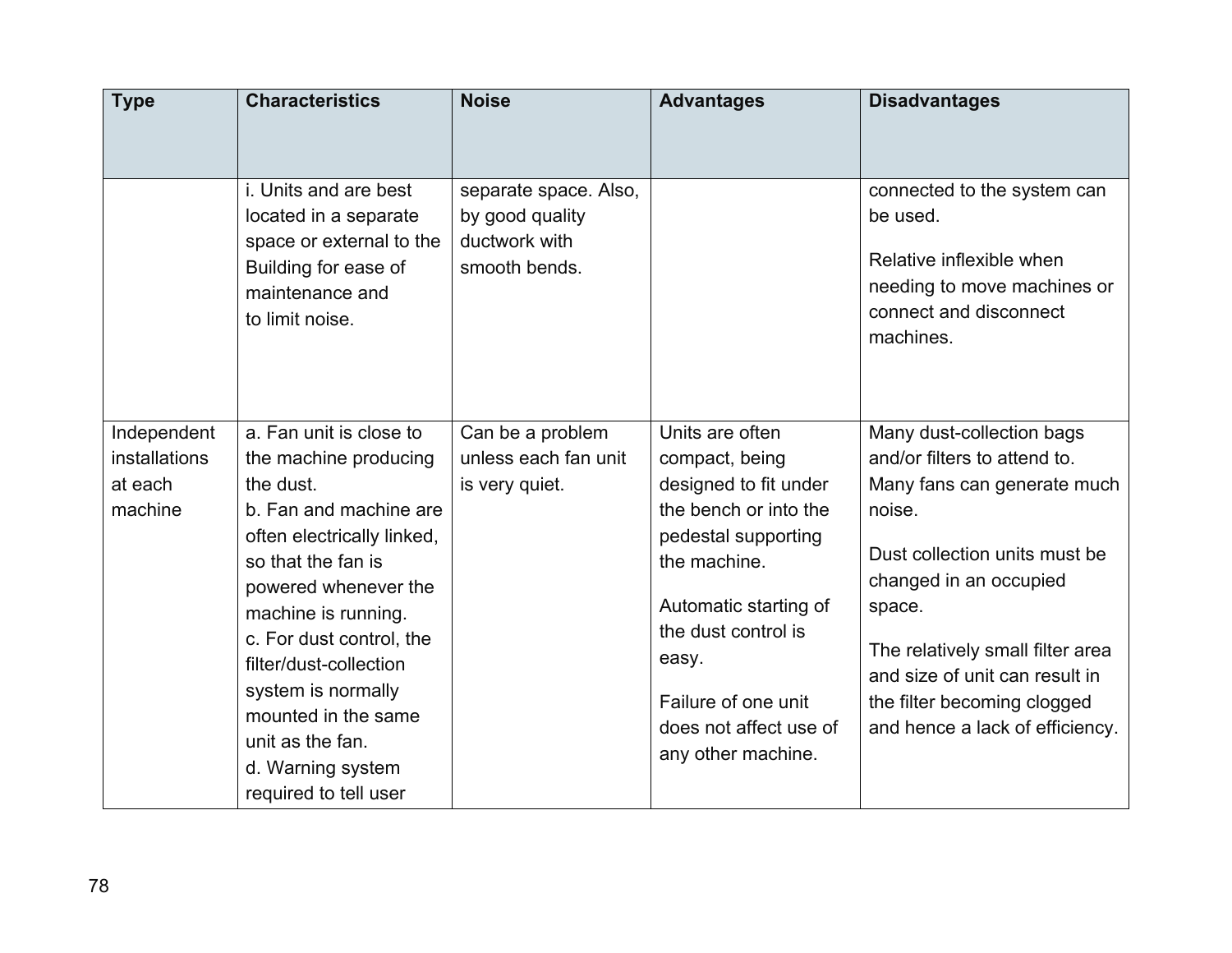| <b>Type</b>         | <b>Characteristics</b>                                                                                                                                          | <b>Noise</b>                                                | <b>Advantages</b>                                                                                    | <b>Disadvantages</b>                                                                                                                                                                                                                                                                                                                              |
|---------------------|-----------------------------------------------------------------------------------------------------------------------------------------------------------------|-------------------------------------------------------------|------------------------------------------------------------------------------------------------------|---------------------------------------------------------------------------------------------------------------------------------------------------------------------------------------------------------------------------------------------------------------------------------------------------------------------------------------------------|
|                     | when dust collection<br>needs emptying.                                                                                                                         |                                                             |                                                                                                      | Dust collection capacity can<br>be small requiring regular<br>emptying.<br>These units are unlikely to<br>cope with large volumes of<br>waste such as those<br>produced by wood planing<br>machines.                                                                                                                                              |
| Portable<br>systems | A mobile duct, filter,<br>dust sack and fan unit,<br>which can be moved<br>between machines.<br>The inlet may be<br>general purpose or part<br>of each machine. | A serious problem<br>unless each fan unit<br>is very quiet. | An economical solution<br>for a workshop<br>containing several<br>machines with<br>intermittent use. | General-purpose units are not<br>always efficient and may not<br>adequately control<br>contaminants. Dust capture<br>hoods may be ineffective<br>unless designed for each<br>machine.<br>Difficult to make system and<br>machine electrically<br>interlocked. It is then<br>debatable whether or not the<br>system fulfils legal<br>requirements. |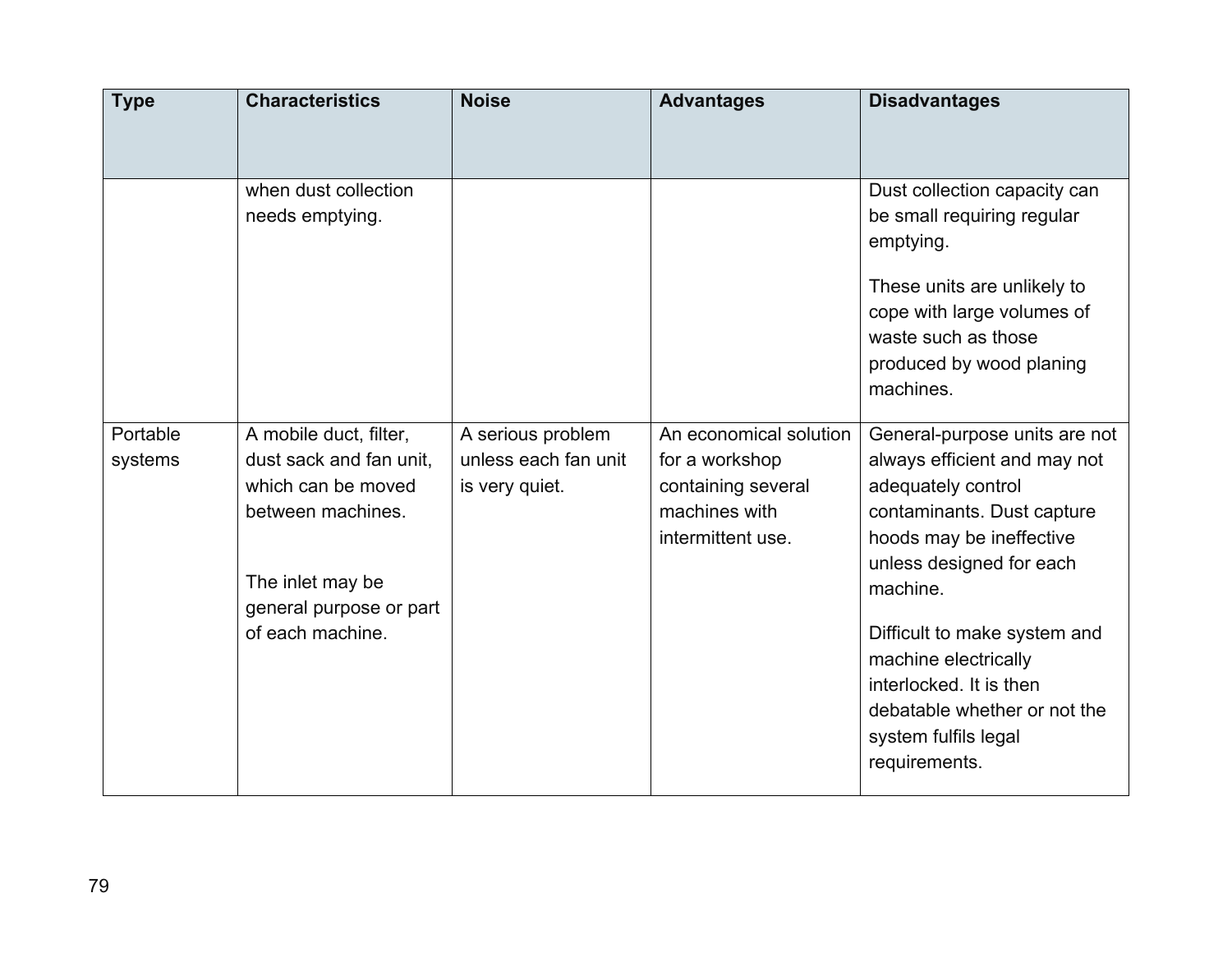| <b>Type</b>                                | <b>Characteristics</b>                                                                                                  | <b>Noise</b>                                                                                                                              | <b>Advantages</b>                                                                                 | <b>Disadvantages</b>                                                                                                                                                                                                                                                                                                                                                                                                                          |
|--------------------------------------------|-------------------------------------------------------------------------------------------------------------------------|-------------------------------------------------------------------------------------------------------------------------------------------|---------------------------------------------------------------------------------------------------|-----------------------------------------------------------------------------------------------------------------------------------------------------------------------------------------------------------------------------------------------------------------------------------------------------------------------------------------------------------------------------------------------------------------------------------------------|
|                                            |                                                                                                                         |                                                                                                                                           |                                                                                                   |                                                                                                                                                                                                                                                                                                                                                                                                                                               |
|                                            |                                                                                                                         |                                                                                                                                           |                                                                                                   | There is a high risk that LEV<br>may not be used because of<br>the effort in connection.                                                                                                                                                                                                                                                                                                                                                      |
|                                            |                                                                                                                         |                                                                                                                                           |                                                                                                   | Difficult to empty and<br>disconnect and reconnect<br>safely.                                                                                                                                                                                                                                                                                                                                                                                 |
| Extraction<br>from portable<br>power tools | A very flexible duct<br>connected to a<br>standalone dust<br>collector or a small dust<br>bag connected to the<br>tool. | Portable power tools<br>are often noisy<br>anyway and the extra<br>noise associated with<br>the dust collection<br>system may be trivial. | Good for vocational<br>training as this is the<br>usual method of<br>extraction found on<br>site. | The dust-collection system<br>may make the tool difficult to<br>control.<br>If a small dust bag is fitted, it<br>can be filled after only a few<br>minutes work and must be<br>changed or emptied<br>frequently.<br>Dust capture may not be<br>effective enough for indoor<br>use.<br>This type of system may not<br>effectively protect others<br>nearby unless used in a very<br>well-ventilated space or an<br>external workspace. If used |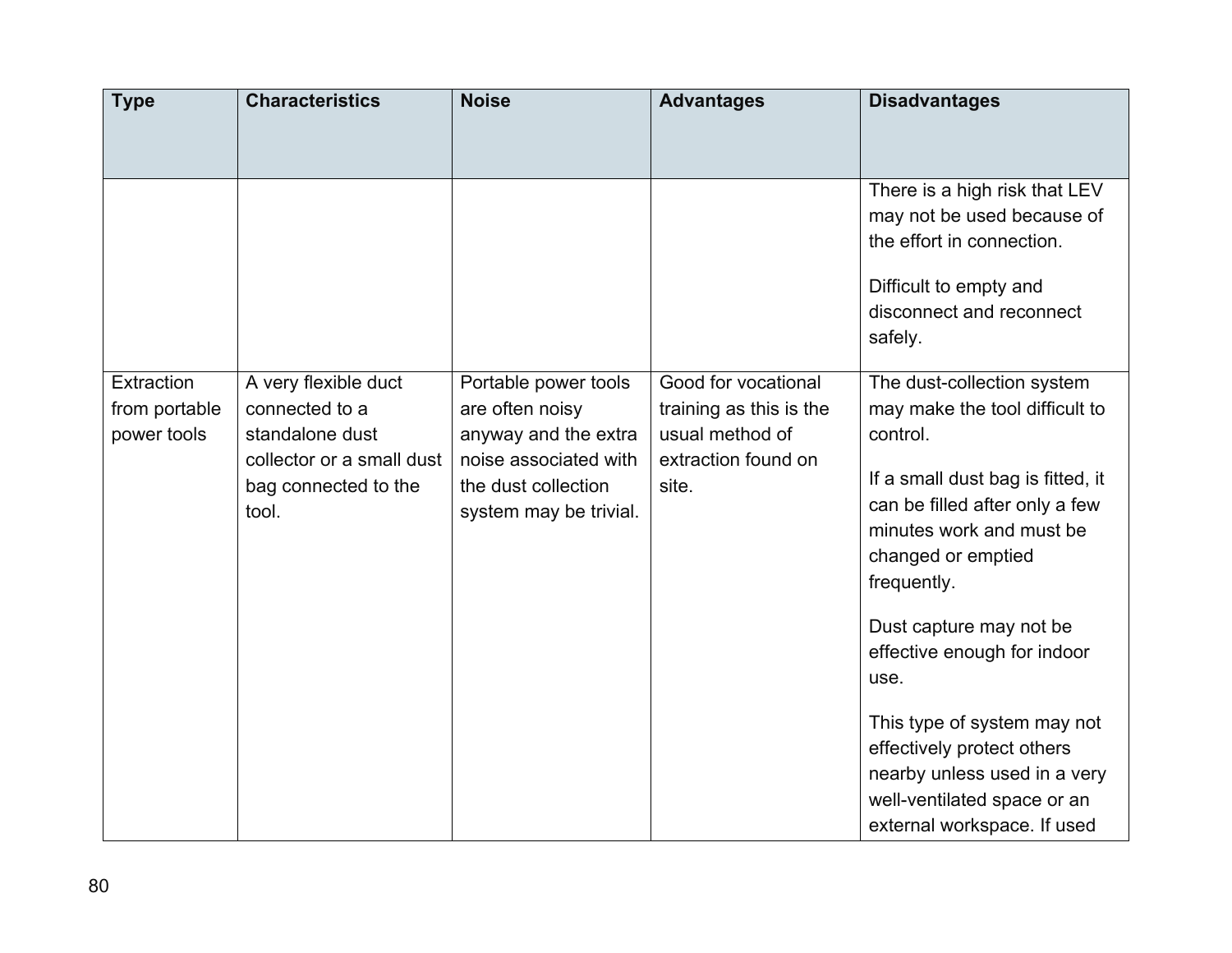| <b>Type</b> | <b>Characteristics</b> | <b>Noise</b> | <b>Advantages</b> | <b>Disadvantages</b>                                                            |
|-------------|------------------------|--------------|-------------------|---------------------------------------------------------------------------------|
|             |                        |              |                   | inside PPE shall probably be<br>needed for those nearby as<br>well as the user. |

**Table 7 Types of dust extraction (table adapted from CLEAPSS publication L225)**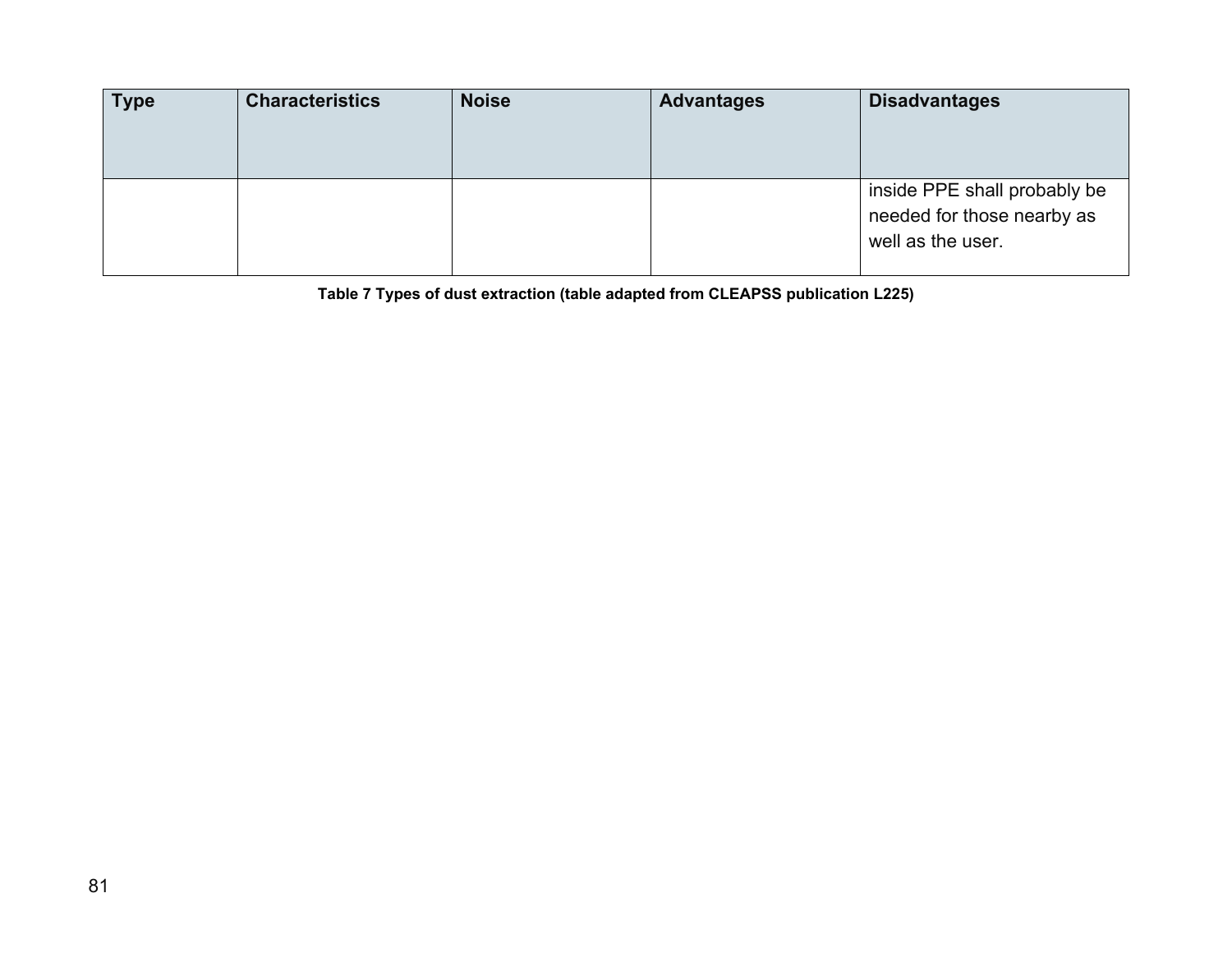### **7.6.5. Reference Standards**

7.6.5.1 Ensure that the design and installation of the D&T spaces, wood dust extract ventilation and associated systems complies with the relevant parts of the standards as listed below, and any updated versions of these standards: [PM\_10\_20\_90]

- a) BS 4163 'Health and safety for design and technology in educational and similar establishments'. [FI\_70\_85]
- b) IGEM/UP/11 'Gas Installations for Education Establishments'. [FI\_70\_85]
- c) 'Acoustics of Schools: a design guide', IoA/ANC, 2015. [FI\_70]
- d) HSG 258 'Controlling airborne contaminants at work: A guide to local exhaust ventilation'. [FI\_70]
- e) CLEAPSS Guidance Document L225 'Managing Risk Assessment in Design & Technology'. [FI\_70]
- f) CIBSE TM40 A Guide to Good Practice for LEV. [FI\_70]
- g) EH40/2005 Workplace exposure limits. [FI\_70\_85]

### **7.7. Science Fume Cupboard Ventilation**

#### **7.7.1. Overview**

7.7.1.1 The following section provides a minimum specification for the design and installation of any ventilation and associated systems in science teaching spaces with fume cupboards. [PM\_35\_70\_94]

#### **7.7.2. General Requirements**

7.7.2.1 The general requirements for the science fume cupboard ventilation systems shall be to:

- a) remove contamination from the extract air caused by chemical processes [Ss\_65\_40\_32\_32]
- b) provide background ventilation for the occupants [Ss\_65\_40\_32\_32]
- c) ensure sufficient ventilation in areas where increased  $CO<sub>2</sub>$  and CO levels can be observed [Ss\_65\_40\_32\_32]
- d) ensure sufficient ventilation for combustion. [Ss\_65\_40\_32\_32]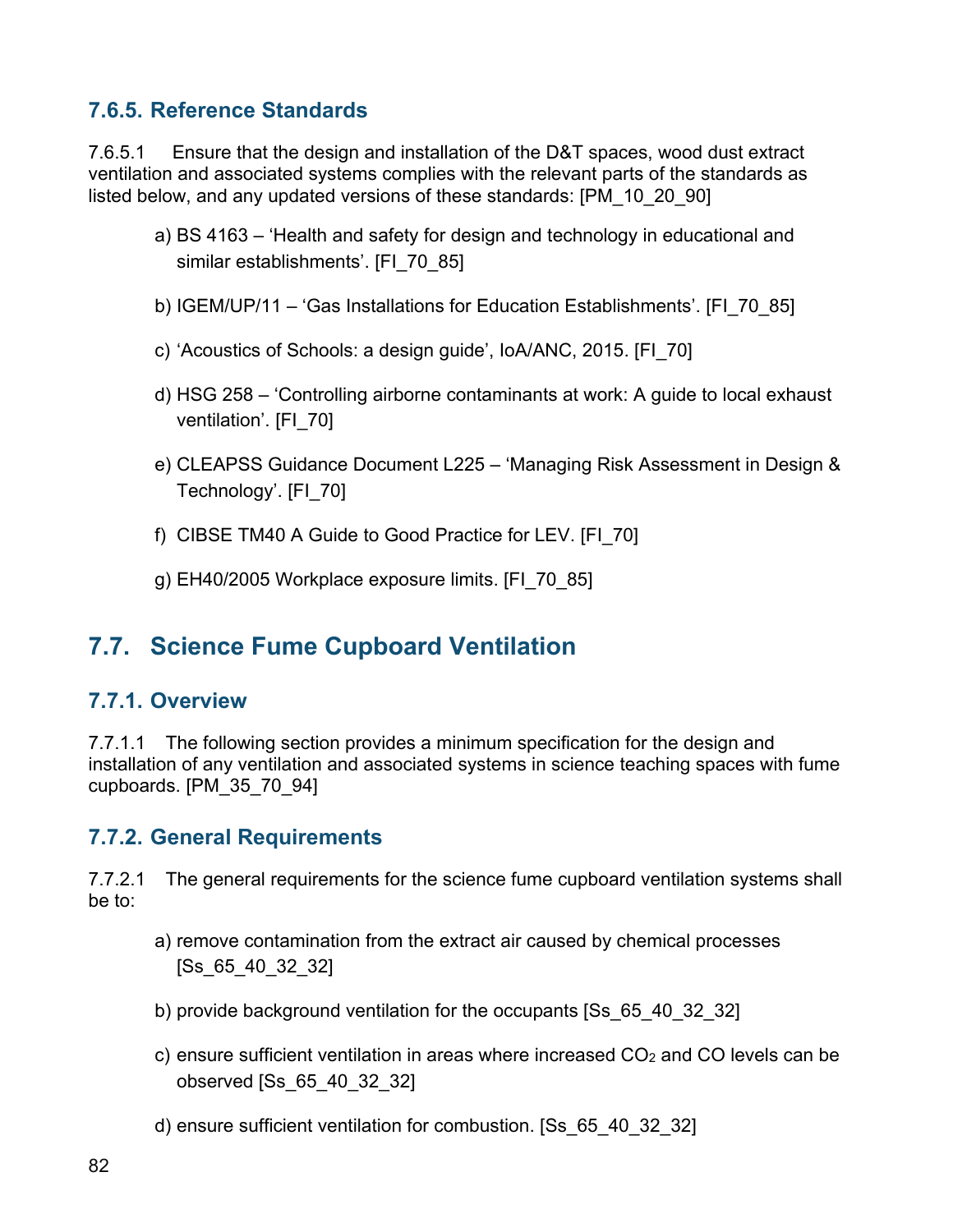### **7.7.3. Design Criteria**

7.7.3.1 Science laboratories and science studios can be used for conventional classroom activities and shall be designed for such use (see Section 5: Ventilation of General Teaching and Learning Resource Areas) as well as for use for practical activities, where additional ventilation is required during experiments. [PM\_35\_70\_94]

7.7.3.2 Practical experiments are carried out in science laboratories and science studios in the open teaching space as well as in fume cupboards. [PM\_10]

7.7.3.3 The ventilation design shall address the following:

- a) The use of Bunsen burners. [PM 40 20 94]
- b) Chemical fumes produced during experiments. [PM\_40\_20\_94]
- c) The safe and effective use of fume cupboards. [PM\_40\_20\_94]

7.7.3.4 Table 8 below from BB101 gives the required minimum exhaust rates for various sized spaces. [PM 40 20 94]

| Room type                                       | Area $(m^2)$ | <b>Minimum required</b><br>ventilation rate |
|-------------------------------------------------|--------------|---------------------------------------------|
| Science laboratories, studios and<br>prep rooms | >70          | 4 $\frac{ }{\text{S}}/m^2$                  |
|                                                 |              |                                             |
| Science laboratories, studios and               | $37 - 70$    | 11.42 – (0.106 x Area) $I/s/m2$             |
| prep rooms                                      |              |                                             |
| Science laboratories, studios and               | $37$         | $7.5$ $I/s/m2$                              |
| prep rooms                                      |              |                                             |
| <b>Chemical stores</b>                          | All          | 2 air changes per hour, 24                  |
|                                                 |              | hours a day.                                |

#### **Table 8 Science Laboratories Minimum Exhaust Rates**

7.7.3.5 The area-based ventilation rates in  $\frac{1}{s}$  m<sup>2</sup> given in Table 9 apply to spaces of 2.7m in height or higher. [PM\_35\_70\_94]

7.7.3.6 The equivalent air change rate per hour (ach) can be calculated from ach =  $\frac{1}{s/m^2}$ rate) x 3.6/(Room height (m)). [PM\_35\_70\_94]

7.7.3.7 For spaces below 2.7m in height, the equivalent air change rate to a 2.7m high space shall be used. [PM\_35\_70\_94]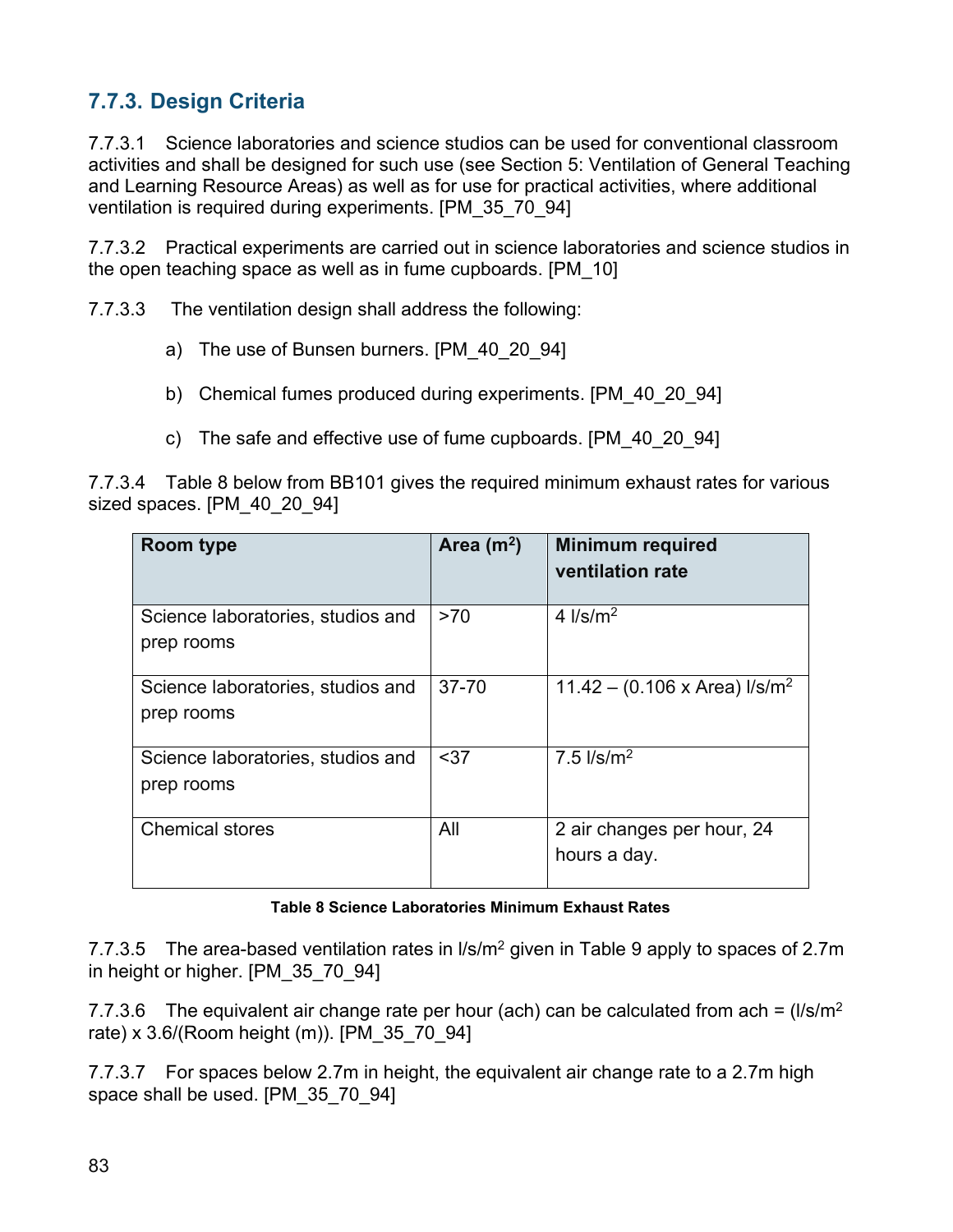7.7.3.8 In science laboratories and science studios, a means shall be provided to increase the exhaust rate to at least 5 l/s/m² by the use of openable windows and by boosting the extract rate to a higher rate and noise level under override control of the staff member. This purge/boost ventilation shall allow the member of staff to reduce any CO<sub>2</sub> levels or fumes in the room e.g., following a difficult experiment, or a spillage or if the  $CO<sub>2</sub>$  warning level of 2800ppm is reached. [PM\_35\_70\_94]

7.7.3.9 Noise levels during normal teaching and practical activities shall comply with Section 1.1.3 of BB93. [PM\_10\_20\_90]

7.7.3.10 It is a requirement to achieve the minimum exhaust rates given in Table 8 above for normal experimental conditions within the noise levels for practical activities given in BB93 Section 1.1.3. IoA/ANC 'Acoustics of Schools: a design guide', 2015 gives guidance on limiting the higher noise levels allowed during purge/boost and Local Exhaust Ventilation such as use of fume cupboards. [PM\_10\_20\_90]

7.7.3.11 Mechanical or hybrid ventilation systems shall be used to provide adequate ventilation during teaching and practical activities in science laboratories to provide the minimum exhaust ventilation rates given in Table 8 whilst meeting the cold draught criteria, see Section 10.4. [PM\_40\_20\_94]

7.7.3.12 The cold draught criteria do not apply during purge ventilation as described in paragraph 7.7.3.8 and 7.7.3.10 [PM\_10\_20\_90]

7.7.3.13 The levels of CO<sup>2</sup> during practical lessons can be higher than those allowed during teaching activities in Section 5: Ventilation of Teaching and Learning Spaces but must comply with the gas safety requirements give in IGEM/UP/11 and paragraph 9.3.3. [PM\_10\_20\_90]

### **7.7.4. Bunsen Burners**

7.7.4.1 CO<sup>2</sup> levels can be significantly elevated by the use of Bunsen burners in a class of 30 pupils. CO<sup>2</sup> from 15 Bunsen burners is as high as that from respiration of 20 students. [PM\_10]

7.7.4.2 Additional ventilation is required when the whole class are using Bunsen burners or carrying out fume generating experiments. Reference should be made to the detailed guidance in the Gas Safety (Installation and Use) Regulations 1998, Regulation 2 (6) (b) and IGEM/UP/11, 'Gas Installations for Educational Establishments'. [PM\_10\_20\_90]

### **7.7.5. Fume Cupboards**

7.7.5.1 Fume cupboards are required in laboratories and science studios, and in all science prep rooms, as described the CSB and ADS. [PM\_10\_20\_90]

7.7.5.2 Where required, fume cupboards shall be installed and operated in accordance with the guidance in CLEAPSS Guide G9 and British Standards. [PM\_10\_20\_90]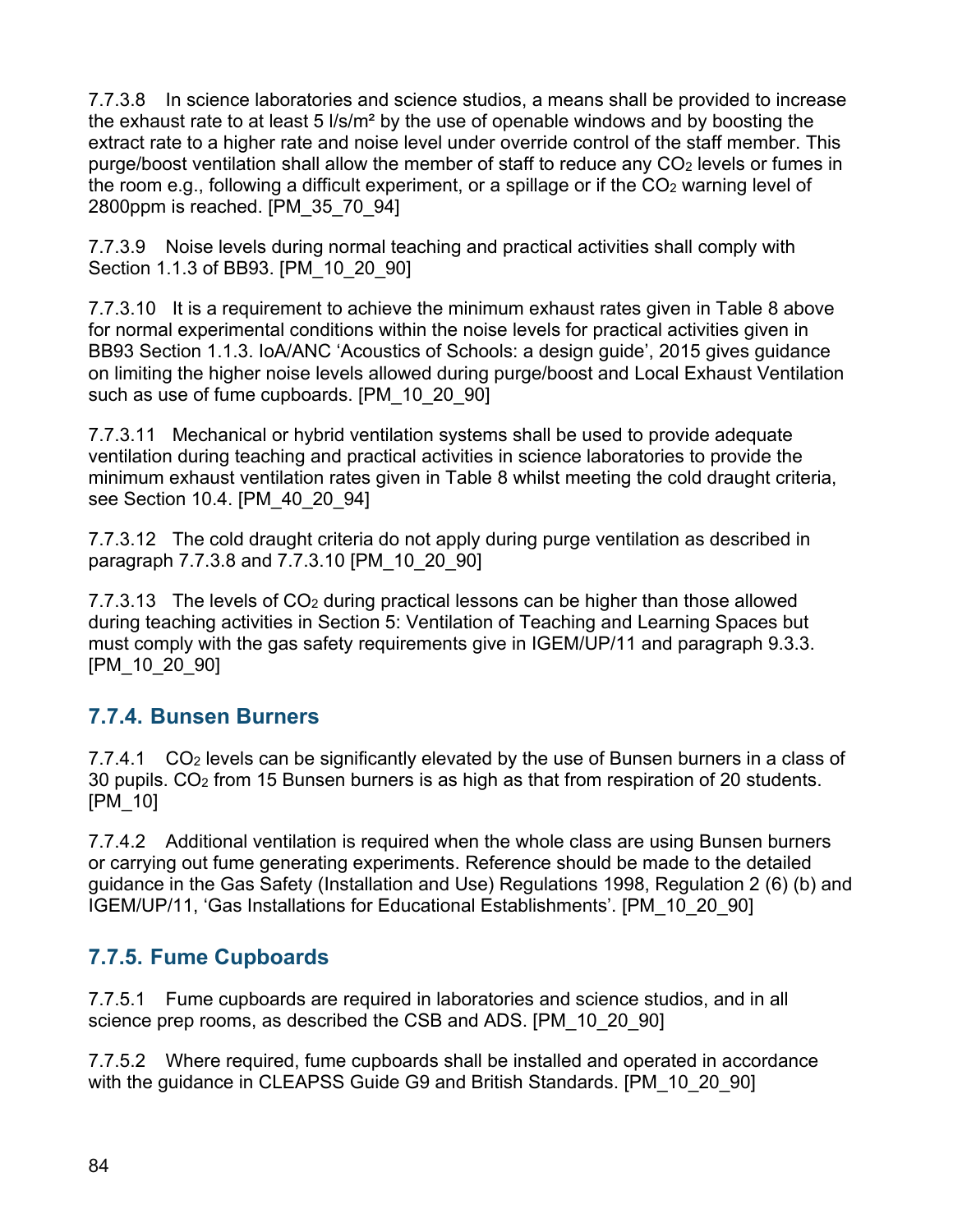7.7.5.3 Semi-mobile fume cupboards (and where required in the CSB mobile fume cupboards) shall be easily connected by science staff by means of docking stations and quick release service connections ideally set within the side of a teacher's demonstration desk. The connections shall not inhibit the safe use of the fume cupboards including for teacher demonstrations where students gather round the fume cupboard. [Ss\_65\_40\_32\_32]

7.7.5.4 The ventilation shall be designed so that the supply of incoming make-up air compensates for extraction when ducted fume cupboards are in use. Note: fume cupboards generally balance themselves against supply and extract from natural ventilation paths in the same room but can be adversely affected by the pressures generated by stack ventilation. With regard to mechanical ventilation, that has a balanced supply and exhaust system, it is a requirement that the supply ventilation can be increased to provide 90% of the fume cupboard exhaust rate so that the room is maintained at a slightly negative pressure. [Ss\_65\_40\_32\_32]

7.7.5.5 Fume cupboards shall be of the ducted type unless stated otherwise in the CSB. Fume cupboards shall be fixed in position in prep rooms and be able to be pulled out from the wall on flexible connections in science teaching spaces for demonstration purposes unless stated otherwise in the CSB. [Ss\_65\_40\_32\_32]

7.7.5.6 Exceptions where recirculatory fume cupboards may be used are in refurbishment or remodelling where there is no practical means to run an external flue. Where this is recorded in the CSB, at least two ducted fume cupboards shall be provided: one in the science prep room that shall be fixed in position and one in a laboratory where the College teaches 'A' level science or equivalent which shall be a fixed or semi-mobile ducted type. [Ss\_65\_40\_32\_32]

7.7.5.7 If recirculatory fume cupboards are used, the rooms in which they are located shall be ventilated to the minimum exhaust rate of 4 l/s/m<sup>2</sup> of floor area whenever the fume cupboards are in operation, with facility to purge vent to at least 5  $\frac{1}{s}$ /m<sup>2</sup> as described in paragraph 7.7.3.8. [Ss\_65\_40\_32\_32]

7.7.5.8 Both new and Legacy recirculatory fume cupboards shall comply with and be installed in accordance with BS EN 14175 and CLEAPSS Guide G9 standards for recirculatory fume cupboards. [PM\_10\_20\_90]

7.7.5.9 Recirculatory fume cupboards shall only be used as additional fume cupboards not in place of the minimum number of ducted fume cupboards required. See Technical Annex 3. [PM\_10\_20\_90]

7.7.5.10 If a recirculatory fume cupboard is used in a science prep room, it shall have a vertical upwards discharge and the room shall have extract from high level to minimise pollutants in the occupied zone. [Ss\_65\_40\_32\_32]

7.7.5.11 A risk assessment to HSG 258 is required for all fume cupboard installations. [PM\_10\_20\_90]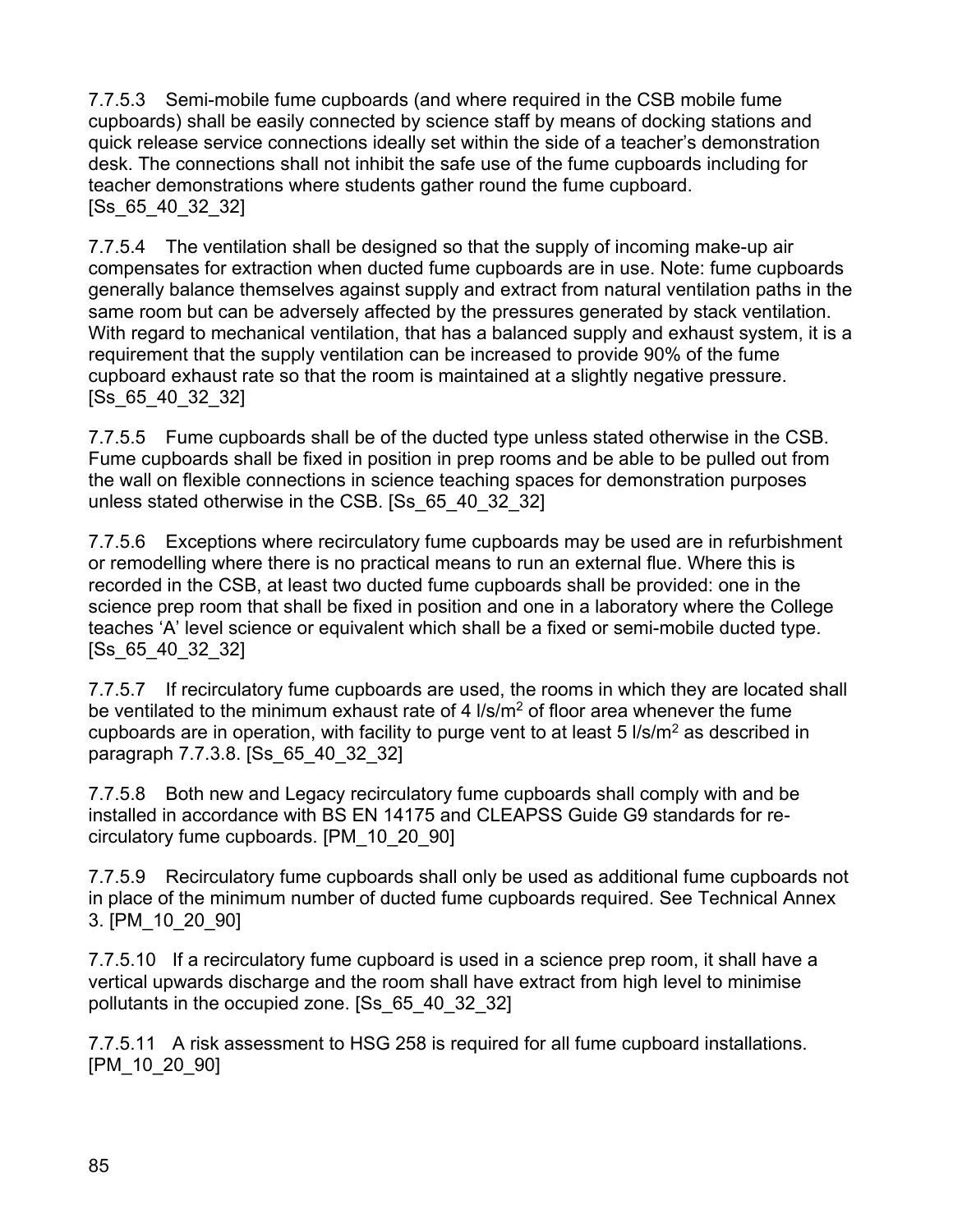7.7.5.12 Where fume cupboards are in use, the air speed local to the sash shall be as low as practicable. BS EN 14175-5 requires that the velocity of ventilation air shall not exceed 0.2m/s at a zone 400mm from the fume cupboard. [PM\_10\_20\_90]

### **7.7.6. Science Prep Rooms**

7.7.6.1 In science prep rooms, ventilation at the minimum exhaust rate shall be continuous during normal working hours. Ventilation shall be fitted with an override function for use out of these hours. [PM\_35\_70\_94]

7.7.6.2 In science prep rooms, additional make-up air is required when a ducted fume cupboard is switched on. [PM\_35\_70\_94]

7.7.6.3 Ducted fume cupboards shall be used in science prep rooms. [Ss\_65\_40\_32\_32]

7.7.6.4 Airflow rates shall be high in small prep rooms and air velocity could be more than the normal face velocity of a fume cupboard in the closed position. At such high airflow rates, the fume cupboard can spill chemicals therefore a long air inlet slot and careful positioning of fume cupboards relative to windows and vents is needed in a small prep room to keep the airflow velocities down in the space and to avoid chemical fumes being drawn out of the cupboard into the room. [Ss\_65\_40\_32\_32]

### **7.7.7. Chemical Stores**

7.7.7.1 Chemical stores require continuous ventilation 24 hours a day. Air supply shall be at low level and extract at high level. See Table 8. [PM\_35\_70\_94]

### **7.7.8. Ventilation Controls**

7.7.8.1 Air management systems with programmable controllers can accommodate a variety of room arrangements. Fume cupboard extract alongside room extract and supply shall be controlled locally to ensure airflow rates are kept at acceptable levels for varying equipment and room usage. [Ss\_75\_70\_52\_94]

7.7.8.2 Supply and extract systems supplying the normal ventilation rate i.e., when the fume cupboards are off, shall reuse the heat from the room by mixing or heat recovery to minimise ventilation heat losses. [PM\_35\_70\_94]

7.7.8.3 Blackout blinds required for physics experiments can interfere with natural ventilation paths, and therefore needs to be taken into account when designing a ventilation system. During black out experiments, the ventilation rate can be relaxed to 5 l/s/person. [PM\_35\_70\_94]

### **7.7.9. Fume Cupboard Exhausts**

7.7.9.1 Exhausts from fume cupboards shall discharge at a safe height above the highest part of the Building. BS EN 14175-3 gives recommendations on the installation of fume cupboards. It recommends that the discharge shall be at 1.25 times the height or 3m above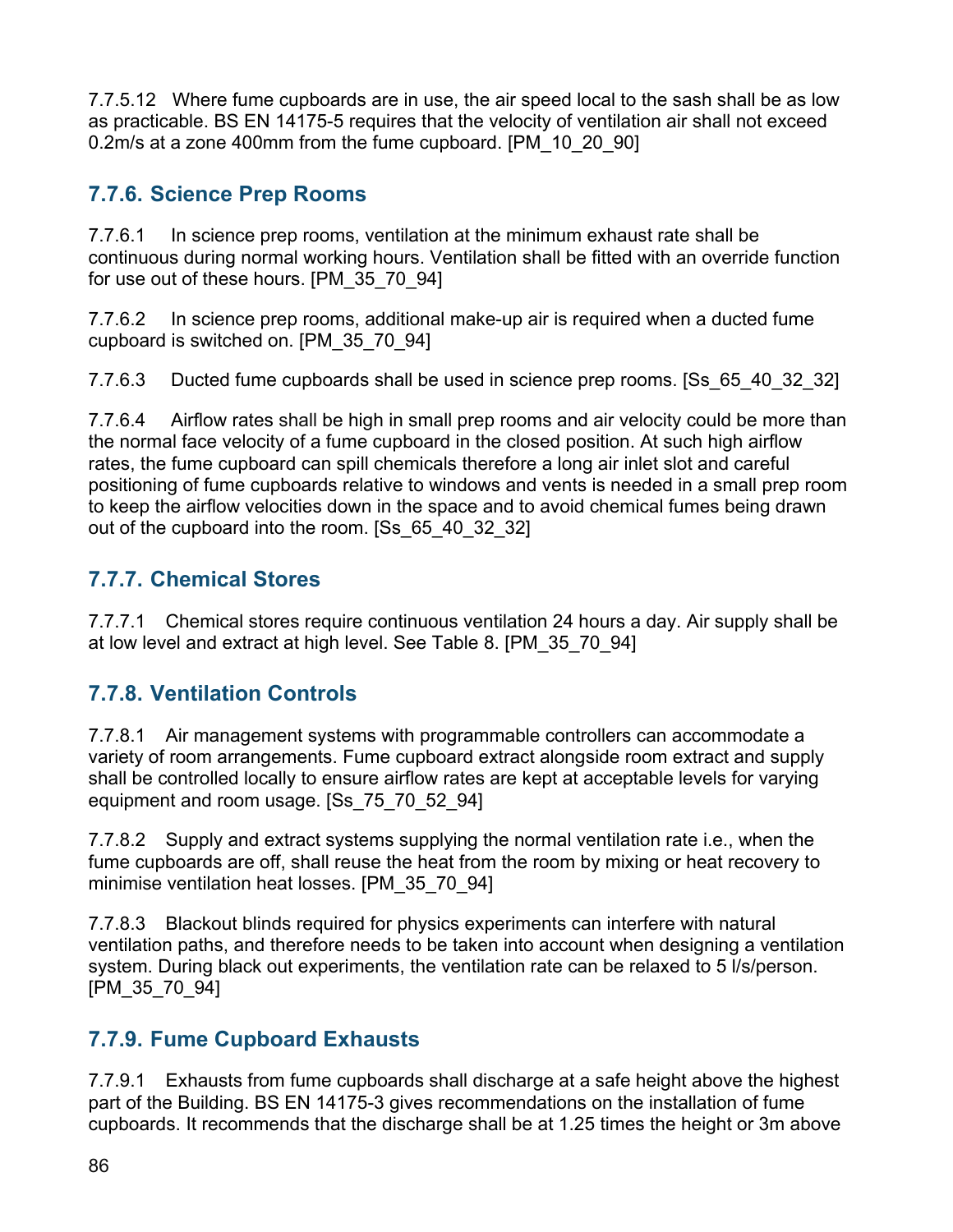the highest point of the Building and the minimum efflux velocity shall be 7m/s or preferably 10m/s. Where flues are lower than recommended the efflux velocity shall be increased to overcome downdrafts and design calculations shall prove that the flue height and efflux velocity comply with good practice as described in the ASHRAE Handbook (See reference 7) and CIBSE design guidance. [PM\_10\_20\_90]

### **7.7.10. Reference Standards**

7.7.10.1 Design and installation of the science laboratory and fume cupboard ventilation systems and associated systems shall comply with the relevant parts of the standards listed below, and any updated versions of these standards: [PM\_10\_20\_90]

a) IGEM/UP/11 – 'Gas installations for educational establishments' [FI\_70\_85]

- b) CLEAPSS Guide G9 'Fume Cupboards in Schools' [FI\_70\_85]
- c) BS EN 14175 'Fume cupboards. Type test methods' [FI\_70\_85]

d) BS EN 14175-2 – 'Fume cupboards. Safety and performance requirements' [FI\_70\_85]

e) BS EN 14175-3 – 'Fume cupboards. Recommendations for the exchange of information and recommendations for installation' [FI\_70\_85]

f) BS EN 14175-5 – 'Fume cupboards. Recommendations for installation and maintenance' [FI\_70\_85]

g) 2015 ASHRAE Handbook - HVAC Applications, Chapter 45, Building Air Intake and Exhaust Design [FI\_90\_35]

h) HSG 258 – 'Controlling airborne contaminants at work: A guide to local exhaust ventilation (LEV)' [FI\_70]

i) Gas Safety (Installation and Use) Regulations 1998, Regulation 2 (6) (b) [FI\_70\_72]

### **7.8. Ventilation for SEND**

#### **7.8.1. General Requirements**

7.8.1.1 The following is a minimum specification for the design and installation of ventilation in Colleges with SEND provision. [PM\_35\_70\_94]

7.8.1.2 The design of ventilation systems for vulnerable students shall: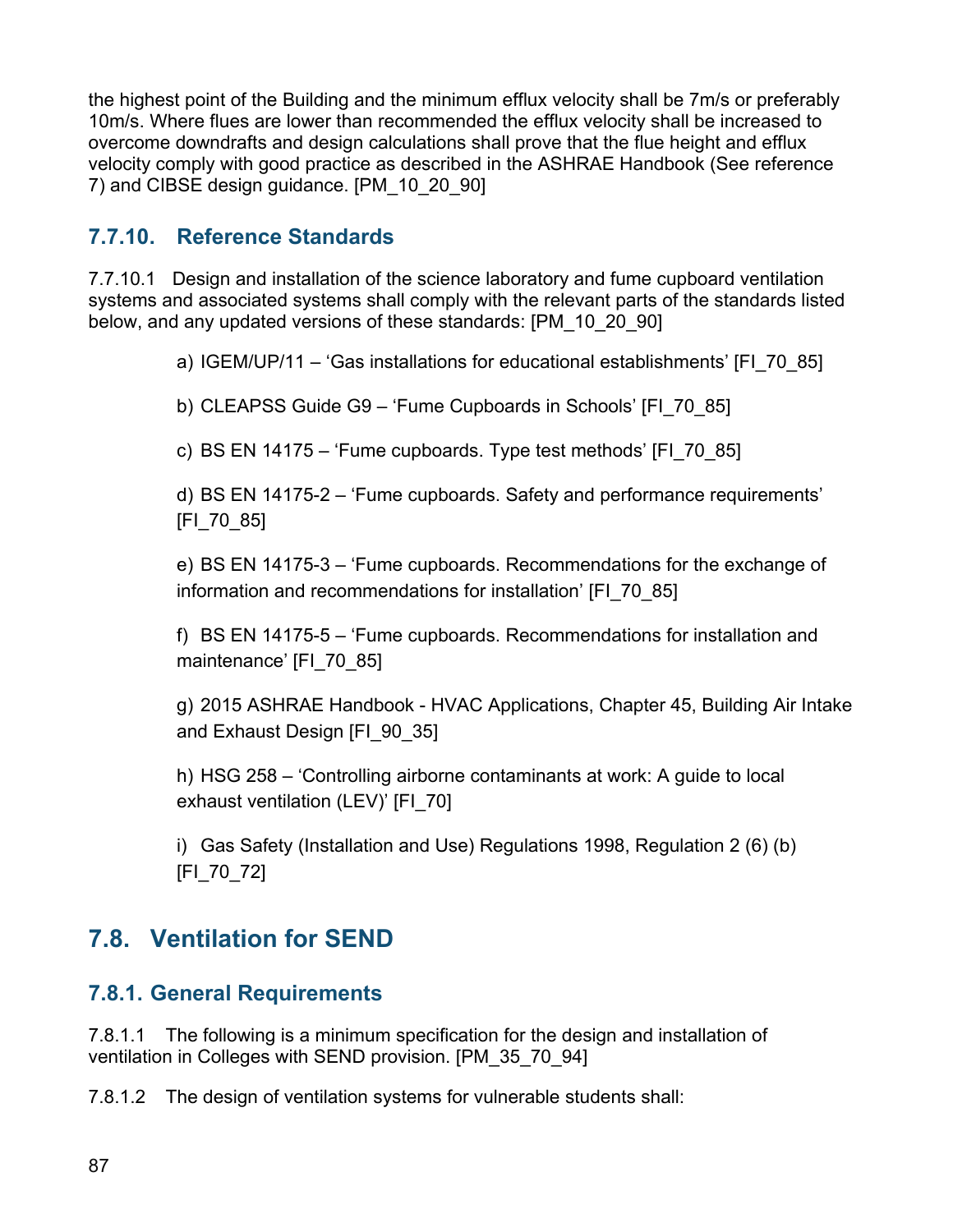- a) minimise recirculation to mitigate risk of cross-infection (areas with complex health and hygiene requirements may require precise control of air flows with pressure regimes, depending on students' needs) [PM\_35\_70\_94]
- b) ensure allergen and pollutant circulation is kept as low as necessary, this may require filtration depending on the needs of the students and the local external air quality. [PM\_35\_70\_94]

7.8.1.3 The ventilation for Teaching Spaces shall take account of the typical occupant density. A design rate per person is not always appropriate, although the general requirements and advice on ventilation shall be adopted. [PM\_40\_20\_94]

7.8.1.4 An assessment of the requirements of the occupants shall be undertaken before commencing the ventilation system design. This is to ensure that any specific needs of the occupants are catered for, as the requirements of SEND accommodation vary considerably depending upon the nature of the occupants. [PM\_40\_20\_94]

| <b>Designated areas</b>                                             | <b>Minimum</b><br>ventilation rate                | <b>Ventilation mode</b>                                                                                                                                                                                      |
|---------------------------------------------------------------------|---------------------------------------------------|--------------------------------------------------------------------------------------------------------------------------------------------------------------------------------------------------------------|
| Laundries, soiled holding<br>or waste, and cleaners'<br>stores      | $3.8$ $\frac{\text{I}}{\text{s}}$ /m <sup>2</sup> | Mechanical extract with<br>provision for natural or<br>mechanical make-up as<br>appropriate                                                                                                                  |
| Toilets, showers and<br>changing areas                              | 7.5 $I/s/m2$                                      | Mechanically extracted to<br>outside, provision shall be<br>made for make-up air,<br>which shall be heated and<br>filtered. The systems shall be<br>separate from any general<br>college ventilation system. |
| Teaching Spaces,<br>therapy, medical<br>treatment<br>and sick rooms | $2.3$ $1/s/m2$                                    | Ventilation systems shall be<br>capable of controlling internal<br>temperature and<br>draughts.<br>Sick rooms shall be provided<br>with full fresh air with no<br>recirculation.                             |

7.8.1.5 Ventilation in SEND accommodation shall provide the minimum ventilation rates given in Table 9. [PM\_40\_20\_94]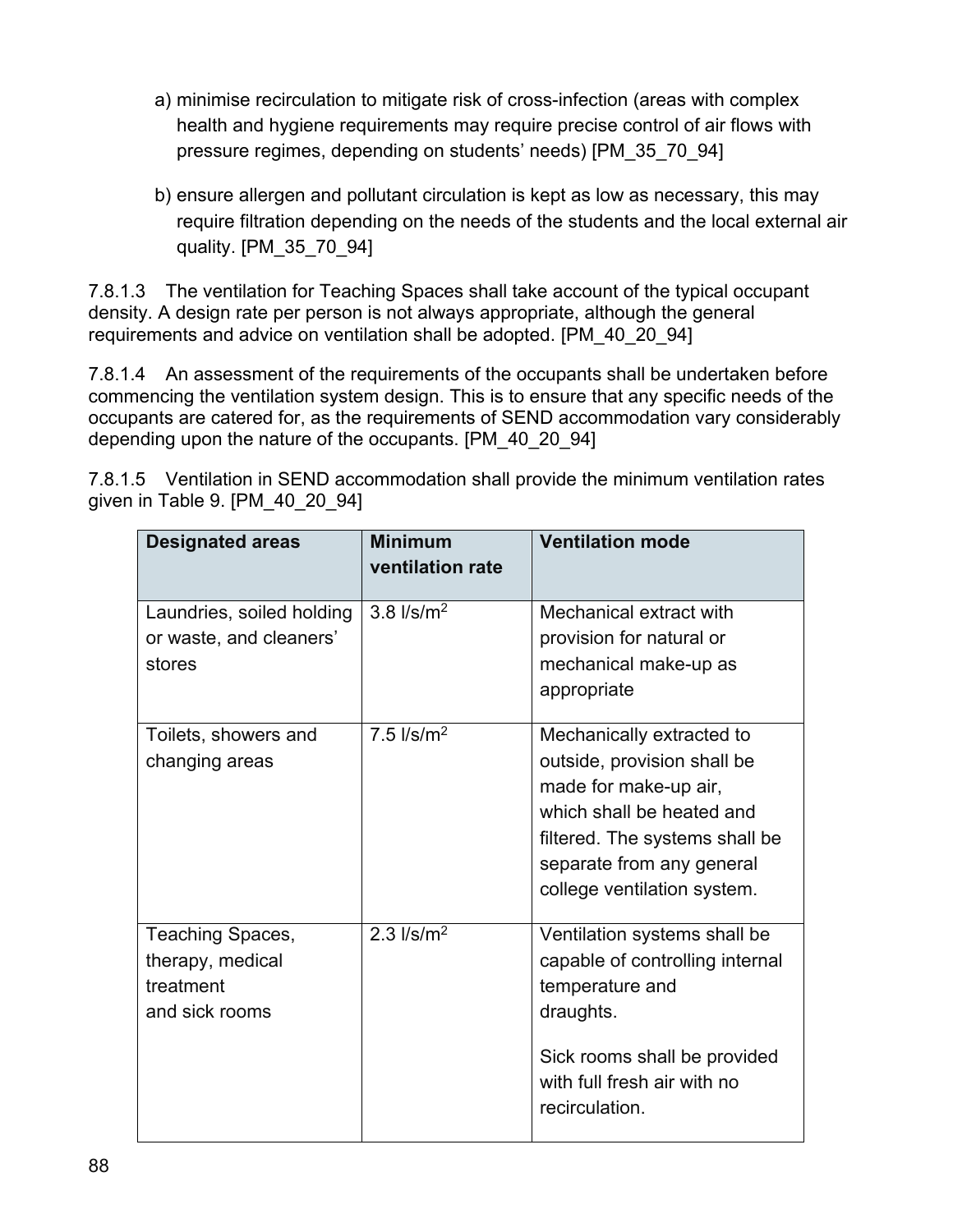| <b>Designated areas</b>   | <b>Minimum</b><br>ventilation rate | <b>Ventilation mode</b>              |
|---------------------------|------------------------------------|--------------------------------------|
| Large spaces, including   | Dependent on                       | Ventilation shall be sufficient      |
| large hall and specialist | density of                         | to limit CO <sub>2</sub> and control |
| activity spaces, activity | occupation but                     | odours.                              |
| studios and indoor        | based on                           |                                      |
| dining rooms              | 8 l/s/person or                    |                                      |
|                           | 2.5 ach whichever                  |                                      |
|                           | is the greater                     |                                      |
|                           |                                    |                                      |

#### **Table 9 Ventilation performance criteria for SEND provision**

7.8.1.6 Note: The area-based ventilation rates in Table 9, in  $I/s/m<sup>2</sup>$ , apply to spaces of 2.7m in height or higher. The equivalent air change rate per hour (ach) can be calculated from ach = (I/s/m<sup>2</sup> rate) x 3.6/(Room height (m)). For spaces below 2.7m in height, the equivalent air change rate to a 2.7m high space shall be used. [PM\_35\_70\_94]

7.8.1.7 Laundries, soiled holding or waste and cleaners' stores shall be ventilated by means of mechanical extract with natural or mechanical make-up air. [PM\_40\_20\_94]

7.8.1.8 Toilets for students with complex health needs and hygiene rooms shall be ventilated by means of mechanical extract to outside, with make-up air, heated and filtered. [PM\_40\_20\_94]

7.8.1.9 Toilets, showers, changing areas, laundries, cleaners' stores and spaces holding soiled clothes or clinical waste shall be mechanically ventilated to achieve a slight negative pressure relative to adjacent spaces. [PM\_40\_20\_94]

7.8.1.10 Ventilation design shall not compromise acoustic performance, particularly where students have additional sensitivities to noise. [PM\_35\_60]

7.8.1.11 Ventilation systems shall be controllable and adjustable, according to the needs of individual students. Air conditioning shall be avoided. [PM\_35\_70\_94]

### **7.8.2. Infection Control**

7.8.2.1 Where there are students with complex health needs, ventilation systems shall be designed for infection control and to maintain standards of hygiene. Staff shall be able to control ventilation for comfort, and draughts shall be minimised so as not to affect vulnerable and immobile students. Legionella is a higher risk to people with complex health needs, especially the immuno-compromised. Particular attention needs to be paid to legionella prevention in domestic hot water systems in these areas. [PM\_35\_50]

7.8.2.2 Where mechanical ventilation is specified, filtration shall be provided, depending on external air quality and design exposure levels. [PM\_35\_70\_94]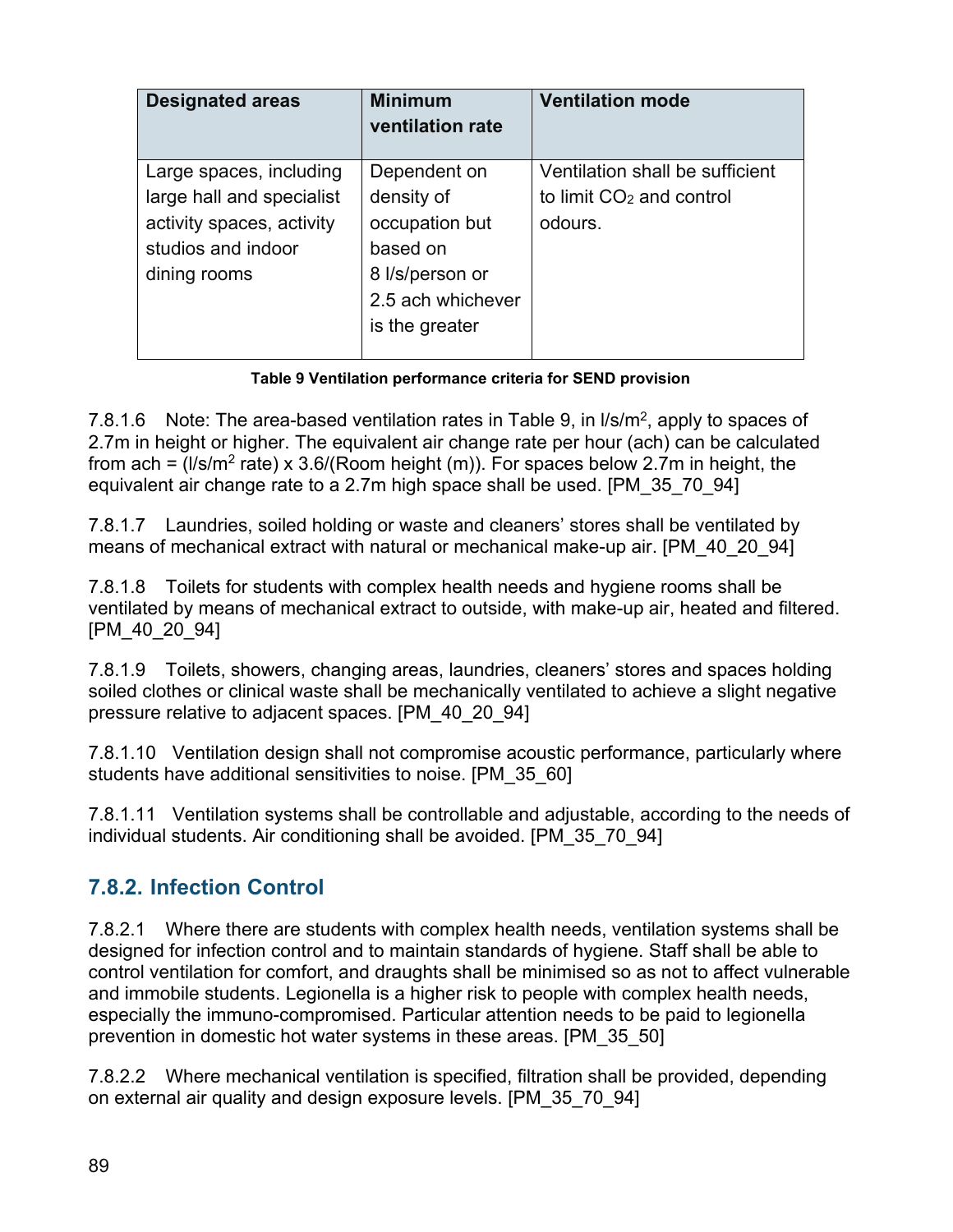7.8.2.3 Some students in SEND provision may be very vulnerable to infection. In these cases, Health Technical Memoranda, specifically HTM 0301 Part A, published by NHS Estates shall be consulted and it is essential that infection control policies are in place and implemented. Managing cross-infection is a complex subject, but the risks can be reduced through adequate source control. [PM\_10\_20\_90]

### **7.8.3. Reference Standards**

7.8.3.1 Ensure that the design and installation of ventilation and associated systems for SEND provision shall comply with the regulations and take into account the guidance in the following reference standards as listed below, and any updated versions of these standards: [PM\_10\_20\_90]

- a) HSE L8 'Legionnaires' disease. The control of legionella bacteria in water systems' [FI\_70]
- b) Health Technical Memorandum 03-01 'Specialised ventilation for healthcare premises Part A: Design and validation' [FI\_70]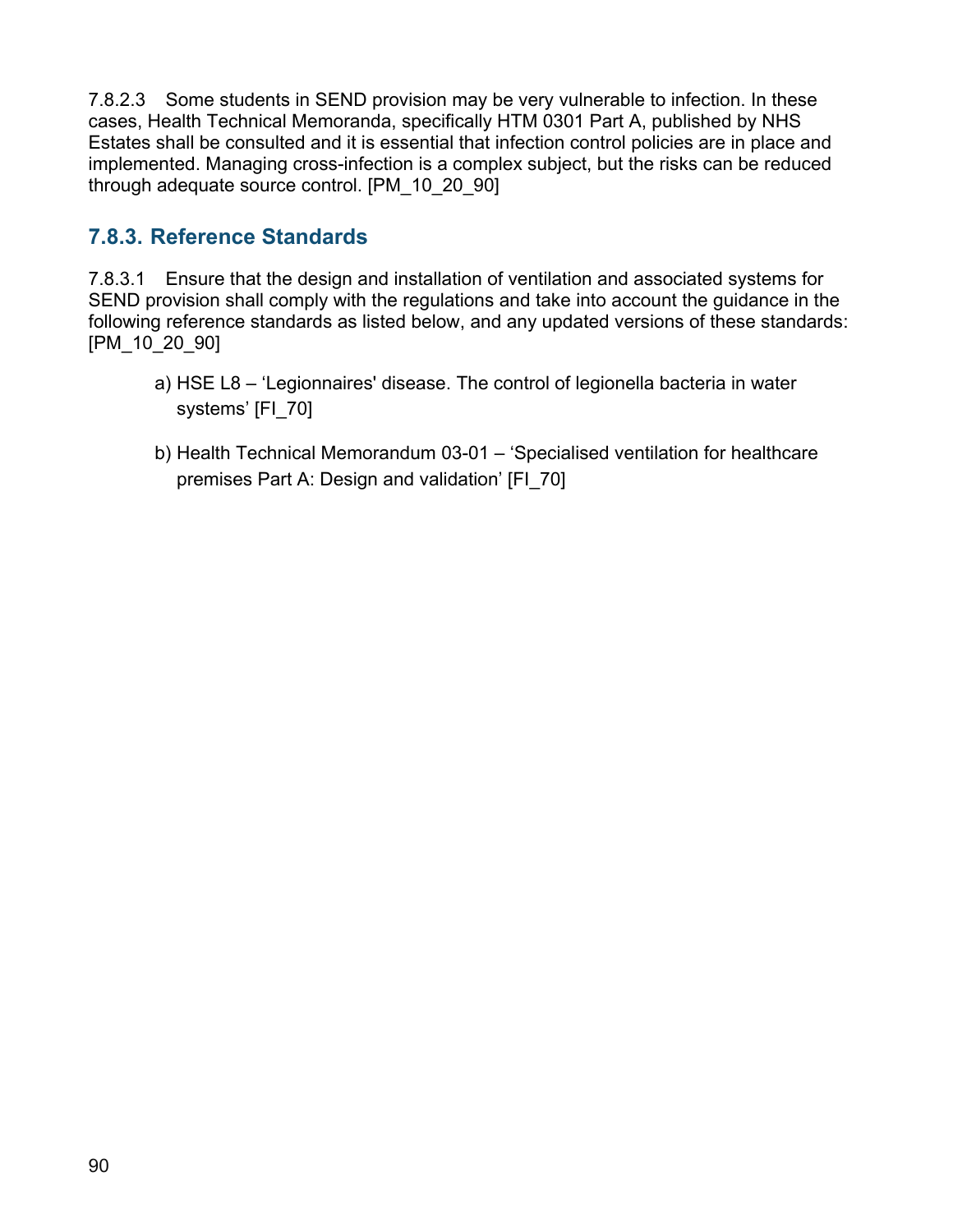# **8. Mechanical Air Conditioning Systems**

## **8.1. The Cooling Hierarchy**

8.1.1 Teaching Spaces shall not be provided with mechanical comfort cooling, without prior approval from the Employer. [PM\_10\_20\_82]

8.1.2 Designs shall utilise passive measures such as reducing solar gain and internal gains to eliminate the need for comfort cooling. [PM\_10\_20\_82]

8.1.3 All other measures shall be explored, and found not to be feasible, before active cooling is proposed. This includes, but it is not limited to:

- a) minimising internal heat generation through energy efficient design by:
	- i) minimising heat gain due to lighting [PM\_40\_20\_47]
	- ii) reducing loads by using low energy equipment [PM\_40\_20\_26]
- b) reducing the amount of heat entering a building in summer through:
	- i) orientation, landscaping, trees, and surface albedo, see Technical Appendix 2J [PM\_10\_20\_90]
	- i) optimising insulation, fenestration, and glazing G-Values [PM\_35\_70\_92]
	- ii) shading features, such as blinds, which shall not limit the air flow through windows [PM\_35\_70\_20]
- c) managing the heat within the Building through exposed internal thermal mass and increased room height [PM\_35\_70\_92]
- d) passive ventilation by cross flow and stack solutions and/or optimised high and low-level openings [PM\_40\_20\_94]
- e) mechanical ventilation, including limited periods of boost which exceed the upper indoor ambient room noise level, refer to paragraph 5.1.13 (mechanical ventilation may be proposed to mitigate the risks of cold draughts, but where the Site allows, natural ventilation should be preferred to reduce the overheating risk). [PM\_35\_70\_94]
- 8.1.4 Active cooling systems (ensuring they are the lowest carbon options) shall:
	- a) be used for peak lopping but not full cooling [Ss\_60\_40\_17]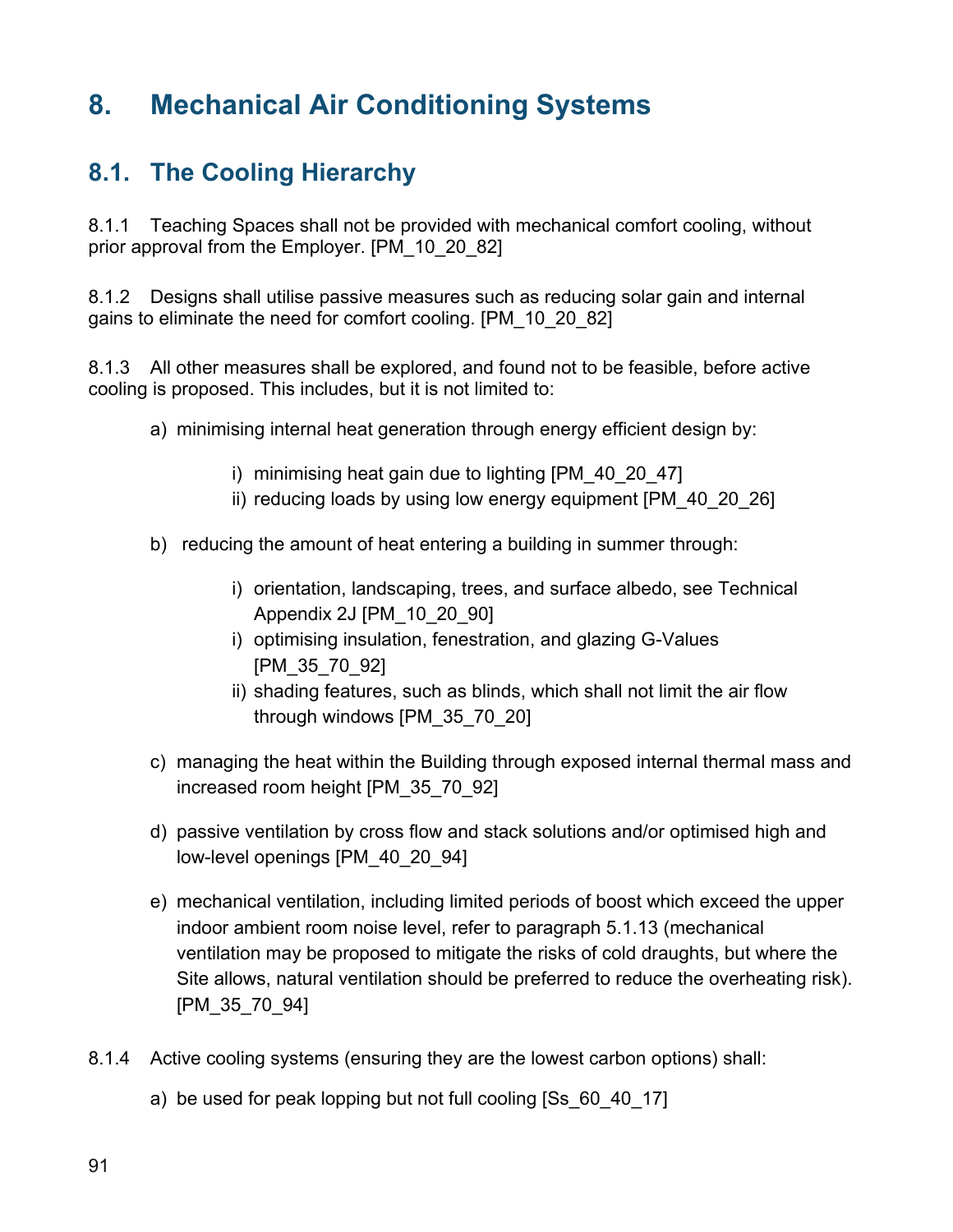- b) provide interlocks to the heating and/or cooling systems to prevent heating and cooling at the same time [Ss\_60\_40\_17]
- c) provide local control [Ss\_75\_70\_52\_17]

8.1.5 Where cooling is unavoidable as a result of SEND assessments, a cooling system shall be included to provide the particular needs in specific locations identified by the assessment. The solution shall be agreed with the Employer. [PM\_10\_20\_82]

8.1.6 A non-technical description of air conditioning or ventilation controls for summertime use shall be provided in the Building User Guide. [PM\_10\_20]

8.1.7 Air conditioning refers to the control of temperature and humidity in the air, however comfort cooling without humidity control, where temperature only is controlled, is normally provided. [PM\_10]

8.1.8 Where the installation of cooling is required having followed this 'cooling hierarchy', it shall have a minimum Seasonal Energy Efficiency Rating (SEER) no worse than the requirements set out in the Non--Domestic Building Services Compliance Guide (current edition). [PM\_10\_20\_90]

## **8.2. Refrigerant Based Systems**

- 8.2.1 Where a refrigerant based system is used, the following requirements shall be met.
	- a) The amount of refrigerant in the system shall be minimised to reduce the potential environmental impact. [Ss\_65\_80]
	- b) Condensing units shall be sited in accessible positions for maintenance. [PM\_80\_10\_50]
	- c) The length of refrigerant pipelines shall be minimised. [Ss\_65\_80]
	- d) Pipework shall be insulated throughout its length and where exposed to sunlight shall be provided with suitable UV resistant insulation rather than a painted finish. [Ss\_65\_80]

8.2.2 All indoor AC units and DX coils shall be fitted with a condensate drain connected to the main drainage system via a mechanical/waterless trap. [Ss\_65\_80]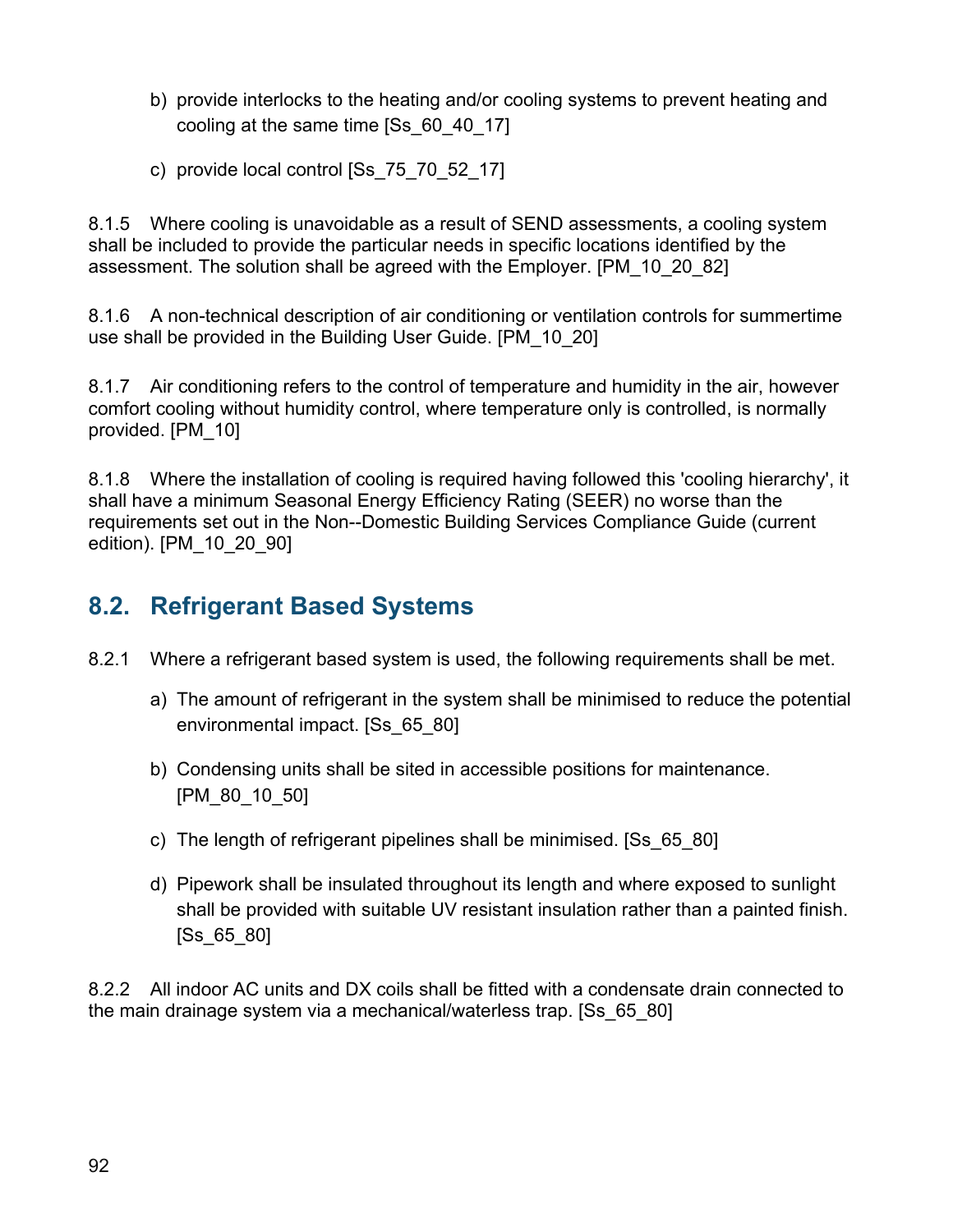## **8.3. Variable Refrigerant Flow (VRF) and Split Systems**

- 8.3.1 Where VRF or split systems are used, the following requirements shall be met.
	- a) Pipe lengths shall be minimised to reduce the volume of refrigerant. [Ss\_65\_80]
	- b) Leak detection shall be installed to minimise refrigerant losses and protect occupant safety. [Ss\_65\_80]
	- c) Maximum total pipe lengths from outdoor to indoor units, furthest indoor unit from the outdoor unit, maximum height difference between outdoor unit and lowest indoor unit shall all be within the manufacturer's recommended maximum lengths [Ss\_65\_80]
	- d) The equipment shall be easily accessible for maintenance. [PM\_80\_10\_50]

8.3.2 The manufacturer's recommended turn-down ratio shall be considered in the sizing of the VRF and DX system to ensure the intended service continuity in the treated areas or rooms is maintained. [Ss\_65\_80]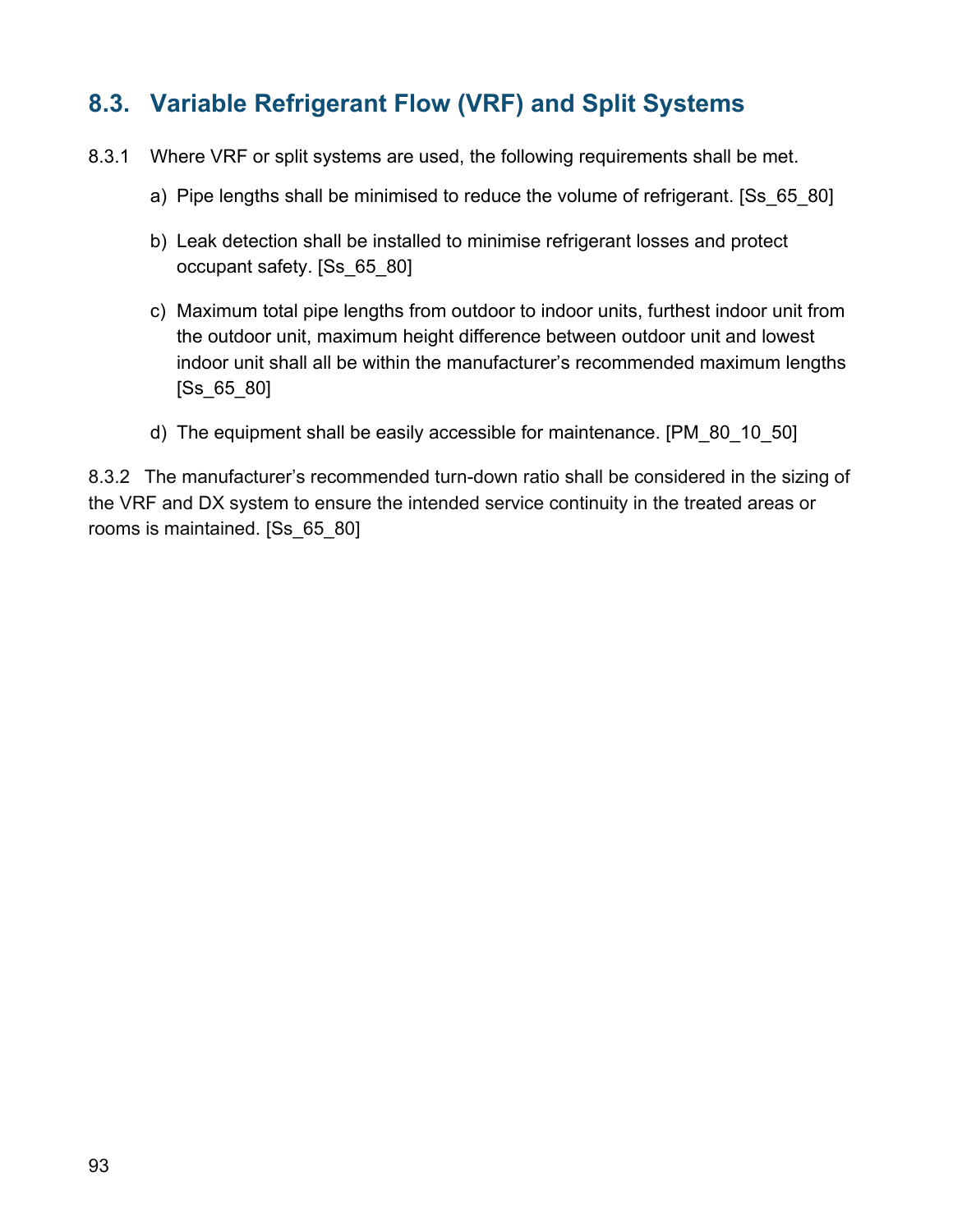# **9. Gas Services**

## **9.1. General Requirements**

9.1.1 The design, installation and maintenance of any bottled or mains gas installations provided shall comply with the Gas Safety (Installation and Use) Regulations (GSIUR) and shall be in accordance with the guidelines set out in IGEM/UP/11 'Gas installations for educational establishments' and other applicable IGEM standards, relevant British Standards and UKLPG documents. [PM\_10\_20\_90]

9.1.2 The use of gas in colleges shall be avoided where possible with the exception of provision to science laboratories and workshops. When existing colleges already have an adequate natural gas supply, this shall be the source of gas to science laboratories. Where no natural gas supply is in place, bottled gas to feed science laboratories and dedicated storage shall be designed in accordance with the IGEM//UP/11 'Gas installations for educational establishments' and other applicable IGEM standards, relevant British Standards and UKLPG documents. [PM\_10\_20\_90]

- 9.1.3 The following requirements shall be met.
	- a) Gas supplies shall be interlocked with ventilation systems as required by the GSUIR and IGEM standards. [PM\_10\_20\_90]
	- b) Gas installations shall be certified on completion to comply with the GSUIR IGEM standards and British Standards and all HSE and UKLPG recommendations and requirements, as required in the DfE's EIR. [PM\_10\_20\_28]
	- c) Automatic Isolation Valves in accordance with IGEM/UP/11 shall be fitted to science gas supplies and positioned near the teacher's desk/board, or next to main light switches or at the entrance to the laboratory. [PM\_10\_20\_90]
	- d) Design and installation of emergency control valves (ECVs), additional emergency control valves (AECVs) and automatic isolation valves (AIVs) shall comply with IGEM/UP/11. [PM\_10\_20\_90]
	- e) Where gas pipework runs in ceiling spaces or behind or inside furniture, a high and low level vent shall be provided to avoid a build-up of gas as described in IGEM/UP/11 and IGEM/UP/2. [PM\_10\_20\_90]
	- f) The operation and maintenance associated with gas and LPG installations shall be fully discussed and agreed with the end user and include suitable training and handover documentation. [PM\_70\_85\_25]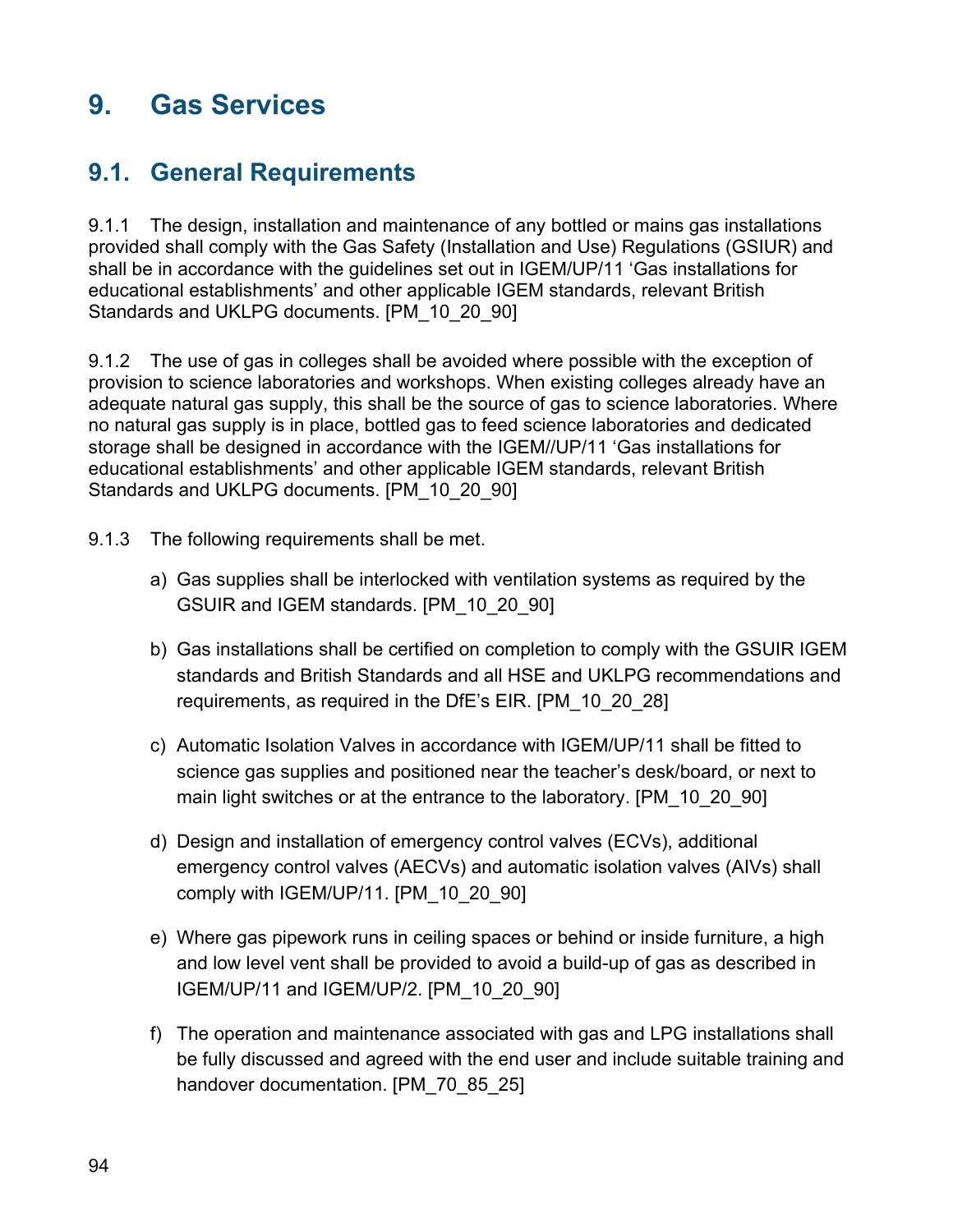- 9.1.4 Gas appliances can be of three types:
	- a) Type A appliances are those that do not require a flue to be fitted to them and include Bunsen burners and flue less appliances e.g., some types of flueless gas fire and most domestic and catering cookers/ranges. [PM\_10]
	- b) Type B appliances are those appliances that require a flue pipe and are referred to as open flued appliances such as a gas fire, a kiln or some types of larger specialist cooking appliance e.g., fish fryer ranges. [PM\_10]
	- c) Type C appliances are referred to as room sealed (or balanced flue) and are typical of modern domestic or commercial gas boilers and may be used for heating. [PM\_10]

### **9.2. Gas Interlocks**

9.2.1 An interlock is required between the gas supply and mechanical ventilation to ensure that gas is not supplied when there is inadequate airflow. This is for safe operation of appliances and equipment and the safety of personnel. [PM\_10\_20\_82]

9.2.2 For Type B appliances: Regulation 27(4) of GSIUR requires that any mechanical extract system that is required for safe operation of the appliances shall be interlocked with the gas supply. IGEM/UP/19 provides more detailed requirements for interlock systems. It states that:

"For Type B appliances, environmental monitoring such as  $CO<sub>2</sub>$ , temperature or humidity may be used in conjunction with variable speed drive (VSD) systems. However, fan flow/pressures switches or power monitoring shall always be used in conjunction with Type B catering appliances.  $CO<sub>2</sub>$ , temperature or humidity monitoring is not acceptable as the main interlock for Type B catering appliances." [PM\_10\_20\_90]

9.2.3 For Type A appliances: where an appliance is served by a mechanical extract system that is required for safe operation of the appliances IGEM/UP/19 'Design and application of interlock devices and associated systems used with gas appliance installations in commercial catering establishments' 2014, requires that the mechanical extract system must be interlocked with the gas supply. IGEM/UP/19 states that:

"For new installations, CO<sup>2</sup> monitoring would normally be used in conjunction with either a fan flow/pressure switch or fan power monitoring but may be used alone with Type A appliances. For Type A appliances, environmental monitoring measuring CO<sup>2</sup> may be used in conjunction with other air quality sensors such as temperature or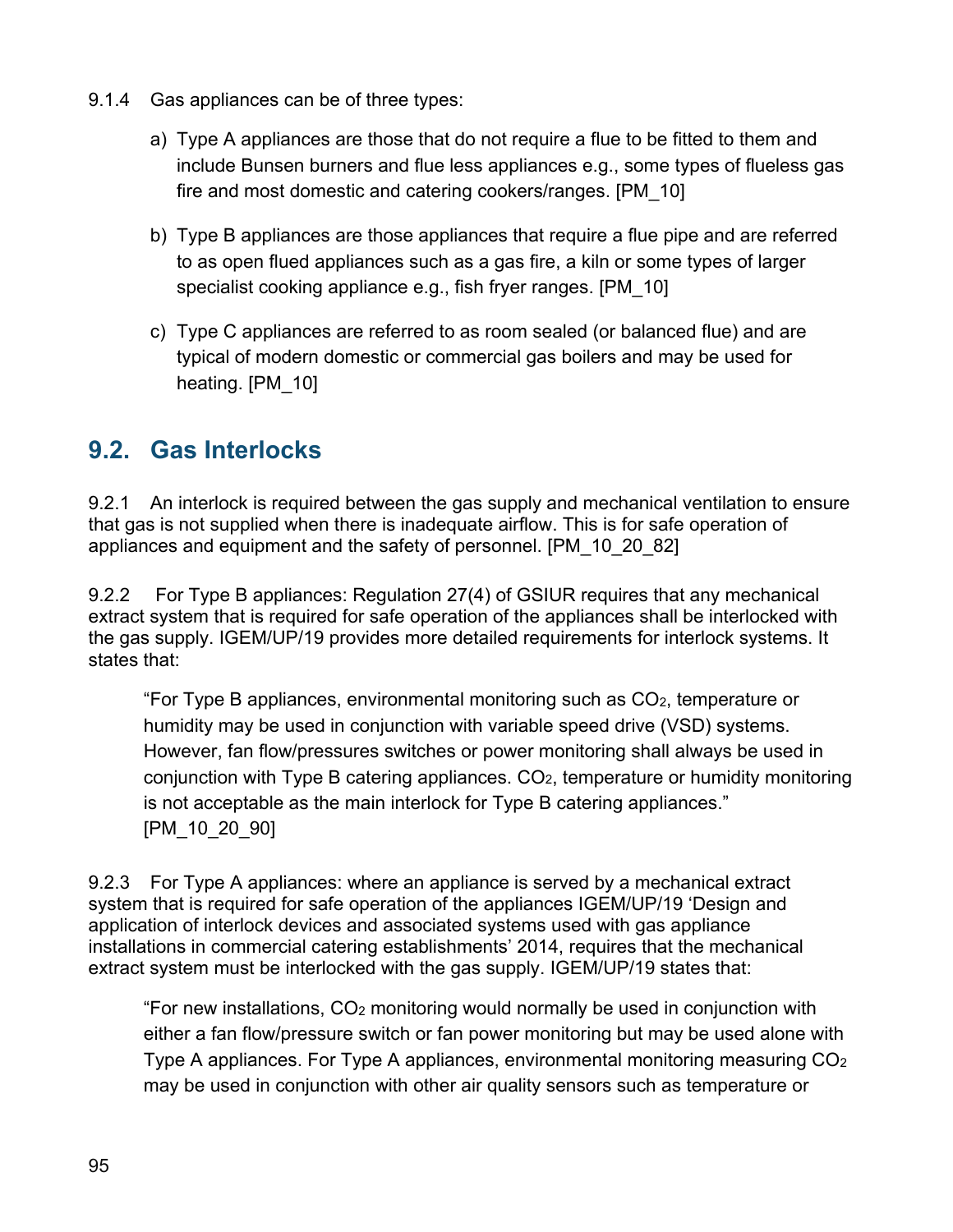humidity to provide information to be included in an interlock system. It may also be used as part of a demand control ventilation system." [PM\_10\_20\_90]

9.2.4 Type A appliances such as domestic cookers with their associated mechanical ventilation system(s) may therefore use CO<sup>2</sup> detectors or fan flow/pressures switches or power monitoring interlocks. [PM\_35\_70\_94]

9.2.5 Section 4.2 of IGEM/UP/19 describes CO<sub>2</sub> and other interlock systems for catering establishments and should be referred to when designing  $CO<sub>2</sub>$  interlocks for food rooms in colleges. See also Section 7.3 Food Room Ventilation. [PM\_10\_20\_90]

9.2.6 For Type A appliances, a common extract duct from extraction canopies can be used with a wall mounted CO<sub>2</sub> interlock system as IGEM/UP/19 requires the ventilation system to be interlocked and must be in operation before gas is available to cookers. [PM\_10\_20\_90]

9.2.7 For Type B appliances a wall mounted  $CO<sub>2</sub>$  interlock can be used with a common extract duct from extraction canopies but ONLY as a secondary interlock and not as the primary interlock which shall be as described in IGEM/UP/19. [PM\_10\_20\_90]

9.2.8 Table 10 summarises the choices of different types of gas safety interlocks for colleges.

| <b>Appliance</b><br><b>Type</b>                      | <b>Interlock</b><br><b>System</b><br><b>Application</b><br><b>Appliance</b><br>Type A | <b>Interlock</b><br><b>System</b><br><b>Application</b><br><b>Appliance</b><br><b>Type B</b> | <b>Interlock</b><br><b>System</b><br><b>Application</b><br><b>Appliance</b><br><b>Type C</b> | <b>Comments</b>                                                                                           |
|------------------------------------------------------|---------------------------------------------------------------------------------------|----------------------------------------------------------------------------------------------|----------------------------------------------------------------------------------------------|-----------------------------------------------------------------------------------------------------------|
| Flow switch<br>or air<br>pressure<br>switch          | Yes                                                                                   | Yes, as a<br>primary<br><b>interlock</b>                                                     | Not needed                                                                                   | Simple system. Does not<br>prove environmental<br>conditions.                                             |
| Mechanical<br>ventilation<br>fan power<br>monitoring | Yes                                                                                   | Yes, as a<br>primary<br><b>interlock</b>                                                     | Not needed                                                                                   | Simple system may be<br>slightly better than above.<br>Does not prove<br>environmental conditions.        |
| CO <sub>2</sub><br>monitoring                        | Yes                                                                                   | Yes, as a<br>secondary<br>interlock but<br>only with a                                       | Not needed                                                                                   | For legal reasons not<br>permitted alone with Type<br><b>B.</b> Provides positive<br>proof/control of the |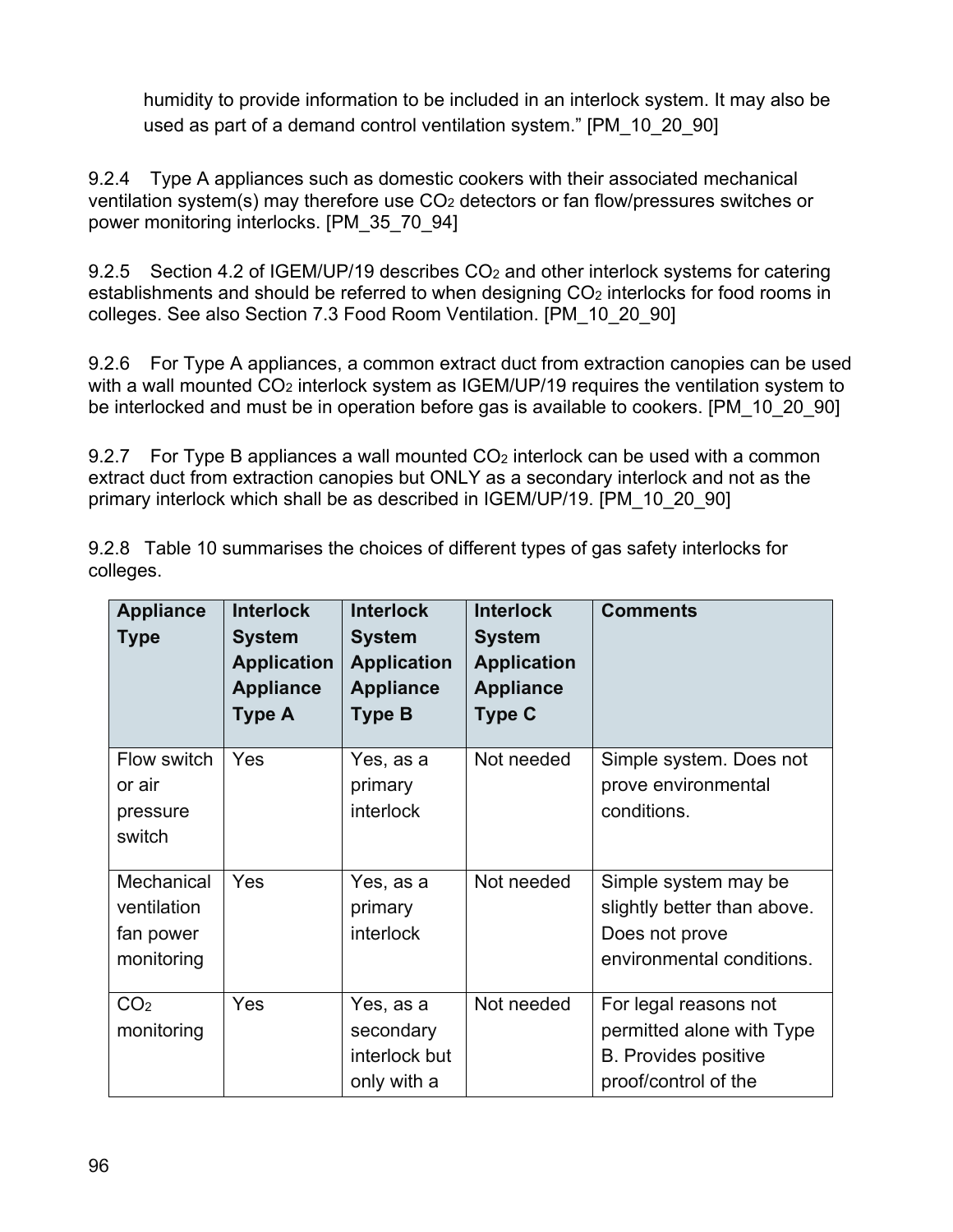| <b>Appliance</b><br><b>Type</b>                          | <b>Interlock</b><br><b>System</b><br><b>Application</b><br><b>Appliance</b><br><b>Type A</b> | <b>Interlock</b><br><b>System</b><br><b>Application</b><br><b>Appliance</b><br><b>Type B</b> | <b>Interlock</b><br><b>System</b><br><b>Application</b><br><b>Appliance</b><br><b>Type C</b> | <b>Comments</b>                                                                                                                                                                                |
|----------------------------------------------------------|----------------------------------------------------------------------------------------------|----------------------------------------------------------------------------------------------|----------------------------------------------------------------------------------------------|------------------------------------------------------------------------------------------------------------------------------------------------------------------------------------------------|
|                                                          |                                                                                              | primary<br><i>interlock</i>                                                                  |                                                                                              | environment<br>for Type A.<br>Suitable system for<br>Teaching Spaces in which<br>there are only Type<br>A appliances. Easy to<br>apply in colleges having<br>environmental control<br>systems. |
| VSD with<br>CO <sub>2</sub><br>monitoring<br>and control | Yes                                                                                          | Yes, as a<br>secondary<br>interlock but<br>only with a<br>primary<br>interlock               | Not needed                                                                                   | Reduces power<br>consumption and fan<br>noise. Demand<br><b>Controlled Ventilation.</b><br>Most suitable for Teaching<br>Spaces in which there are<br>only Type A appliances.                  |

**Table 10 Summary of interlock requirements according to appliance type**

9.2.9 Central college catering, where provided by gas, shall comply with IGEM/UP/19 and BS 6173. [PM\_10\_20\_90]

9.2.10 Boiler plant rooms including gas, CHP and gas fired plant shall comply with IGEM/UP/3, IGEM/UP/10, BS 6644, and other associated standards for different plant types. [PM\_10\_20\_90]

## **9.3. Gas Safety Interlocking by Environmental / CO<sup>2</sup> Monitoring**

9.3.1 Where there are only Type A appliances i.e., there are no flued gas appliances such as deep fat fryers, interlocking should be achieved by environmental monitoring of carbon dioxide as described in IGEM/UP/19. [PM\_10\_20\_90]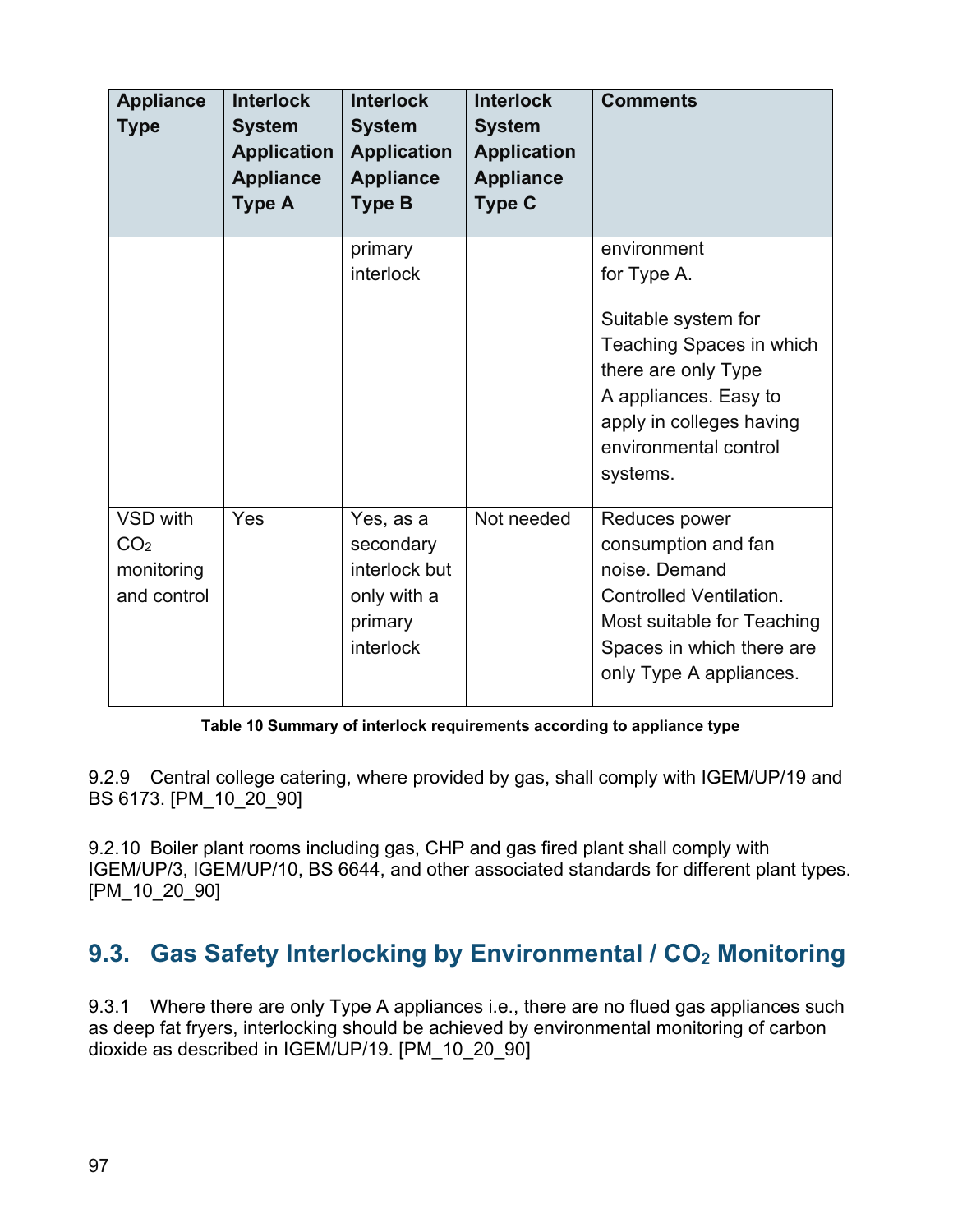9.3.2 Environmental CO<sup>2</sup> monitoring should be used in most food rooms (i.e., spaces that only contain Type A appliances) and in science (as Bunsen burners are classed as Type A appliances). [Ac\_05\_50\_54]

9.3.3 In accordance with IGEM standards, gas interlocks by environmental monitoring of CO<sup>2</sup> shall operate as follows.

- a) During practical activities, the appliances shall not cause the  $CO<sub>2</sub>$  level to exceed 2800ppm, which shall produce a high-level warning signal. [PM\_10\_20\_90]
- b) An automatic gas shut down shall initiate when  $5000$ ppm of  $CO<sub>2</sub>$  is detected. [PM\_10\_20\_90]

9.3.4 At CO<sub>2</sub> levels of 2800ppm supply and extract systems shall be automatically switched on or boosted and the teacher shall be warned that ventilation needs to be increased. Systems to control the ventilation to keep it under 2800ppm can include individual canopies vented externally, supply air fans and opening windows. Below 2800ppm these ventilation systems can be under automatic demand control with teacher or user override control so that noise levels can be easily controlled, and energy use can be minimised. Opening windows alone is not an adequate means to control  $CO<sub>2</sub>$  levels. [PM\_35\_70\_94]

9.3.5 When practical activities are not taking place and gas is not in use, the ventilation in Practical Spaces shall be controlled to meet the normal  $CO<sub>2</sub>$  levels for teaching and learning spaces as described in Section 5. [PM\_35\_70\_94]

### **9.4. Carbon Monoxide, Carbon Dioxide and Flammable Gas Detectors**

#### **9.4.1. Overview**

9.4.1.1 Any carbon monoxide (CO) or carbon dioxide (CO<sub>2</sub>) detection system shall comply with a standard suitable for its use and must be regularly maintained. [PM\_10\_20\_82]

### **9.4.2. Carbon Monoxide Detectors**

9.4.2.1 Chimneys/flues shall be designed and installed so that they are in an accessible position that allows for suitable inspection and checking in the future. IGEM/UP/11 recommends CO detection systems are located in any occupied spaces through which or adjacent to which chimneys/flues pass. This protects against leakage from within chimneys which may not always be totally accessible for visual and other inspections. However, for new installations, this practice shall be avoided unless suitable and detailed plans for ongoing inspection and maintenance of the chimney/flue have been developed. [PM\_10\_20\_90]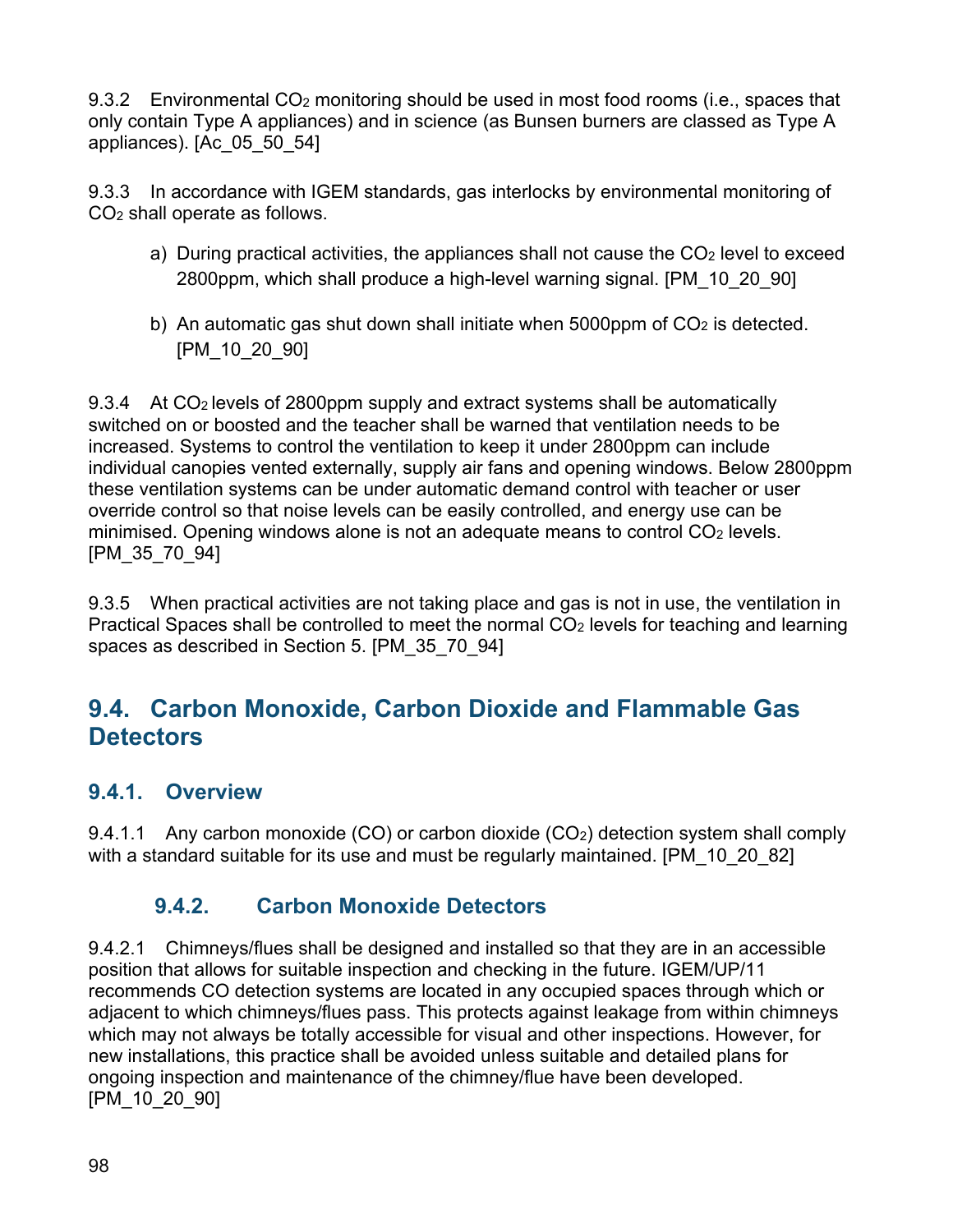9.4.2.2 IGEM/UP/11 recommends that CO detectors are located adjacent to kilns and positioned in accordance with the detector manufacturer's instructions. Even during normal use, kilns can produce significant levels of CO as part of the process of obtaining colours in the glazes. [PM\_10\_20\_90]

9.4.2.3 There is no need for CO detection in boiler houses that have been correctly designed and ventilated in accordance with current industry practice (such as the guidance contained in IGEM/UP/10). Where a site-specific risk assessment identifies the need for CO detection in a boiler house, the most suitable form of CO detection equipment shall be determined and shall be installed and located in accordance with the manufacturer's instructions and compliant with relevant standards. CO alarms compliant with BS EN 50291 are specifically designed and tested for domestic and recreational spaces. This standard is not intended for detectors for use in colleges or workplaces. [PM\_10\_20\_90]

9.4.2.4 Detectors complying with BS EN 45544-3 shall be used. Note that not all the requirements of this standard may be necessary as the standard covers much more arduous industrial environments than colleges. The variety of applications for CO detection within all educational establishment departments requires the selection by a competent person for the most appropriate CO sensor/detector for that location. For example, it could be that a detector declaring compliance with only some aspects of BS EN 45544-3 would be appropriate within a boiler room adjacent to a corridor. Whereas more of the standard might be relevant for a more process combustion orientated location. [PM\_10\_20\_90]

9.4.2.5 CO detectors in new installations shall be hard wired. [Pr\_75\_50\_76\_12]

### **9.4.3. Carbon Dioxide Detectors**

9.4.3.1 CO<sup>2</sup> detectors used for gas safety interlocking shall be designed to operate in commercial catering environments. These are required in catering kitchens, science labs, design and technology heat bays and food rooms. They are required to give an audible alarm and be linked with an automatic gas shut off system, which shall be fail-safe and require manual intervention in order to restore the gas supply. [Pr\_75\_50\_76\_10]

9.4.3.2 Where  $CO<sub>2</sub>$  monitors are used as part of the ventilation control or alarm strategy, the monitors shall be placed in an area that reflects the general  $CO<sub>2</sub>$  levels within the practical area or cooking area. Typically, they should be fitted horizontally between 1m and 3m from cooking or practical areas and approximately 2.5m above floor level. They shall not be located in high velocity air streams such as close to the edge of a canopy or adjacent to an air supply or extract position. [Pr\_75\_50\_76\_10]

9.4.3.3 CO<sub>2</sub> detectors must be hard wired and installed in accordance with manufacturer's instructions. [Pr\_75\_50\_76\_10]

### **9.4.4. Flammable Gas Detectors**

9.4.4.1 Flammable gas detection shall be provided in the boiler room if it is LPG fired or if it is not possible to lock the boiler room. However, all boiler rooms should be lockable. Particular attention needs to be given to the selection and location of flammable gas detection systems where LPG is supplied to boiler rooms. [Pr\_75\_50\_76\_33]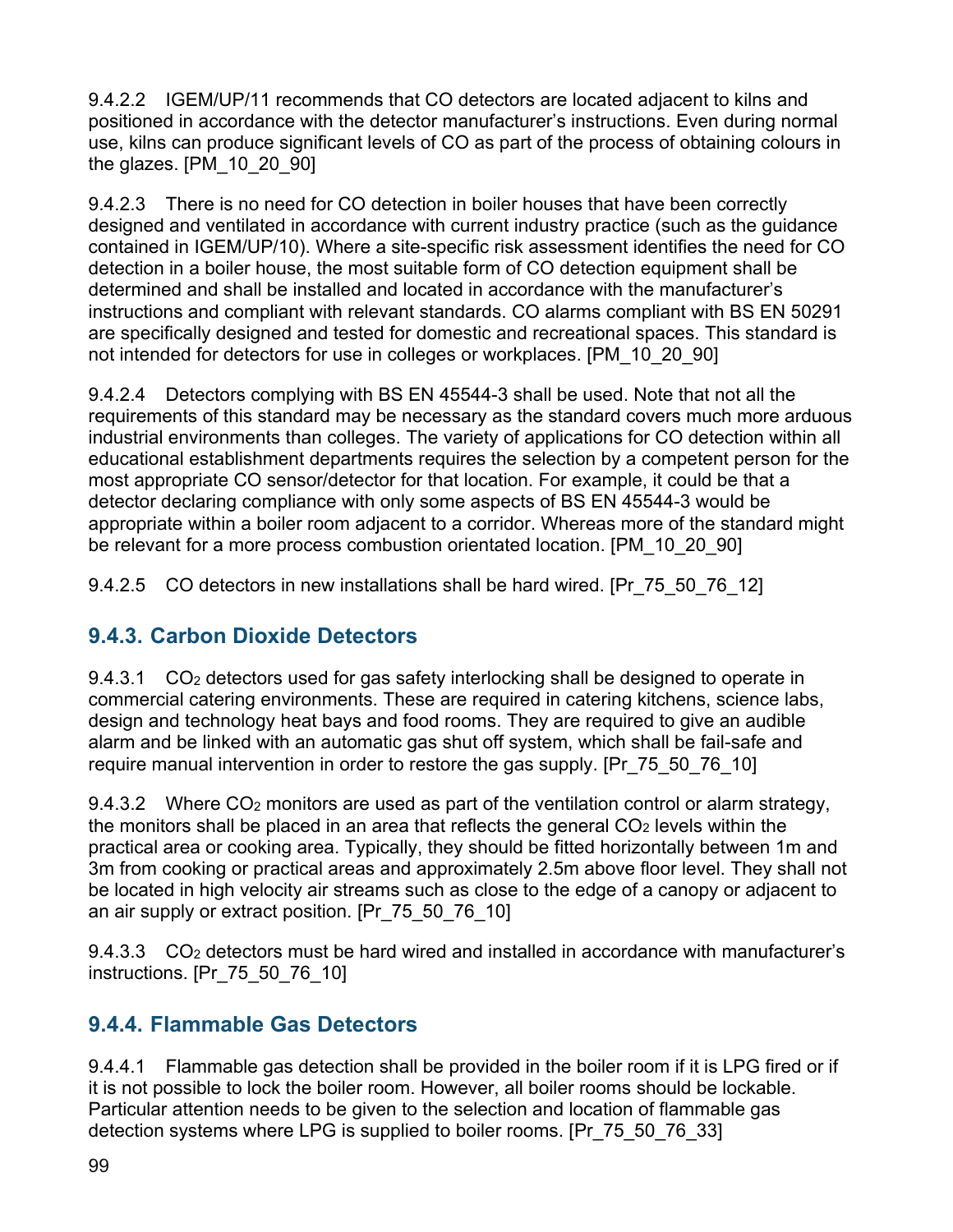9.4.4.2 IGEM/UP/2 gives guidance on boiler rooms that may require flammable gas detection. Information on Risk Assessments is given in IGEM/UP/16. [PM\_10\_20\_90]

### **9.5. Gas Systems in Food Rooms**

9.5.1 Where there are only Type A appliances (i.e., there are no flued gas appliances such as deep fat fryers) interlocking may be achieved by environmental  $CO<sub>2</sub>$  monitoring of carbon dioxide as described in IGEM/UP/19. See Section 9.3. [PM\_10\_20\_90]

9.5.2 Reference shall also be made to Section 7.3: Food Room Ventilation and Technical Annex 2I. [PM\_10\_20\_90]

9.5.3 Where agreed by the Employer and the College, gas free, electric based food teaching rooms may be provided. Where the College requires students to experience a mixture of cooking appliances, traditional electric cookers and induction hobs shall be provided. [PM\_10\_20\_82]

## **9.6. Science Laboratory Gas Systems**

#### **9.6.1. Overview**

9.6.1.1 Gas interlocking should be achieved by environmental  $CO<sub>2</sub>$  monitoring as described in IGEM/UP/19. See Section 9.2. [PM\_10\_20\_90]

9.6.1.2 Reference should also be made to Section 7.7: Science Fume Cupboard Ventilation and Technical Annex 2I. [PM\_10\_20\_90]

### **9.6.2. Reference Standards**

9.6.2.1 The design and installation of gas services and associated systems shall comply with the relevant parts of the standards as listed below, and any updated versions of these standards. [PM\_10\_20\_90]

- a) All relevant IGEM standards published by IGEM, www.igem.org.uk including the following IGEM standards [FI\_70\_85]
	- i) IGEM/UP/2, edition 3 'Installation pipework on industrial and commercial premises' [FI\_70\_85]
	- ii) IGEM/UP/3 'Gas fuelled spark ignition and dual fuel engines' [FI\_70\_85]
	- iii) IGEM/UP/10, edition 4 'Installation of flued gas appliances in industrial and commercial premises' [FI\_70\_85]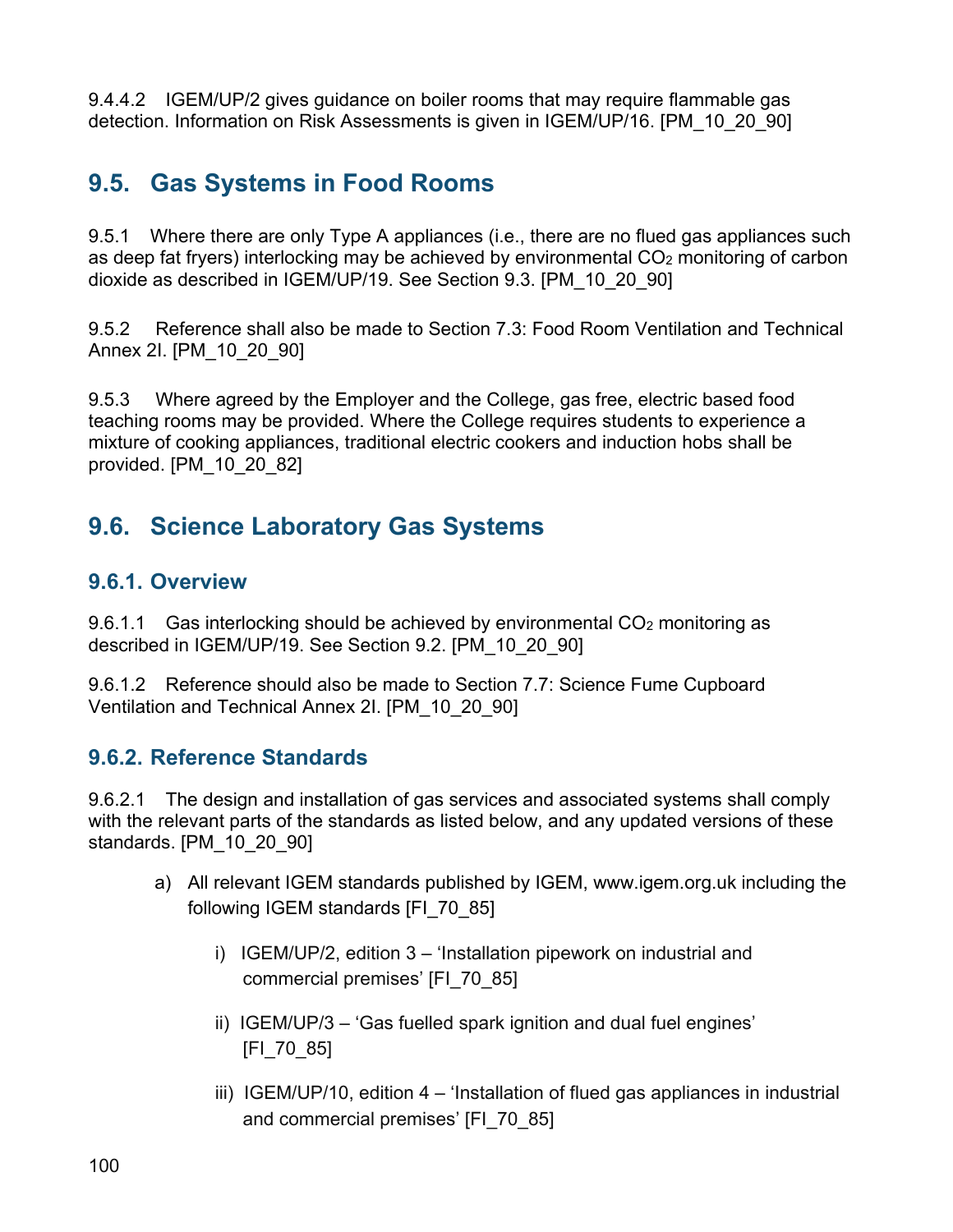- iv) IGEM/UP/16 'Design for Natural Gas installations on industrial and commercial premises with respect to hazardous area classification and preparation of risk assessments' [FI\_70\_85]
- v) IGEM/UP/11 'Gas installations for educational establishments', the safety requirements relating to appliances and associated ventilation and interlock systems in teaching environments are covered in detail in IGEM/UP/11 [FI\_70\_85]
- vi) IGEM/UP/19 'Design, specification and application of interlock devices used within commercial and industrial applications including catering' [FI\_70\_85]
- vii) IGEM/UP/1101 'Guidance on gas installations for the management and staff within educational establishments. This gives advice for college managers and staff which should be included in Building user guides. [FI\_70\_85]
- viii) IGEM/UP/2 gives guidance on boiler rooms that may require flammable gas detection. Information on Risk Assessments is given in IGEM/UP/16. [FI\_70\_85]
- b) BS EN 1266 'Independent gas-fired convection heaters incorporating a fan to assist transportation of combustion air and/or flue gases' [FI\_70\_85]
- c) BS 6172 'Specification for installation, servicing, and maintenance of domestic gas cooking appliances' [FI\_70\_85]
- d) BS 6173 'Specification for installation and maintenance of gas-fired catering appliances for use in all types of catering establishments' [FI\_70\_85]
- e) BS 5440 'Flueing and ventilation for gas appliances of rated input not exceeding 70 kW net' [FI\_70\_85]
- f) The Gas Safety (Installation and Use) Regulations (SI No. 1866) [FI\_70\_72]
- g) HSE L56 'Safety in the installation and use of gas systems and appliances' GSIUR, ACOP and guidance [FI\_70]
- h) BS EN 45544-3. Workplace atmospheres Electrical apparatus used for the direct detection and direct concentration measurement of toxic gases and vapours – Part 3: Performance requirements for apparatus used for general gas detection. [FI\_70\_85]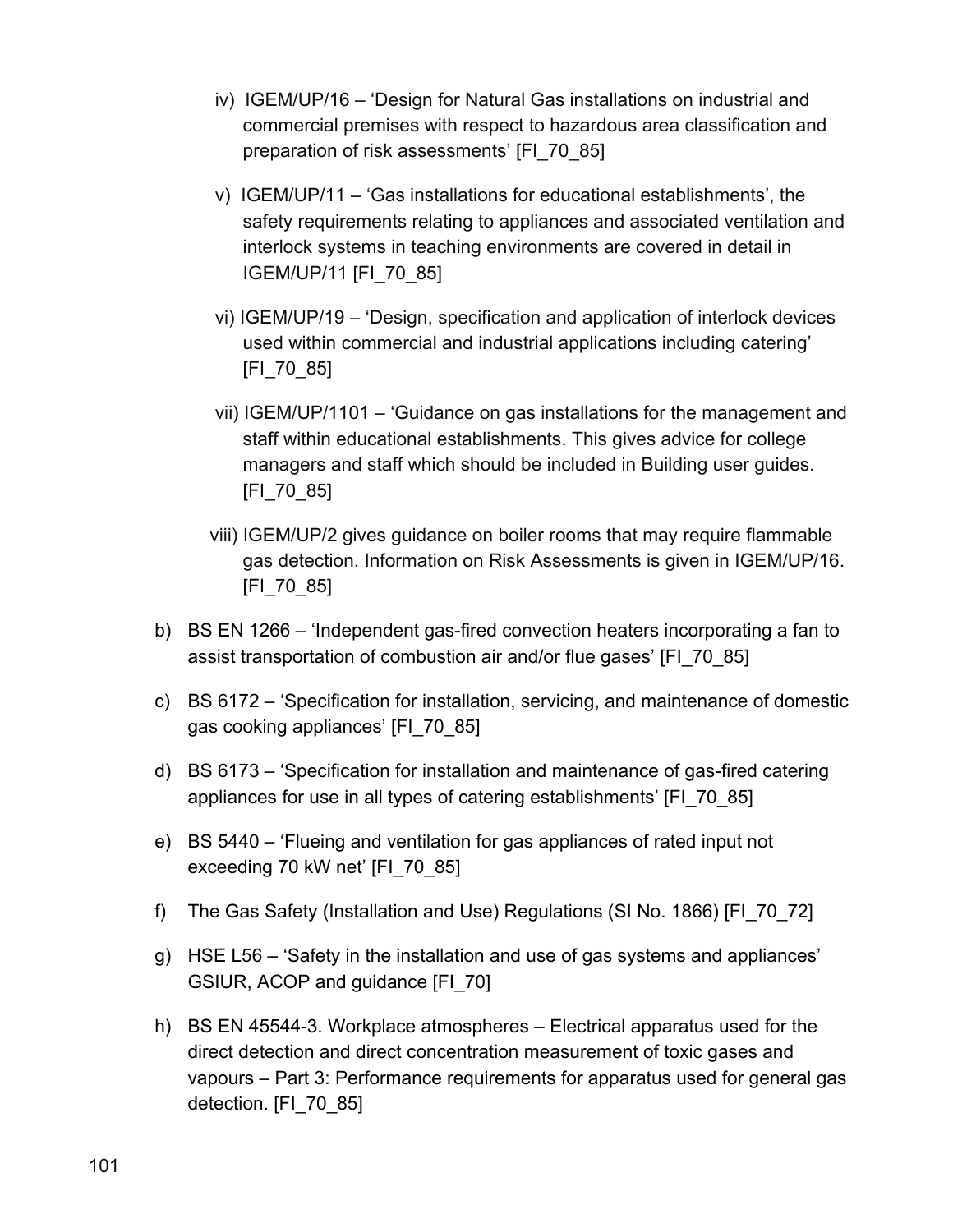# **10. Thermal Comfort**

### **10.1. Overview**

10.1.1 This section uses the comfort category descriptions from BS EN 16798-1, Table 11. Note that a space may have different comfort categories for different thermal comfort criteria. For example, sports activities have a category IV for cold draughts, but a category III for the summertime overheating risk assessment. [PM\_10\_20\_90]

10.1.2 To minimise the local heat island effect, the impact of external surfaces on the local microclimate shall be considered. Extensive areas of dark surfaces shall not be situated within 10m of the Building. The colour of building material finishes and their impact on internal temperature should also be considered. For example, air intake louvres and roof coverings. [PM\_35\_10\_13]

## **10.2. Thermal Comfort Criteria**

10.2.1 BS EN 16798-1 thermal comfort criteria are based on the categories shown in Table 11. [PM\_10\_20\_90]

| Category                                                  | <b>Explanation</b>                                                                                                                                                                                                                                |
|-----------------------------------------------------------|---------------------------------------------------------------------------------------------------------------------------------------------------------------------------------------------------------------------------------------------------|
| I - Equivalent to Category A<br>of BS EN ISO 7730: 2005   | High level of expectation and also<br>recommended for spaces occupied by<br>very sensitive and fragile persons with<br>special requirements like some disabilities,<br>sick, very young children and elderly<br>persons to increase accessibility |
| II - Equivalent to Category B<br>of BS EN ISO 7730: 2005  | Normal expectation                                                                                                                                                                                                                                |
| III - Equivalent to Category C<br>of BS EN ISO 7730: 2005 | An acceptable moderate level of<br>expectation                                                                                                                                                                                                    |
| IV - No equivalent<br>category                            | Low level of expectation. This category<br>shall only be accepted for a limited part of<br>the year                                                                                                                                               |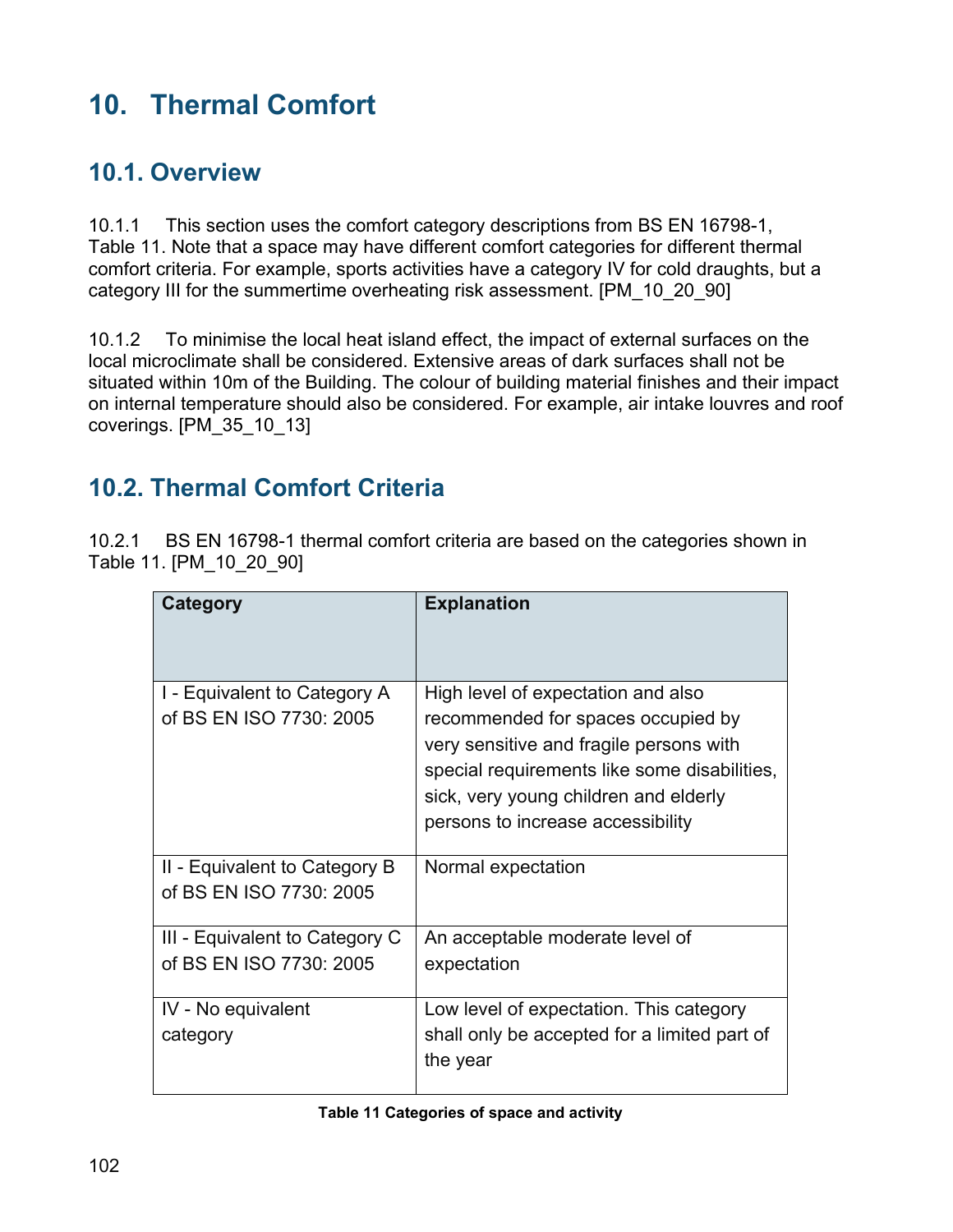10.2.2 BS EN 16798-1 gives comfort criteria for both mechanically cooled buildings and for 'free running' buildings. [PM\_10\_20\_90]

10.2.3 A 'free running' building is defined as a building with either natural or mechanical ventilation, which is not actively heated or cooled. [PM\_10]

10.2.4 The thermal comfort criteria for colleges in this section are based on the adaptive thermal comfort standards for 'free running' buildings outside the heating season; PD CR 1752:1999; BS EN ISO 7730; BS EN 16798-1; and CIBSE Guidance.[PM\_10\_20\_90]

10.2.5 For Refurbished Buildings and Remodelled Areas, the minimum standard is Category IV where Category III cannot be met for reasons of practicality and due to the extent of refurbishment. However, after refurbishment the criteria shall not be worse than before refurbishment in any aspect affecting thermal comfort. [PM\_35\_10\_13]

# **10.3. Operative Temperature Range**

10.3.1 Sufficient temperature control mechanisms shall be provided to enable the users to adjust the internal temperature, influence the environment and maintain a satisfactory level of comfort throughout the year. Temperature, ventilation and lighting controls in colleges shall be classroom based and simple to operate. [PM\_10\_20\_82]

10.3.2 Any heating system provided shall be designed to achieve the operative temperatures in the heating season listed in Table 12. [PM\_35\_70\_36]

| <b>Type of space/activity</b>                                                                                                      | <b>ADS Code</b> | <b>Normal</b><br>maintained<br>operative<br>temperature in<br>$\rm ^{\circ}C$ | <b>Maximum</b><br>operative<br>temperature<br>during the<br>heating season<br>at maximum<br>occupancy in °C |
|------------------------------------------------------------------------------------------------------------------------------------|-----------------|-------------------------------------------------------------------------------|-------------------------------------------------------------------------------------------------------------|
| Stores not normally<br>occupied                                                                                                    | T <sub>1</sub>  | $5^{\circ}$ C                                                                 | N/A                                                                                                         |
| Areas where there is a<br>higher-than-normal level<br>of physical activity (such<br>as sports halls) and<br>sleeping accommodation | T2              | $17^{\circ}$ C                                                                | $23^{\circ}$ C                                                                                              |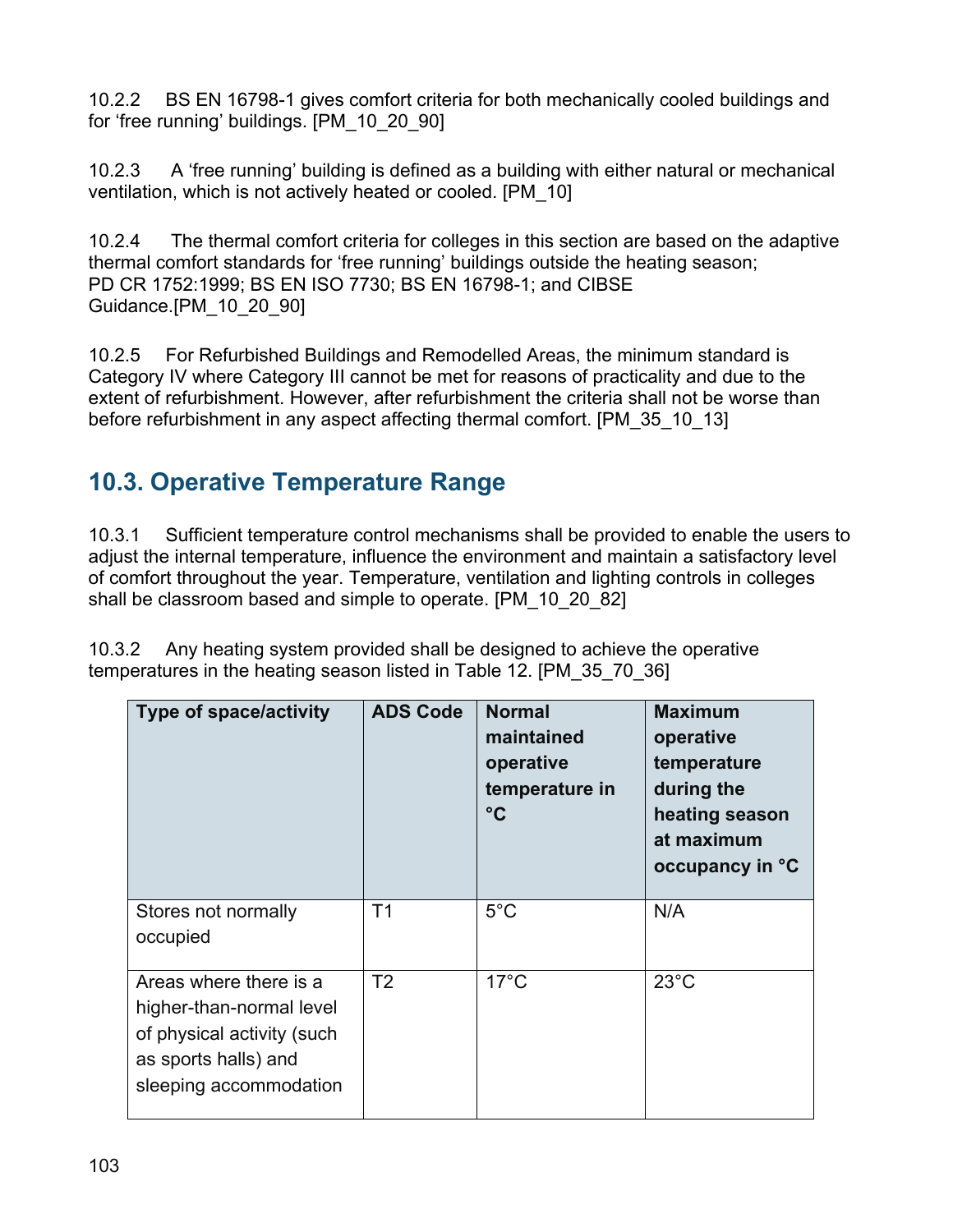| <b>Type of space/activity</b>                                                                                                                                                                                                                               | <b>ADS Code</b> | <b>Normal</b><br>maintained<br>operative<br>temperature in<br>$\rm ^{\circ}C$ | <b>Maximum</b><br>operative<br>temperature<br>during the<br>heating season<br>at maximum<br>occupancy in °C |
|-------------------------------------------------------------------------------------------------------------------------------------------------------------------------------------------------------------------------------------------------------------|-----------------|-------------------------------------------------------------------------------|-------------------------------------------------------------------------------------------------------------|
| Toilets, circulation spaces<br>and storerooms that are<br>normally occupied                                                                                                                                                                                 | T <sub>3</sub>  | $17^{\circ}$ C                                                                | $24^{\circ}$ C                                                                                              |
| Kitchen preparation areas                                                                                                                                                                                                                                   | T4              | $20^{\circ}$ C                                                                | N/A                                                                                                         |
| Spaces with normal levels<br>of activity, including all<br><b>Basic Teaching Areas</b><br>(including practical and<br>ICT-rich spaces), study<br>and social space, learning<br>resources, halls used for<br>exams, admin and staff<br>areas and prep rooms. | T <sub>5</sub>  | $20^{\circ}$ C                                                                | $25^{\circ}$ C                                                                                              |
| Spaces with less than<br>normal levels of activity or<br>clothing including sick<br>rooms, medical (MI)<br>treatment rooms<br>or therapy rooms,<br>changing rooms and<br>dance and activity studios                                                         | T <sub>6</sub>  | $21^{\circ}$ C                                                                | $26^{\circ}$ C                                                                                              |
| SEND provision where<br>students have physical<br>disabilities or Profound<br>and Multiple Learning<br><b>Difficulties</b>                                                                                                                                  | T7              | $23^{\circ}$ C                                                                | $25^{\circ}$ C                                                                                              |
| Where students or staff<br>may be wet and partially<br>clothed for a significant                                                                                                                                                                            | T <sub>8</sub>  | 23°C in changing<br>rooms and no<br>more than 1°C                             | 28°C in changing<br>rooms and no<br>more than 1°C                                                           |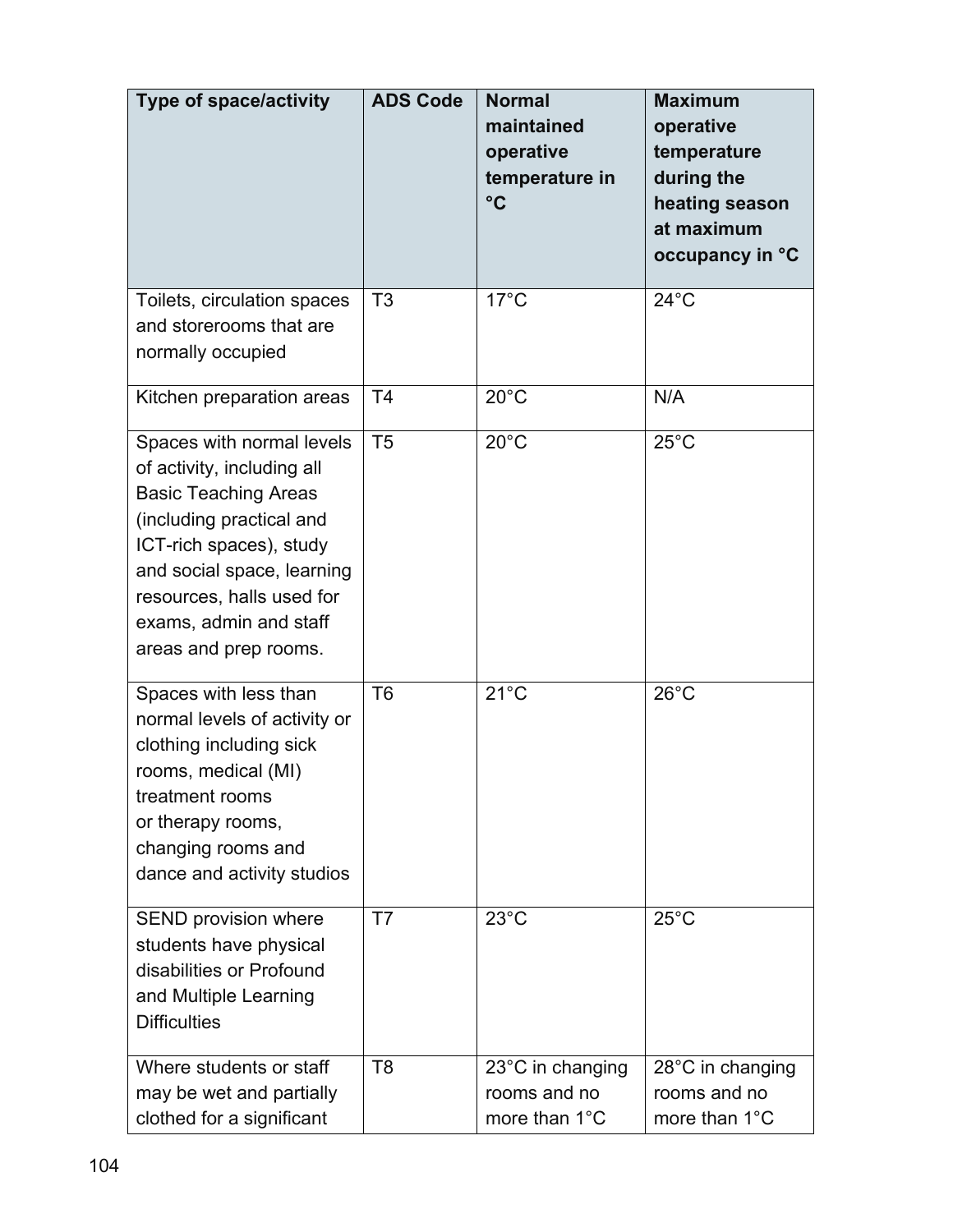| <b>Type of space/activity</b>                                                                                                                                                                                                                                                                       | <b>ADS Code</b> | <b>Normal</b><br>maintained<br>operative<br>temperature in<br>$^{\circ}$ C                                                                       | <b>Maximum</b><br>operative<br>temperature<br>during the<br>heating season<br>at maximum<br>occupancy in °C |
|-----------------------------------------------------------------------------------------------------------------------------------------------------------------------------------------------------------------------------------------------------------------------------------------------------|-----------------|--------------------------------------------------------------------------------------------------------------------------------------------------|-------------------------------------------------------------------------------------------------------------|
| length<br>of time such as swimming<br>pools.                                                                                                                                                                                                                                                        |                 | above or below<br>that of the water<br>temperature in<br>pool halls subject<br>to a maximum of<br>$30^{\circ}$ C                                 | above that of the<br>water<br>temperature<br>subject to a<br>maximum of 30°C<br>in pool halls               |
| Where vulnerable people,<br>including those with<br>physical disabilities, may<br>be wet or partially clothed<br>for a significant length of<br>time. More rapid air<br>movement leads to<br>greater chilling by<br>evaporation and to<br>compensate a higher<br>design temperature is<br>required. | T <sub>9</sub>  | $25^{\circ}$ C<br>The air speed in<br>these<br>environments<br>should be as low<br>as possible and<br>not exceed<br>$0.15$ m/s at $25^{\circ}$ C | $30^{\circ}$ C                                                                                              |

#### **Table 12 Operative temperatures to be achieved during the heating season measured at 1.4m from the floor in the centre of the room**

Note: SEND students can be very sensitive to temperature and it may be necessary to adjust the normal operative temperature and maximum temperature in the heating season depending on the needs of the students.

# **10.4. Local Thermal Discomfort Caused by Draughts**

### **10.4.1. General Requirement**

10.4.1.1 The design of any ventilation system provided, and its control shall avoid cold draughts in the occupied zone. [PM\_35\_70\_94]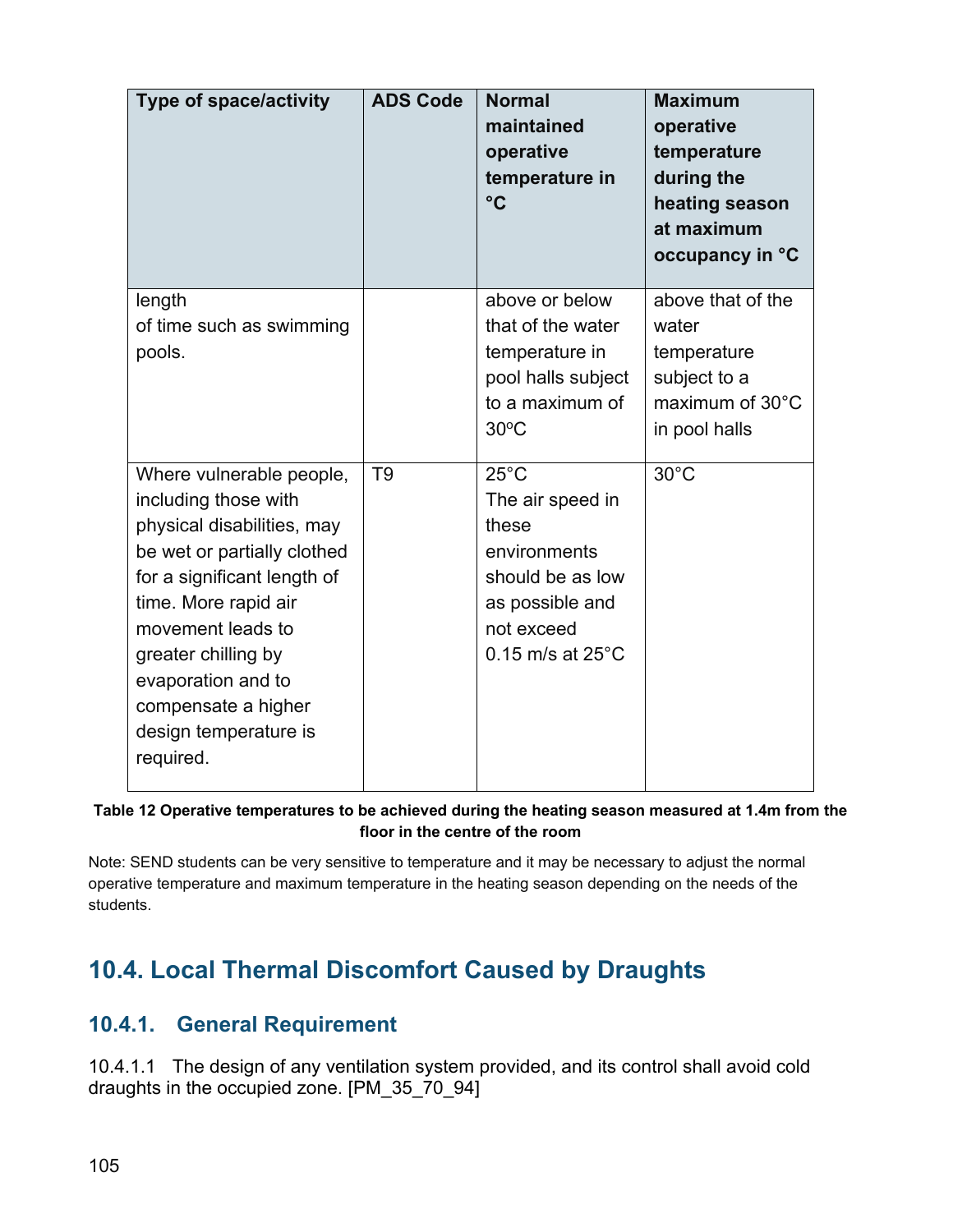### **10.4.2. Natural Ventilation Systems**

10.4.2.1 It is possible with the window opening sizes needed for cross or stack ventilation, with careful positioning of high-level openings and with adequate ceiling heights to provide natural ventilation to teaching spaces. This should be considered before adopting hybrid ventilation solutions. The design of natural ventilation openings shall be based on the temperature difference on a cold still day during mid-season with the heating system switched off. This assessment does not need to consider the velocity of the supply air plume but only its temperature. However, higher air speeds for summer daytime purge cooling of classrooms can be a nuisance (e.g., if papers blow off desks). [Ss\_65\_40\_33\_56]

10.4.2.2 When the outside air temperature is 5°C it shall be possible to have the heat emitters switched off and still deliver air to the occupied zone (at seated head height) at a temperature not more than 5K below the normal maintained operative temperature given in Table 12. [Ss\_65\_40\_33\_56]

10.4.2.3 Table 12: Seated head height shall be taken as 1.4m above floor level. [Ss\_65\_40\_33\_56]

10.4.2.4 For Category I spaces the temperature difference shall be less than 3°C whenever the natural ventilation system is in use. [Ss\_65\_40\_33\_56]

10.4.2.5 The line plume calculator shall be used to estimate the temperature of air from high-level openings when it reaches the occupied zone, or alternatively, measurements can be made in test rooms or CFD models can be used. [Ss\_65\_40\_33\_56]

#### **10.4.3. Forced Draught Systems**

10.4.3.1 In a mechanical system where the driving force for the supply air is a fan, the design shall meet the values given in Table 13 for the maximum temperature difference between the operative temperature of the room and the temperature of the supply air jet or plume and the maximum local air speed of the jet or plume for the different comfort categories for colleges. [Ss\_65\_40\_33\_51]

10.4.3.2 Table 13 is based on the comfort criteria in BS EN 16798-1 for mechanical ventilation systems. The comfort categories for cold draughts for different spaces and activities given in Table 13 shall be used with Table 14. [PM\_10\_20\_90]

| <b>Space/activity</b>                    | <b>Minimum recommended</b><br>comfort category for draught |
|------------------------------------------|------------------------------------------------------------|
| Stores, corridors and circulation spaces | N/A                                                        |
| that are not normally occupied spaces.   |                                                            |
| Areas where there is a higher-than-      | Category IV                                                |
| normal level of physical activity (such  |                                                            |
|                                          | Low air speeds required for                                |
|                                          | badminton competitions may                                 |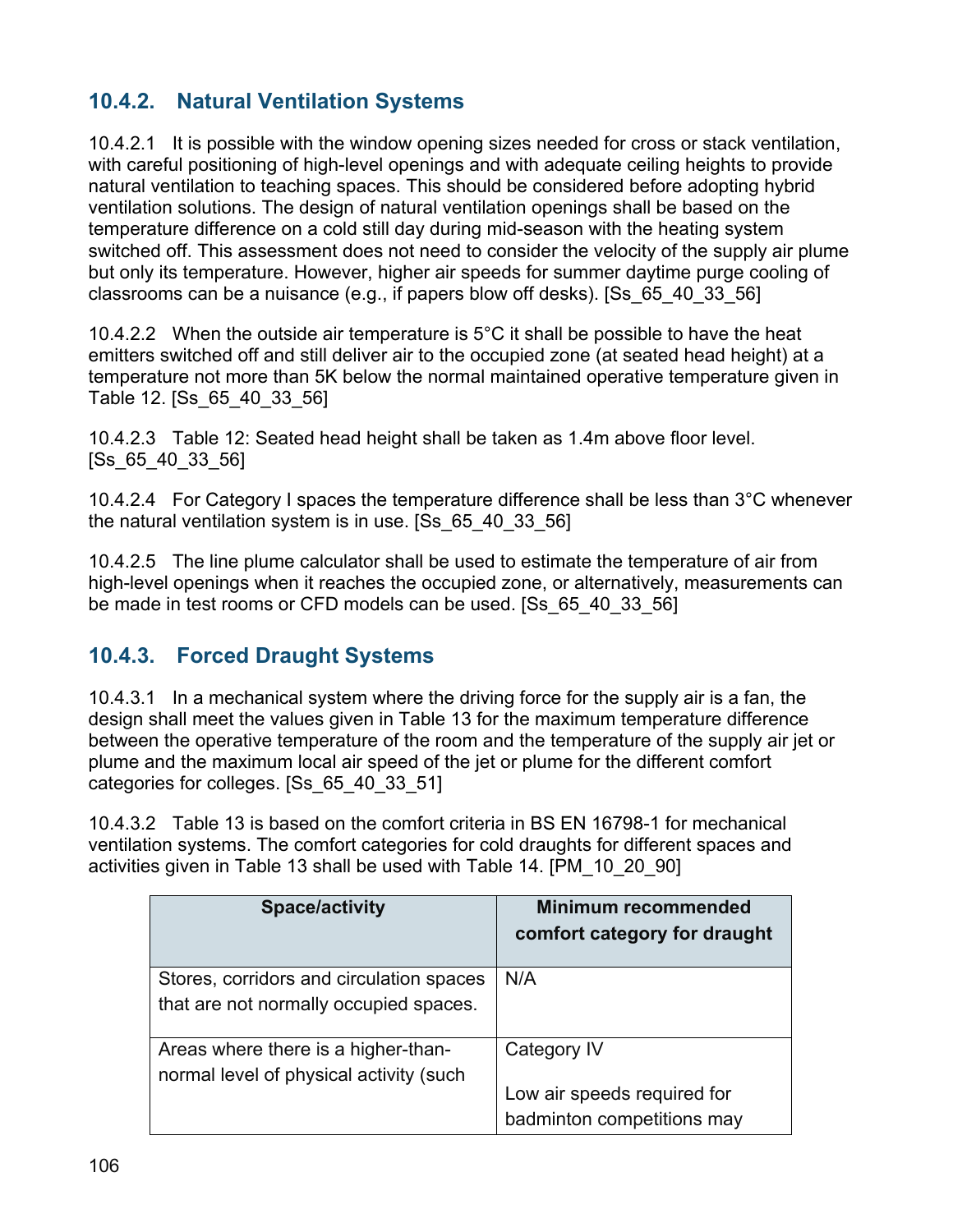| <b>Space/activity</b>                                                         | <b>Minimum recommended</b><br>comfort category for draught |
|-------------------------------------------------------------------------------|------------------------------------------------------------|
| as sports halls) and sleeping                                                 | necessitate ventilation systems                            |
| accommodation.                                                                | being switched off.                                        |
| Toilets, circulation spaces and                                               | Category IV                                                |
| storerooms that are normally occupied.                                        |                                                            |
| Kitchen preparation areas                                                     | N/A                                                        |
| Spaces with normal level of activity,                                         | Category III or Category IV                                |
| including all Basic Teaching Areas                                            | where there is local manual                                |
| (including practical and ICT rich                                             | control over the ventilation rate                          |
| spaces), study and social spaces,                                             | e.g., manually opened windows                              |
| learning resources, halls used for                                            | or room ventilation with on/off                            |
| exams, admin and staff areas and prep<br>rooms.                               | and variable speed control.                                |
| Spaces with less than normal level of<br>activity or clothing including sick, | Category II                                                |
| isolation rooms, changing rooms and                                           |                                                            |
| gymnasia, and dance and movement<br>studios.                                  |                                                            |
| SEND provision where needs of                                                 | Category I                                                 |
| students may be complex and varied,                                           |                                                            |
| including students with physical                                              |                                                            |
| difficulties or Profound and Multiple                                         |                                                            |
| Learning Difficulties.                                                        |                                                            |
| Where students and staff may be wet                                           | Category II                                                |
| and partially clothed for a significant                                       |                                                            |
| length of time, such as swimming                                              |                                                            |
| pools.                                                                        |                                                            |
| Where vulnerable people, including                                            | Category I                                                 |
| those with physical disabilities, may be                                      |                                                            |
| wet or partially clothed for a significant                                    |                                                            |
| length of time. More rapid air                                                |                                                            |
| movement leads to greater chilling by                                         |                                                            |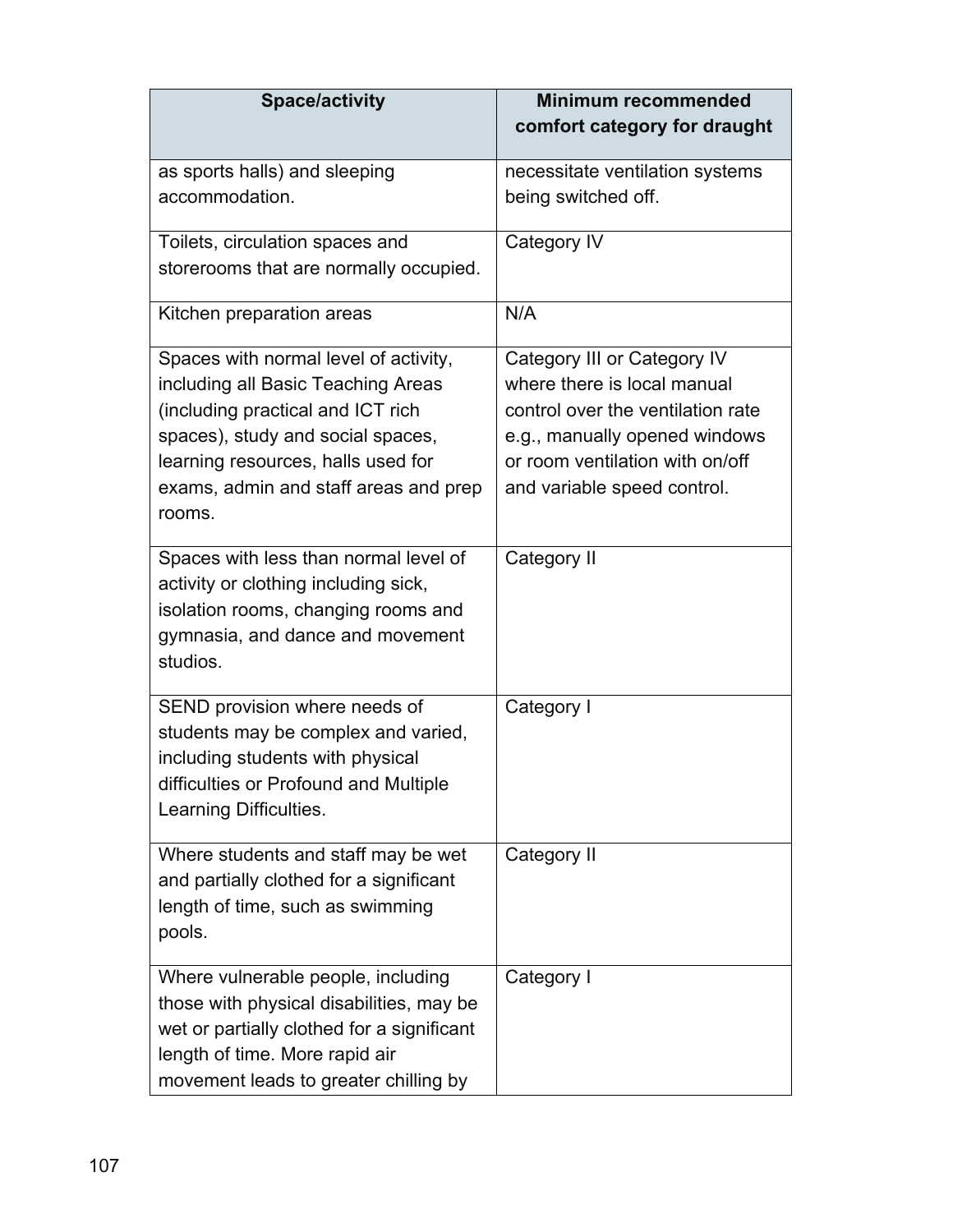| <b>Space/activity</b>                  | <b>Minimum recommended</b><br>comfort category for draught |
|----------------------------------------|------------------------------------------------------------|
| evaporation and to compensate a        |                                                            |
| higher design temperature is required. |                                                            |

#### **Table 13 Comfort categories for cold draughts**

10.4.3.3 Category IV shall only be used in classrooms and other Teaching Spaces where there is local control over the room ventilation with variable speed control with override control by the teacher. The air quality criteria regarding  $CO<sub>2</sub>$  levels shall still be met. [PM\_35\_70\_94]

| Category<br>of space /<br>activity | Winter $\Delta T$<br>(Min<br>maintained<br>operative<br>temp - plume<br>local air<br>temp) | <b>Winter</b><br>Maximum air<br>velocity<br>(m/s) | <b>Summer and</b><br>mid-season<br>$\Delta T$ (Troom,<br>operative -<br>plume local<br>air temp)<br>When T <sub>room</sub><br>$≤25°C$ or T <sub>comf</sub> | <b>Summer and</b><br>mid-season<br><b>Maximum air</b><br>velocity<br>(m/s) |
|------------------------------------|--------------------------------------------------------------------------------------------|---------------------------------------------------|------------------------------------------------------------------------------------------------------------------------------------------------------------|----------------------------------------------------------------------------|
|                                    | 1.5                                                                                        | 0.15                                              | 1.5                                                                                                                                                        | 0.15                                                                       |
| $\mathbf{I}$                       | $\overline{2}$                                                                             | 0.2                                               | $\overline{2}$                                                                                                                                             | 0.2                                                                        |
| $\mathbf{III}$                     | 3                                                                                          | 0.25                                              | 3                                                                                                                                                          | 0.25                                                                       |
| IV                                 | 4                                                                                          | 0.3                                               | 5                                                                                                                                                          | 0.3                                                                        |

**Table 14 Recommended draught criteria for mechanical ventilation systems to provide thermal comfort**

10.4.3.4 Table 14 assumes an activity level of 1.2 met, a clo value of 1.1 in winter, 0.9 in mid-season and 0.7 in summer, and a minimum maintained operative temperature as in Table 12 in winter, mid-season, and 23°C in summer. [PM\_35\_70\_94]

10.4.3.5 The values in Table 14 apply to the supply air plume which delivers air to the occupied zone. The occupied zone shall be taken as from 0.6m to 1.4m above floor level. [PM\_35\_70\_94]

10.4.3.6 Mechanical or hybrid ventilation systems shall provide adequate ventilation without cold draughts during teaching and practical activities in science laboratories and specialist areas such as workshops. However, the cold draught criteria do not apply during purge ventilation. [PM\_35\_70\_94]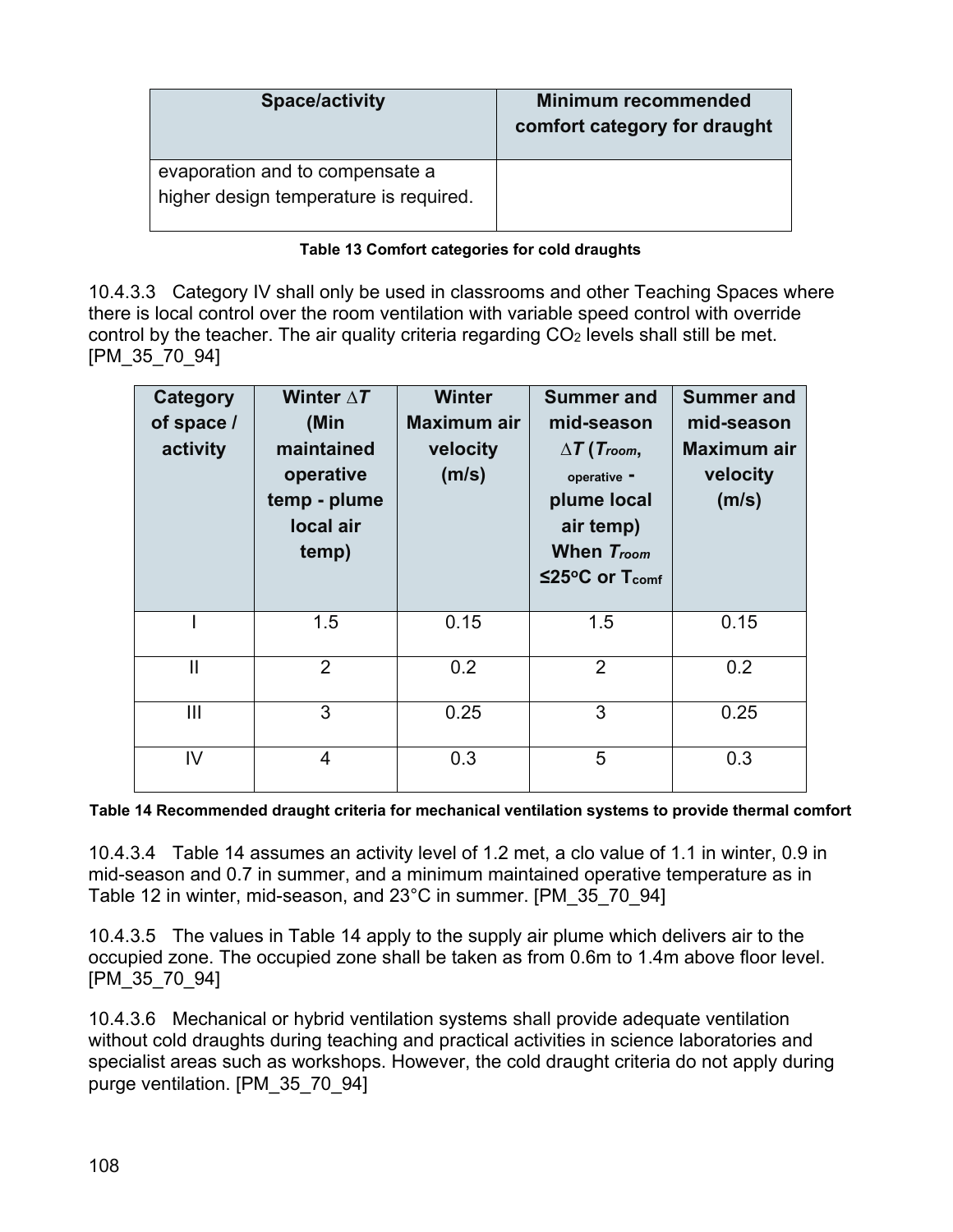10.4.3.7 Higher speeds and larger temperature differences are permitted in winter for boost/purge ventilation in Practical Spaces under the control of the teacher e.g., in science or food rooms. Opening windows shall therefore be provided, preferably providing cross ventilation, to food and science rooms to maximise airflow in summer peak conditions and to purge the space of fumes and heat. [PM\_35\_70\_94]

10.4.3.8 For summertime cooling purposes, higher maximum air speeds are allowed and often preferable (draught becomes pleasurable breeze), but only under the condition that the teacher or the occupants have direct control over the openings or fans. [PM\_35\_70\_94]

10.4.3.9 CFD (Computational fluid dynamics) modelling is not expected to estimate room air speeds. Manual calculations based on manufacturers' information can be used to predict the speeds and they can be measured with an anemometer. Grille manufacturers supply the necessary tables to predict velocity at the occupied zone. Temperature shall be based on the temperature of the jet and the appropriate entrainment coefficients. If required to measure air velocity, it shall be measured with an omni-directional anemometer with a 0.2s time constant. [PM\_40\_30\_20]

10.4.3.10 The criteria for maximum local air speed and minimum local temperature of the supply air plume can be related mathematically by the method given in BS EN ISO 7730 to obtain a Predicted Mean Vote (PMV) that is related to PPD (percentage of people dissatisfied). This requires the clo value of the clothing and the metabolic rate of the occupants to be known. By using this formula, equivalent conditions to those given in Table 14 can be obtained that give the same or a better PPD. [PM\_40\_30\_20]

# **10.5. Performance Standards for the Avoidance of Overheating**

10.5.1 The adaptive thermal comfort method from BS EN 16798-1 together with the guidance in CIBSE TM52 'The Limits of Thermal Comfort' (Technical Memorandum) and CIBSE KS16 'How to Manage Overheating in Buildings' (Knowledge Series) has been adopted by the DfE to address the problem of overheating. [PM\_10\_20\_90]

10.5.2 The adaptive comfort criteria only apply to 'free running' buildings i.e., those without mechanical cooling and with means for the occupants to locally alter conditions i.e., to increase the ventilation rate by means of opening windows or by local room controls. Many colleges are 'free running' outside the heating season. [PM\_35\_10\_13]

10.5.3 To manage overheating successfully using adaptive thermal comfort it is necessary to allow relaxation of formal dress in hot conditions to encourage individual adaptation to conditions. Where students cannot regulate their temperature because of illness or physical disabilities, special measures shall be taken to accommodate their need for a closely controlled thermal environment and to help them to regulate their temperature (e.g., by providing local cooling for their specific needs). This advice shall be given to the College and included in Building User Guide. [PM\_35\_10\_13]

10.5.4 The personal factors identified which contribute to the perception of thermal comfort cannot be directly influenced as part of the design. The provision of adequate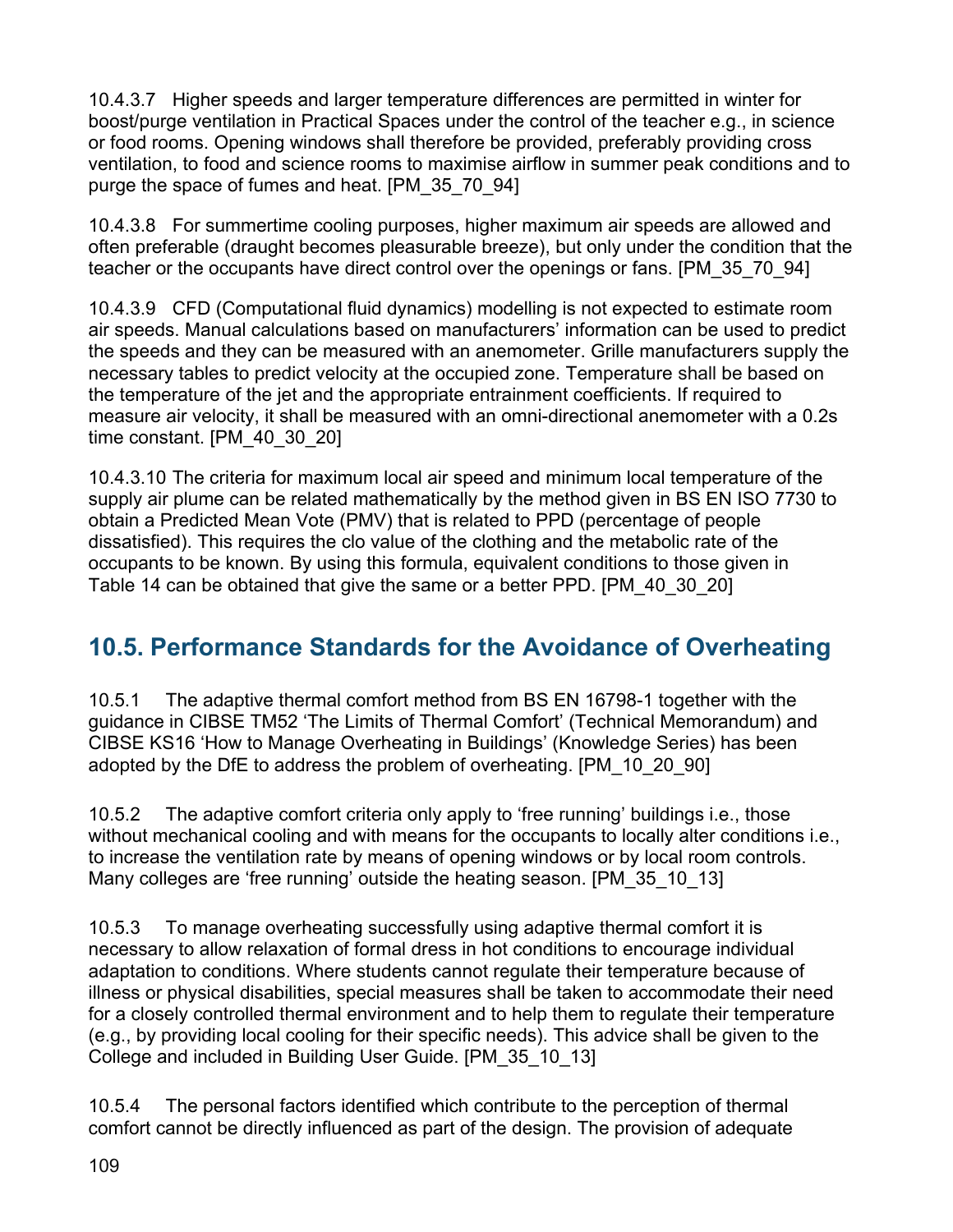ventilation for good indoor air quality and the perception of occupant control together can overcome some personal factors. Such factors as dress codes, activity scheduling etc., shall be considered within the briefing process and discussed with the College management team in order for them to better understand how they influence thermal comfort and to help establish policies on such matters. The College management team can then reduce the risk and impact of overheating in their buildings. [PM\_35\_10\_13]

10.5.5 All occupied spaces shall be provided with ventilation for warmer weather, by using cross and stack flow natural ventilation or ventilation systems with equivalent ventilation effectiveness and night cooling. Cross and stack ventilation strategies normally require smaller ventilation openings than for single-sided ventilation reducing draughts and making it easier to meet the acoustic requirements for sound insulation of the building envelope. [PM\_40\_20\_94]

10.5.6 The design shall allow air movement to be increased during the summer through opening windows or vents, switching on fans or increasing the rate of mechanical ventilation. Ceiling fans may be used, except in a College with students who are visually sensitive to the movement or flickering reflections from such fans. [PM\_40\_20\_94]

10.5.7 Buildings shall be assessed for overheating and ventilation openings using dynamic thermal simulation and CIBSE weather files in accordance with the requirements on weather files given in Section 11.5.1. [PM\_35\_10\_13]

10.5.8 Mechanical ventilation shall not be the sole method of summertime ventilation in occupied spaces and there shall be opening windows or vents with sufficient effective opening area. [PM\_40\_20\_94]

10.5.9 In the absence of detailed thermal modelling, openable windows or vents for summertime ventilation shall be sized so that the effective area,  $A_{\text{eff}}$  is at least 3% of the floor area. (Note that depending on the type of opening, this can imply a physical opening area of approximately 5% of the floor area.) Some designs may result in more effective area than others and smaller effective areas may be possible if the design includes some degree of cross ventilation, atrium assisted stack ventilation or fan-assistance which shall increase the airflow through openings. In all cases, the rooms need to have enough opening area and flow to comply with the summertime overheating criteria below. See Section 11.3 for definition of *A*eff. [PM\_35\_10\_13]

10.5.10 There are significant differences between the ventilation effectiveness of various types of windows or ventilation openings. See CIBSE AM 10 'Natural Ventilation in Non-Domestic Buildings' (Applications Manual), Section 11.3: Ventilation Opening Areas and BB101. [PM\_10\_20\_90]

10.5.11 Controls shall be provided to temporarily override the mechanical ventilation in each room to switch it on or off. [PM\_10\_20\_82]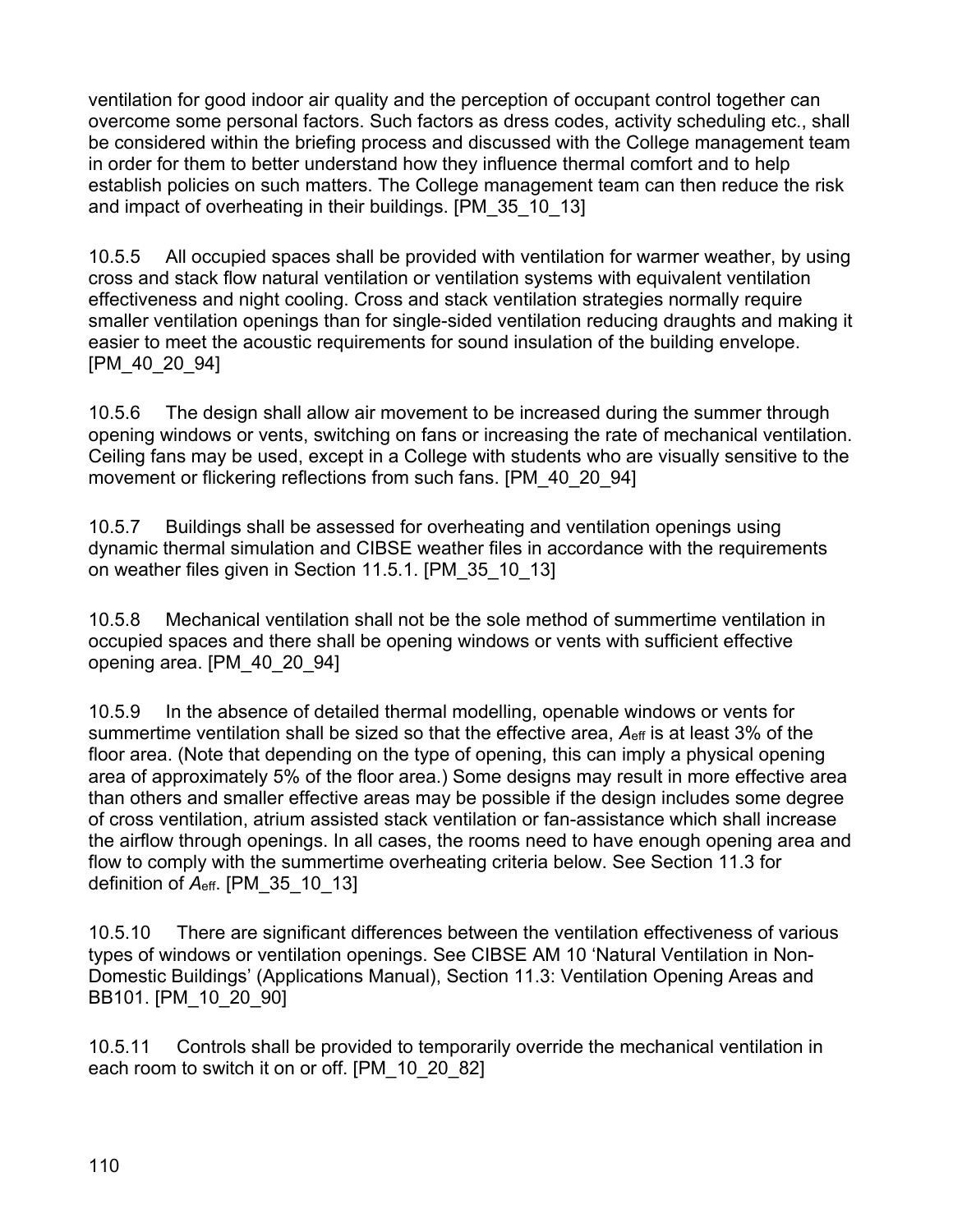10.5.12 Where internal blinds are fitted to windows, these shall not interfere with ventilation. Care shall be taken to avoid flutter caused by ventilation airflow. [PM\_10\_20\_90]

10.5.13 This approach follows the methodology and recommendations of BS EN 16798- 1:2019 to determine whether a building overheats or in the case of an Existing Building whether it can be classed as overheating. The criteria is based on a variable temperature threshold that is related to the outside running mean dry-bulb temperature. [PM\_10\_20\_90]

10.5.14 The design shall include an Overheating Risk Assessment (ORA) of 'free running' designs by following the procedure set out in this section which is based on CIBSE TM 52 and BS EN 16798-1. [PM\_10\_20\_90]

10.5.15 The design of mechanically cooled buildings shall be in accordance with the CIBSE guidelines for air-conditioned buildings. [PM\_10\_20\_90]

10.5.16 The design shall include calculations of the indoor operative temperatures for each of the months where the Building is in free-running mode on a frequent (e.g., hourly or half-hourly) basis. [PM 40 30 20]

10.5.17 The simulation tool used shall be capable of calculating Operative Temperature, *Top* and Running Mean Temperature, *Trm. Top* and *Trm* are defined in TM52. [PM\_40\_30\_20]

10.5.18 *Trm* is a running mean of external air temperature and changes on a daily basis. [PM\_40\_30\_20]

10.5.19 Calculations shall realistically account for the occupancy pattern of the Building, heat loads of equipment and the adaptive behaviour of the occupants. See Section 11 for design criteria to be used in ORA calculations. [PM\_40\_30\_20]

10.5.20 The performance standards are based on the adaptive thermal comfort standards described in BS EN 16798-1, CIBSE TM52 and CIBSE KS16. [PM\_10\_20\_90]

10.5.21 For all 'free-running' college buildings, the ORA shall be carried out based on the Categories given below in Table 15. [PM\_10\_20\_82]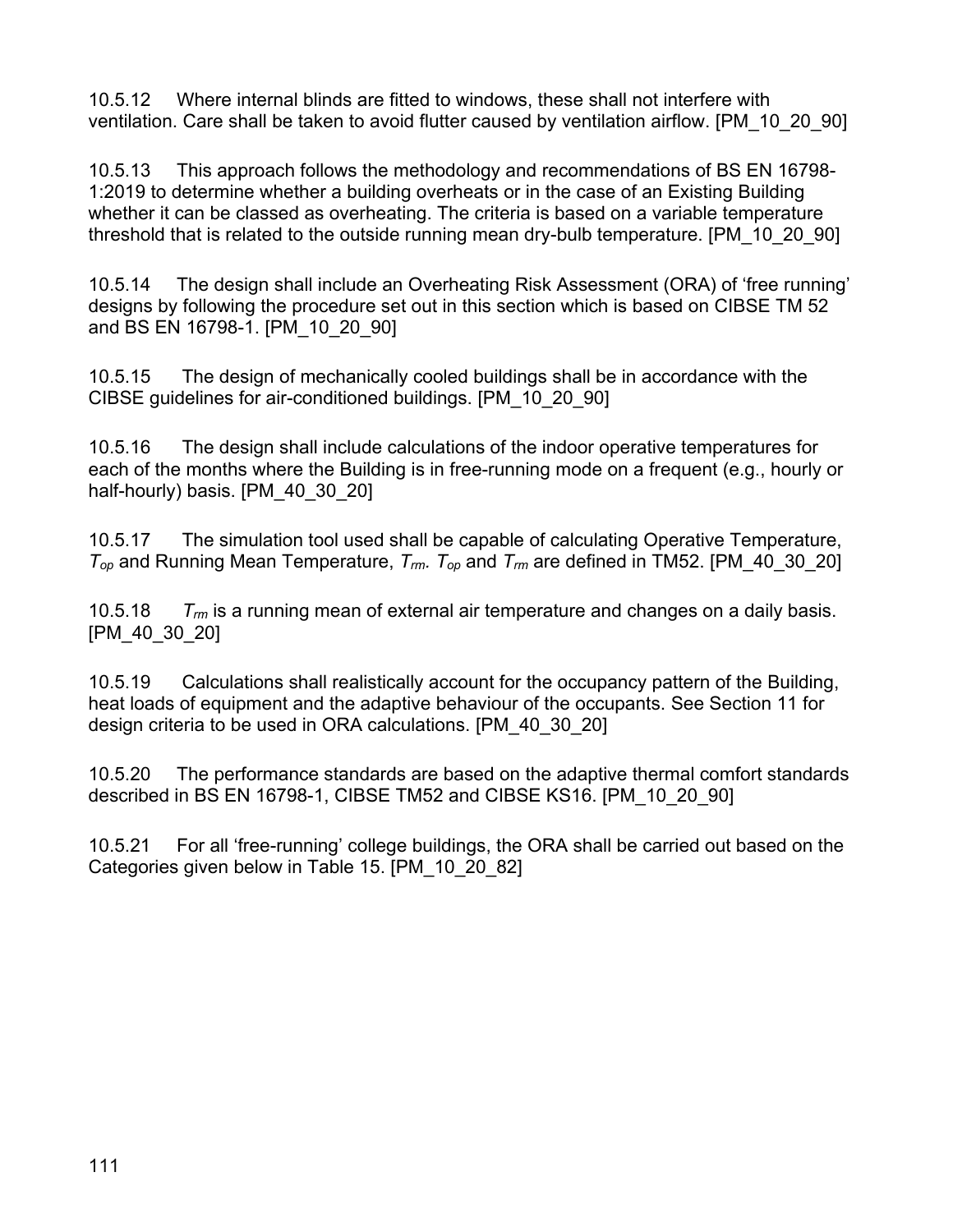| <b>Type of Space or</b><br><b>Activity</b>                                       | <b>New Build</b> | <b>Refurbishment</b> |
|----------------------------------------------------------------------------------|------------------|----------------------|
| Teaching and learning,<br>drama, dance, exams,<br>multi-purpose halls            | $\mathbf{I}$     | III / IV             |
| Practical activities such<br>as cooking                                          | N/A              | N/A                  |
| Sports halls not used<br>for exams                                               | III              | IV                   |
| Working areas<br>e.g., kitchens                                                  | N/A              | N/A                  |
| <b>Offices</b>                                                                   | Ш                | III/IV               |
| Atria, circulation,<br>reception and corridors<br>- not continuously<br>occupied | III              | IV                   |
| Areas for pupils with<br>complex health needs                                    |                  |                      |

**Table 15 Adaptive thermal comfort category to apply**

10.5.22 In the case of pupils with complex health needs, an assessment of the individual needs shall be made. [PM\_10\_20\_82]

10.5.23 Adaptive comfort thresholds may not be applicable for pupils with complex health needs and fixed temperature thresholds may need to be used. [PM\_35\_10\_13]

10.5.24 Category I for areas for pupils with complex health needs applies only to SEND provision for non-ambulant students or those with medical conditions. [PM\_35\_10\_13]

10.5.25 The values for the maximum acceptable temperature (*Tmax*) being calculated from the running mean of the outdoor temperature (*Trm*) and the suggested acceptable range, as given in Table 16 below, are as follows: [PM\_40\_30\_20]

 $T_{comf} = 0.33 T_{rm} + 18.8$ 

and  $T_{max} = T_{comf} + (acceptable range \ ^oC)$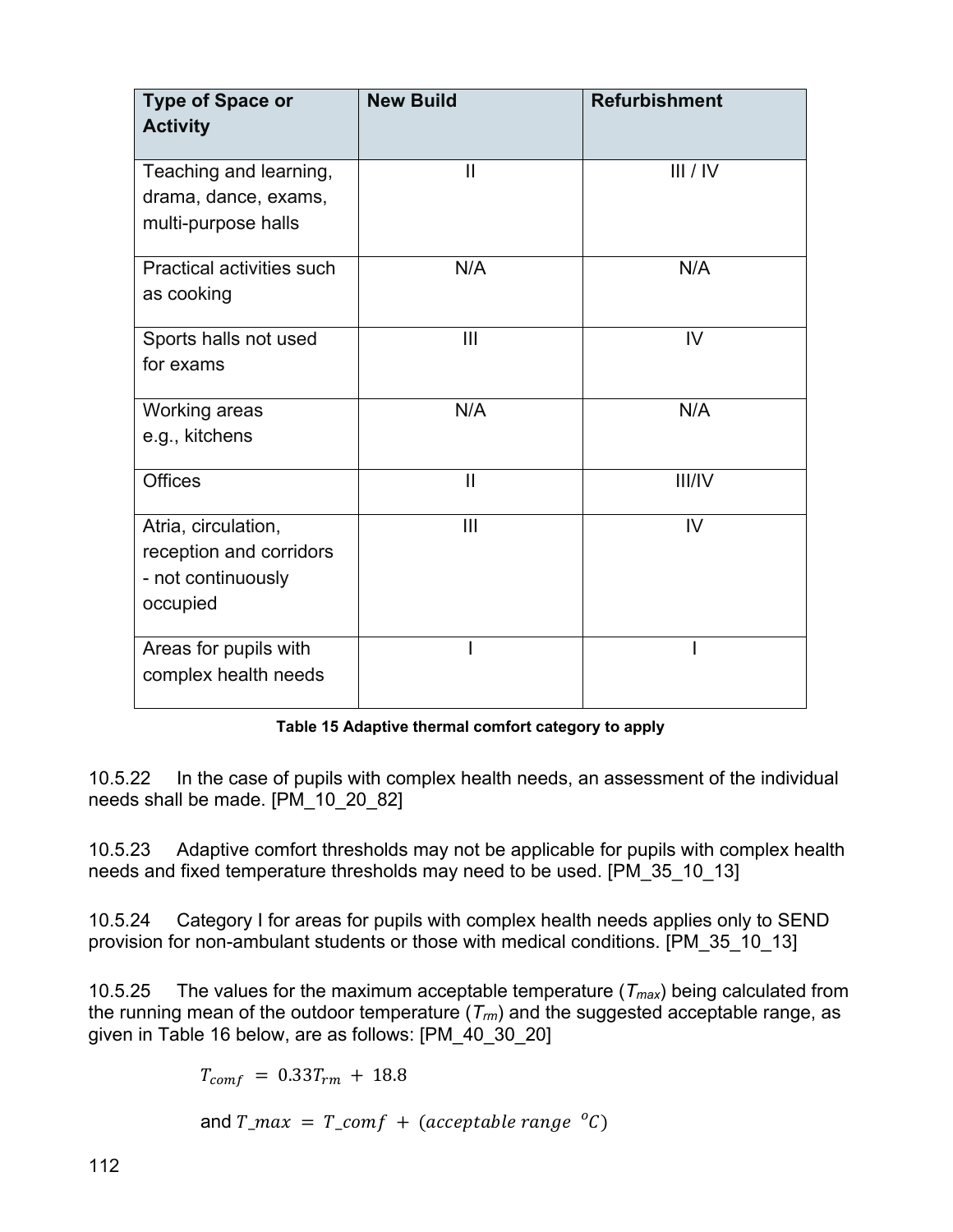10.5.26 Therefore, for category II as defined in Table 16 below, where the acceptable range is 3°C:

$$
T_{max} = 0.33 T_{rm} + 21.8
$$

(See CIBSE KS16 or TM52 for definition of *Trm*).

| Category       | <b>Explanation</b>                                                                                                                                                                                                                                 | <b>Suggested acceptable</b><br>range in °C |
|----------------|----------------------------------------------------------------------------------------------------------------------------------------------------------------------------------------------------------------------------------------------------|--------------------------------------------|
|                | High level of expectation and also<br>recommended for spaces occupied by very<br>sensitive and fragile persons with special<br>requirements like some disabilities, sick, very<br>young children and elderly persons to<br>increase accessibility. | $+2/3$ °C                                  |
| $\mathbf{I}$   | Normal expectation.                                                                                                                                                                                                                                | $+3/ -4$ °C                                |
| $\mathbf{III}$ | An acceptable moderate level<br>of expectation.                                                                                                                                                                                                    | $+4/ -5$ °C                                |
| IV             | Low level of expectation. This<br>category should only be accepted<br>for a limited part of the year.                                                                                                                                              | $>+4$ / <-5°C                              |

**Table 16 Suggested applicability of the categories and their associated acceptable temperature range for 'free running' buildings (from BS EN 16798-1: 2019)**

10.5.27 The three criteria for overheating are all defined in terms of *ΔT*, the difference between the actual operative temperature in the room at any time (*Top*) and *Tmax* the limiting maximum acceptable temperature. *ΔT* is calculated as: [PM\_40\_30\_20]

 $\Delta T = T_{op} - T_{max}$  (°C)

*ΔT* is rounded to the nearest degree (i.e., for *ΔT* between 0.5 and 1.5 the value used is 1°C, for 1.5 to 2.5 the value used is 2°C and so on)

10.5.28 Three criteria have been developed to indicate when overheating is likely to be problematic. These criteria shall be applied outside the heating season and for the hours of 09:00 to 16:00 Monday to Friday from 1st May to 30th September, including the summer holiday period as if the College were occupied normally through the summer (a lunchbreak between 12:00 and 13:00 with no internal heat gains during this period may be allowed for in classrooms). The three criteria are: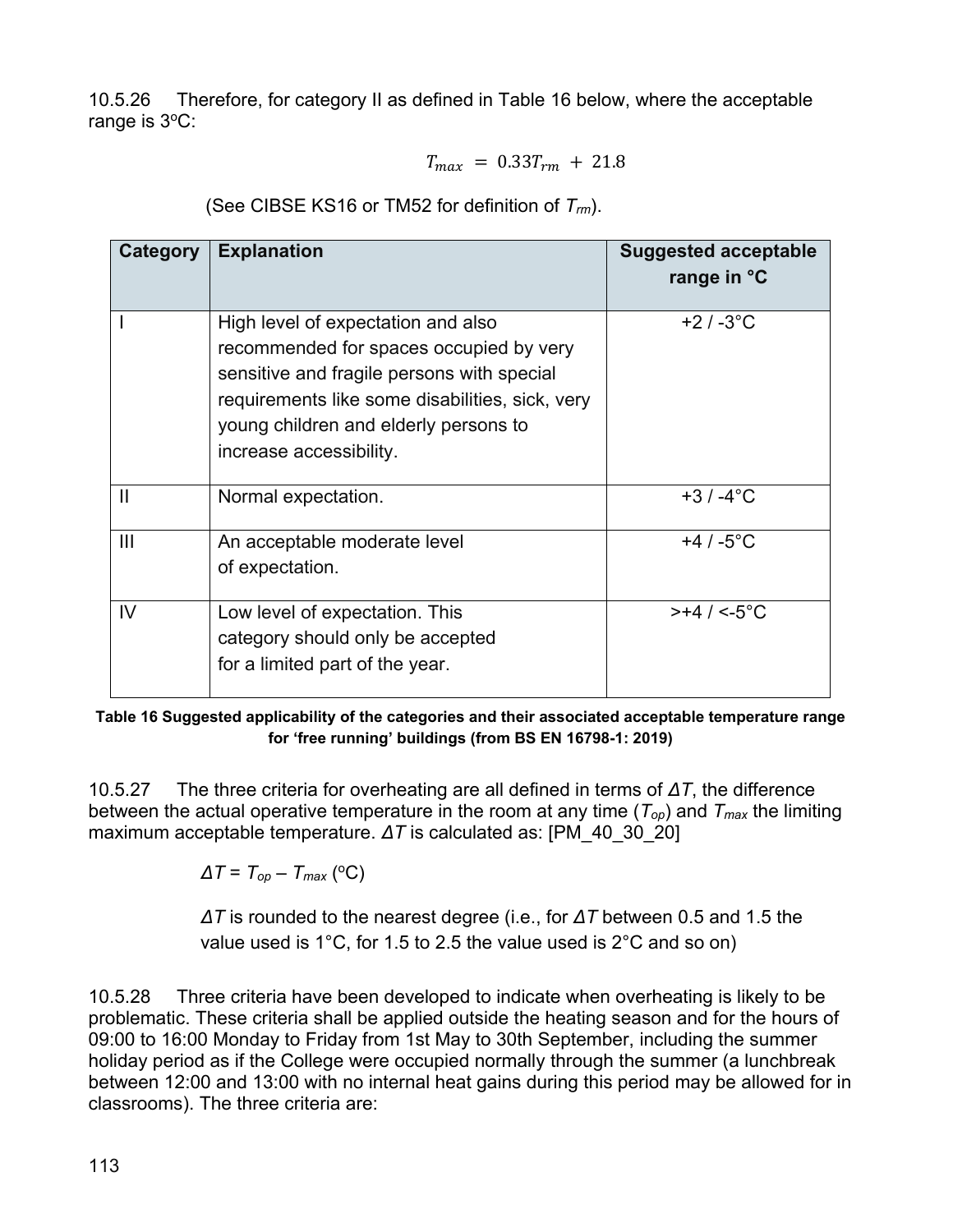- a) The number of hours for which an adaptive thermal comfort threshold temperature is exceeded (total hours of exceedance) [PM\_35\_10\_13]
- b) The degree to which the operative temperature exceeds the adaptive thermal comfort threshold temperature (daily weighted exceedance) [PM\_35\_10\_13]
- c) The maximum temperature experienced at any occupied time (upper limit temperature) [PM\_35\_10\_13]

10.5.29 The first of these criteria (Criterion 1) defines a minimum requirement for the Overheating Risk Assessment (ORA). [PM\_35\_10\_13]

10.5.30 The two additional criteria (Criterion 2 and Criterion 3) are primarily measures of short-term discomfort and should be reported for information only. [PM\_35\_10\_13]

10.5.31 If a College design fails to meet Criterion 2 or Criterion 3 then designers should consider potential overheating mitigation measures and indicate which are viable for the project. [PM\_35\_10\_13]

10.5.32 The use of these three performance criteria together aims to ensure that the design is not dictated by a single factor but by a combination of factors and allows a degree of flexibility in the design. [PM\_35\_10\_13]

10.5.33 Criterion 1 - Hours of Exceedance (*He*): For colleges, the number of hours (*He*) that *ΔT* is greater than or equal to one degree (K) during the period 1st May to 30th September for the defined hours inclusive shall not be more than 40 hours. [PM\_35\_10\_13]

10.5.34 Criterion 1 provides an understanding of how often a building in any given location is likely to exceed its comfort range during the summer months (1st May to 30th September). It can provide useful information about the Building's thermal characteristics and potential risk of overheating over the range of weather conditions to which it shall be subjected. Simple hours of exceedance are something that designers are familiar with and provide a good assessment of acceptability over the summer. The defined hours used are the entire period from 1st May to 30th September for the defined hours of 09:00 to 16:00 excluding weekends. Full occupancy is assumed through the holiday period. [PM\_35\_10\_13]

10.5.35 Criterion 2 – Daily Weighted Exceedance (*We*): [PM\_35\_10\_13]

To allow for the severity of overheating the weighted Exceedance (*We*) shall be less than or equal to six in any one day.

Where 
$$
We = \sum h_e x w f = (h_{e0} x 0) + (h_{e1} e 1 x 1) + (h_{e2} x 2) + (h_{e3} x 3)
$$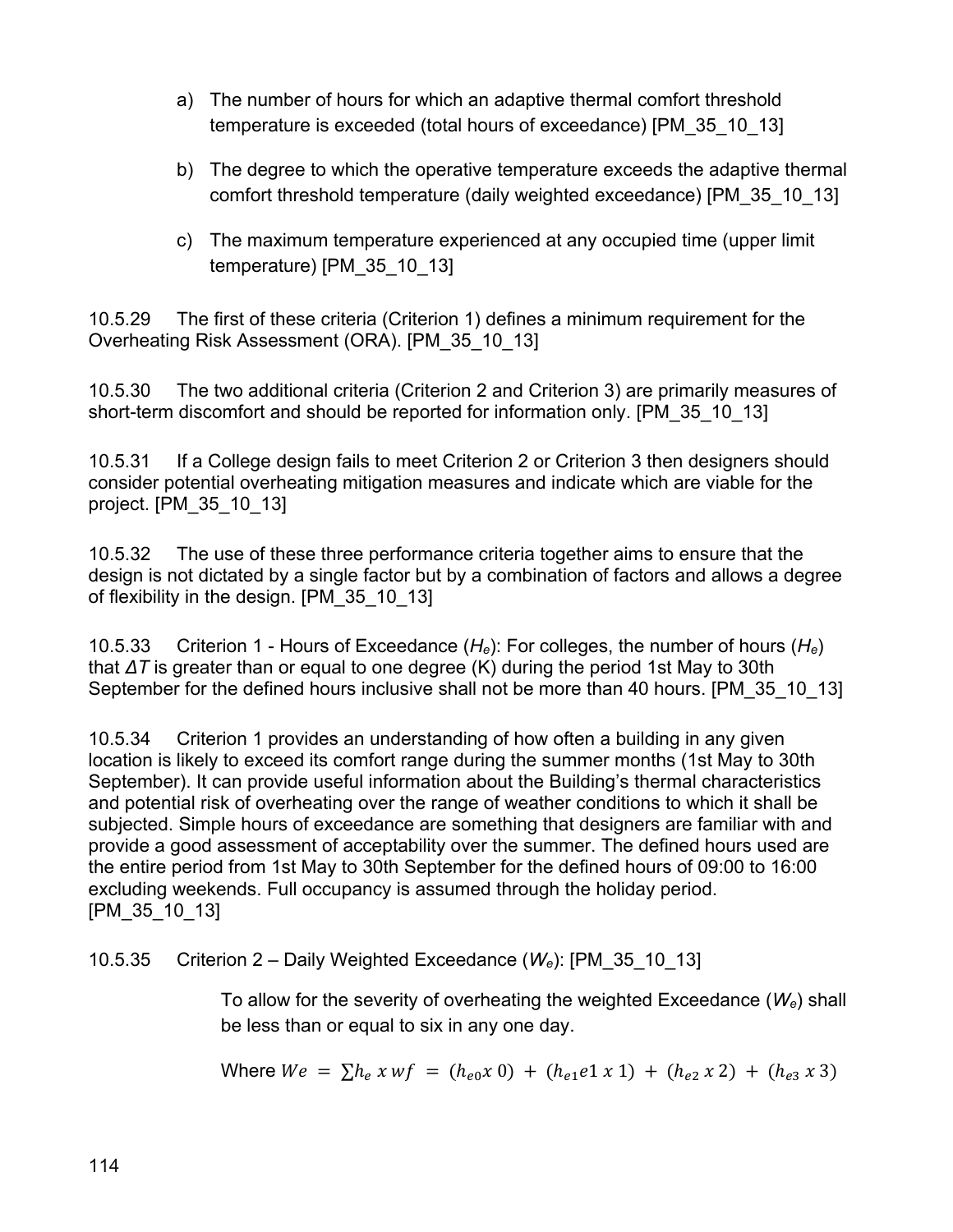Where the weighting factor *wf* = 0 if *ΔT* ≤ 0, otherwise *wf* = *ΔT* and *hey* = time in hours when *wf* = y

10.5.36 This criterion sets an acceptable level for the severity of overheating and sets a daily limit of acceptability and is based on Method B – 'Degree hours criteria' in BS EN 16798-1:2019. It is the time (hours and part hours) during which the operative temperature exceeds the specified range during the occupied hours, weighted by a factor which is a function depending on by how many degrees the range has been exceeded. The value of the weighting factor is based on the observed increase in the percentage of occupants voting 'warm' or 'hot' on the ASHRAE scale (overheating risk) with each degree increase in *ΔT*, the temperature above the comfort threshold temperature. [PM\_35\_10\_13]

10.5.37 The value of six is an initial assessment of what constitutes an acceptable limit of overheating on any single day. This initial assessment was made from observations of the temperature profiles from case studies of a range of 'free running' buildings that are perceived to perform well at one end of the range and poorly at the other in regard to limiting overheating. For further information, see CIBSE TM 52. [PM\_10]

10.5.38 Criterion 3 - Upper Limit Temperature (*Tupp*): [PM\_35\_10\_13]

To set an absolute maximum value for the indoor operative temperature the value of *ΔT* shall not exceed 4K.

10.5.39 Criterion 3, the threshold or upper limit temperature sets a limit beyond which normal adaptive actions are sufficient to restore personal comfort and the vast majority of occupants shall complain of being 'too hot'. This criterion covers the extremes of hot weather conditions and future climate scenarios. [PM\_35\_10\_13]

10.5.40 These criteria should be the basis of the thermal modelling of the Building, with Criterion 1 defining the minimum requirement for assessing the risk of overheating of college designs. [PM\_35\_10\_13]

10.5.41 In addition, the asymmetric radiation from hot ceilings in single story Teaching Spaces shall be less than 5K in summertime. In order to achieve this hot air shall not be trapped at ceiling level and there shall be an adequate means to extract hot air from the ceiling zone. For example, cross ventilation can provide adequate airflow across the ceiling and prevent a layer of hot air from building up beneath the ceiling. [PM\_35\_10\_13]

10.5.42 Where, after consideration of such measures and taking account of other factors that could restrict the use of natural ventilation (e.g., air pollution, traffic noise etc.) the designer deems that the heat load is such that cooling is required, the designer should consider low carbon cooling systems in preference to conventional air conditioning. Such systems could include using cool water from boreholes or drawing in air through earth tubes. [PM\_35\_10\_13]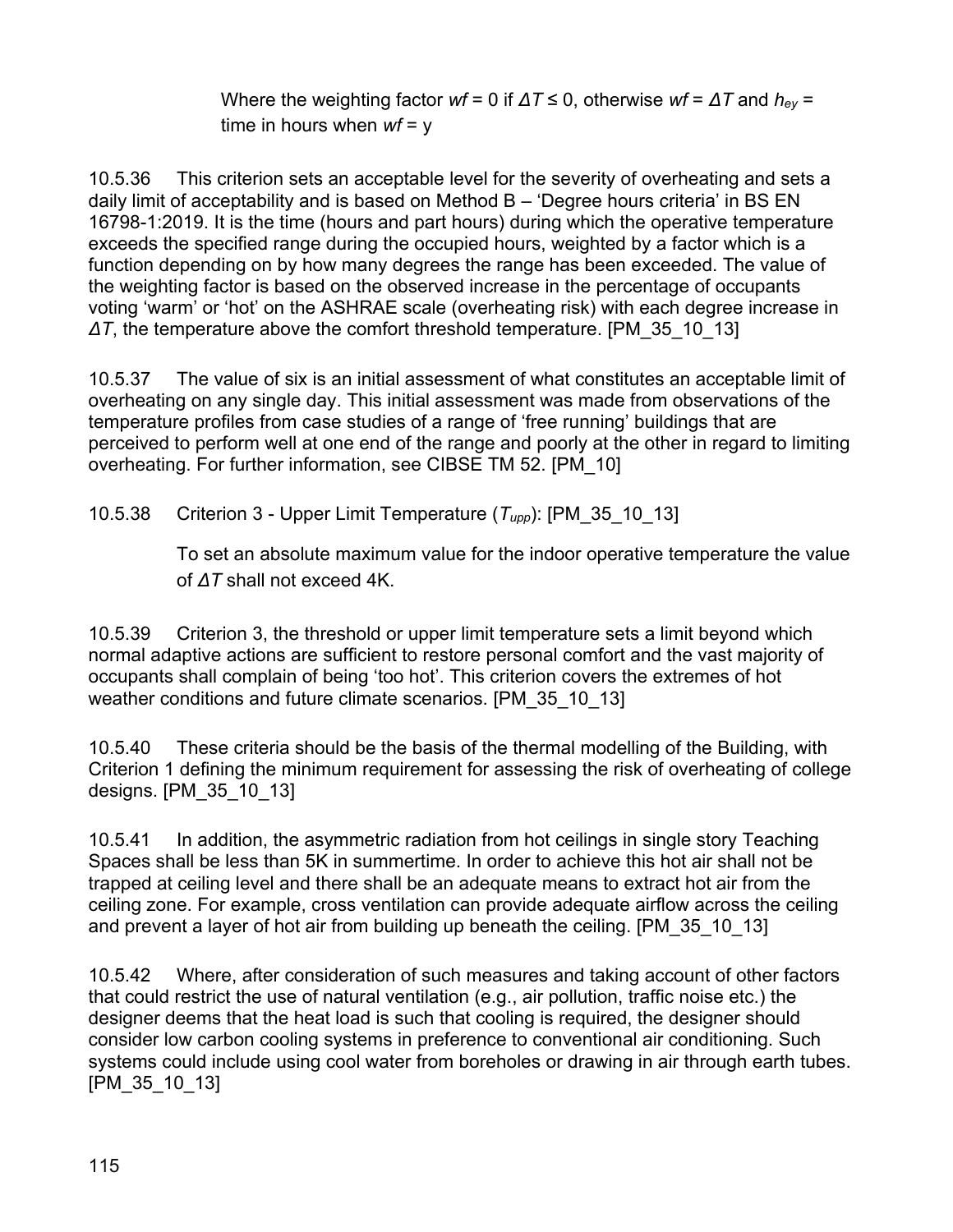10.5.43 Colleges shall be designed without the use mechanical cooling in General Teaching Spaces. [PM\_10\_20\_82]

10.5.44 The spaces shall be designed to accommodate ICT equipment heat gains of up to 10W/m² in classrooms or 25W/m² in Practical Spaces without the use of mechanical cooling. [PM\_10\_20\_82]

10.5.45 Practical Spaces are generally larger and have a lower occupancy gain per square metre than General Teaching Spaces which helps to compensate for a higher equipment heat gain. [PM\_10]

# **10.6. Assessment of Performance in Use**

#### **10.6.1. Overview**

10.6.1.1 Air temperatures rather than operative temperatures shall be used when communicating with the College and to assess thermal comfort in buildings in use as these are easier for the occupants and the facilities management team to understand. If failure occurs using the criteria based on air temperatures described below then the Contractor or a heating expert should be asked to consider if the Building is overheating. This shall require investigation of operative temperatures and comparison with design predictions. [PM\_80\_10\_60]

10.6.1.2 The Contractor is required to monitor the indoor environment by recording temperature and CO<sub>2</sub> where relevant, as well as energy consumption as described in Technical Annex 2I. [PM\_10\_20\_90]

10.6.1.3 Performance in use temperatures for assessment of summertime conditions shall be monitored in typical north, south, east and west facing classrooms and in other key spaces such as: atria, dining spaces, libraries, learning resource centres, admin and principal / head of department offices, server rooms and reprographics rooms and recorded as part of Building Performance Evaluation. See GDB Section 2.12.6: In Use Monitoring, Technical Annex 2K and seasonal commissioning requirements. [PM\_10\_20\_90]

## **10.6.2. Performance in Use Standard for Overheating**

10.6.2.1 The following Performance in Use (PIU) criteria shall be used.

a) It shall be possible to demonstrate within spaces that are occupied for more than 30 minutes at a time that, during the college day, the average internal air temperature does not exceed the average external air temperature measured over an occupied day by more than 5ºC; both temperatures being averaged over the time period when the external air temperature is 20ºC, or higher, except when the diurnal temperature range (lowest temperature from the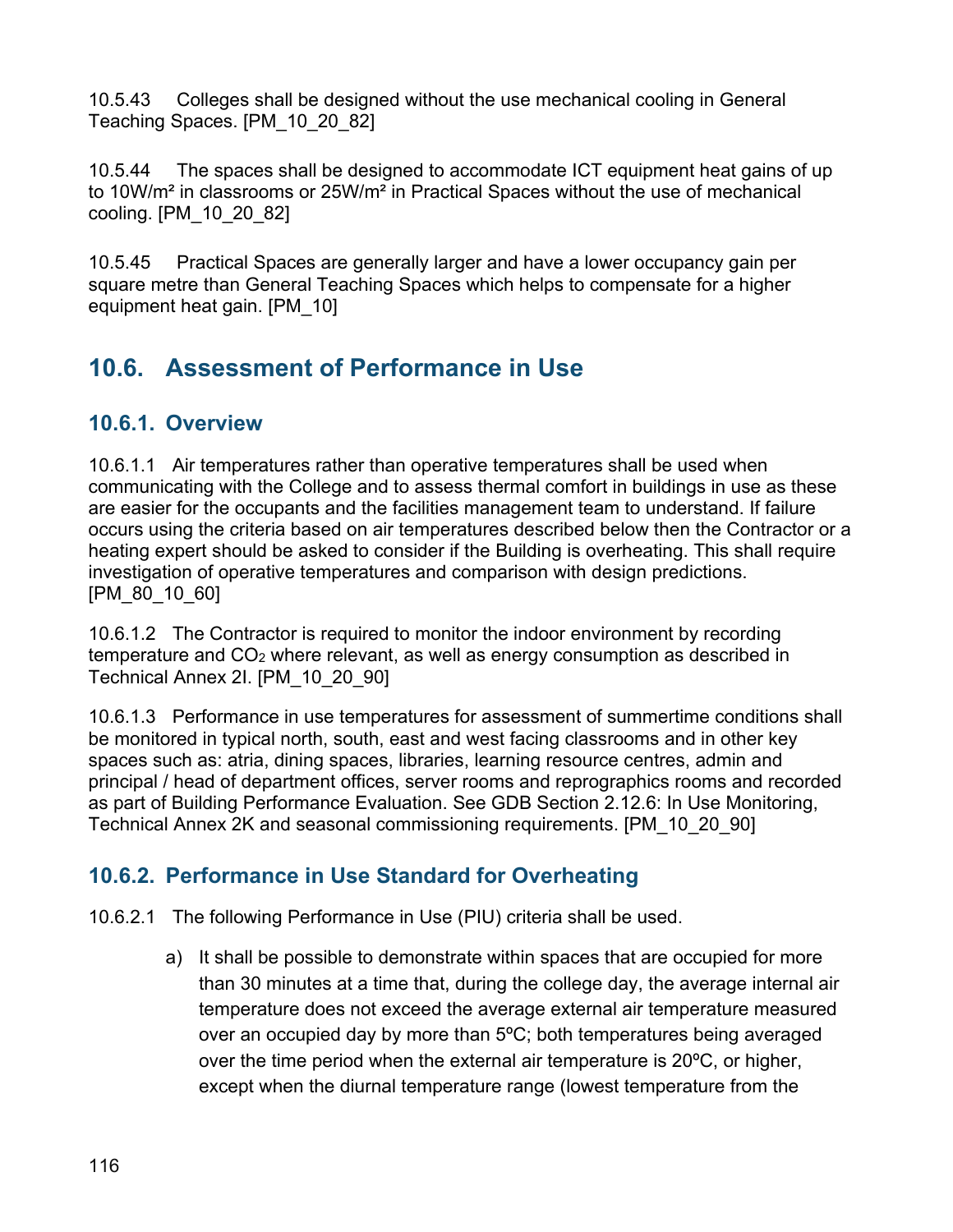previous night to the maximum daytime temperature the following day) is less than 4ºC. [PM\_80\_10\_60]

- b) The buildings shall be able to achieve temperatures within the acceptable range, in accordance with the ORA, when windows, fans and ventilation systems are operated to reduce summertime temperatures and the space has the intended number of occupants, numbers and types of computers, data projectors and other ICT equipment. [PM\_80\_10\_60]
- c) Note: these overheating criteria are for the thermal comfort of occupants and are not applicable for equipment such as in server rooms. [PM\_35\_10\_13]
- d) The extra heat loads from cookers in teaching kitchens, Bunsen burners in science laboratories, engine heat emission from vehicle workshops, etc., that occur intermittently should be considered separately. [PM\_80\_10\_60]

10.6.2.2 If a space fails the PIU criteria above and the internal recorded air temperatures exceed *Tmax* for Cat III, the Contractor shall examine the temperature records and investigate whether or not the Building is overheating and if the Building is performing as designed. [PM\_80\_10\_60]

10.6.2.3 Operative temperatures shall be measured as well as air temperatures in order to compare predicted design and measured temperatures. This can be done using a small black bulb thermometer or specialist electronic instrumentation. See CIBSE KS16 for further information. [PM\_80\_10\_60]

10.6.2.4 The Contractor shall inform the facilities management team that there may be a difference between the air temperature measured in a room and the design temperature (operative temperature). [PM\_80\_10\_60]

# **10.7. Thermal Comfort for SEND Provision**

10.7.1 For comfort conditions for people with special requirements such as those with physical disabilities, BS EN ISO 7730 refers to BS EN ISO/TR 14415:2005. [PM\_10\_20\_90]

10.7.2 Where students have special needs that affect their temperature response, or for vulnerable people, an assessment of their particular needs is required which may mean that higher categories of comfort criteria are needed in particular areas. [PM 35 10 13]

# **10.8. Reference Standards**

10.8.1 Thermal comfort performance standards and calculations shall comply with the relevant parts of the standards as listed below, and any updated versions of these standards. [PM\_10\_20\_90]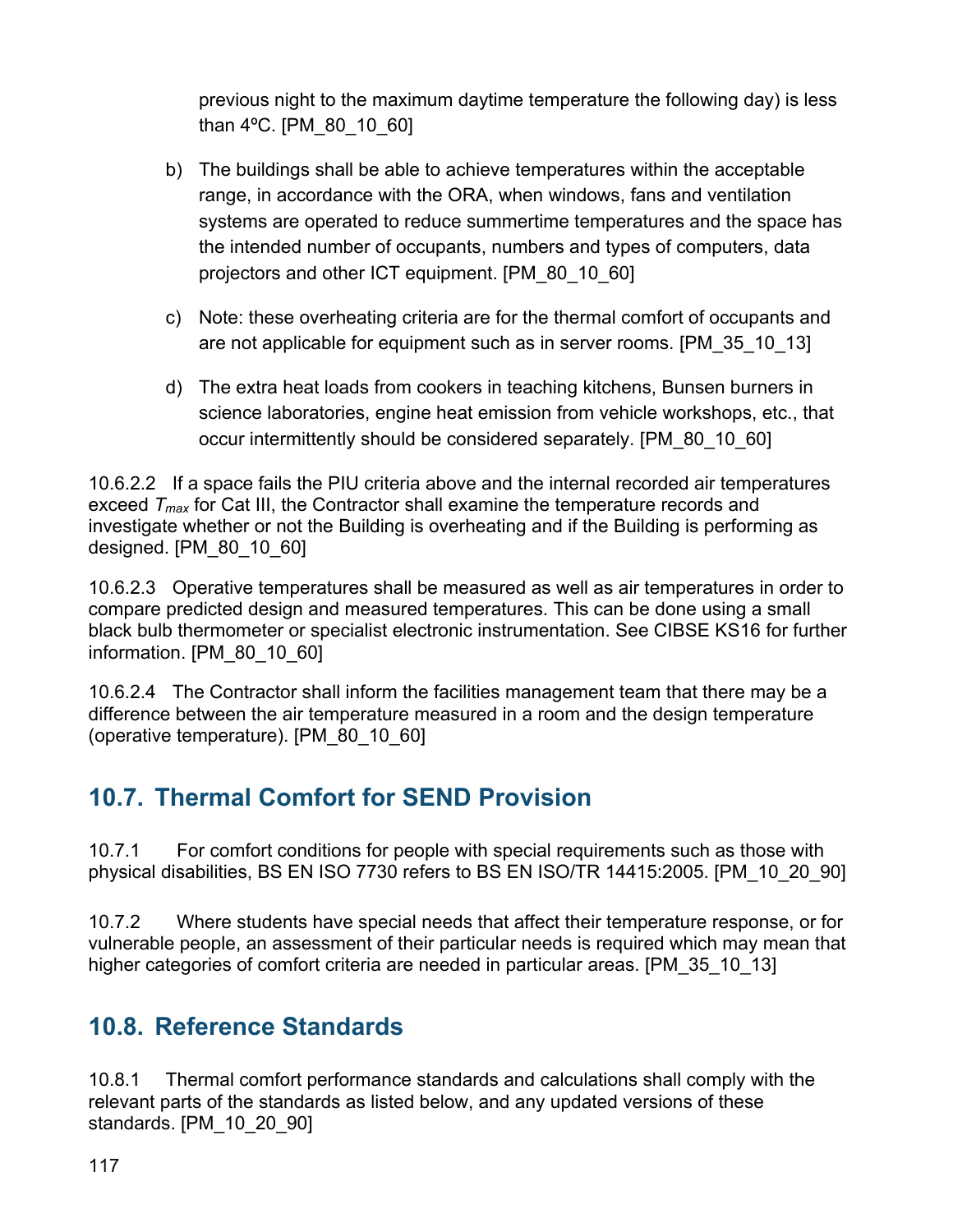- a) The clo is a measure of the thermal insulation of clothing. 1 Clo = 0.155m2K/W [PM\_10]
- b) The diumal temperature is typically  $7^{\circ}$ C and is  $>4^{\circ}$ C on approximately two thirds of nights i.e., except when there are anti-cyclonic conditions [PM\_10]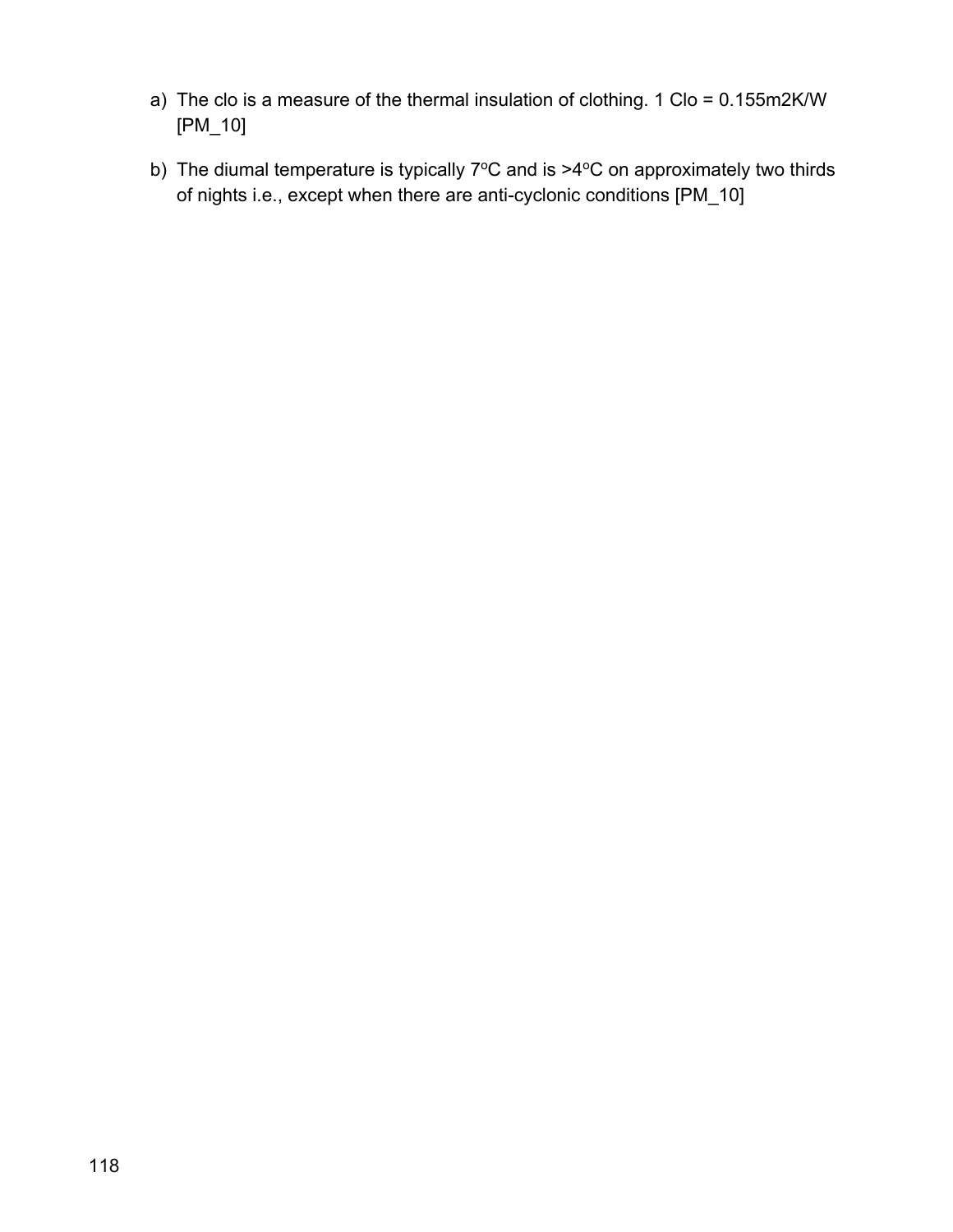# **11. Design Calculations for Ventilation and Thermal Comfort**

## **11.1. Overview**

11.1.1 Ventilation and thermal comfort design for teaching and learning activities shall be proved by modelling for the occupied period. [PM\_35\_10\_13]

11.1.2 The modelling assumptions affect the calculation results significantly. For this reason, DfE projects are required to use the following default assumptions regarding the internal conditions in the occupied spaces of the College:

- a) Occupied hours: assumed 09:00 to 18:00 Monday to Friday [PM\_35\_10\_13]
- b) Occupancy, lighting and small power: set to zero during lunch hour (12:00 to 13:00) in all classroom areas [PM\_35\_10\_13]
- c) The College is assumed to be occupied throughout the summer period for modelling of overheating (this provides a degree of future proofing) [PM\_35\_10\_13]
- d) An external ambient  $CO<sub>2</sub>$  concentration of 400ppm. [PM 35 10 13]

11.1.3 At the detail design stage for New Buildings and major refurbishment or Remodelling, dynamic thermal simulation tools shall be used to assess ventilation, energy performance, summertime overheating and the effect of night cooling. These form part of the Environmental Strategy Report and the Design Calculations described in the DfE's EIR. [PM 10\_20\_28]

# **11.2. Ventilation Calculations**

11.2.1  $CO<sub>2</sub>$  levels shall be below the required values given in Section 5: Ventilation of Teaching and Learning Spaces. [PM\_35\_70\_94]

11.2.2 Ventilation calculations at concept design stage and scheme design stage need to be carried out for summer, winter and mid-season design conditions to prove that the Building can operate satisfactorily throughout the year. [PM\_40\_30\_20]

11.2.3 In addition to the ventilation design for normal teaching and learning activities, the ventilation for specialist needs such as science or DT shall be considered. [PM\_35\_70\_94]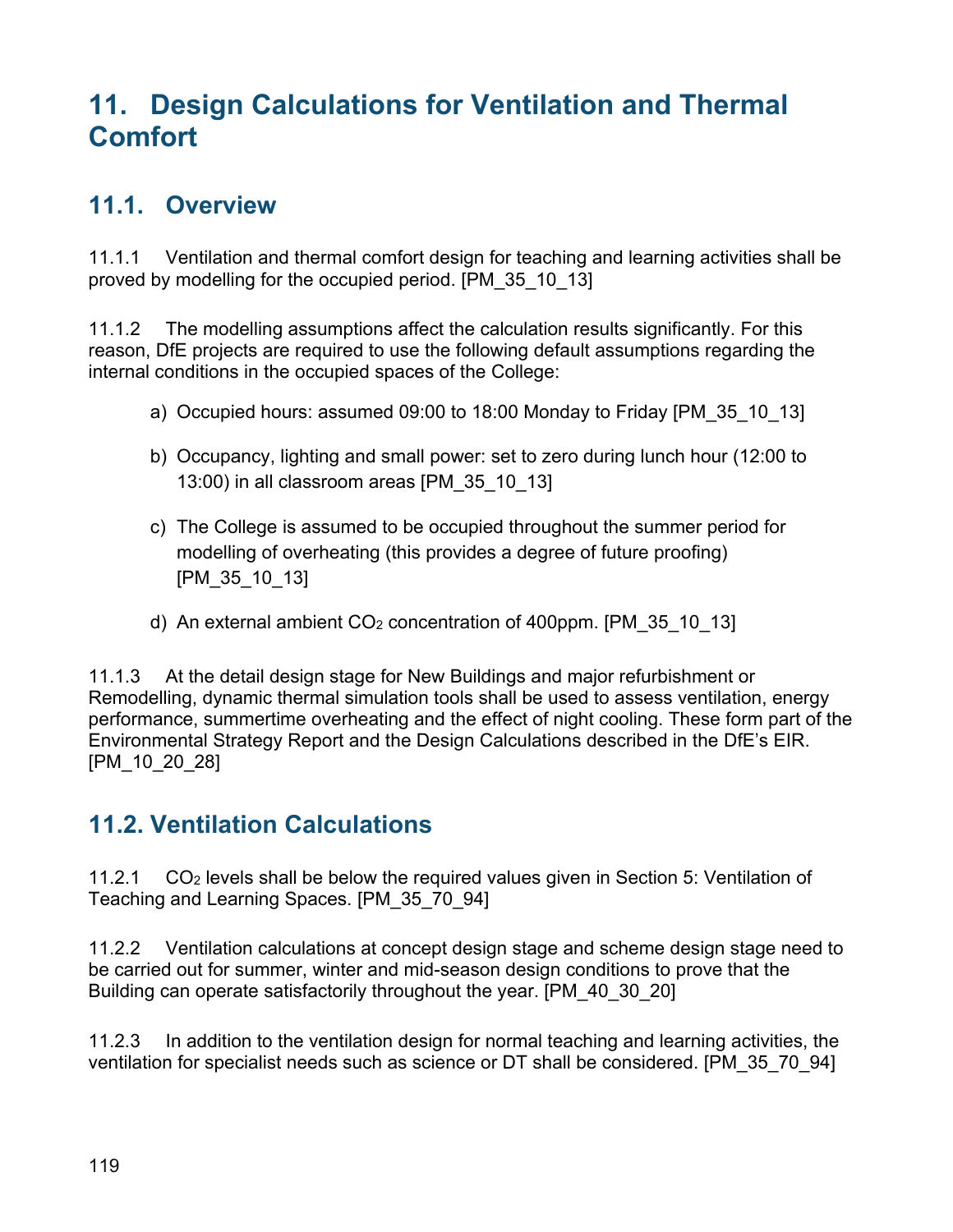11.2.4 For a natural ventilation system, the design steps given in CIBSE AM10 shall be followed. [PM\_10\_20\_90]

11.2.5 Designs shall provide sufficient openable areas in suitable locations for winter, mid-season and summer conditions; and means by which the occupants can control the openable areas shall be provided. [PM\_40\_20\_94]

11.2.6 The designer should consider the results of the overheating analysis, which may show that higher airflow rates are required for either daytime or night-time cooling at certain times of the year. [PM\_40\_20\_94]

# **11.3. Ventilation Opening Areas**

11.3.1 There are two types of ventilation openings in the thermal envelope of a building, those that are intentional, known as 'purpose provided openings' (PPOs) and those that are unintentional, known as 'adventitious openings'. [PM\_10]

11.3.2 Successful ventilation design requires the correct sizing and location of PPOs provided for natural, hybrid and mixed mode ventilation systems. In order to do this the Contractor shall determine the effective area of PPOs. [PM\_40\_20\_94]

11.3.3 For clarity, this specification and BB101 adopt the definitions recommended by the CIBSE Natural Ventilation Group for free area, effective area and equivalent area. See BB101 Annex D: Definition of opening areas. [PM\_10\_20\_90]

11.3.4 Effective area shall be used for the sizing of ventilation openings. [PM\_40\_20\_94]

11.3.5 Effective area (*Aeff*) shall be stipulated on design drawings and ventilation specifications as required in the DfE's EIR. [PM\_10\_20\_28]

11.3.6 Manufacturers should report *Aeff* as a matter of Good Industry Practice to aid selection of the most appropriate PPO. [PM\_10]

11.3.7 The effective area of windows and ventilators is obtained by testing the appliances in accordance with BS EN 13141 (2004) and should be quoted by manufacturers. [PM\_10\_20\_90]

11.3.8 In the absence of empirical data from manufacturers, a calculation tool can be used to estimate *Aeff*. It is necessary to use these tools with care and to consider clear opening dimensions rather than structural openings taking into account reductions in opening dimensions due to frames, mullions, cills, reveals and adjacent windows. [PM\_40\_30\_20]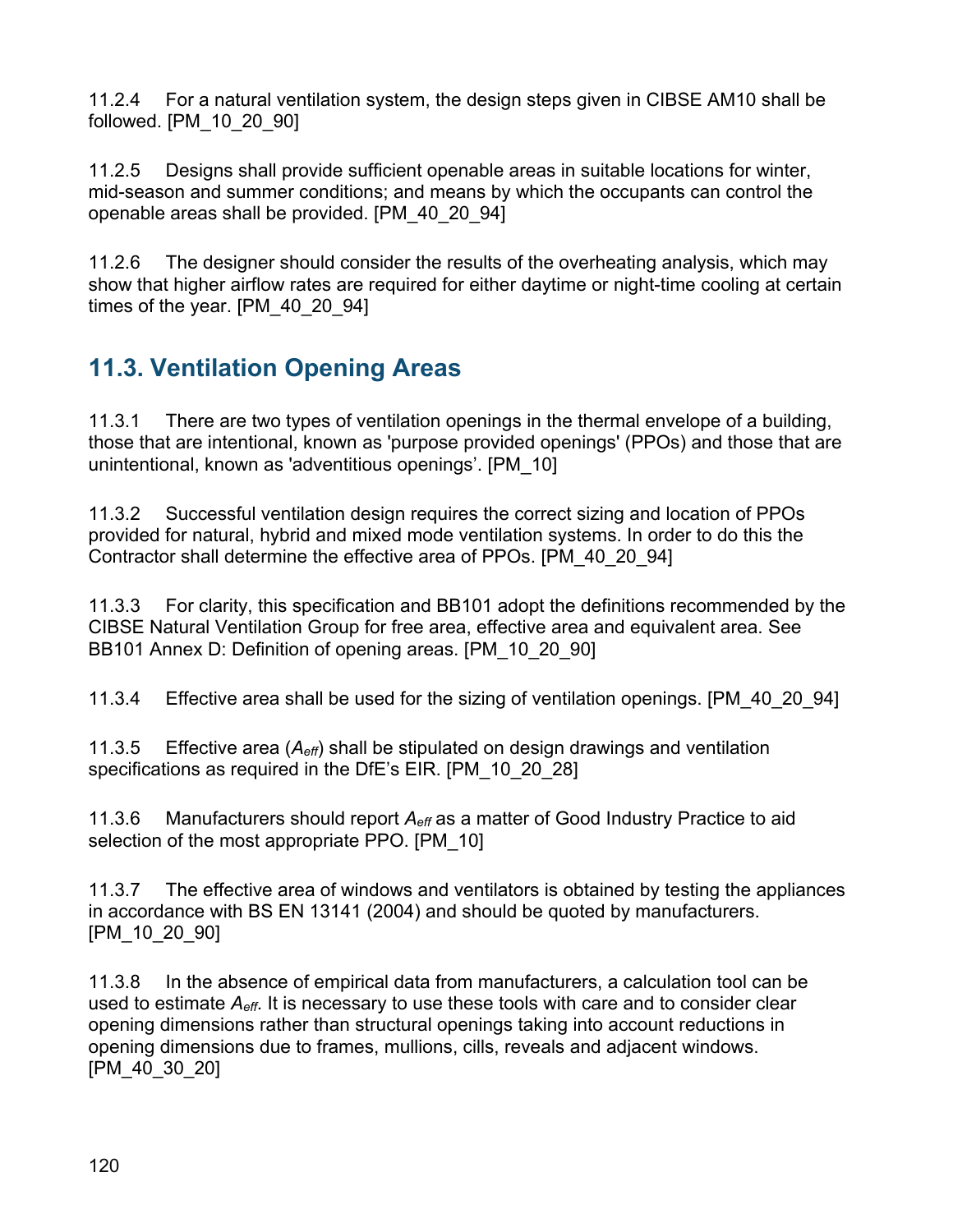11.3.9 For turbulent flow through a PPO as normally occurs in natural ventilation openings in buildings the airflow is governed by the following equation: [PM\_40\_30\_20]

$$
Q = A_{eff} \sqrt{\frac{2\Delta P}{\rho}}
$$

 $Q =$  turbulent uni-directional Airflow rate (m<sup>3</sup>/s)

 $A_{\text{eff}}$  = effective area of PPO (m<sup>2</sup>)

*ΔP* = pressure drop across the opening (Pa)

 $\rho$  = density of the air (kg/m $^3)$ 

11.3.10 This equation applies where flow is fully turbulent, and the coefficient of discharge  $(C_d)$  does not depend on the airflow velocity. Where this is not the case as in the case of a single PPO comprised of many small openings in parallel e.g., an insect mesh, then caution is required, and measurements are needed to establish the relationship between airflow rate and pressure difference. [PM\_40\_30\_20]

11.3.11 For fully turbulent flow the effective area of a PPO, *Aeff* is defined as the product of its discharge coefficient and its free area: [PM\_40\_30\_20]

 $A_{eff} = A_f \times C_d$ 

 $A_f$  = Free area of the PPO (m<sup>2</sup>), this is simply the physical size of the aperture (the ventilator) and does not reflect the airflow performance of the ventilator.

 $C_d$  = Coefficient of discharge of the PPO. Note that for windows this value changes dependent upon the opening angle and shape.

11.3.12 Some dynamic thermal modelling software uses equivalent area, this term simply compares the PPO opening of effective area (*Aeff*) in question with an opening, which is circular and sharp-edged: [PM\_40\_30\_20]

$$
A_{eq} = \frac{A_{eff}}{C_{do}}
$$

 $A_{eq}$  = Equivalent area m<sup>2</sup>

*Cdo* = Discharge coefficient of a sharp-edged circular orifice. Designers should check their software documentation for values of *Cdo* used, as these can vary between 0.60 and 0.65.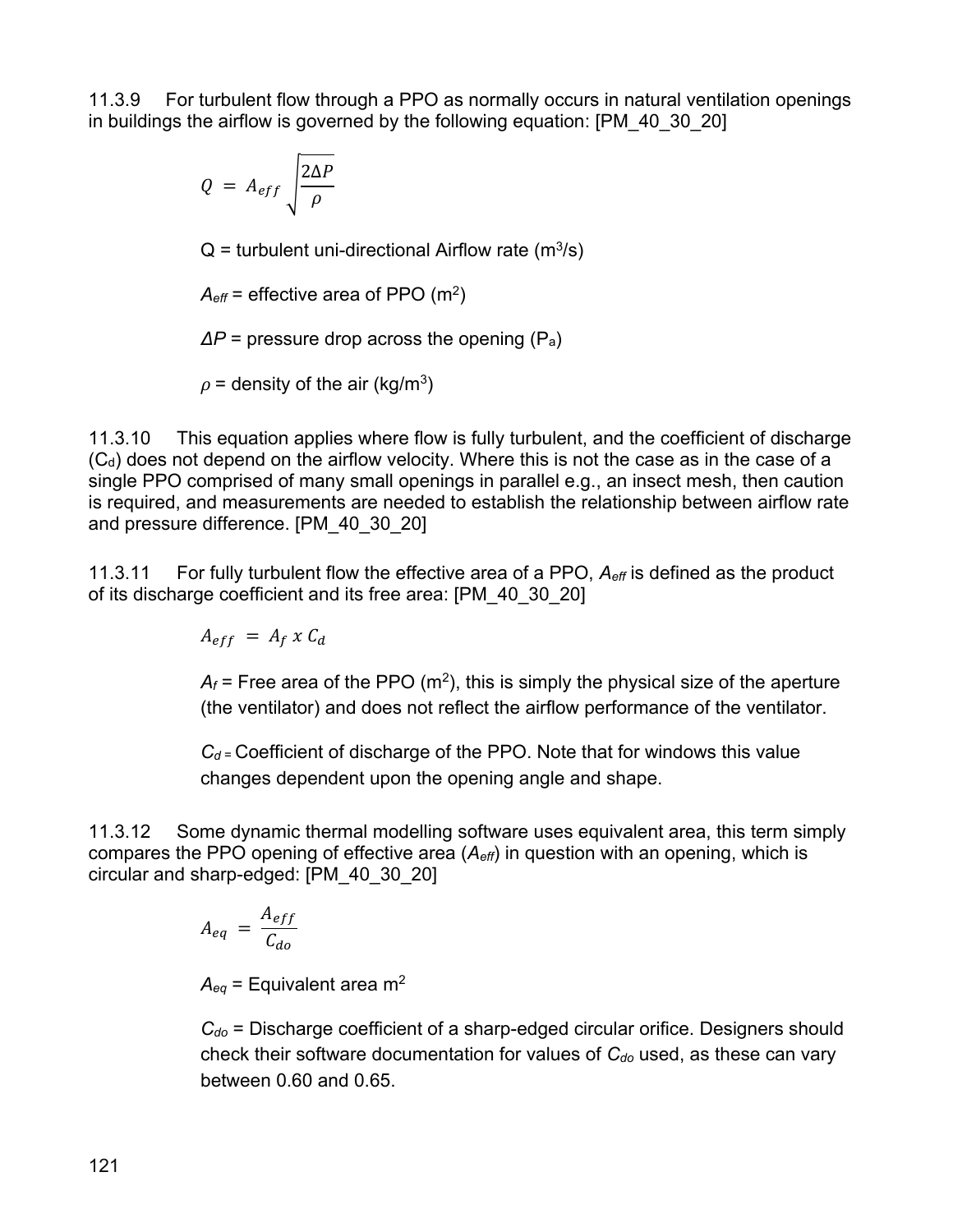11.3.13 The Contractor shall take into consideration that, the more complicated and/or contorted the airflow passages in a ventilator, the less air shall flow through it. [PM\_10]

11.3.14 If airflow occurs both into and out of a space through a single opening on one side of a building (bidirectional flow), the PPO coefficient of discharge shall be reduced to around 40% of the value for unidirectional flow, in part because only half of the ventilation opening is available for airflow into the Building. This shall impact on the effective area of the PPO. This is explained on pages 45 and 46 of CIBSE AM10 'Natural Ventilation in Nondomestic Buildings', 2005 where it states that in the buoyancy flow equation 4.12 the value is reduced typically from 0.6 to 0.25. Some software programmes e.g., IES, already allow for this reduction in flow. [PM\_40\_30\_20]

11.3.15 Obstructions to the flow of air (e.g., deep external sills and recesses) shall be taken into account, as these reduce the airflow through the opening. [PM\_35\_70\_94]

11.3.16 Examples of obstructions include cills, recesses and blinds. They can be seen as another airflow obstruction coefficient, and their presence means their impact on the PPO free area should be accounted for to achieve the required effective area. [PM\_35\_70\_94]

# **11.4. Mechanical Ventilation**

11.4.1 Where hybrid ventilation is being proposed, the mechanical ventilation element needs to be modelled correctly. [PM\_35\_70\_94]

11.4.2 If it is supply and extract ventilation, then a fixed or demand-controlled ventilation rate of outside air shall be incorporated in the model. [PM\_35\_70\_94]

11.4.3 If the system is extract only with openable windows, the model shall be set up with a zone exhaust and not an exchange rate to outside. [PM\_35\_70\_94]

11.4.4 Note: For thermal modelling and overheating assessment purposes, mechanical ventilation is classified as 'free running' in the absence of mechanical cooling and tight temperature control. [PM\_35\_70\_94]

# **11.5. Thermal Comfort Calculations**

## **11.5.1. Weather Files for Overheating Risk Assessment**

11.5.1.1 In New Buildings, an Overheating Risk Assessment shall be carried out against a 2°C and 4°C global warming scenario. The following weather files shall be used within the ORA.

> a) The 2°C global warming scenario weather file, represented by CIBSE DSY1, 50th Percentile Low Emission 2080, most appropriate to the location of the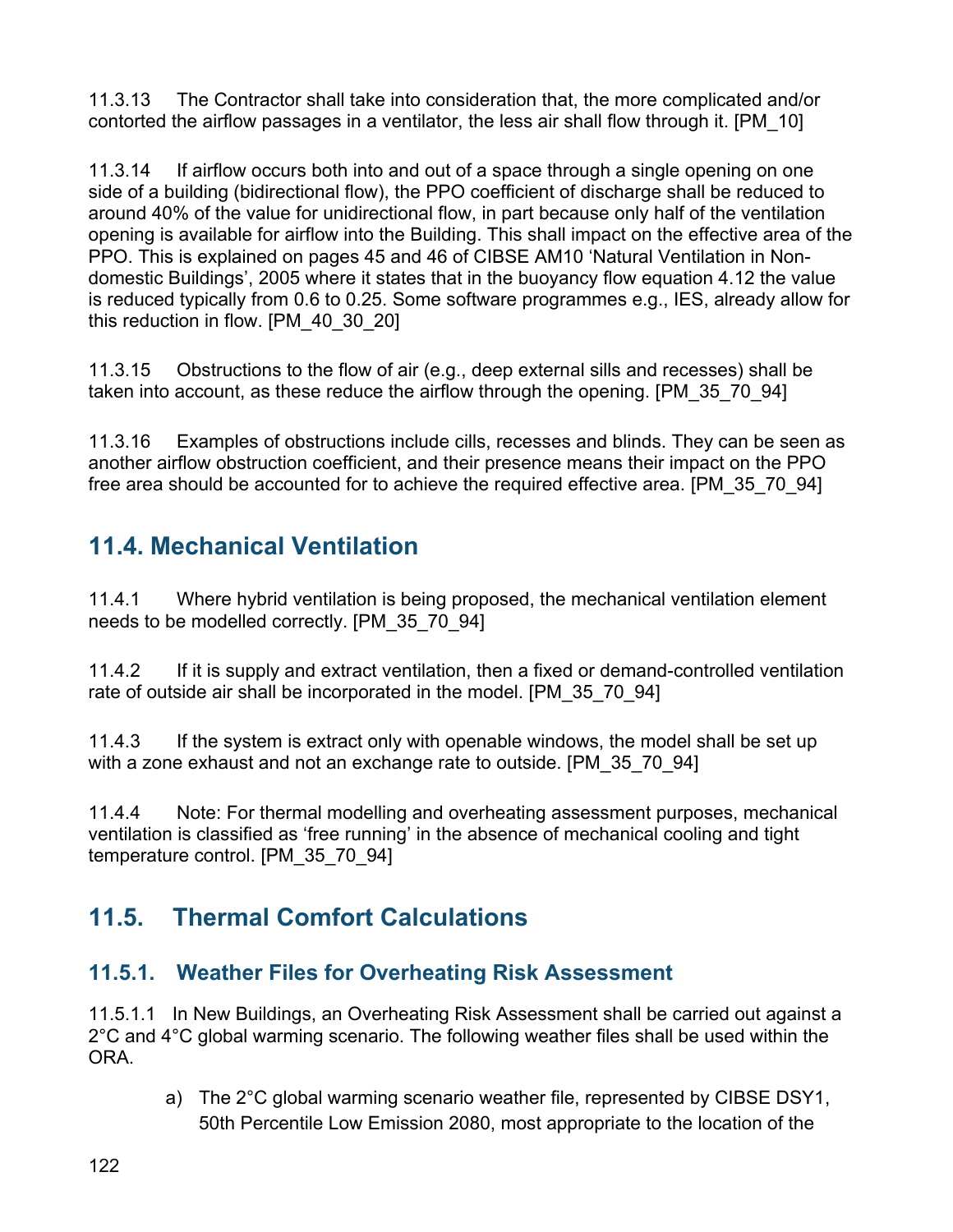building shall be used for the summertime thermal comfort assessment. This does not necessarily mean the nearest location and the file shall reflect the most compatible climatic conditions [PM\_35\_10\_13]

b) Designs shall demonstrate that they are able to adapt to overcome overheating when assessed against a 4°C global warming scenario weather file, represented by CIBSE DSY1, 50th Percentile HIGH Emission 2080, without needing changes to the superstructure and in line with the cooling hierarchy in Section 8.1. [PM 35 10 13]

11.5.1.2 The requirements of this clause shall take precedence over BB101 where there is a conflict. [PM\_10\_20\_90]

11.5.1.3 Intervention in an Existing Building should be relative to the extent of the Works described within the Project Brief. [PM\_10\_20\_82]

11.5.1.4 All Existing Buildings on site shall also be future proofed to avoid the risk of overheating by testing the Building design with the standard defined within Building Bulletin 101 2018. The following weather files should be used within ORA assessments:

- a) Existing Buildings shall demonstrate compliance with the current Overheating Risk Assessment (ORA) as established in BB101, using a 2020 DSY weather file most appropriate for that location. [PM\_35\_10\_13]
- b) Designs shall also demonstrate that they are able to adapt to overcome overheating when assessed against a 2°C global warming scenario weather file, represented by CIBSE DSY1 50th Percentile Low emission 2080. [PM\_35\_10\_13]

11.5.1.5 CIBSE/Met Office hourly weather data Test Reference Years (TRYs) and Design Summer Years (DSYs) are available for 14 locations across the UK. [PM\_10]

11.5.1.6 Proposed adaptation measures shall form part of the Strategic Brief (within the CSB) and shall be considered in conjunction with the Project Brief. Adaptation measures should not involve significant changes to the structural configuration of the Building and shall follow the energy hierarchy in the GDB and the cooling hierarchy in Section 8.1 of this Technical Annex. [PM\_10\_20\_90]

## **11.5.2. Internal Gains for Overheating Risk Assessment**

11.5.2.1 Occupancy rates vary depending on the activity present in the room. [PM\_10]

11.5.2.2 Except where stated otherwise in the CSB or ADSs, 20 occupants shall be allowed for typical teaching rooms with each occupant having a sensible heat gain of 70W and a latent heat gain of 55W. [PM\_35\_10\_13]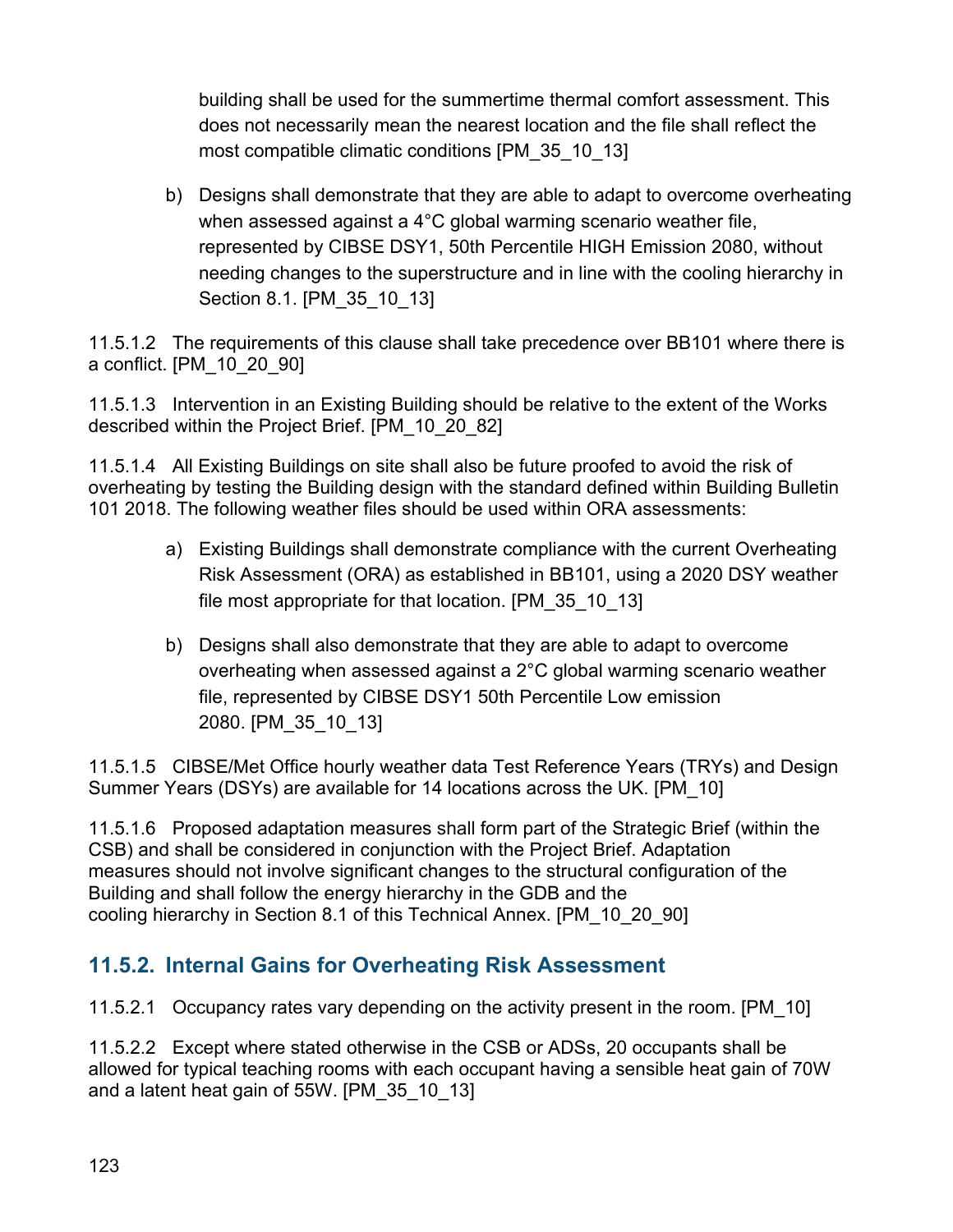11.5.2.3 Lighting gains shall be calculated to include all heat gains such as parasitic loads from dimmers and ballasts. [PM\_35\_10\_13]

11.5.2.4 If daylighting is being used to lower the lighting gain, then this shall be justified as being within the software's capability and that it has been properly implemented. If the blinds are included in the window transmission values, then the lights should be assumed to be on. [PM\_35\_10\_13]

11.5.2.5 ICT usage is dependent on the room type being investigated. Typically, a classroom shall have a maximum ICT gain of  $10W/m^2$ , with dedicated ICT rooms and practical rooms with more powerful computers having up to 25W/m<sup>2</sup>. [PM\_35\_10\_13]

11.5.2.6 In some rooms, lower or higher equipment gains may be applicable, for example hair dressing, vehicle workshops, greenhouses etc. [PM\_35\_10\_13]

11.5.2.7 The DfE ICT equipment heat gain calculator, available from the tools section of the gov.uk BB101 webpages, can be used to estimate the heat gain from ICT equipment in teaching spaces. Alternatively, the default values in Section 11.5.2.5 can be used. [PM\_10\_20\_90]

11.5.2.8 The calculator allows for the diversity of use and loads. [PM\_10]

11.5.2.9 For the purposes of modelling summertime overheating to determine the required size of summertime natural ventilation openings to prevent summertime overheating, the maximum average air speed through the vent should be assumed to be less than 0.8m/s. [PM\_35\_10\_13]

11.5.2.10 Teaching kitchens should be modelled with the same internal heat loads as a standard classroom. The additional load associated with cooking equipment should be assumed to be removed by extract hoods where they are fitted and in use. [PM\_35\_10\_13]

11.5.2.11 Opening windows shall be provided to provide cross ventilation to Practical Spaces to maximise airflow in summer peak conditions. [PM\_35\_10\_13]

# **11.6. Reference Standards**

11.6.1 Design calculations for ventilation and thermal comfort shall comply with the relevant parts of the standards as listed below, and any updated versions of these standards. [PM\_10\_20\_90]

- a) See GVA/15 CIBSE Guide A: 'Environmental Design 2015' Section 4.2 'Ventilation air quality' including equations 4.1 and 4.2. [FI\_70]
- b) *A review of ventilation opening area terminology,* BM Jones, MJ Crook, SD Fitzgerald, CR Iddon, Energy and Buildings 118 (2016) 249-258 [FI\_70]
- c) See the Discharge Coefficient Calculator available on [www.gov.uk](http://www.gov.uk/) [FI\_70]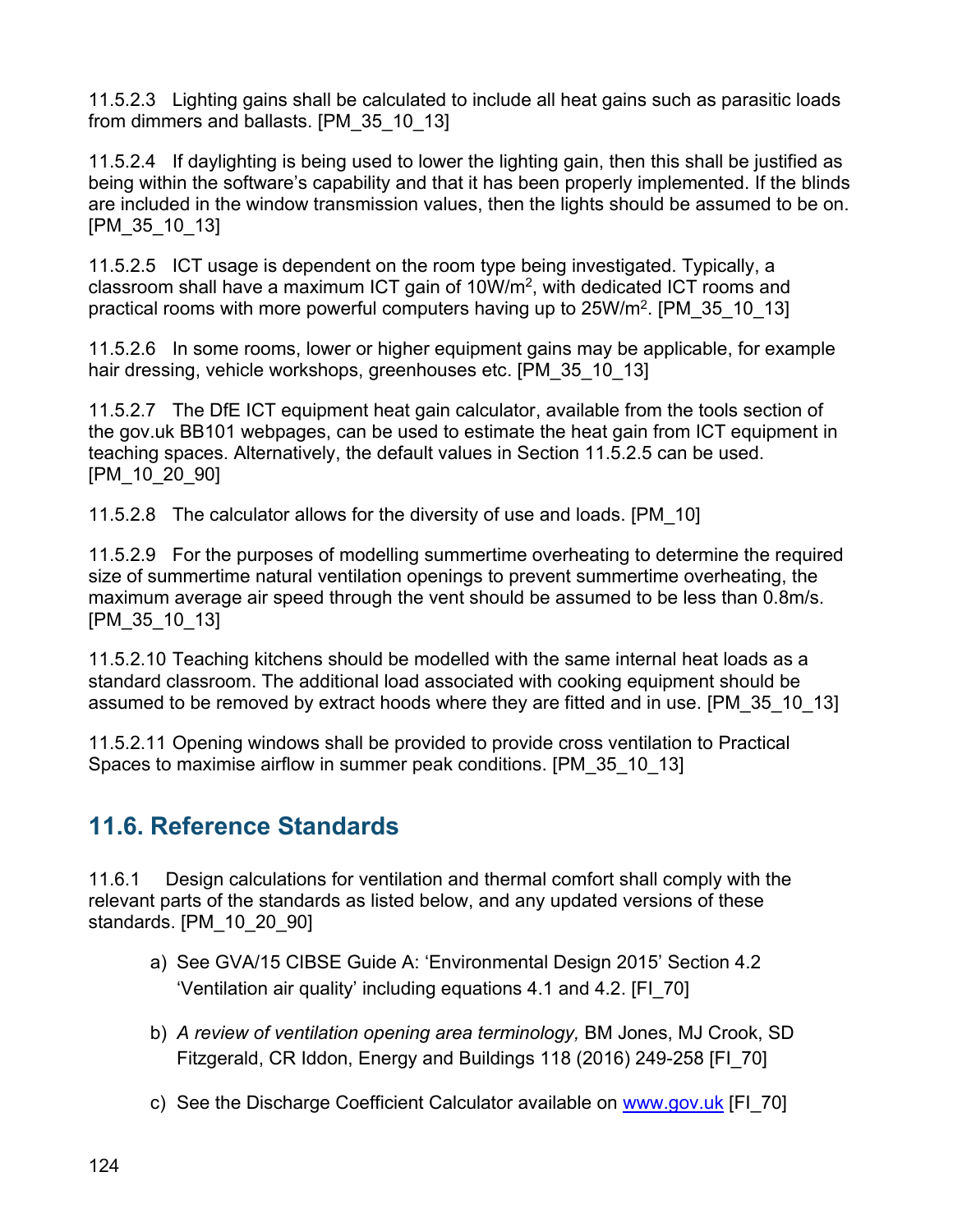d) CIBSE Technical Briefing and Testing report on the new weather files. [FI\_70] [http://www.cibse.org/getmedia/ce7a77e8-3f98-4b97-9dbc-](https://www.facebook.com/educationgovuk)[7baf0062f6c6/WeatherData\\_TechnicalBriefingandTesting\\_Final.pdf.aspx](https://www.facebook.com/educationgovuk)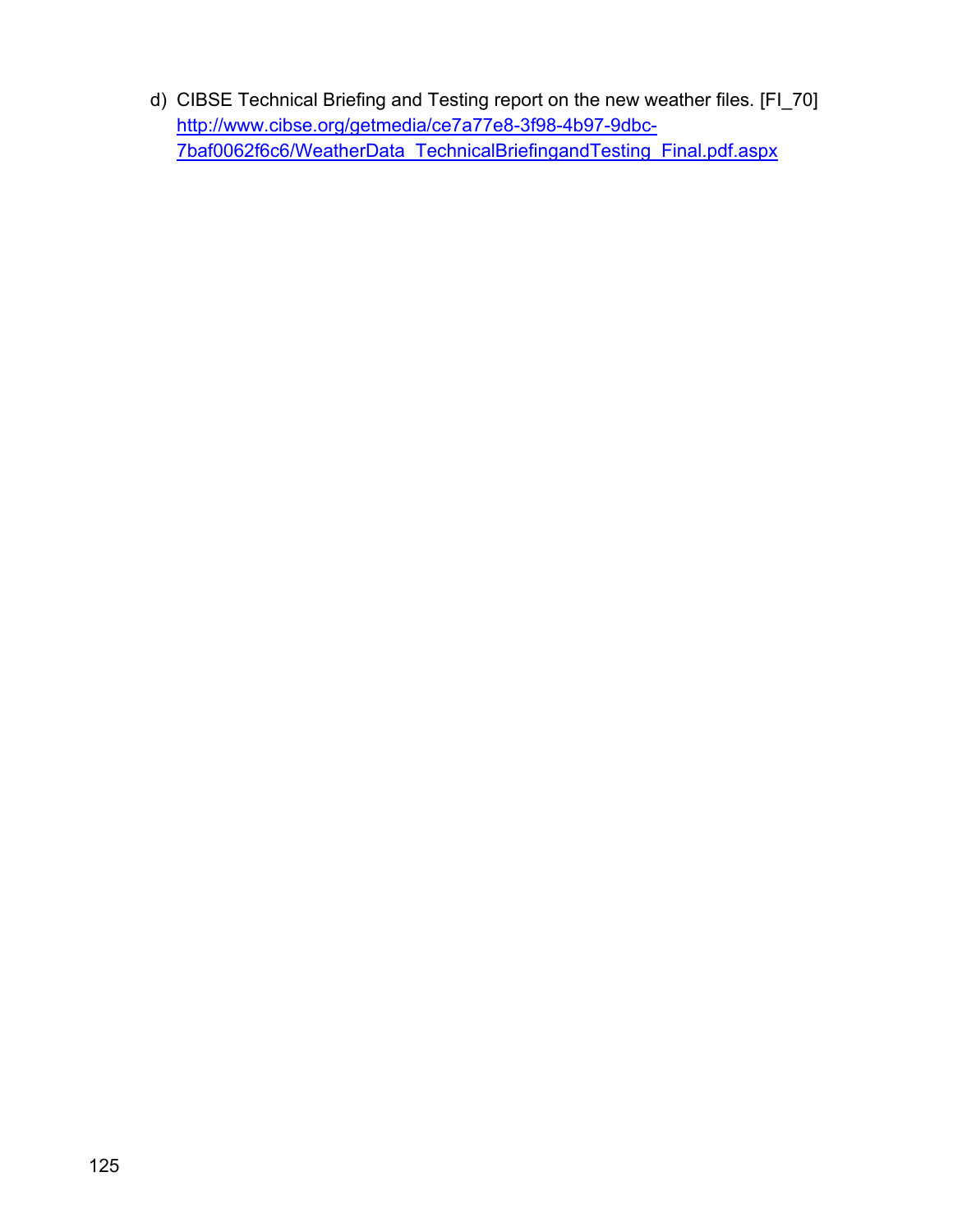# **12. Public Health Engineering Services**

## **12.1. Overview**

12.1.1 Public health engineering includes above and below ground drainage and domestic hot and cold water services. [PM\_10]

12.1.2 Any new or extended system shall be fully integrated with existing systems even if outside of project scope. [PM\_10\_20\_82]

## **12.2. Drainage Systems**

#### **12.2.1. Foul Drainage Above-ground**

12.2.1.1 The design, supply, installation, testing and commissioning of all necessary above ground soil and waste drainage systems required to drain all of the Building's sanitary fittings and waste shall be carried out. [PM\_10\_20\_82]

12.2.1.2 Wherever possible new draining runs should be connected to the nearest foul drainage outfall from the Site to give a 60-year system design life. [PM\_35\_10\_25]

12.2.1.3 Where it is not possible to connect into the outfall from the Site any existing drain into which a new drainage system is connected shall be:

- a) in a suitable state of repair [Ss\_50\_30]
- b) of the correct size to allow for the increased capacity [Ss\_50\_30]
- c) of the correct fall to take account of the lower flow rates from modern sanitaryware to avoid blockages [Ss\_50\_30]

12.2.1.4 The condition of existing drains shall be assessed via CCTV up to the main utility connection point. [Ss\_50\_30]

12.2.1.5 Any repairs required to existing drains shall be inspected and validated by a drainage test upon completion to ensure compliance with Building Control requirements. [PM\_10\_20\_82]

12.2.1.6 Pumped drainage systems should be avoided. All drainage systems should be designed and installed to discharge by gravity. Only where this is not possible should a pumped drainage system be considered. [PM\_10\_20\_82]

#### **12.2.2. System Description**

12.2.2.1 The following requirements shall be met: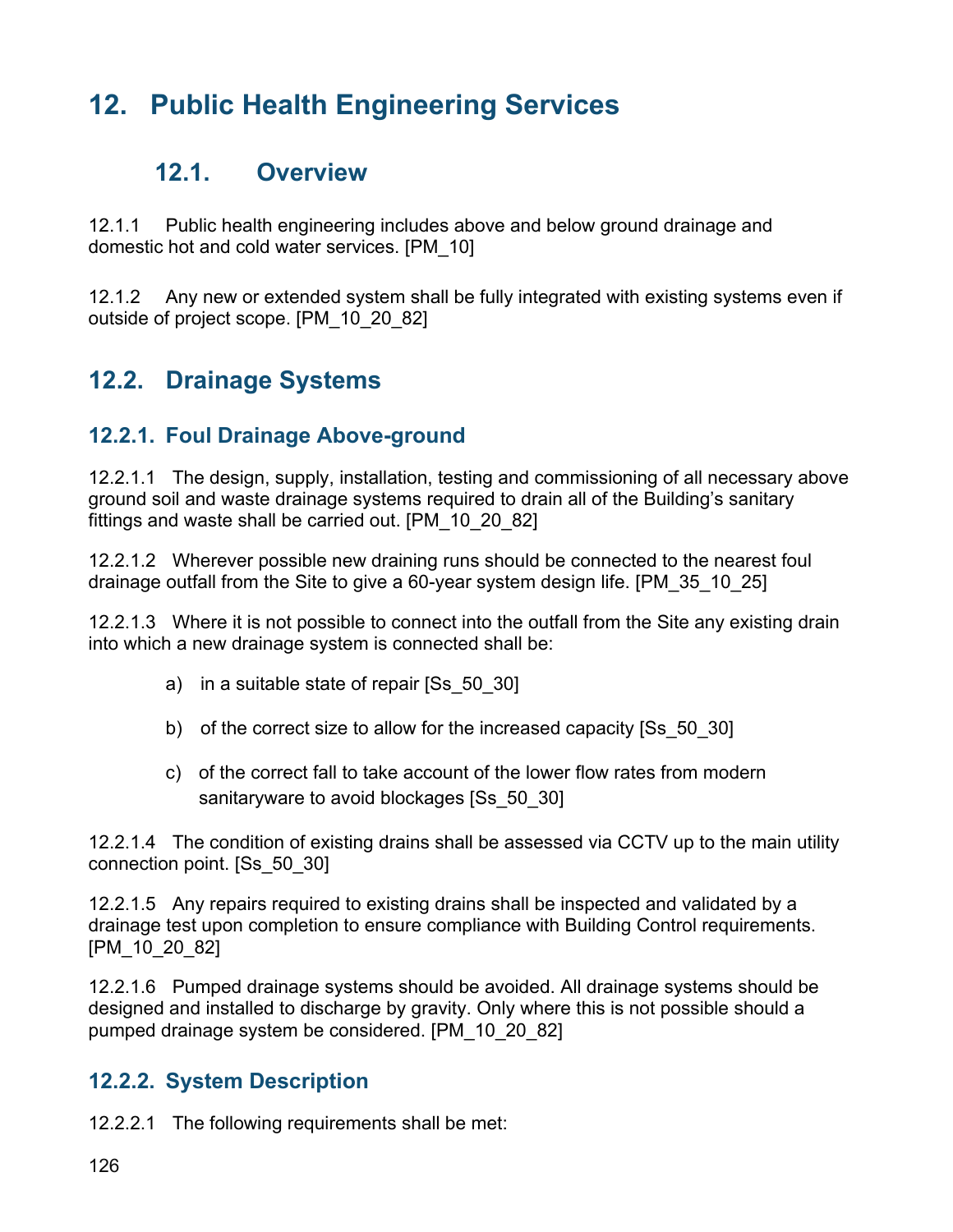- a) A soil and waste system shall be provided to collect the soil and waste from WCs, sinks, showers and wash hand basins throughout the Buildings to convey this to the below ground foul water drainage system. [Ss\_50\_30\_04]
- b) A soil and waste system shall be provided, based on the single stack principle, with anti-siphon pipework used only where necessary to prevent both induced and self-siphonage occurring thereby reducing the likelihood of trap seal loss. [Ss\_50\_30\_04]
- c) Throughout the system, access points shall be provided on all vertical soil stacks at each floor level and in horizontal runs at changes of direction to assist in the maintenance of the system and to aid in the clearing of blockages. [Ss\_50\_30\_04\_97]
- d) All stub stacks shall incorporate an access cap. [Ss\_50\_30\_04\_97]
- e) All soil stacks shall rise to roof level where they safely discharge to atmosphere with a durable and secure domical cage which is resistant to bird nesting and movement by vermin. [Ss\_50\_30\_04\_97]
- f) Automatic Air Vents (AAVs) shall only be used by agreement where there is no practicable way to provide a roof stack (AAVs are only permitted for isolated rooms). Heads of drains in kitchens shall be taken to air wherever possible. [Pr\_65\_54\_93\_05]
- g) Air admittance valves are permitted for isolated rooms where providing a roof stack is not possible. [Pr\_65\_54\_24\_02]
- h) Ventilation stacks shall not terminate less than 900mm above the top of any openable window or natural ventilation opening and shall be within a horizontal distance of 3m and shall terminate at least 450mm above the roof level. [Ss\_50\_30\_04\_97]
- i) Where drainage and discharge stacks pass through occupied spaces, they are acoustically insulated to prevent noise breakout into the space. [Ss\_50\_30\_04\_97]
- j) The stacks serving laboratory sinks are HDPE or cast iron incorporating chemical resistant EPDM couplings. [Ss\_50\_30\_04\_97]
- k) Either all laboratory pipework shall be polypropylene or vulcathene, and a dilution trap fitted before the below-ground drainage connection, or a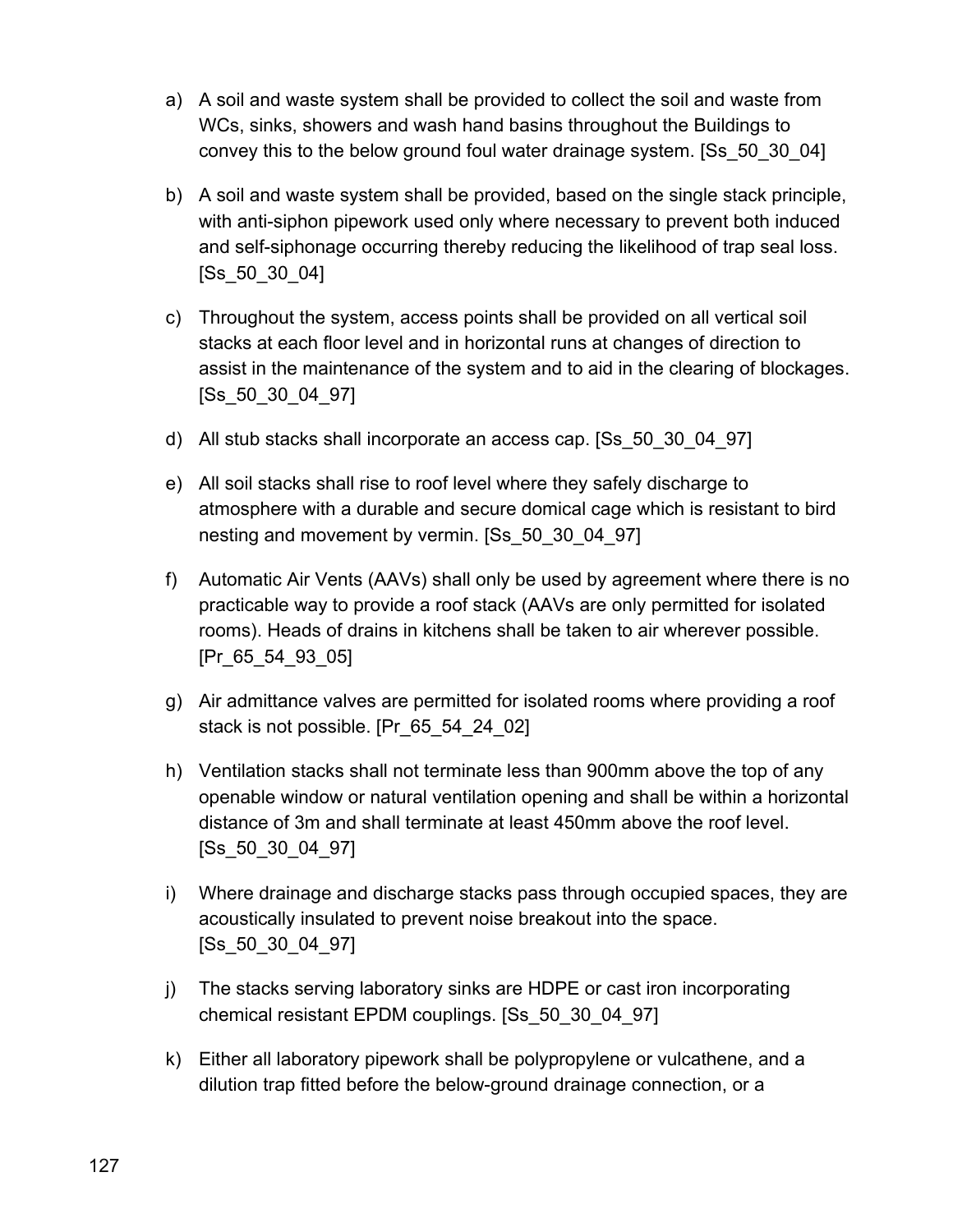polypropylene dilution trap shall be fitted to each laboratory sink. [Ss\_50\_30\_04]

- l) No other waste is connected into the above ground drainage runs in a science laboratory. [PM\_10\_20\_82]
- m) Waste discharges from hair and beauty rooms shall be fitted with a suitable hair retention device to prevent hair entering the waste and drainage systems. [Ss\_50\_30\_04]
- n) For kitchens, including teaching kitchens and lettable spaces that include kitchens, a suitable method of dealing with fats, oils and grease (FOG) discharge with the system adequately ventilated and meeting the requirements of the Local Water Authority. Grease interception and/or dispersion may be required. Any grease traps provided are fitted externally to the catering spaces, suitably ventilated to roof level if required, and in an accessible position. Any floor gullies and floor traps shall be easy to maintain. [Ss\_50\_70\_05\_22]
- o) Waste storage areas have an impervious floor and have the provision for washing down and draining the floor into a system suitable for receiving polluted effluent. Areas outside the waste enclosure drain away from the enclosure. [Ss\_50\_35\_08\_30]

#### **12.2.3. Performance Criteria**

12.2.3.1 Appliances shall drain quickly, quietly and completely at all times without nuisance or risk to health. [PM\_10\_20\_82]

12.2.3.2 Discharge shall be conveyed without crossflow, backfall, leakage or blockage. [PM\_10\_20\_82]

12.2.3.3 Air from drainage systems shall not enter the Building. [PM\_10\_20\_82]

12.2.3.4 Pressure fluctuations in pipework shall not vary by more than plus or minus 38mm water gauge and traps retain a water seal of not less than 25mm. [PM\_10\_20\_82]

12.2.3.5 Systems shall be adequately tested, cleaned, and maintained. [PM\_10\_20\_82]

#### **12.2.4. Routes**

12.2.4.1 Pipe routes shall be of the shortest that are practicable, with the number of bends being kept to the absolute minimum and no bends in wet portions of soil stacks. [PM\_10\_20\_82]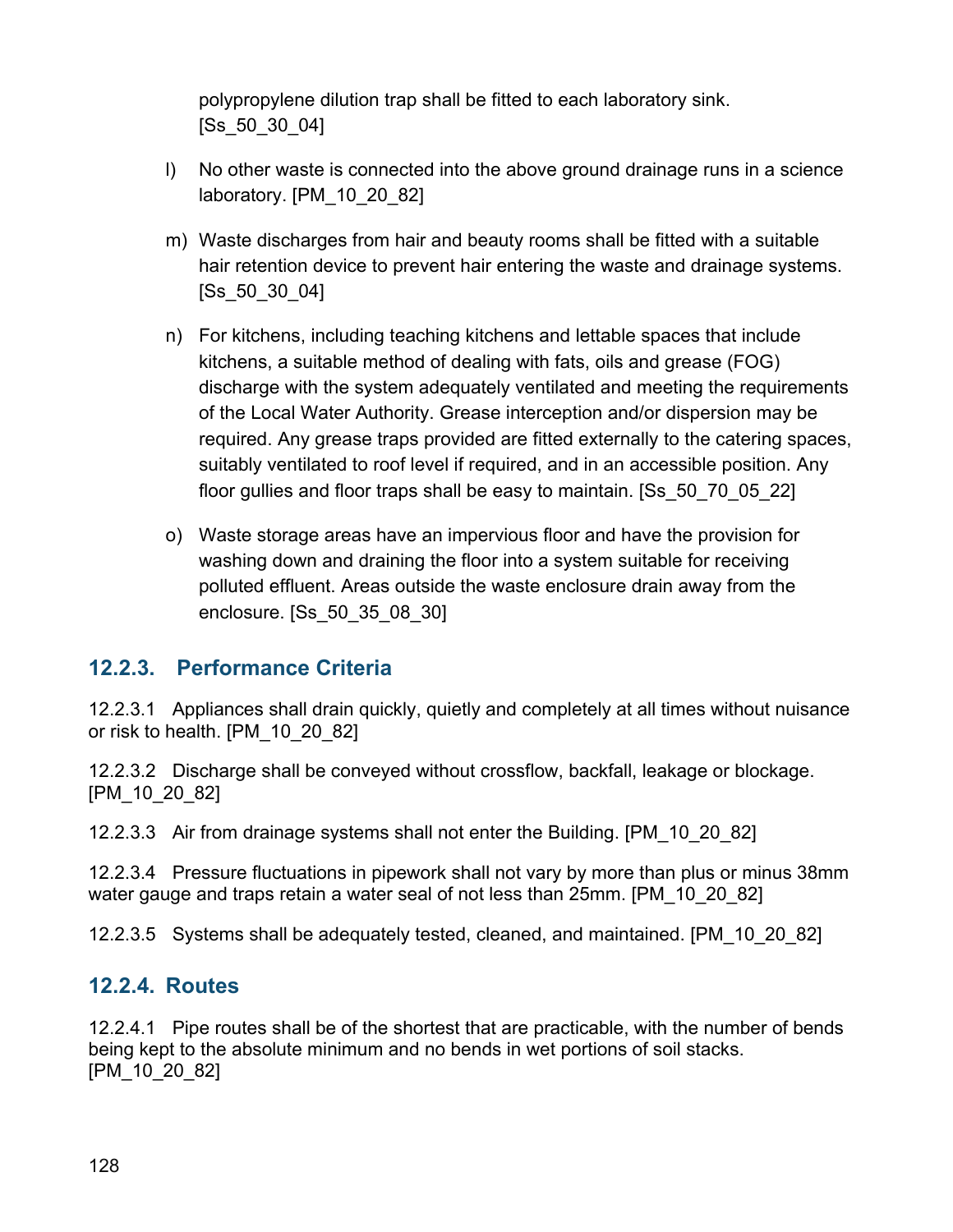#### **12.2.5. Access Points**

12.2.5.1 Rodding and access points shall be provided at all changes of direction to enable the whole system to be maintained. [PM\_80\_10\_50]

12.2.5.2 Access points shall be provided at the foot of all soil and ventilation pipes, local access points and horizontal anti-siphon pipes above fitment flood level. [PM\_10\_20\_82]

12.2.5.3 Access/rodding points shall be located externally or in unoccupied spaces such as cleaners' stores. [PM\_10\_20\_82]

#### **12.2.6. Rainwater Drainage**

12.2.6.1 The following requirements shall be met:

- a) All necessary above ground rainwater drainage systems required to drain all the Building's roofs, terrace balconies and paved areas receiving rainfall shall be designed, supplied, installed, tested and commissioned. [Ss\_50\_30\_02]
- b) Roof outlets shall be selected to suit the particular roof construction arrangement or system, as the construction of the roof can greatly affect the outlet type used. [Ss\_50\_30\_02]
- c) Gutters and downpipes shall be sized according to the design rainwater volumes for the particular location. Consideration shall be given to the area of the roof, the number of outlets or downpipes, the rainfall intensity, the strength and direction of wind and any runoff from adjacent walls. [Ss\_50\_30\_02]

## **12.2.7. Design Parameters**

12.2.7.1 The roof drainage system shall be designed to provide a level of protection against flooding equal to a Category of storm for the particular building with a return period calculated on the advised building life and protection category, in accordance with BS EN 12056-3:2000. [PM\_10\_20\_90]

12.2.7.2 The Design Rainfall Intensity for Road and Paved Areas shall be 50mm/hour. [PM\_10\_20]

12.2.7.3 SuDS drainage systems shall comply with Technical Annex 2J, Clause 3.2.4. [PM\_10\_20\_90]

12.2.7.4 Siphonic drainage systems shall be considered where appropriate to the type of building. [PM\_10\_20\_82]

## **12.2.8. System Description**

12.2.8.1 Rainwater pipework shall be robust and durable. [Ss\_50\_30\_02]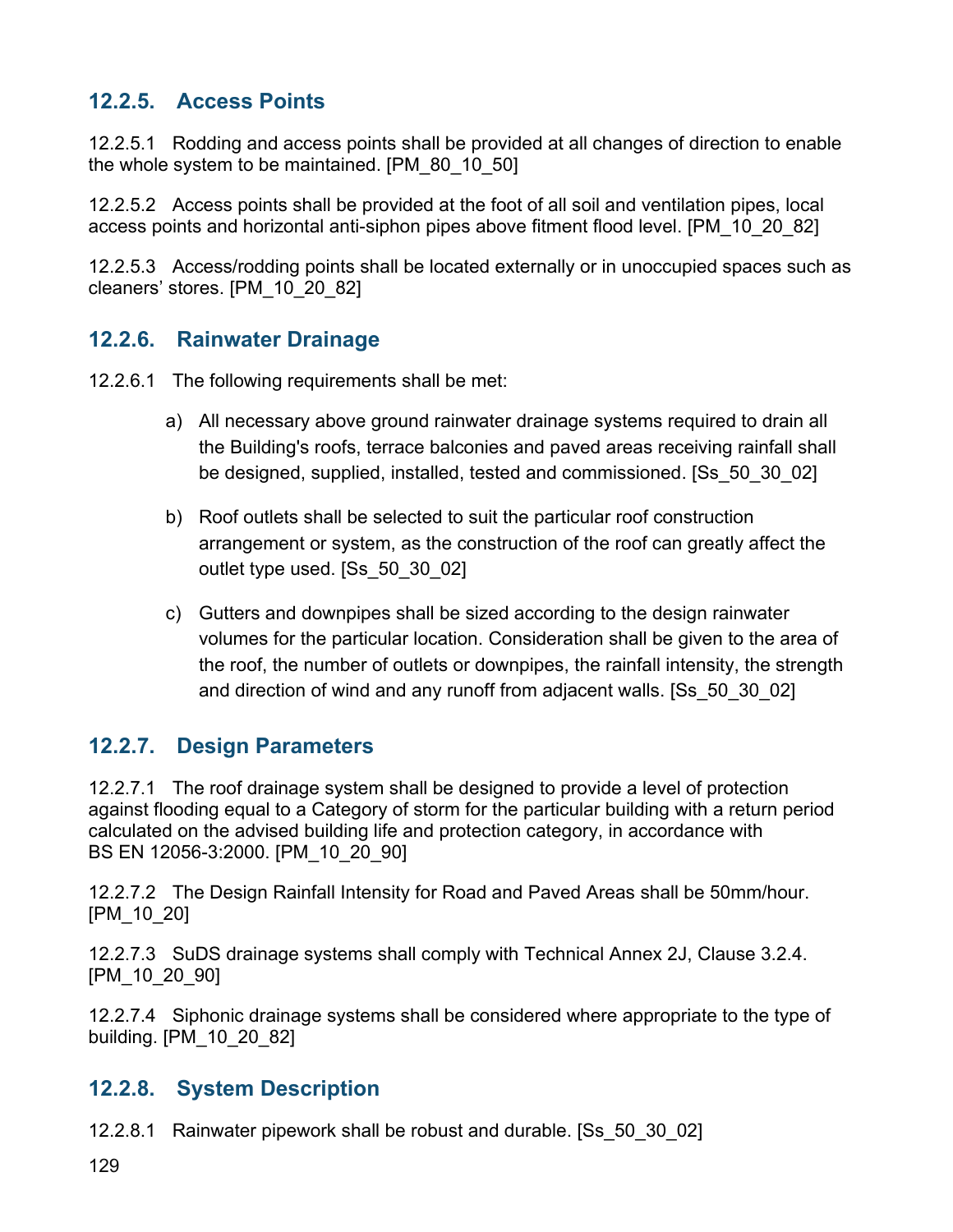12.2.8.2 Internal rainwater pipework shall be avoided to avoid leakage. If internal pipes are selected, they shall be routed to avoid noise sensitive areas and drop to connect to an underground surface water drainage system. [Ss\_50\_30\_02\_40]

12.2.8.3 Access points and rodding eyes shall be incorporated into the system to allow full access for maintenance. Access points shall be provided for maintaining all drainage systems including siphonic drainage. [PM\_80\_10\_50]

12.2.8.4 External rainwater pipework shall be located and sized to suit the Building form. [Ss\_50\_30\_02\_28]

## **12.2.9. Drainage Below Ground**

12.2.9.1 All necessary below-ground foul and surface drainage systems required to drain all the Buildings' soil vent pipes, stub stacks and rainwater pipes shall be designed, supplied, installed, tested and commissioned. [Ss\_50\_35\_08]

12.2.9.2 Manholes shall not be located in areas likely to be used as pitches. [PM\_10\_20\_82]

12.2.9.3 A trapped roddable floor drain with stainless steel cover shall be provided in the following areas, in addition to those required by specialist plant and equipment including kitchen and refrigeration appliances.

- a) General kitchen areas for cleaning and washing down. [Pr\_65\_52\_24]
- b) Serving all showers (where these are grouped there can be continuous drainage which serves several cubicles, but water should not have to pass from one cubicle to another for the purposes of accessing a drain). [Pr\_65\_52\_24]
- c) Hygiene rooms. [Pr\_65\_52\_24]
- d) Where there are clusters of showers, outside the shower area for the purpose of drainage and washing down the floor. [Pr\_65\_52\_24]
- e) External lobby areas to changing rooms where the floors cannot be washed as part of the changing room area. [Pr\_65\_52\_24]
- f) Specialist DT spaces, especially where these are used for horticulture and clay (where these serve areas that could be used for clay the drain should be trapped to limit the effects of clay on the remaining system). [Pr\_65\_52\_24]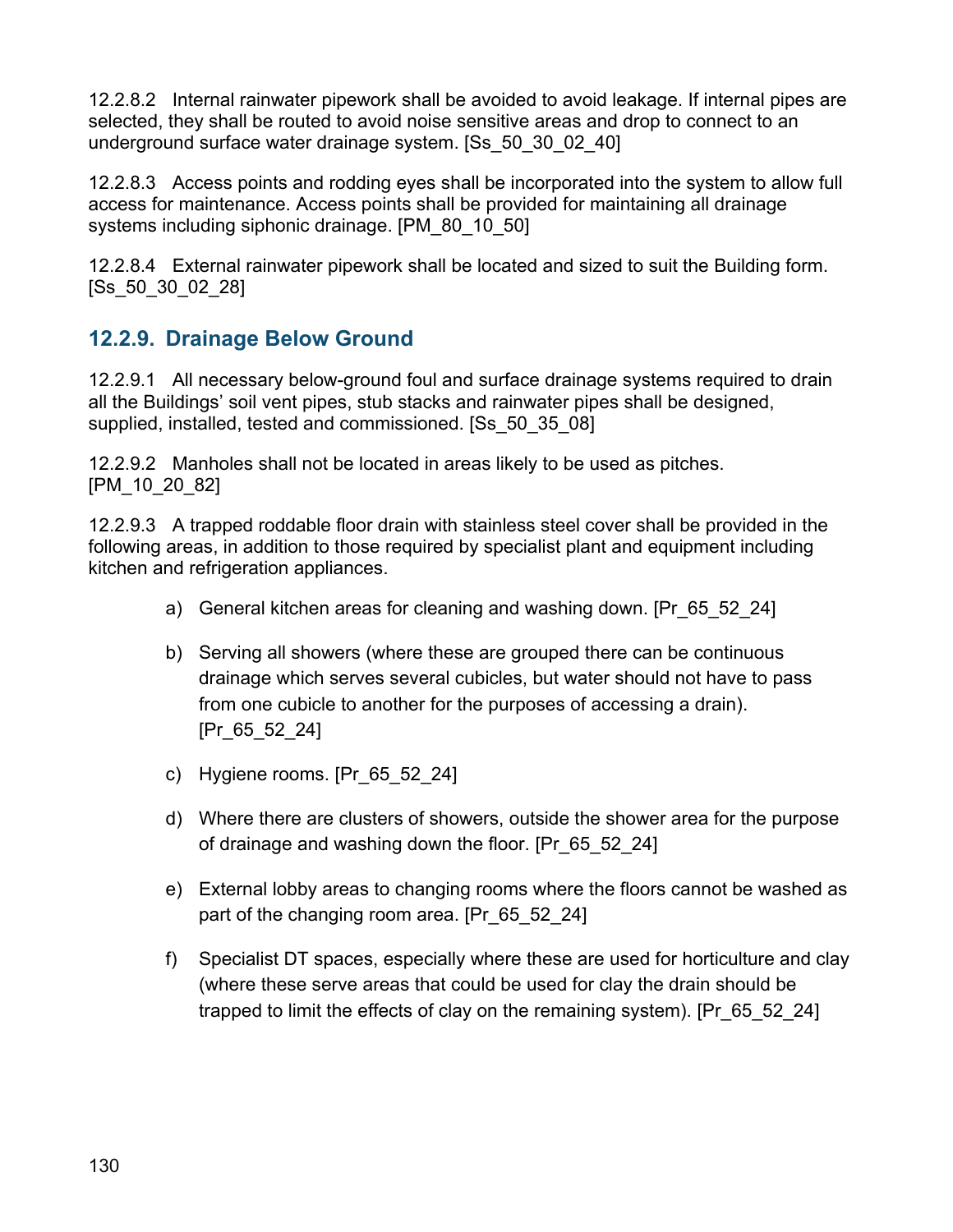## **12.2.10. Foul Water System**

12.2.10.1 Foul water drainage shall comprise a network of manholes which discharge into the nearest available utility sewers directly by gravity wherever possible, and avoiding the use of sewage ejectors, pumps and holding tanks. [Ss\_50\_35\_06]

12.2.10.2 Each foul water drain point shall connect directly to the external foul water drainage system. Where this cannot be accommodated, particularly in congested areas, internal manhole locations are discussed and agreed with the Employer and shall be suitably located to receive the drains. [Ss\_50\_35\_06]

12.2.10.3 Where drainage is from areas likely to have petrol/oil spillages such as vehicle workshops, an appropriate petrol/oil interceptor shall be provided. Specialist waste treatment and/or retention systems may be needed to retain waste discharges from animal/agricultural uses. Refer to the CSB for specific College requirements. [Ss\_50\_35]

12.2.10.4 Each internal manhole shall incorporate fully recessed double seal cover with a stainless-steel edge strip and incorporates the final floor finishes within the cover. [Ss\_50\_35\_06]

12.2.10.5 Manholes wherever possible shall be located externally or in unoccupied spaces. Where this is not possible and access is required for maintenance, floor cleanouts shall be provided. [Ss\_50\_35\_06]

12.2.10.6 Where drains pass through structural faces such as beams a rocker pipe shall be installed to facilitate ground movement. [Ss\_50\_35\_08\_30]

12.2.10.7 Rocker pipes shall be installed on all drain entries and outfalls of manholes. [Ss\_50\_35\_06]

12.2.10.8 Condensate wastes shall be connected to the main drainage systems via a mechanical/waterless trap. [Ss\_50\_35\_06]

## **12.2.11. Surface Water System**

12.2.11.1 Surface water drainage systems shall collect rainwater from the rainwater pipes and discharge to the surface water drainage system then into either soakaways or the nearest utility sewer network systems. [Ss\_50\_35\_08\_85]

12.2.11.2 Each surface water drain point shall connect directly to the external surface water drainage system. Where this cannot be accommodated, particularly in congested areas, internal manhole locations shall be discussed and agreed with the Employer and are suitably located to receive the drains. [Ss\_50\_35\_06]

12.2.11.3 Each internal manhole shall incorporate a fully recessed double seal cover with a stainless-steel edge strip and incorporate the final floor finishes within the cover. [Ss\_50\_35\_06]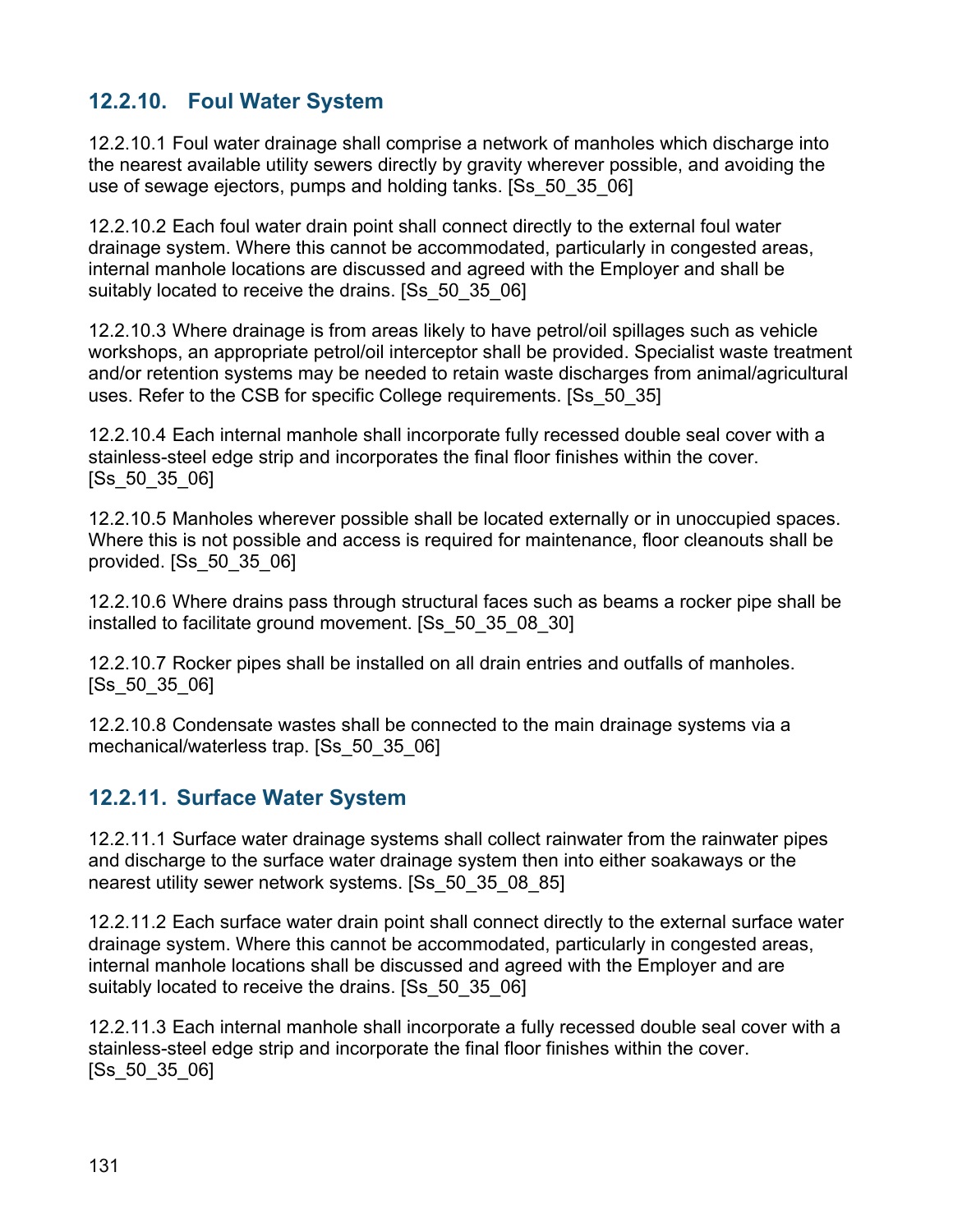12.2.11.4 Manholes wherever possible shall be located externally or in unoccupied spaces. Where this is not possible and access is required for maintenance, floor cleanouts are to be provided. [Ss\_50\_35\_06]

12.2.11.5 Manholes shall not be located in areas that are likely to be used as pitches. [PM\_10\_20\_82]

12.2.11.6 Where drains pass through structural faces such as beams a rocker pipe is installed to facilitate ground movement. [Ss\_50\_35\_08\_30]

12.2.11.7 Rocker pipes shall be installed on all drain entries and outfalls of manholes. [Ss\_50\_35\_06]

# **12.3. Domestic Water Services**

## **12.3.1. Cold Water Services**

12.3.1.1 A potable/non-potable cold water service system shall be designed, supplied, installed, tested and commissioned, such that it is capable of providing an adequate supply of potable and/or non-potable water to draw off points throughout the Building. [Ss\_55\_70\_38\_15]

12.3.1.2 The system shall be designed to a maximum velocity of water in pipework of 2m/sec. [Ss\_55\_70\_38\_15]

12.3.1.3 The system shall be designed to a maximum water temperature in accordance with HSE L8 (Legionnaires' disease. The control of legionella bacteria in water systems - Approved Code of Practice and guidance). [PM\_10\_20\_90]

## **12.3.2. System Description**

12.3.2.1 Cold water mains shall be sized to serve the diversified water demand of the College. [Ss\_55\_70\_38\_15]

12.3.2.2 Where sufficient mains water pressure is available, a direct mains water supply can be used subject to the Employer's approval. Where storage is preferred, the cold water main shall be connected to a sectional GRP twin compartment insulated tank to allow tank maintenance whilst maintaining the water supply to the Building. This tank shall be sized to provide storage of 3 l/occupant for nurseries and creches and 5 l/occupant for the rest of the College. [Ss\_55\_15\_65]

12.3.2.3 Where it is known that the College's student intake is phased, the tank capacity shall be variable and be such that the College can easily make adjustments to the stored volume. [Ss\_55\_15\_65]

12.3.2.4 The tank shall be located in a separate plant room from heat producing equipment. [Ss\_55\_15\_65]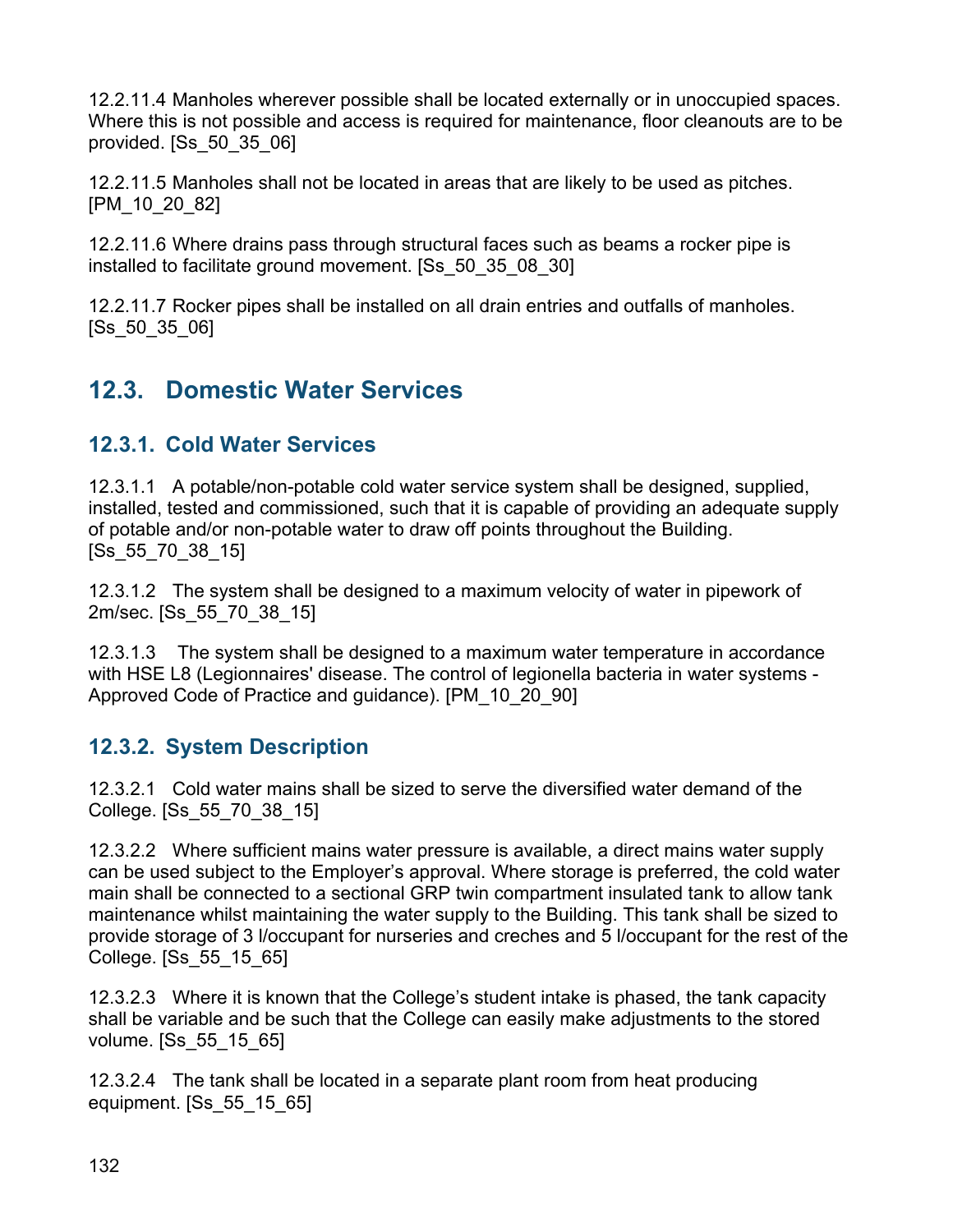12.3.2.5 The incoming cold water main shall be sub-metered at entry to the Building and at the tank inlet to allow monitoring from the Building Management System (BMS). [Ac\_05\_50\_54]

12.3.2.6 The BMS shall be able to show the daily, weekly, monthly and total consumptions for all the water sub-meters as separate items. [Ac\_05\_50\_54]

12.3.2.7 The temperature of incoming mains water and tank storage water shall be recorded on the BMS as live values with trend logging recorded for a period of 10 days on a rolling basis. [Ac\_05\_50\_54]

12.3.2.8 Where a pressurised hot and cold water supply system is provided, see Section 3.8.2. This shall be provided by a booster pump set adjacent to the cold water tank. The set shall be configured to run as duty standby operation. Each pump shall be fitted with antisurge protection and connected to the low-level probe to the tank to ensure the pumps do not run dry. [Ss\_55\_70\_38]

12.3.2.9 A booster set shall consist of:

- a) Inverter driven booster pumps [Pr\_65\_53\_86\_66]
- b) Expansion vessel [Pr\_60\_50\_20\_28]
- c) Pressure vessel [Pr\_60\_50\_67]
- d) Safety valves [Pr\_65\_54\_95\_75]
- e) Speed control [Pr\_75\_51\_52\_94]

12.3.2.10 Where refurbishment or block replacement projects are being undertaken an assessment of water resilience elsewhere in the College shall determine whether cold water storage is required. Where access for students to toilets supplied from tanked supplies exist in other blocks then no additional cold water storage needs to be installed. Where cold water storage is required, it shall be sized based on the maximum occupancy for the block forming part of the Works. [Ss\_55\_15\_65]

12.3.2.11 Pressure regulating valves shall be provided to balance and equalise the pressures throughout the system. [Pr\_65\_54\_95\_64]

12.3.2.12 The mains or boosted potable cold water service shall be distributed throughout the Building via ceiling level voids and dedicated service risers to serve sanitary appliances and equipment. They shall not run adjacent to any other piped services carrying hot water. They shall run in a manner that promotes good turnover of water with high use outlets at the ends of the runs. [Ss\_55\_70\_38\_15]

12.3.2.13 Where good water turnover within the pipework cannot be guaranteed, a device shall be included for scheduled water changeover within the system using an end of line programmable (adjustable for time and temperature) automatic flushing and recording device, such as Kemper KHS. Monitoring/programming of this device shall be possible from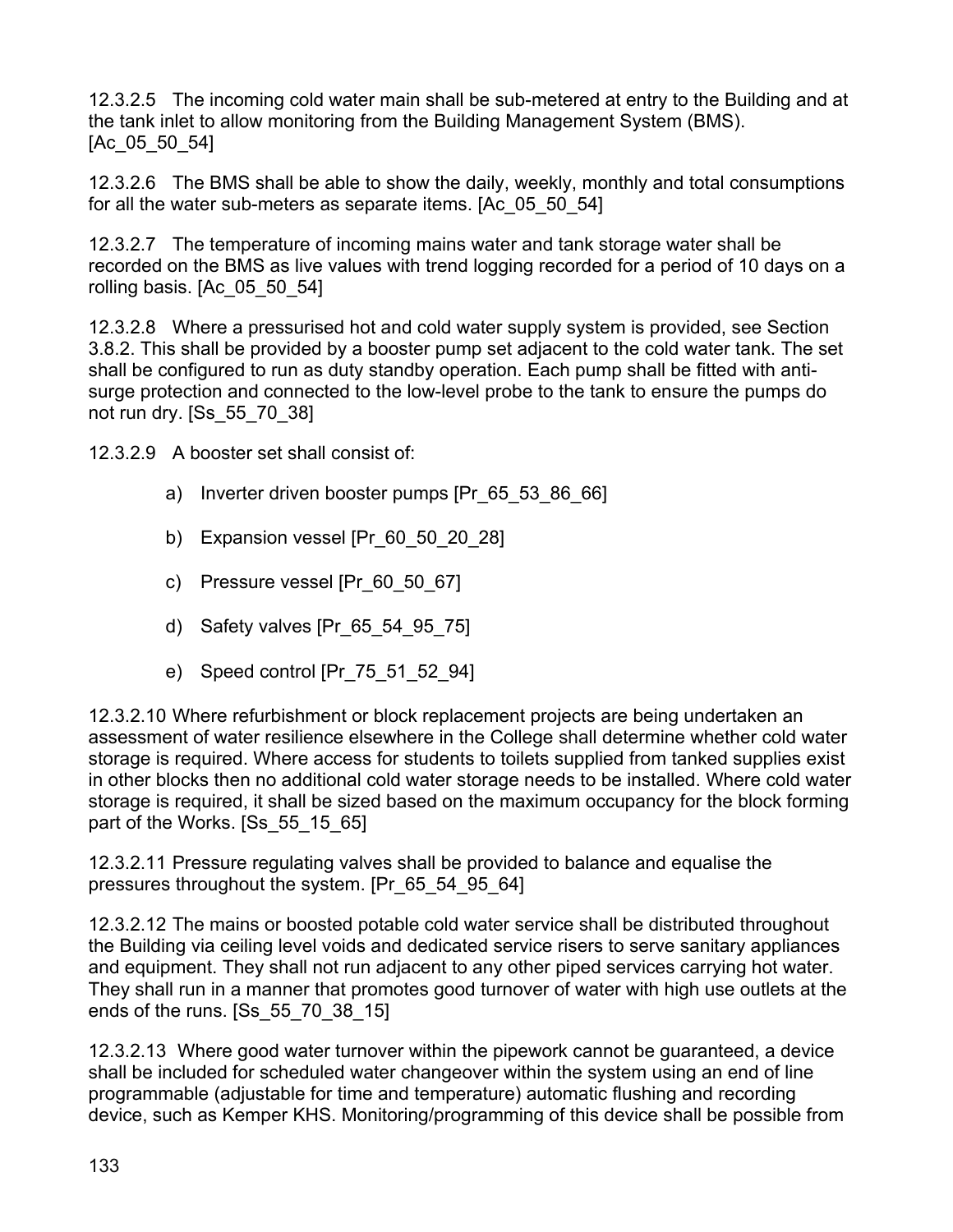the BMS head end. The volume of stored water within the pipework system shall not exceed 5% of the cold water tank storage volume. [Ss\_55\_70\_38\_15]

12.3.2.14 The cold water service shall serve the following fittings:

- a) Wash hand basins, sinks and showers [Pr\_40\_20]
- b) WCs [Pr\_40\_20]
- c) Category 5 break tanks, where required to serve fittings with a Category 5 fluid rating (Category 5 break tanks shall be fitted with a sub-meter on their incoming supply and include tank temperature monitoring from the BMS) alongside the device for scheduled water changeover. See clause 12.3.4. [Ss\_55\_15\_65]
- d) Mechanical quick fill, plant and equipment. [Ss\_55\_15\_65]

12.3.2.15 The complete installation shall be thermally insulated for frost protection and for anti-condensation purposes. [PM\_35\_70\_92]

12.3.2.16 The taps to wash hand basins shall incorporate a timed flow control in line with Technical Annex 2A. [PM\_10\_20\_90]

12.3.2.17 All sanitary fitting supplies (except WCs) shall incorporate flow regulators ensuring the system is balanced and minimises water consumption. [Pr\_65\_54\_95\_31]

12.3.2.18 The taps to sinks shall be non-percussive and appropriate to their intended use. They shall be WRAS approved or approved by the Employer and to relevant British Standards. [Pr\_40\_20\_87]

12.3.2.19 An electro-magnetic water conditioner shall be installed within the cold water storage tank room on the boosted cold water supply to prevent scale/calcium build up within the system where the calcium carbonate content of the incoming mains water supply is greater than 200mg/l or 14 on the Clark scale. [Pr\_60\_55\_97\_50]

12.3.2.20 The total number of external taps shall be limited to reduce water usage. External taps shall only be provided where a clear use is specified e.g., Green Roofs. Where required, a WRAS approved device shall be fitted. [Pr\_40\_20\_87]

12.3.2.21 External pipework is not permitted unless unavoidable such as external taps. Where pipework is external or subject to freezing, it shall be suitably insulated, and trace heated. [PM\_10\_20\_82]

## **12.3.3. Drinking Water Outlets, Fountains and Bottle Fillers**

12.3.3.1 Drinking water outlets and fountains shall be served from a potable water tank or be mains fed. [Ss\_40\_15\_75\_25]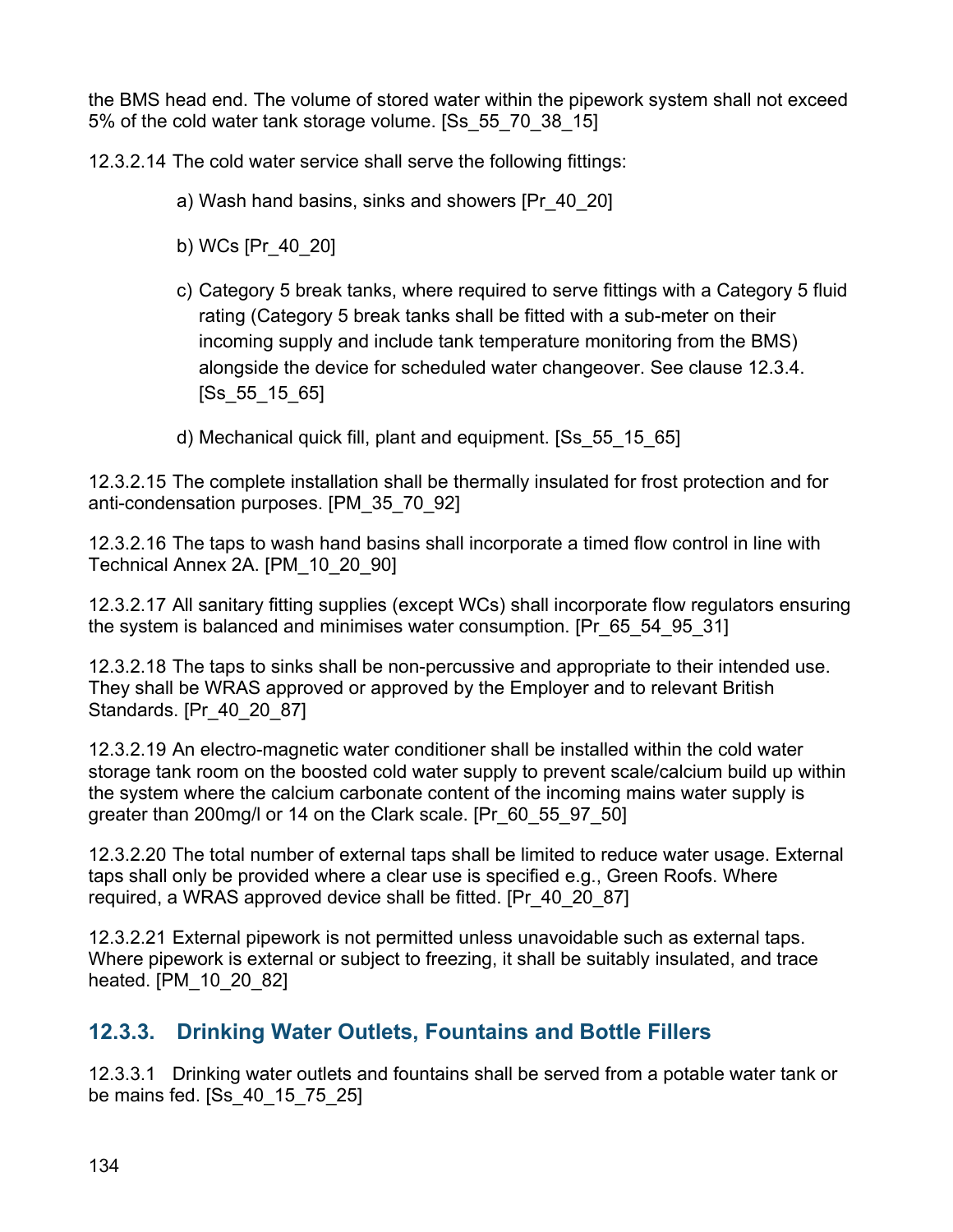12.3.3.2 Drinking water outlets and fountains shall be clearly and correctly marked as drinking water. [Ss\_40\_15\_75\_25]

12.3.3.3 Water supplies fed from storage tanks not designed for potable water provision shall be clearly labelled as "not drinking water." [Ss\_55\_70\_38\_15]

12.3.3.4 Drinking water fountains and bottle fillers shall be designed to permit users to recharge water bottles using spigots and the supply system should incorporate a push button or 'dead' handle system to minimise spillages and prevent the water supply being left on. [Ss\_40\_15\_75\_25]

12.3.3.5 Drinking fountains shall be plumbed in and floor mounted. All plumbing and drainage shall be concealed. Drinking fountains shall be stainless steel with built-in bottle filler, fastened back to the wall. [Ss\_40\_15\_75\_25]

12.3.3.6 Bottle fillers shall be suitable for bottle sizes up to 1 litre. [Ss\_40\_15\_75\_25]

## **12.3.4. Science Laboratories and Refuse Areas**

12.3.4.1 Water supplies in new science accommodation serving sinks and dishwashers used for science equipment shall be designed to cater for fluid Category 5 back pressure and back siphonage. [Ss\_55\_70]

12.3.4.2 External bib taps with an adequately protected water supply (Category 5 with a stored volume designed to a minimum i.e.,100 litres) shall be provided, where applicable, for:

a) Refuse areas with washdown facilities for bin stores [Pr\_40\_20\_87\_93]

- b) Early Years external areas [Pr\_40\_20\_87\_93]
- c) Outdoor classrooms [Pr\_40\_20\_87\_93]
- d) Green roof areas to provide irrigation for planting. [Pr\_40\_20\_87\_93]

12.3.4.3 The tank and pump shall be accessible for ease of maintenance. [PM\_80\_10\_50]

12.3.4.4 When refurbishing or remodelling science accommodation, the fluid category and the protection against back-siphonage and pressure shall be agreed with the local Water Company; a fluid Category 4 type installation may be acceptable. Adapters fitted to taps to provide an air gap are not acceptable in science as they prevent many experiments from being carried out. [PM\_10\_20\_82]

12.3.4.5 Water supplies in each science lab shall be provided with central isolation located at the teaching wall. [Pr 65 54 40 44]

12.3.4.6 Water supplies from the Category 5 break tank serving all science accommodation shall include a device for scheduled water changeover within the system using an end of line programmable (adjustable for time and temperature) automatic flushing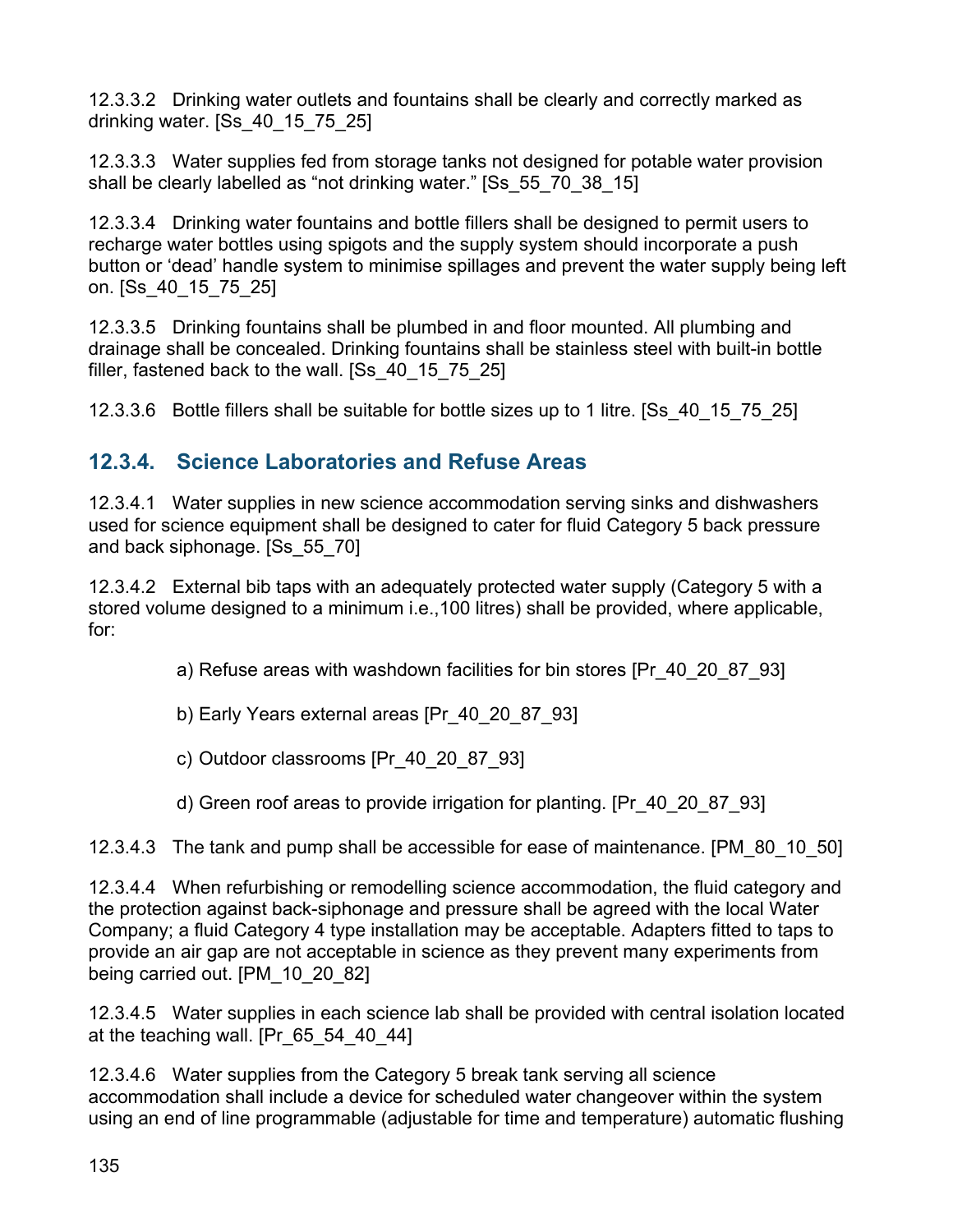and recording device (mains powered and hard wired), such as Kemper KHS or similar. Monitoring/programming of this device shall be possible from the BMS head end. This is to prevent water stagnation and to assist the College in managing water quality for this low water use area of the Building. [Ss 55 70 38 15]

12.3.4.7 Refuse areas shall be provided with washdown facilities from an adequately protected water supply (Category 5). The stored volume shall be designed to a minimum i.e., 100 litres. [Ss\_55\_70\_94]

12.3.4.8 Refer to Section 2: Common Requirements for full requirements for cold water services pipework, pumps, and fittings. [PM\_10\_20\_90]

## **12.3.5. Hot Water Services**

12.3.5.1 The Contractor shall design, supply, install, test and commission systems to provide hot water to meet maximum demand at all draw-off points within the Building. [Ss\_55\_70\_38]

12.3.5.2 Hot water system design and installation shall prioritise the use of local nonstorage (or low storage) 'point of use' electric hot water heaters. This is to reduce standing losses from centralised systems and to prevent pipework heat loss increasing the risk of overheating. [Ss\_55\_70\_38\_45]

12.3.5.3 Centralised hot water generator systems shall only be used where:

- a) site specific electrical infrastructure limitations are present [Ss\_55\_70\_38]
- b) where it is not economically viable or sufficient to support electric hot water heating loads [Ss 55 70 38]
- c) a low and zero carbon system is acting as the lead heat source for heating and/or hot water generation and requires to act as the baseload for improved system utilisation (e.g., ASHP, GSHP, solar HWS, CHP or biomass heat sources) [Ss\_55\_70\_38]
- d) a large single 'point of use' system of hot water exists, such as a main cooking kitchen facility and the gas-fired DHWS generator can be located immediately adjacent to it. [Ss\_55\_70\_38]

12.3.5.4 College changing rooms are not typically considered as large single 'point of use'; 'point of use' electric showers shall be provided unless the demand for it can be demonstrated. [PM\_10\_20\_82]

12.3.5.5 Where the usage pattern allows a centralised gas-fired hot water generator system to be provided, it must use a fully condensing burner system, be demonstrated that all system and standing losses are minimised and that the optimum overall energy solution for generating domestic hot water has been provided. [Ss\_55\_70\_38]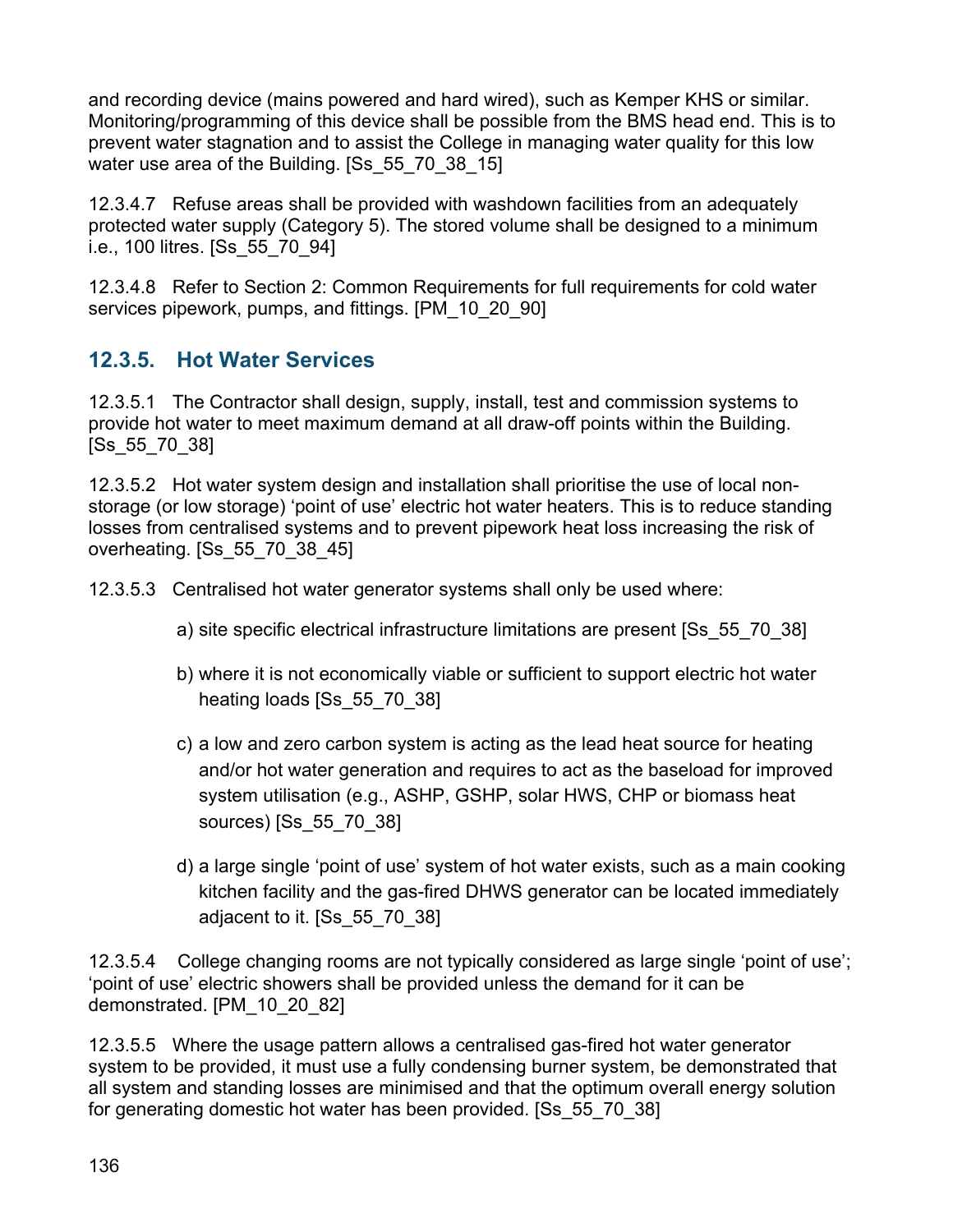- 12.3.5.6 The following requirements shall be met:
	- a) Domestic hot and cold water are provided to toilets, changing rooms and showers, kitchens, art and food rooms and cleaners' stores which have sinks. [Ss\_55\_70\_38]
	- b) The hot water generating system shall be operated independently of the space-heating system to prevent heat loss increasing the risk of overheating. [Ss\_55\_70\_38]
	- c) Any other DHW outlet requirement is agreed on a case-by-case basis (e.g., General Teaching Spaces may not require one). [Ss\_55\_70\_38]
	- d) The Contractor determines the use profile of each outlet. Where there is a low use profile these are to be served by local 'point of use' systems. Kitchens and high use areas are to be served using a centralised system. [Ss 55 70 38]
	- e) Stagnant water in the domestic water services systems is minimised by ensuring that only high water usage areas are on index runs and that areas such as disabled WCs or DWS to classrooms are not on index runs. [Ss\_55\_70\_38]
	- f) Hot water distribution return service water temperatures are maintained at a minimum temperature of 55ºC. [Ss\_55\_70\_38]

12.3.5.7 To minimise the risk of scalding, all wash basins within SEND provision shall be provided with fail-safe thermostatic mixing valves to limit the outlet temperature to 43ºC. [Pr\_65\_54\_95\_48]

12.3.5.8 All showers shall be provided with thermostatic mixing valves set at 43ºC. [Pr 65 54 95\_48]

12.3.5.9 Taps to kitchen sinks and cleaners' sinks shall receive the water at the full stored water temperature. [PM\_10\_20\_82]

12.3.5.10 The system shall be designed to the following parameters:

a) Maximum velocity of water in pipework: 2m/sec [Ss\_55\_70\_38]

b) Maximum storage water temperature: 65°C. [Ss\_55\_70\_38]

12.3.5.11 Refer to Section 2: Common Requirements for full details for hot water services pipework, pumps and fittings. [PM\_10\_20\_90]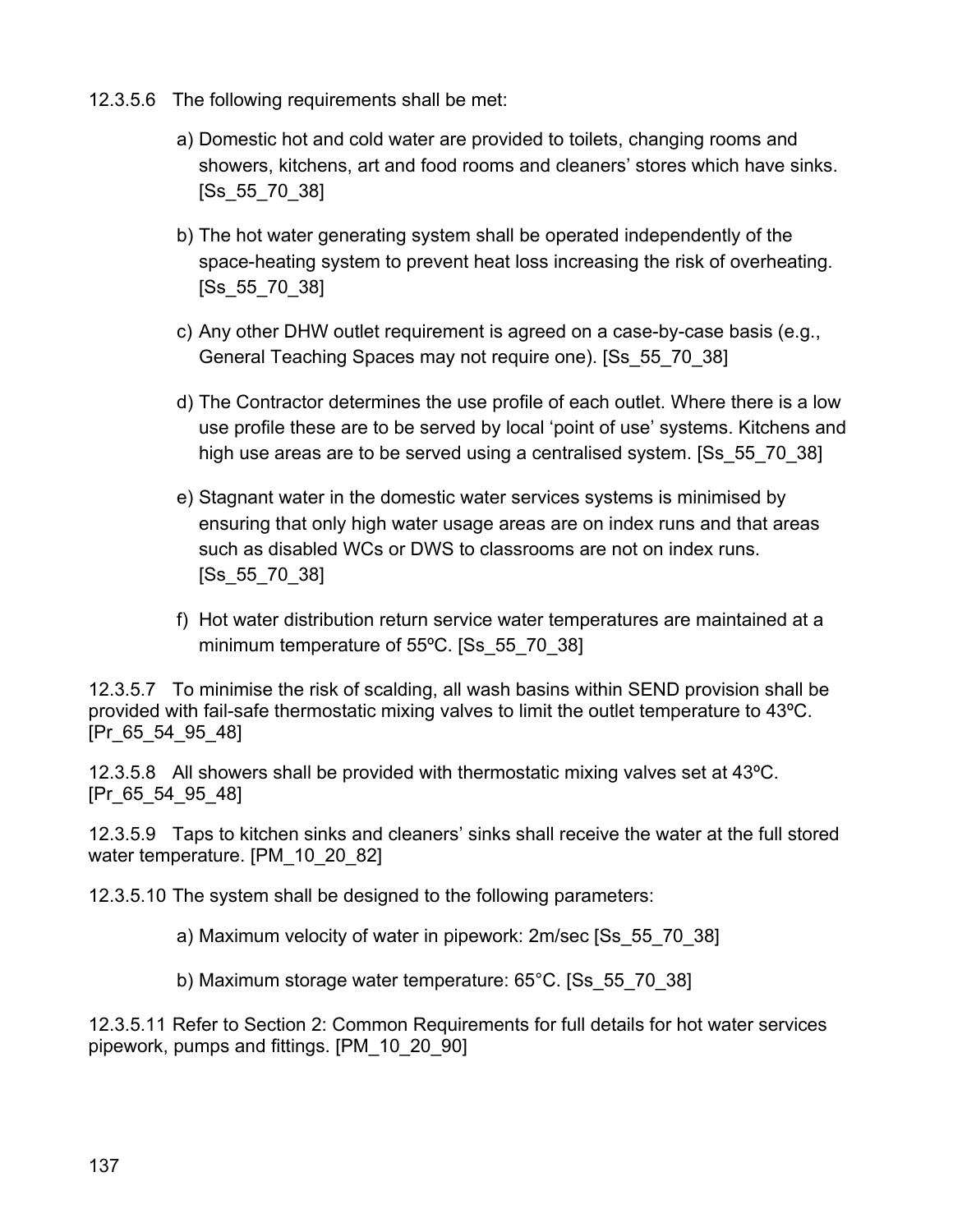#### **12.3.6. Reference Standards**

12.3.6.1 The Contractor shall ensure that the design and installation of the public health engineering systems shall comply with the relevant parts of the standards as listed below, and any updated versions of these standards. [PM\_10\_20\_90]

- a) The Water Supply (Water Fittings) Regulations [FI\_70\_72]
- b) The Building Regulations AD H and AD G [FI\_70]
- c) BS 8558 'Guide to the design, installation, testing and maintenance of services supplying water for domestic use within buildings and their curtilages' [FI\_70]
- d) BS EN 806 'Specifications for installations inside buildings conveying water for human consumption' [FI\_70\_85]
- e) BS EN 752 'Drain and sewer systems outside buildings' [FI\_70\_85]
- f) BS EN 1610 'Construction and testing of drains and sewers' [FI\_70\_85]
- g) BS EN 12056 'Gravity Drainage systems inside buildings' [FI\_70\_85]
- h) BS EN 12056-1 'Gravity Drainage systems inside buildings. (General and performance requirements)' [FI\_70\_85]
- i) BS EN 12056-2 'Gravity Drainage systems inside buildings (sanitary pipework and layout calculations). Calculations shall be based on System III Single Discharge Stack with full bore discharge pipes.' [FI\_70\_85]
- j) BS EN 12056-3 'Roof Drainage, Layout and Calculation' [FI\_70\_85]
- k) BS EN 12056-4 'Wastewater Lifting Plants Layout and Calculation'. [FI\_70\_85]
- l) BS EN 12056-5 'Gravity Drainage systems inside buildings. (Installation and testing)' [FI\_70\_85]
- m) BS 8000-13 'Workmanship on Building Sites. Code of Practice for Above Ground Drainage.' [FI\_70]
- n) BS 8000-14 'Workmanship on Building Sites. Code of Practice Below ground drainage.' [FI\_70]
- o) BS 8000-15 'Workmanship on Building Sites. Code of Practice for hot and cold water services (domestic scale)'. [FI\_70]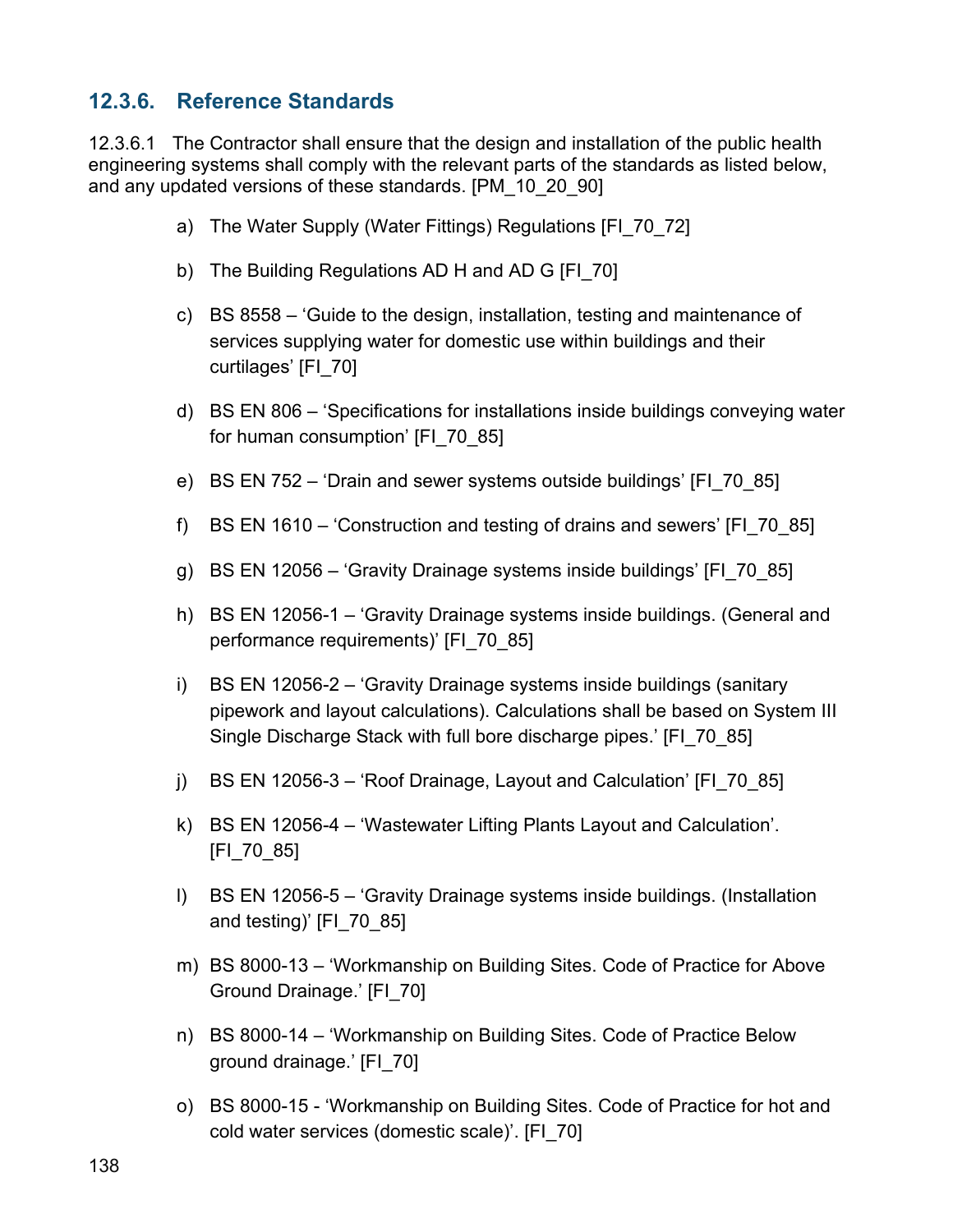- p) BS EN 12354-1 'Building Acoustics. Estimation of acoustic performance in buildings from the performance of elements.' [FI\_70\_85]
- q) HSE L8 'Legionnaires' disease. The control of legionella bacteria in water systems Approved Code of Practice and guidance.' [FI\_70]
- r) HSG274 Part 2. 'The control of legionella bacteria in hot and cold water systems'. [FI\_70\_85]

## **12.4. Water Based Fire Suppression Systems**

12.4.1 Where a fire suppression system as required in the GDB Clause 2.14.5, and additionally where required to comply with the CSB or local authority policies, a sprinkler system shall be provided throughout the building, except in the following cases (see BS EN12845: 2015 + A1: 2019 and associated normative references required for compliance):

- a) Enclosed staircases and enclosed vertical shafts (i.e., those areas that cannot contain combustible material. [PM\_35\_30\_04]
- b) Selected concealed small spaces and voids as agreed with the Employer. [PM\_35\_30\_04]
- c) Rooms protected by other automatic extinguishing systems (designed, installed and maintained to recognised British/European standards). [PM\_35\_30\_04]
- d) Server and hub rooms and rooms containing electrical power distribution apparatus, such as switchgear and transformers, where the walls, ceilings and floors are constructed to at least 120 minutes of fire resistance. [PM\_35\_30\_28]
- e) Where science chemical stores are constructed to 120 minutes of fire resistance. [PM\_35\_30\_28]
- f) Communicating buildings or storeys separated from the sprinklered buildings by walls of appropriate fire resistance. [PM\_35\_30\_28]
- g) Outbuildings, such as sheds, separated from the sprinklered building by at least 10m. [PM\_35\_30\_28]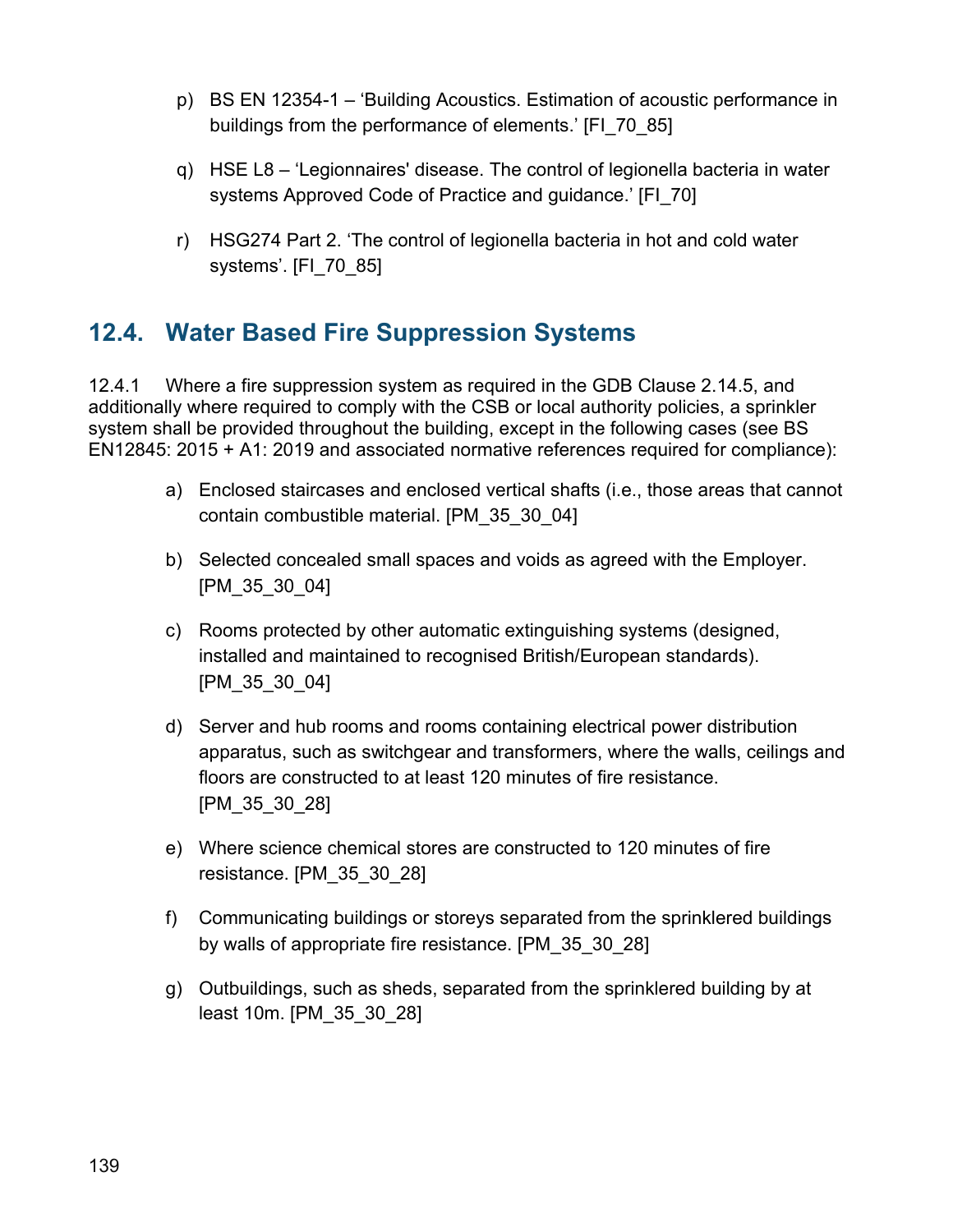12.4.2 A dedicated sprinkler water storage tank shall be provided to comply with the requirements of the hazard group for the College. Normally, the sprinkler tank shall be external to the building. [Ss\_55\_30\_98]

12.4.3 Water tanks and associated pumps provided shall be suitably protected against frost and vandalism. [Ss\_55\_30\_98]

12.4.4 Sprinkler heads in any rooms with electrical distribution boards, switchgear or ICT servers or hubs shall be fitted with impact proof cages and pipework shall not be positioned over the equipment. [PM\_10\_20\_82]

12.4.5 The contractor shall appoint a specialist sprinkler contractor to undertake the design and installation of the sprinkler system. The specialist contractor shall be LPS 1014 Certified, LPS 1084 Level 4 Certified and ISO9001:2015 certified by the Loss Prevention Certification Board. [PM\_10\_20\_82]

12.4.6 The sprinkler installation shall be designed and installed to comply with the following:

- a) Building Regulations Approved Document B Fire Safety [FI\_70]
- b) Fire Precautions Act [FI\_70\_72]
- c) Fire Safety Act [FI\_70\_72]
- d) CIBSE Guide E Fire Engineering [FI\_70]
- e) FPA LPC Rules for Automatic Sprinkler Installations [FI\_70]
- f) Local policies, regulations and Byelaws [FI\_70\_72]

12.4.7 The components of the sprinkler system shall be listed in RedBookLive (www.redbooklive.com) published by the BRE.

12.4.8 Sprinkler heads shall be coordinated with any ceiling, light fittings and other highlevel installations. Ensure sprinkler pumps are configured as duty and standby with automatic changeover and separate electrical supplies (e.g., diesel driven). Provide adjustable pressure switches to control each pump operation to suit actual site conditions. Where both diesel and electric pumps are provided, configure the installation to ensure that the electric pump is the duty unit under normal circumstances. [Ss\_55\_30\_98\_85]

12.4.9 Provide automatic starting controls and manual stop to the pumps to LPC requirements. Provide a remote indicator panel. Provide at the sprinkler pump motor control panel and the common remote alarm panel, the audible and visual warnings of the following conditions: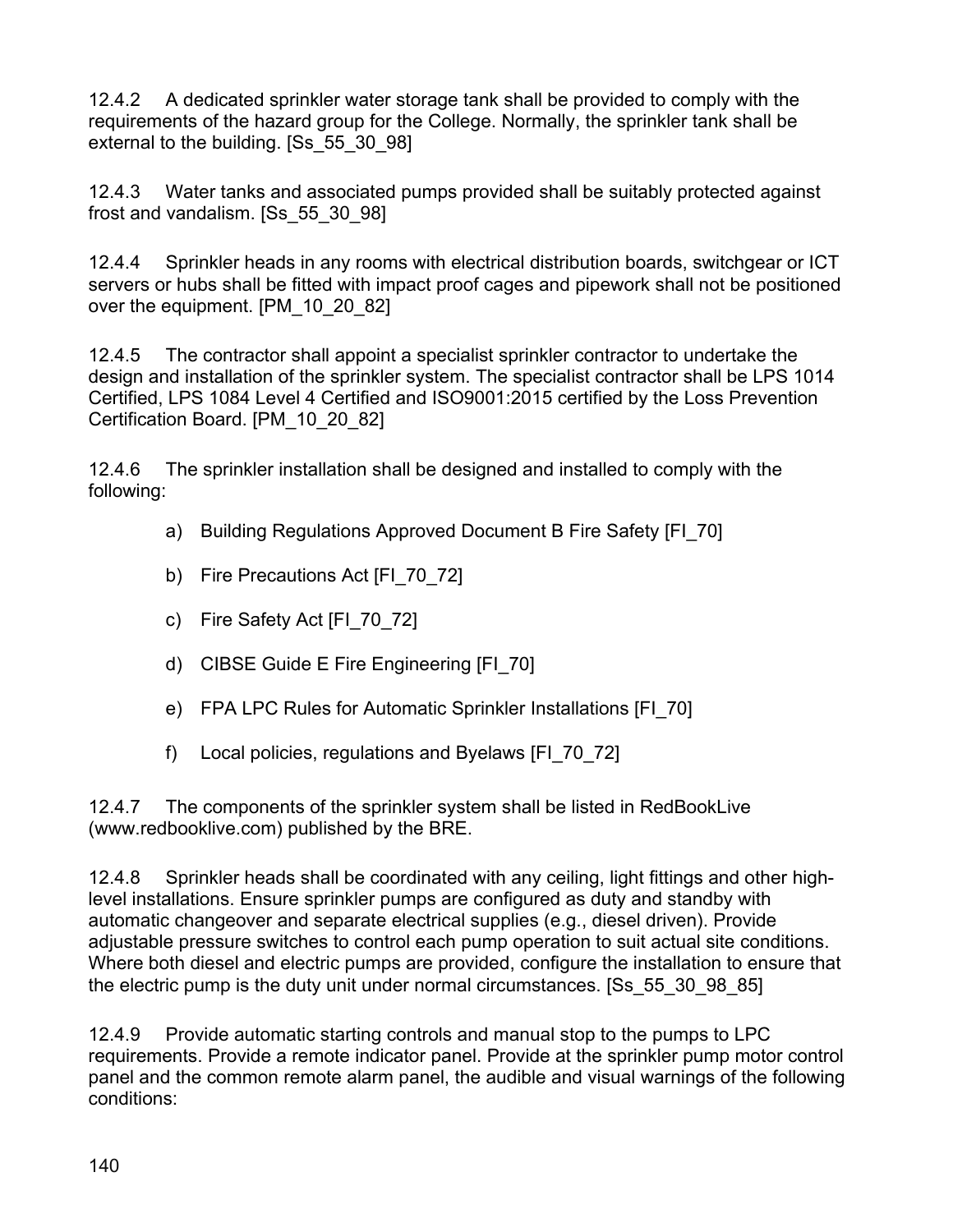- a) Sprinkler Pump Nos.1 & 2 diesel driven [SS\_55\_30\_98\_85]
- b) Pump on demand [SS\_55\_30\_98\_85]
- c) Pump running [SS\_55\_30\_98\_85]
- d) Supply failure [SS\_55\_30\_98\_85]
- e) Pump trip [SS\_55\_30\_98\_85]

12.4.10 Provide a volt free contact within the sprinkler pump motor control panel for connection to the BMS to identify that the panel has been activated. Provide electrical monitoring of the status of all Installation, Control, Stop and Alarm Gong valves. Monitor all such valves via a micro switch to indicate whether open or shut. [Ss 55 30 98 85]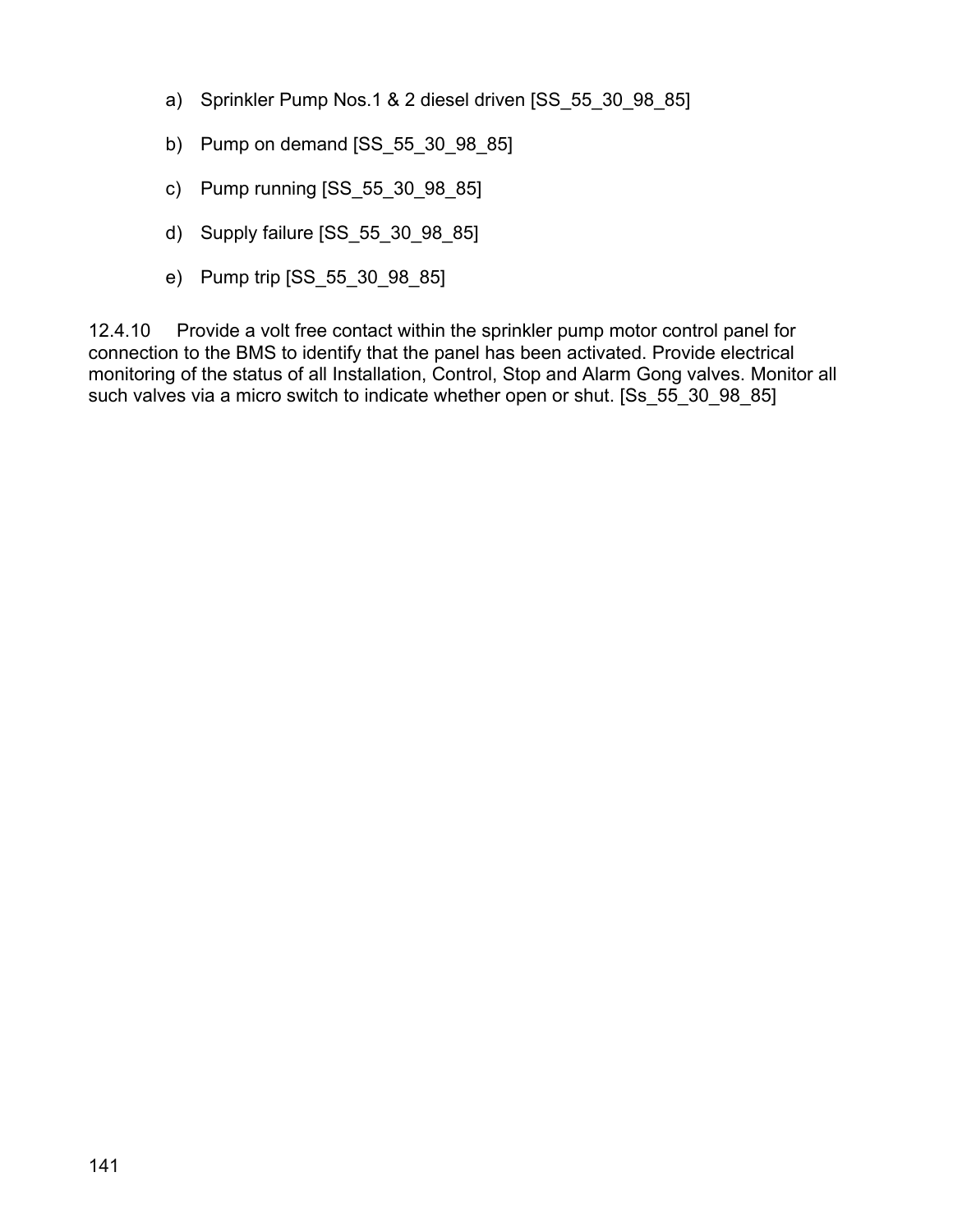# **13. Handover Requirements**

## **13.1. Overview**

13.1.1 The detailed requirements for handover are set out in the DfE's Handover Completion Checklist. [PM\_10\_20\_82]

13.1.2 The following section outlines the handover requirements in relation to mechanical services. [PM\_70\_85\_35]

13.1.3 A 7-day period of 'soak testing' shall follow on from the successful commissioning and testing activities. [PM\_70\_15\_82]

## **13.2. Soak Testing**

13.2.1 A soak test of all the mechanical services in their normal/auto operation mode shall be carried out, prior to Completion, as if the Building were occupied and in use. [PM\_70\_15\_82]

13.2.2 The soak test shall be programmed to occur after completion of all setting to work, commissioning and testing of the mechanical services and is to prove their reliability and correct calibrations over a continuous period of 7 days. [PM\_70\_85\_35]

13.2.3 Practical completion shall not be granted until a successful soak test as described here has been achieved. [PM\_70\_15\_82]

13.2.4 It is not necessary to install additional dummy heat or cooling loads into rooms to prove system performance at the maximum design. [PM\_10\_20\_82]

13.2.5 During the 'soak test' all mechanical systems shall be fully energised and placed in their normal/auto operation mode with all normal occupied time settings applying to:

- a) Heating system [Ss\_60\_40\_37]
- b) Domestic hot and cold water [Ss\_55\_70\_38]
- c) Drinking water services [Ss\_55\_70\_38]
- d) Gas services [Ss\_55\_20\_34]
- e) Ventilation systems [Ss\_65\_40]
- f) Control systems [Ss\_75\_70]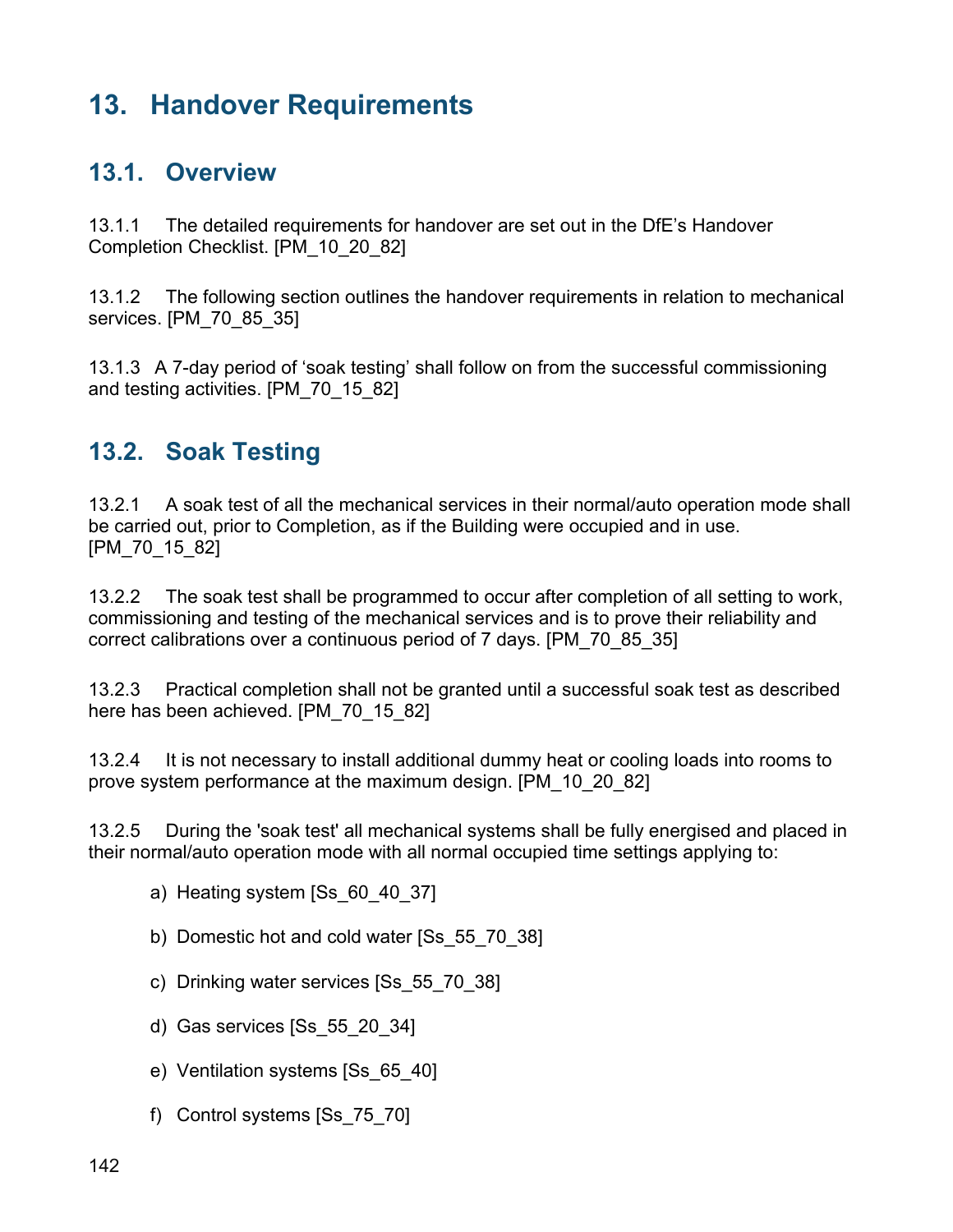- g) Energy metering and monitoring systems [Ss\_75\_70\_54]
- h) Cooling systems. [Ss\_60\_40\_17]
- 13.2.6 The soak test shall meet the following requirements.
	- a) The test shall be included in the programme for the Works and shall continue until seven continuous days of plant operation have occurred without fault or failure of any component/function. [PM\_70\_15\_82]
	- b) All functions shall be monitored (pressures/temperatures/ $CO<sub>2</sub>$  levels/starts per hour/energy and water use) which shall be trend logged using the microprocessor controls equipment where installed. [Ac\_05\_50\_54]
	- c) Each type of space served by the plant and equipment shall be monitored using data loggers (supplied by the Mechanical or Electrical Contractor) or the BMS system to verify performance. [Ac\_05\_50\_54]
	- d) Specified noise performance surveys shall be carried out during this period. [Ac\_15\_55\_04]
	- e) All data and monitoring results shall be provided to the Employer in Excel spreadsheet format (electronic and hard copy) along with details of any faults arising and corrective action taken. [Ac\_05\_50\_54]
	- f) Should the soak test fail for any reason, then the results shall be null and void and the test period shall re-commence upon rectification of the problem/failure. [PM\_70\_15\_82]
	- g) All costs associated with the soak test, such as test equipment, attendance and supervision shall be at the Contractor's expense. [PM\_70\_15\_82]
	- h) Costs incurred as a result of or a consequence of having to restart the soak test shall be at the Contractor's expense. [PM\_70\_15\_82]
	- i) The soak test results shall be included in the Health and Safety File. [PM 70 15 82]

# **13.3. Documentation**

13.3.1 A user-friendly Building User Guide including details of all user controls shall be provided in hard copy and electronic format as detailed in the DfE's EIR. [PM\_10\_20\_28]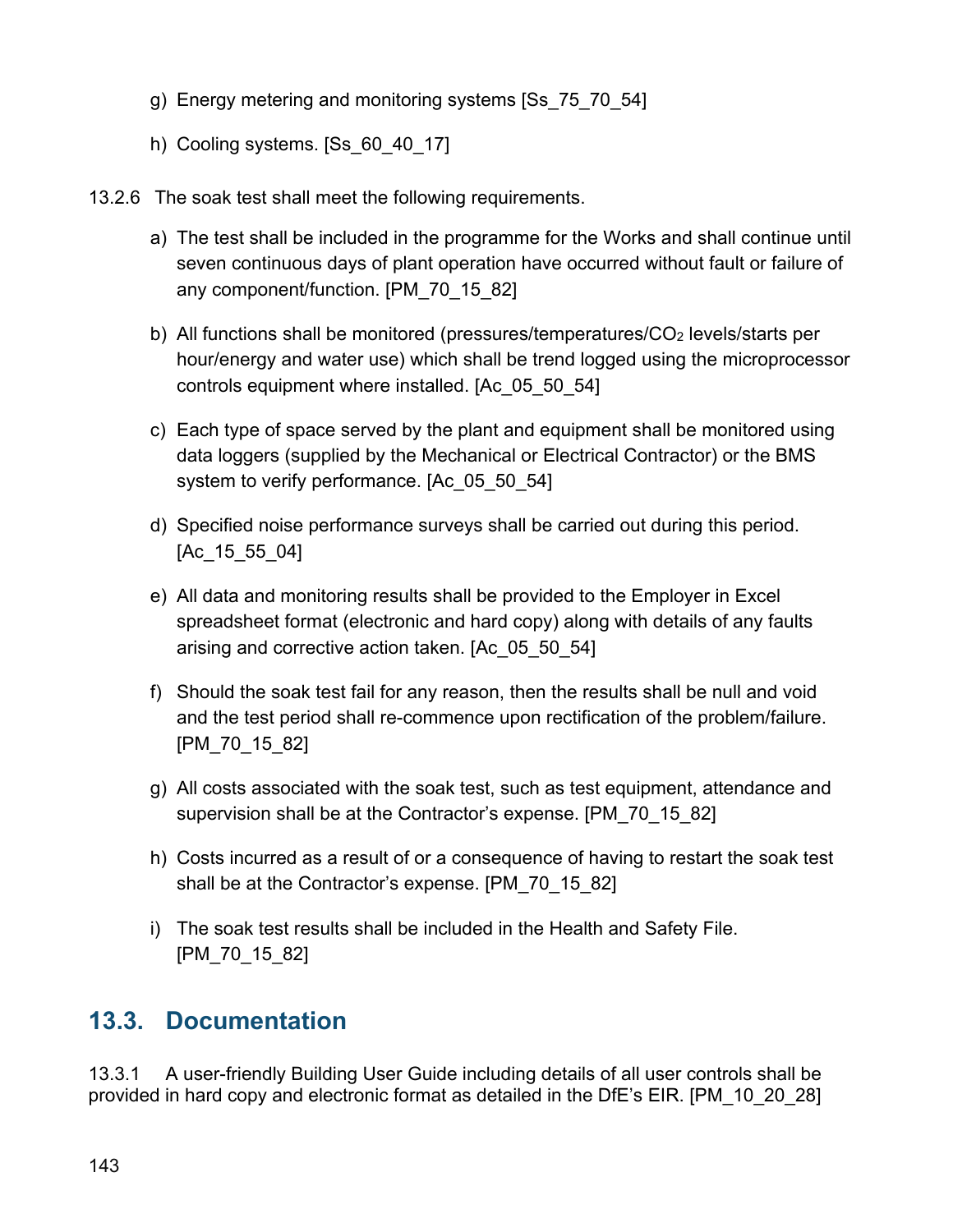# **13.4. Commissioning and Building Performance Evaluation**

13.4.1 The Building Services engineering systems shall be fully tested and commissioned in line with all relevant current regulations, Standards and guidance documents including those detailed in the Reference Standards, Section 13.6. [PM\_10\_20\_90]

13.4.2 The Building Services systems shall be commissioned such that where systems interact with each other they are commissioned at the same time in order to simulate this interaction. [Ac 75 65 15]

13.4.3 Seasonal commissioning and performance testing/proving shall be undertaken during the 12 months defects liability period in order to fine tune the systems for optimum performance and energy consumption in accordance with BSRIA BG 44/2013. [PM\_10\_20\_90]

13.4.4 Pre-commissioning, commissioning and seasonal commissioning on all aspects of the heating system and main plant shall be conducted in line with BSRIA BG 2/2010, BSRIA BG 44/2013 and the CIBSE commissioning code. [PM\_10\_20\_90]

13.4.5 A notice period of 1 week shall be provided to the Employer's engineering representative for witnessing. [PM\_10\_20\_82]

13.4.6 The results of the commissioning and performance testing shall be recorded in line with BSRIA Building Applications Guide BG2/2010 and provided as part of the Operation and Maintenance (O&M) Manual documentation. [PM\_10\_20\_90]

13.4.7 The Building Performance Evaluation (BPE) shall be carried out in accordance with Section 8 of the GDB. [PM 40 60 62]

# **13.5. Demonstration and Training**

13.5.1 The Employer shall appoint and/or nominate an appropriate candidate(s) to receive training by the Contractor on the Building Services engineering systems. [PM\_70\_85\_55]

13.5.2 All Building Services engineering systems, controls adjustment procedures, optimum settings and maintenance procedures shall be demonstrated to the Employer's appointed representative(s). [PM\_70\_85\_55]

13.5.3 The functioning/calibration of the installed energy sub-metering shall be demonstrated along with the automatic uploading of data using the iSERV methodology to the national benchmarking database. See Technical Annex 2H. [PM\_10\_20\_90]

13.5.4 The appointed representative shall receive effective training and demonstration on the energy monitoring system. [PM\_70\_85\_55]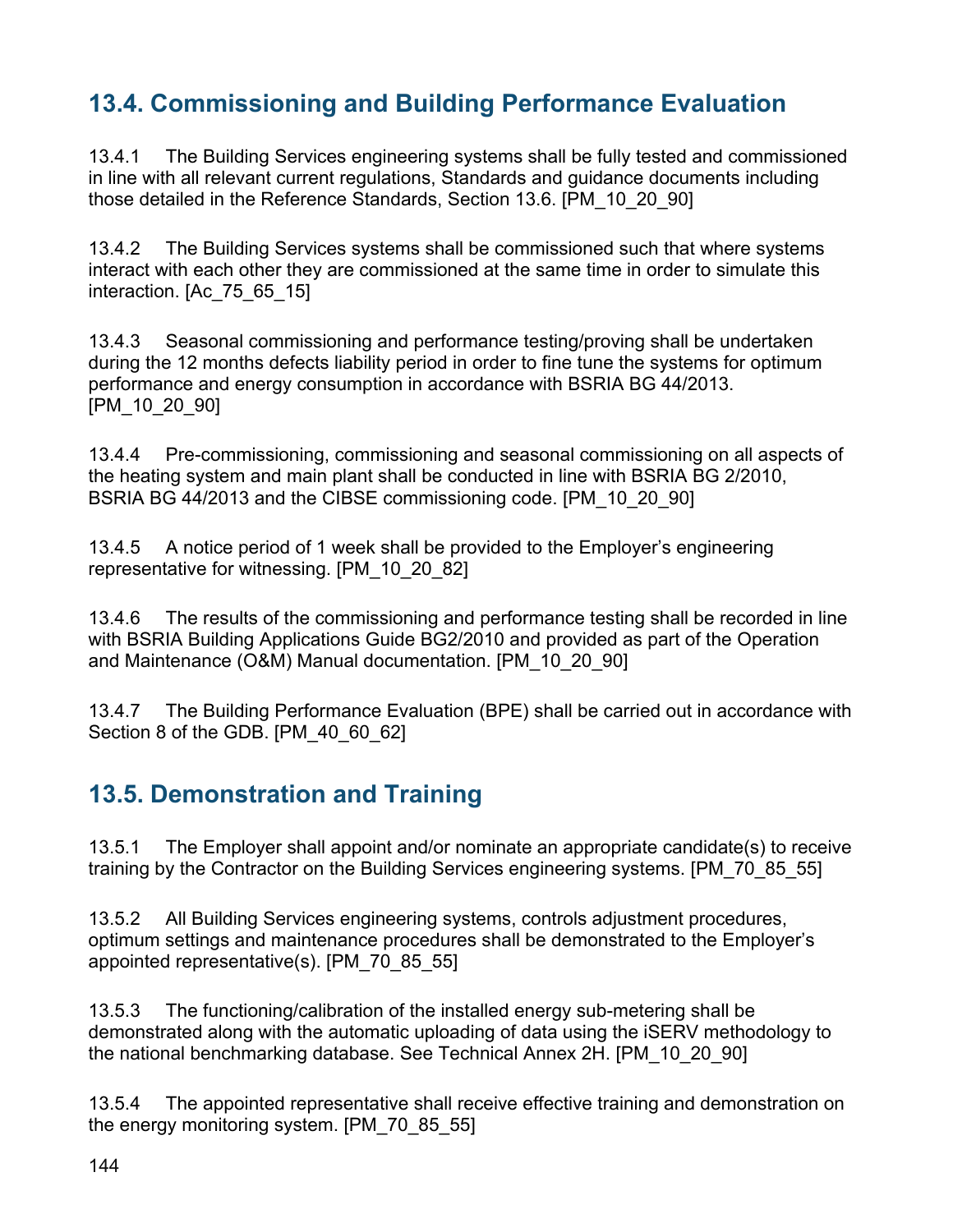13.5.5 The Operation and Maintenance (O&M) Manuals shall be available during the training and demonstration to ensure that the appropriate and correct documentation has been included. [PM\_70\_85\_55]

## **13.6. Reference Standards**

13.6.1 The handover, documentation and commissioning of the Building Services engineering installation and design shall comply with all relevant regulations as well as the relevant parts of the standards as listed below, and any updated versions of these standards. [PM\_10\_20\_90]

- a) CIBSE Commissioning Codes. [FI\_70]
- b) BSRIA BG 2/2010 'Commissioning Water Systems'. [FI\_70]
- c) BSRIA BG 44/2013 'Seasonal Commissioning'. [FI\_70]
- d) CIBSE KS09 'Commissioning variable flow pipework systems'. [FI\_70]
- e) BSRIA BG49/2015 'Commissioning Air Systems'. [FI\_70]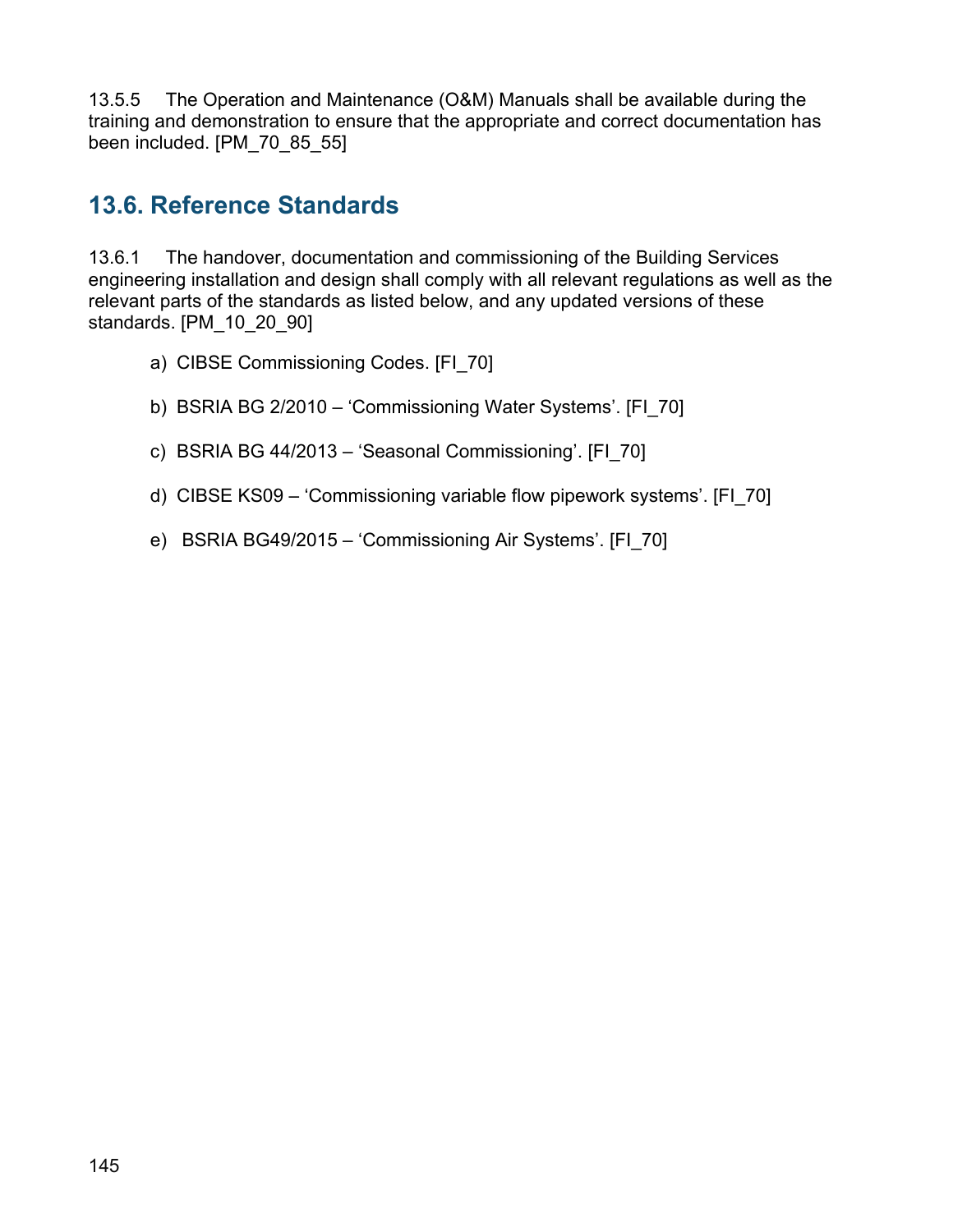## **14. Demonstrating Compliance**

## **14.1. Overview**

14.1.1 The Contractor shall demonstrate compliance with the Employer's Requirements by use of protocols detailed in the Contractor's Quality Assurance procedures capturing evidence of both coordinated design and its implementation into the construction of the College Building(s) with photographic evidence and / or third-party accreditation. [PM\_70\_15]